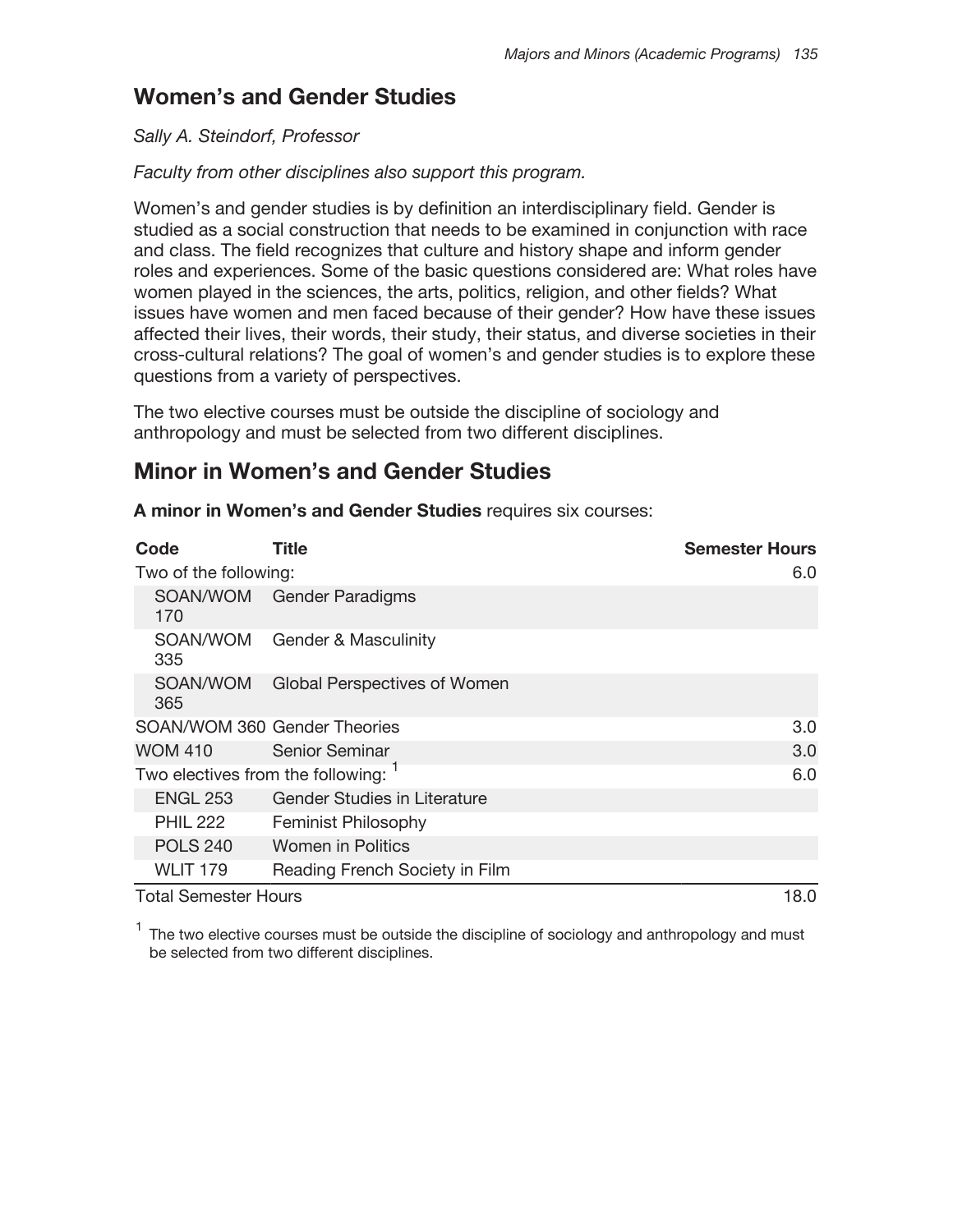# **Off-Campus Programs**

Principia offers several types of off-campus programs:

- Principia study abroad and domestic field programs (contact: Principia Study Abroad)
- Academic internships (contact: Internships and Career Development Office)
- Independent Course contracts when off campus, or during interterm (contact: Registrar's Office)

**Study abroad programs, directed by a Principia full-time, continuing, faculty** member, are interdisciplinary, experiential learning programs in a country other than the United States. These unique academic programs help students to develop intercultural competence and multicultural awareness as they stretch their own perceptions of themselves and the world. Students are also challenged to meet the demands that come with living, traveling, and working together as a group.

**Domestic Field programs** are directed by a Principia full-time, continuing, faculty member and are similar in many ways to Principia study abroads. Field programs, however, are conducted in the United States.

Besides the abroad and field programs operated by the Study Abroad Office, classes sometimes also have both domestic and international field opportunities.

**Academic internships** give students the opportunity to participate in work environments while receiving academic credit. Students work with a Principia College faculty member who assists in developing the learning contract, maintains contact with the student during the internship, and gives a grade based on the learning contract.

To be eligible for an off-campus internship, students must be in good academic standing. Exceptions must be approved by Scholastic Committee. The academic department sponsoring the internship determines the level of writing proficiency required for a specific internship.

At least one term prior to the intended internship, a qualified student should complete the formal process of developing and obtaining approval of an Internship Learning Contract between him/herself and Principia.

Check the published academic calendar for specific due dates.

For information on tuition charges see Fees and Personal Expenses (p. 239).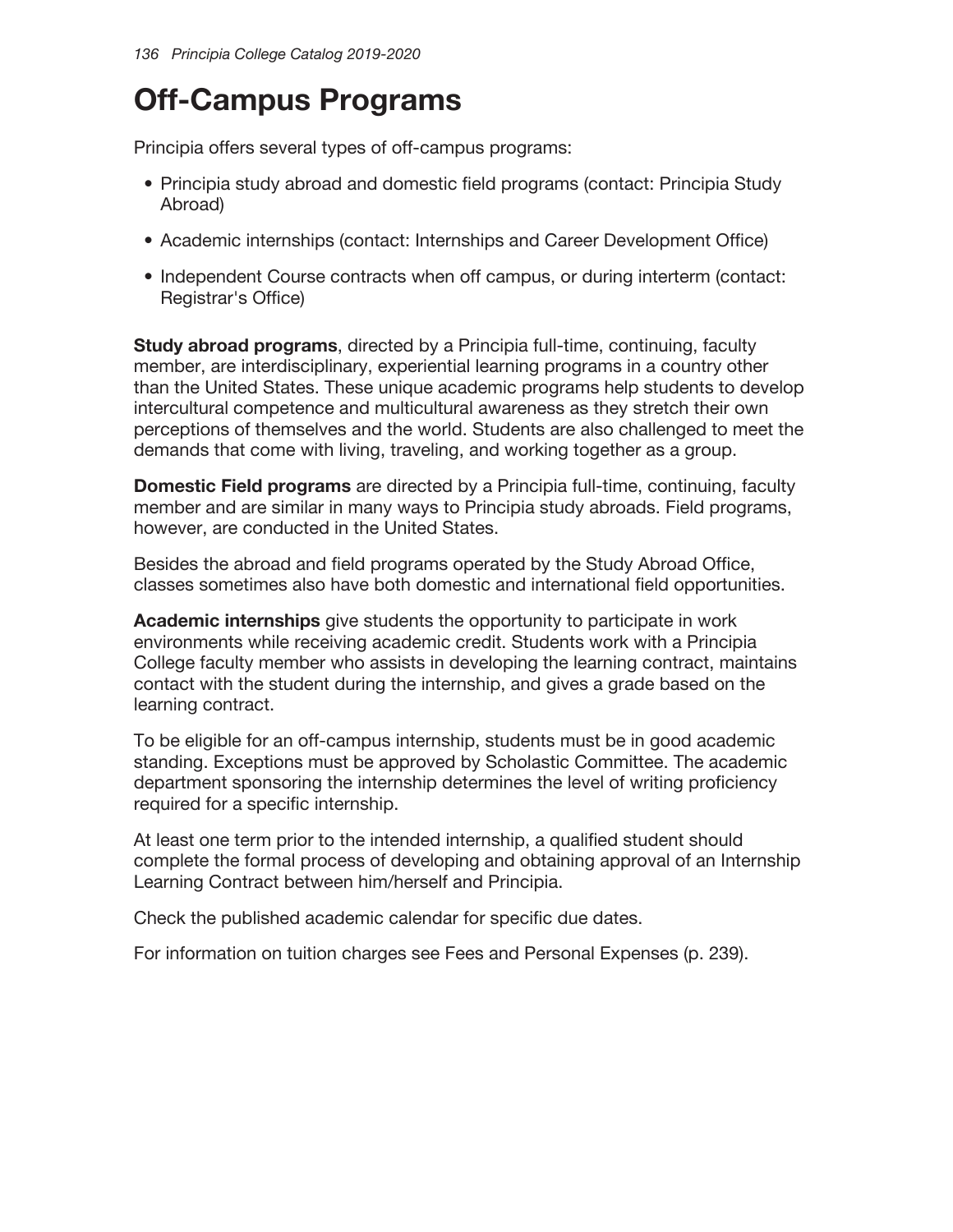# **Courses of Instruction**

## Introduction

See Course Descriptions (p. 139) for a list of the courses in the college's curriculum. A list of subjects and their corresponding subject codes appears on this page. See Departmental Programs (p. 38) for descriptions of major and minor programs.

## **Course Numbering**

Course numbers reflect the level of students for which the course is primarily designed and offered. Please see Registration Rules (p. 263) for a fuller explanation of the course numbering system.

| 001-099 | Non-credit; open to all levels.                                                       |
|---------|---------------------------------------------------------------------------------------|
| 100-199 | Introductory level; most appropriate for underclassmen.                               |
| 200-299 | Intermediate level; most appropriate for sophomores and juniors, but open<br>to all   |
| 300-399 | Advanced level; most appropriate for upperclassmen.                                   |
| 400-499 | Advanced independent or seminar courses; most appropriate for upper-<br>class majors. |

## **Credit Value**

The number to the right of the title indicates the amount of credit the course carries.

- Semester Hours (SH) count toward the 120 semester hours required for graduation.
- . No Credit indicates courses that carry no academic credit.

## **Requirement Codes**

General education requirements are indicated to the far right of the course subject heading and number. An attribute code in brackets [], indicates a course that will fulfill one of the general education Liberal Arts Distribution Requirements (LADR) that became effective Fall 2011. An attribute code in angle brackets  $\langle \rangle$  indicates the new General Education Mathematics (GEM) code effective Fall 2014. Please see the current Liberal Arts Distribution Requirements (p. 27) and the appropriate catalog for previous requirements.

## **Fees**

When a course has a special fee (for laboratory materials, etc.), the fee is listed at the end of the course description. The fees are subject to change. Consult the course schedule for the fee in effect when a course is taught.

## **Prerequisites**

If a course requires special preparation or background, the prerequisite will be listed in the course description. Any prerequisite may be waived at the discretion of the instructor. Students are encouraged to consult faculty directly to determine preparedness.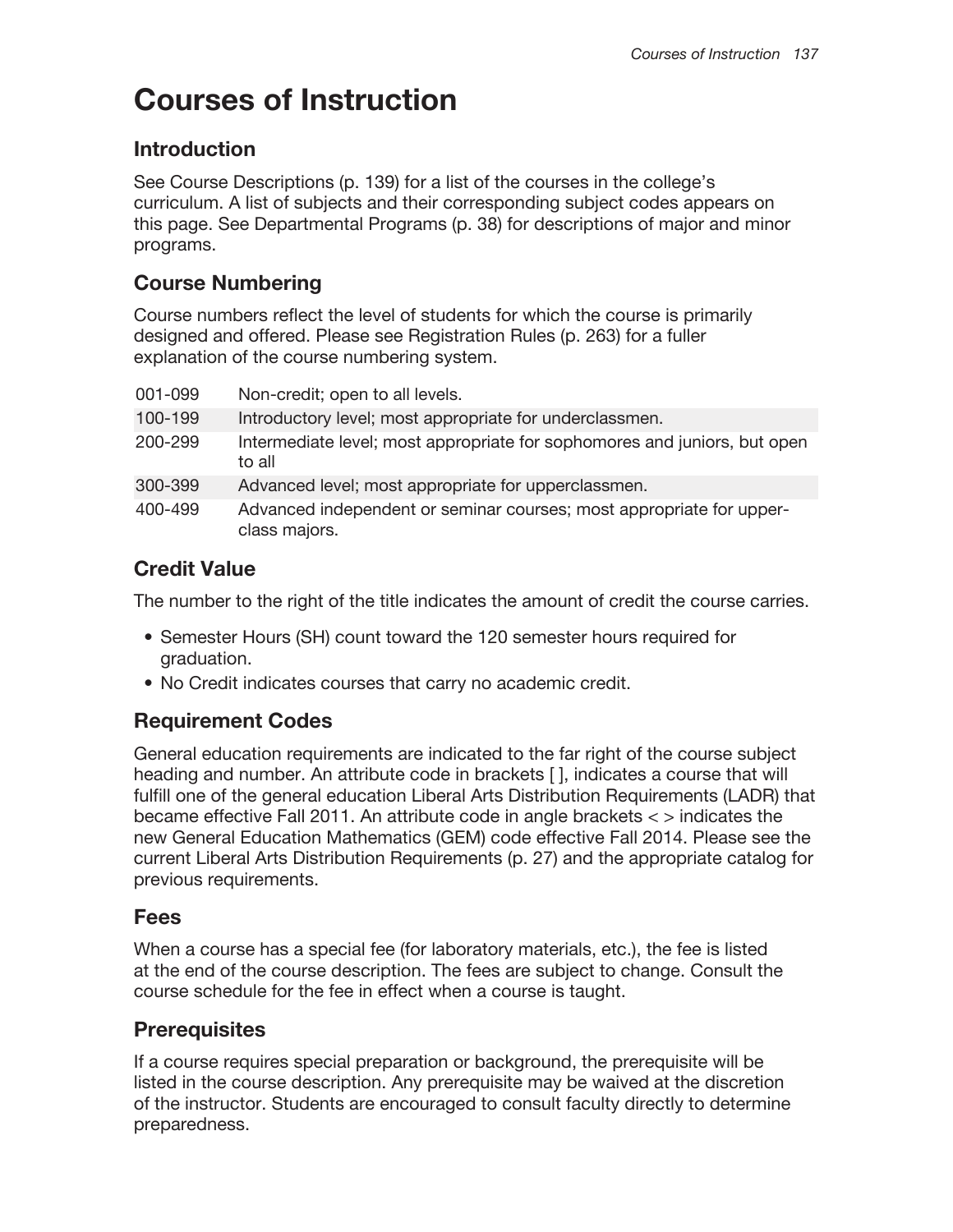## **Schedule of Courses**

Many courses are taught at least once a year. Others are offered in alternate years. Some are offered only upon sufficient demand, by independent contract, or on offcampus programs.

A course schedule for the current term is available online or can be viewed on the bulletin board outside the Registrar's Office. A tentative course schedule for the following term is also available.

The college reserves the right to add, remove, or modify the courses in its curriculum.

## **Subject Headings and Subject Codes**

| <b>Subject Headings</b>                     | <b>Subject Codes</b> |
|---------------------------------------------|----------------------|
| Art: Art History                            | <b>ARTH</b>          |
| Art: Studio Art                             | <b>ARTS</b>          |
| <b>Biology and Natural Resources</b>        | <b>BNR</b>           |
| <b>Business Administration</b>              | <b>BUAD</b>          |
| Careers                                     | <b>CAR</b>           |
| Chemistry                                   | <b>CHEM</b>          |
| <b>Computer Science</b>                     | <b>CSCI</b>          |
| Dance                                       | <b>DANC</b>          |
| <b>Earth Science</b>                        | <b>ERTH</b>          |
| Economics                                   | <b>ECON</b>          |
| <b>Educational Studies</b>                  | <b>EDST</b>          |
| <b>Engineering Science</b>                  | <b>ENGR</b>          |
| English                                     | <b>ENGL</b>          |
| French                                      | <b>FREN</b>          |
| <b>General Education</b>                    | <b>GEN</b>           |
| German                                      | <b>GER</b>           |
| <b>Global Studies</b>                       | <b>GLBS</b>          |
| History                                     | <b>HIST</b>          |
| Languages and Cultures                      | <b>LANG</b>          |
| <b>Mass Communication</b>                   | <b>MCOM</b>          |
| <b>Mathematics</b>                          | <b>MATH</b>          |
| <b>Music</b>                                | <b>MUS</b>           |
| Philosophy                                  | PHIL                 |
| <b>Physical Education: Academic Courses</b> | <b>PHED</b>          |
| <b>Physical Education: Activity Courses</b> | PE                   |
| <b>Physical Education: Varsity Sports</b>   | <b>PVAR</b>          |
| Physics                                     | <b>PHYS</b>          |
| <b>Political Science</b>                    | <b>POLS</b>          |
| <b>Religious Studies</b>                    | <b>RELS</b>          |
| Russian                                     | <b>RUSS</b>          |
| Science                                     | SCI                  |
| Sociology and Anthropology                  | <b>SOAN</b>          |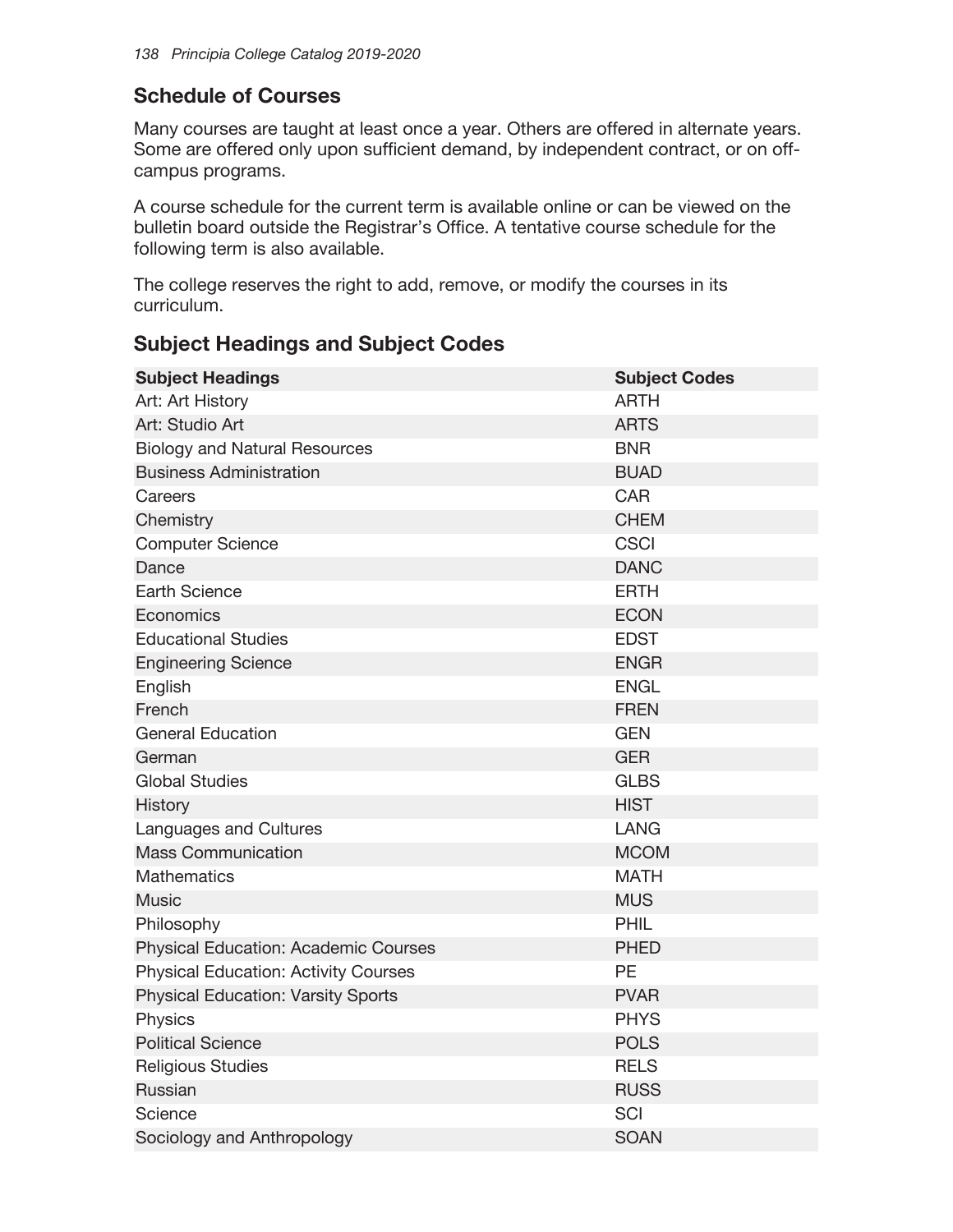| Spanish                    | <b>SPAN</b> |
|----------------------------|-------------|
| <b>Special Studies</b>     | <b>SPST</b> |
| <b>Sport Studies</b>       | <b>SPRT</b> |
| Sustainability             | <b>SUS</b>  |
| Theatre                    | <b>THEA</b> |
| Women's and Gender Studies | <b>WOM</b>  |
| <b>World Literature</b>    | <b>WLIT</b> |
| Writing                    | WRIT        |

# **Course Descriptions**

# **Art: Art History (ARTH)**

### **ARTH 100** Intro to Western Art to 1400 3.0 SH  $[GEA]$ This course surveys the visual arts in their many facets from prehistoric times and ancient Mesopotamia, Egypt, Greece, and Rome, through medieval Europe. Sometimes known as "from caves to cathedrals," this course introduces students to fundamental principles for the study of art history and theory, and the verbal language that unites the visual arts.

**Class Level Restriction:** Freshman and Sophomore only.

#### **ARTH 101** Intro: Western Art 1400-Present

This survey course begins with the Renaissance in Northern Europe and Italy, and chronologically studies the major innovations in painting, sculpture, architecture, and other visual arts, introducing students to fundamental principles for the study of art history and theory, and the verbal language that unites the visual arts.

#### **ARTH 110 Survey Asia/Africa/Americas**

This course surveys the art of South and Southeast Asia, China, Korea, Japan, the Americas, the Pacific, and Africa from their beginnings to the present. It introduces key vocabulary terms, methods for understanding the meaning of the various works, the cultural context in which these works were formed, and the role of the artist in society.

#### **ARTH 132** Themes in Renaissance Art

This course studies the art and architecture of Italy and Northern Europe from 1300 to 1600, focusing on the changing opportunities available to artists, the impact of liberal arts education on artists' and architects' success, and the means by which artists and architects became recognized as independent creative individuals.

Class Level Restriction: Freshman only.

#### **ARTH 200 Ancient Art**

This course explores the sculpture, architecture, painting, and other visual arts of the ancient classical world, beginning with the earliest Aegean cultures, giving special attention to issues of art and life in various Greek centers.

#### **ARTH 203 Medieval Art**

This course opens with Early Christian and Byzantine art and architecture, explores the innovations in manuscript production, the ideals of the world of Charlemagne, the majesty of Romanesque churches, and the dazzling color, light, and space of Gothic cathedrals.

#### **ARTH 205 Topics in Art History**

This course is designed to provide a close look at specific topics in the history of art. Topics might include courses linked to local exhibitions of important works of art, traditions of special interest to abroad programs, or courses organized around the special expertise of visiting faculty. The title will be extended to describe the current topic. May be taken more than once, provided the topics differ.

#### 3.0 SH [GEA]

#### 3.0 SH [GEA]

## $3.0$  SH

## **IGEA1**

#### 3.0 SH [GEA]

## [GEA]

## 3.0 SH  $[GEA]$

## 3.0 SH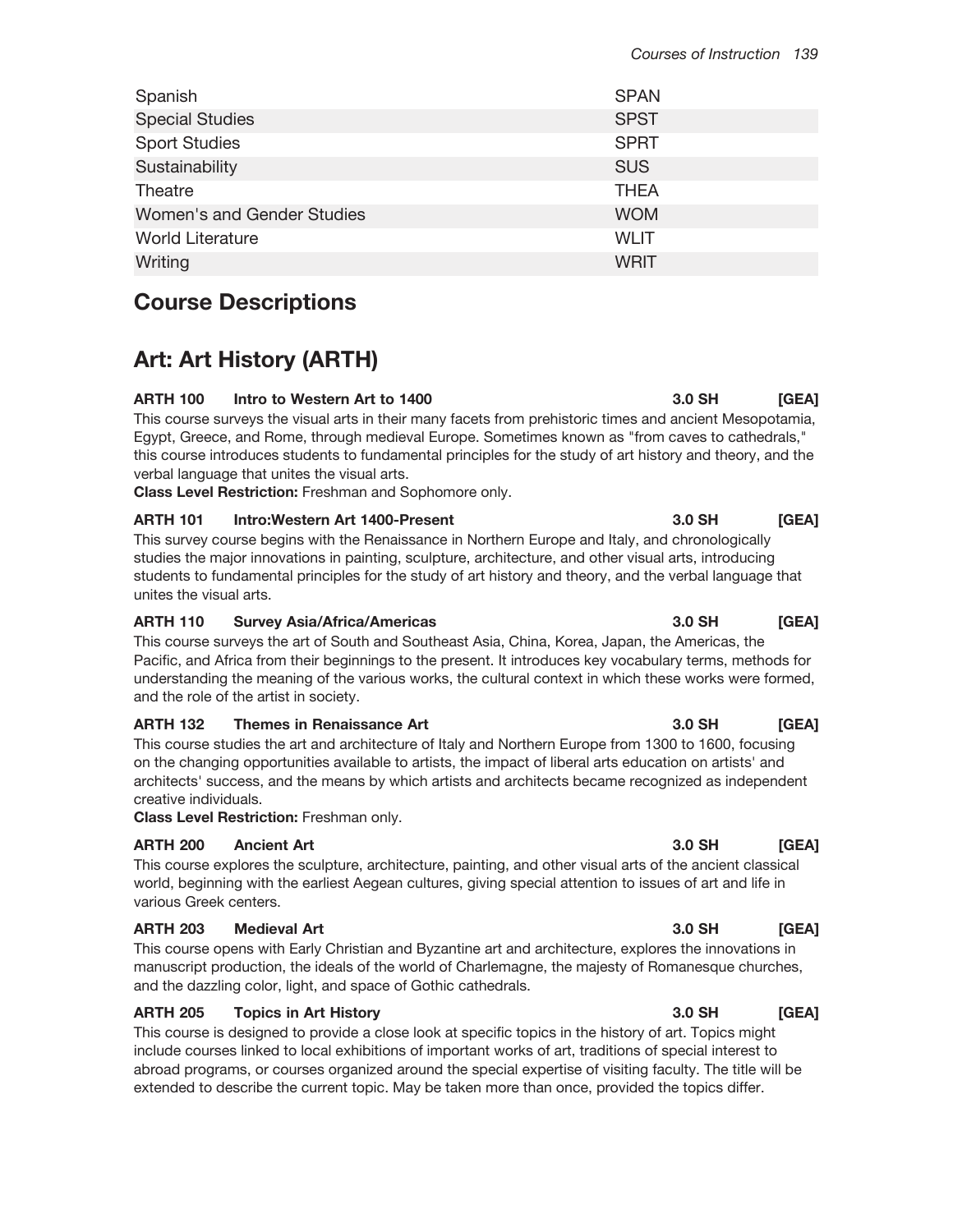#### **ARTH 230 Asian Art**

This course examines bronzes, ceramics, paintings, sculpture, architecture, and other visual arts of the Asian world in their socio-political and historical contexts.

#### **ARTH 232** Art of the Italian Renaissance

This course explores art and architecture in Italy in the 15th and 16th centuries including major works by such world-famous artists and architects as Leonardo da Vinci, Michelangelo, Raphael, and Palladio. It explores the achievements of artists in major centers - Florence, Rome, and Venice - and in courtly settings, and how they preserved their culture.

#### **ARTH 234** 17th-18th Century Art

This course studies paintings, sculpture, architecture, and other visual art in Europe from 1600 to the end of the 18th century, from Bernini to Vermeer, David to Houdon, with special attention to the emergence of influential women artists such as Artemisia Gentileschi and Angelica Kauffmann.

### **ARTH 235** 19th Century European Art

This course investigates the work of artists in Spain, France, Germany, and Great Britain during the nineteenth century, with an emphasis on how their art was influenced by different national perspectives.

### **ARTH 237** 20th Century Art

This course examines the major artistic movements of the 20th century, including Fauvism, Cubism, Expressionism, Abstract Expressionism, and performance art. How the historical and socio-political contexts shaped artistic expression is a major consideration, along with the initiative of individual artists.

### **ARTH 258** Art in the USA

This course traces the innovations and achievements of visual artists in the USA from the eighteenth through the twenty-first centuries with particular emphasis on artists' responses to themes such as wilderness, the growth of cities, the industrial revolution, war and peace, women's rights, urban life, and internationalism.

### **ARTH 260 History of Photography**

This course explores the history of photography from its early-19th-century origins to the present, giving special attention to the innovations of such major figures as Daguerre and Niépce, Henry Fox Talbot, Nadar, Stieglitz, Ansel Adams, Cindy Shearman, Andy Warhol, and other 21st-century photographers.

#### **ARTH 282 Islamic Art**

This course examines Islamic art from its beginnings in the Arabic peninsula through its response to local traditions in Syria and Palestine, and its expansion into Egypt, Spain, North Africa, and India.

## **ARTH 285** 20th Century Architecture

This course covers major movements of 20th-century architecture, including the Arts and Crafts movement, Modernism, Post-Modernism, and contemporary movements, as well as urban planning.

## **ARTH 300 Adv Studies/Ancient**

This seminar studies current issues in ancient Greek and Roman art and architectural history. Topics treated thematically will vary, and the title will be extended to describe the current topic. The emphasis is on research/writing, oral presentation, and various approaches. May be repeated up to a total of six semester hours provided the topics differ.

## Prerequisite: ARTH 200.

Class Level Restriction: Junior and Senior only.

## **ARTH 304 Advanced Topics in Art History**

This seminar studies current issues in art history. Topics related thematically will vary, and may relate to special exhibitions at the St. Louis Art Museum or other local museums. The emphasis is on research/ writing, oral presentation, and various approaches. The title will be extended to describe the current topic. May be repeated up to a total of 12 semester hours provided the topics differ. Class Level Restriction: Junior and Senior only.

#### 3.0 SH [GEA]

[GEA]

3.0 SH

### 3.0 SH [GEA]

## 3.0 SH [GEA]

#### 3.0 SH **IGEA1**

#### **IGEA1** 3.0 SH

#### 3.0 SH  $\Box$

## $\Box$ 3.0 SH

## 3.0 SH  $[GEA]$

## 3.0 SH  $[GEA]$

## 3.0 SH  $[GEA]$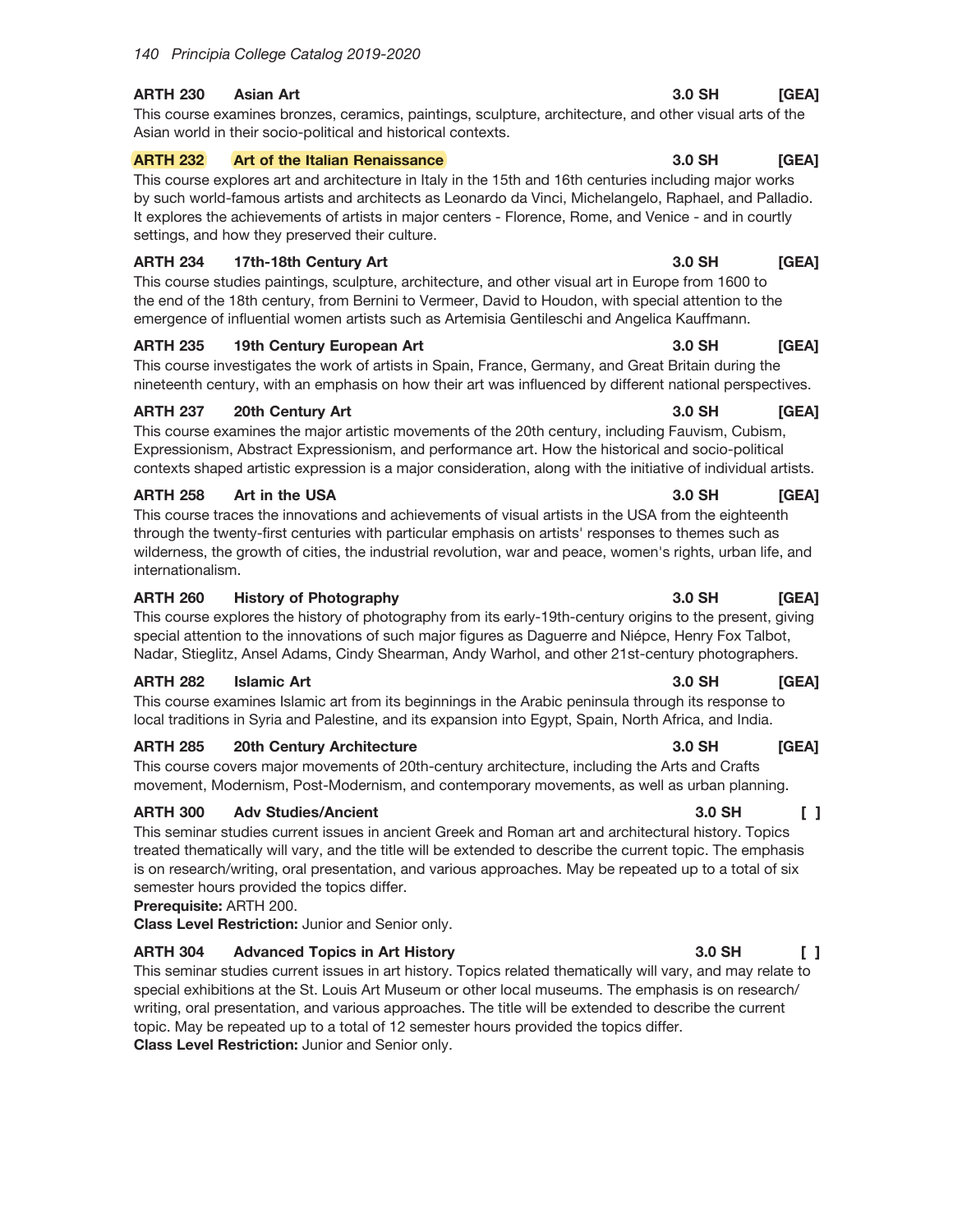#### **ARTH 332 Adv Studies/Medieval & Renaiss**

This seminar studies current issues in Medieval and Renaissance art history. Topics treated thematically will vary, and the title will be extended to describe the current topic. The emphasis is on research/ writing, oral presentation, and various approaches. May be repeated up to a total of six semester hours provided the topics differ.

Class Level Restriction: Junior and Senior only.

#### **ARTH 354** Adv Studies/17th-18th C Art

This seminar studies current issues in 17th- and 18th-century art history. Topics treated thematically will vary, and the title will be extended to describe the current topic. The emphasis is on research/writing, oral presentation, and various approaches. May be repeated up to a total of six semester hours provided the topics differ.

Class Level Restriction: Junior and Senior only.

## **ARTH 355** Adv Studies/19th-20th C Art

This seminar studies current issues in the history and theory of 19th- and 20th-century art. Topics treated thematically will vary and the title will be extended to describe the current topic. The emphasis is on research/writing, oral presentation, and various methodological approaches. May be repeated up to a total of six semester hours provided the topics differ.

Class Level Restriction: Junior and Senior only.

### **ARTH 449 Capstone Proposal**

This seminar course prepares students to write their capstone. Students research possible topics and create a reading list in order to develop a written proposal for their capstones. Class Level Restriction: Junior and Senior only.

### **ARTH 450** Capstone

This Capstone course involves guided research, writing, and discussion with the faculty member of record, and should culminate in a Capstone research paper of 30 or more pages, accompanied by an annotated bibliography.

Prerequisite: ARTH 449.

Class Level Restriction: Senior only.

# **Art: Studio Art (ARTS)**

## **ARTS 105 Ideas and Visual Form**

Introduction to the components of visual expression: subject matter, form, and content. Topics include composition, perspective theory, drawing, three-dimensional construction, and basic color exploration. Practice includes studio as well as on-location work outside of regular class hours. Class Level Restriction: Freshman and Sophomore only

Fee=\$50.00.

## **ARTS 150 Drawing I**

Continued study of line and value including additional perspective and composition studies, focusing primarily on the development of facility and perception. Emphasizes both technical and abstract observations.

Fee=\$50.00.

## **ARTS 170 Graphic Design I**

In this course students will learn the foundational skills of creating graphic design using the principles of form and structure, and explore how graphic content shapes the structure of visual compositions. Demonstrations and instruction will engage students in developing conceptual thinking and visual problem-solving skills, observational/presentation skills, knowledge of basic typography, and design software tools.

Fee=\$75.00.

## 3.0 SH  $\Box$

#### 3.0 SH  $\Box$

## 3.0 SH  $\begin{smallmatrix}1\end{smallmatrix}$

## $1.0$  SH  $\begin{smallmatrix}1\end{smallmatrix}$

### $\Box$ 3.0 SH

#### 3.0 SH [GEA]

## 3.0 SH [GEA]

# [GEA]

# 3.0 SH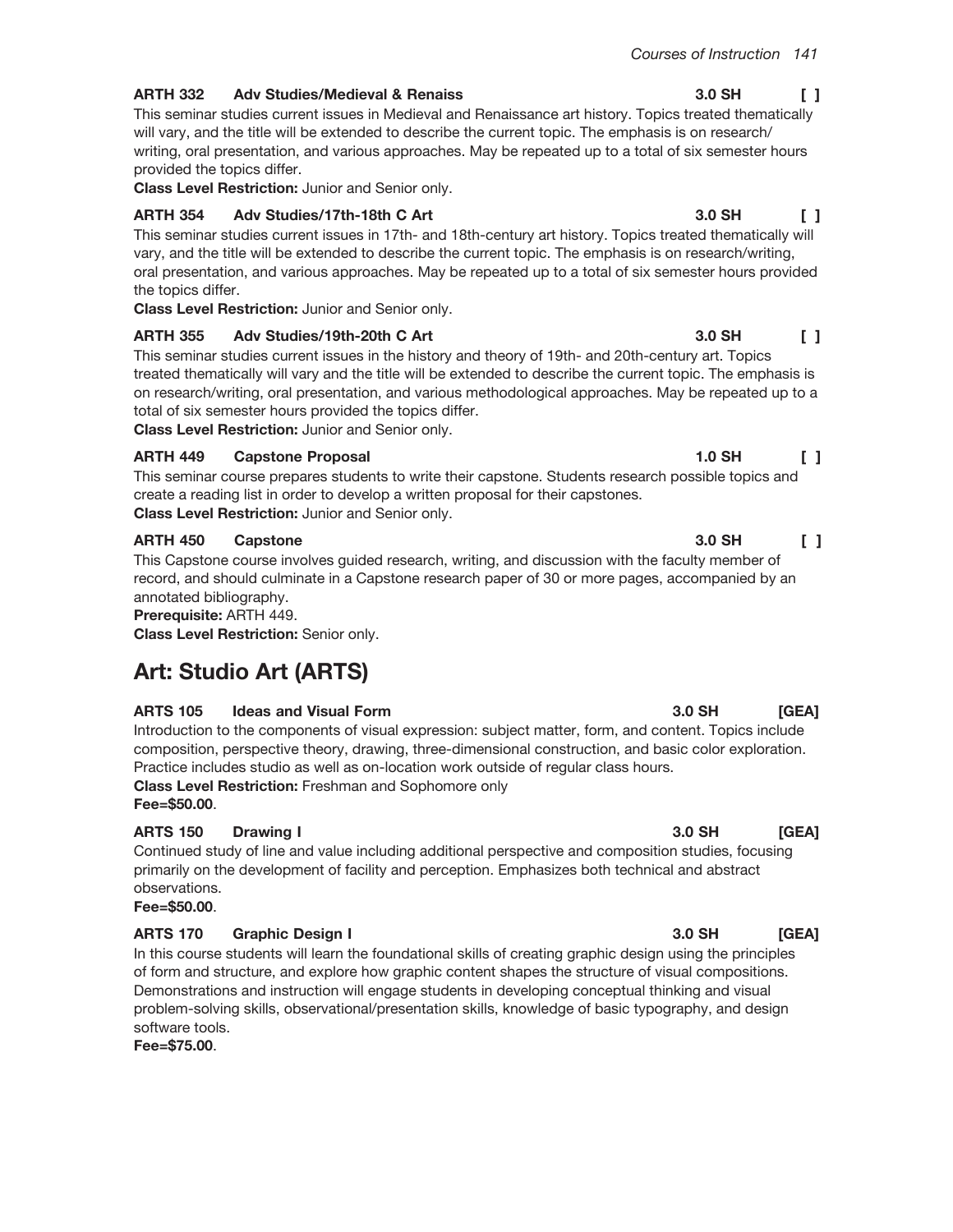#### **ARTS 175 Print Design**

The course provides students with the foundational skills across different applications and media types. Develops skills in digital imaging concepts and techniques, in using/altering photographs, illustrations, and type to create advertisements, magazines, brochures, and direct mail. Fundamental principles of graphic design are stressed. Students practice skills individually and in teams. Critical class for students considering a career in graphic design.

## Fee=\$75.00.

#### **ARTS 185 Survey of Contemporary Art**

This course considers the aesthetic and conceptual vigor and diversity of postmodern and contemporary art practices from the 1960s through the present. Required for all Studio Art majors, it is also open to any student interested in contemporary art. This course is not a hands-on course where objects are created. Learning occurs through reading, writing, slides, films, and class discussion.

#### **ARTS 195 Professional Practice I**

Prepares the major to meet professional expectations for a career in the visual arts including professional writing skills, beginning the artist's statement, photographing artwork for a digital portfolio, and beginning construction of the artist's website to assist the artist in exhibition(s) of their work. An expectation of this course is attendance at art exhibitions and events selected by the instructor. **Class Level Restriction: Sophomore and Junior only** 

Field of Study Restrictions: Studio Art Majors only.

#### **ARTS 196 Professional Practice II**

Advances professional skills for a career in the visual arts including refining professional writing skills, revising and enhancing artist's statement, adding to artist's digital portfolio, and continuing development of artist's website for presentation to the public. Grant-writing skills for professional exhibition will be included. An expectation of this course is attendance at art exhibitions and events selected by the instructor.

Prerequisite: ARTS 195.

**Class Level Restriction: Junior and Senior only** Field of Study Restrictions: Studio Art Majors only.

#### **ARTS 203** Sculpture I

An introduction to sculpture with emphasis on understanding and manipulating three-dimensional space using form and scale. Students explore various processes, materials, techniques, tools, and studio safety. Emphasis is on the development of a personal visual vocabulary and the cultivation of individual creative expression. Includes an historical overview spanning ancient to contemporary works and reveals artists' contribution to society.

## Fee=\$100.00.

#### **ARTS 210** Oil Painting I

An introduction to technical and formal approaches to painting within the oil medium. Practice includes studio as well as on-location work, with emphasis on color-value control and composition. The class will study and emulate how painters think or see by examining issues of artistic perception and interpretation considered significant in contemporary and past painting traditions.

Prerequisite: ARTS 105 or ARTS 150.

Fee=\$125.00.

#### **ARTS 220 Watercolor Painting I**

Introduction to various watercolor techniques and the thought process which accompanies issues of painting. Practical emphasis on composition, color and value relationships, and coordination with a transparent medium. This studio course will require that a majority of work be completed outside of the studio class time.

Prerequisite: ARTS 105 or ARTS 150. Fee=\$100.00.

#### 3.0 SH  $\Box$

#### **1.0 SH**  $\begin{smallmatrix}1\end{smallmatrix}$

#### **1.0 SH**  $\Box$

#### $3.0$  SH [GEA]

## 3.0 SH  $[GEA]$

3.0 SH

 $\Box$ 

[GEA]

3.0 SH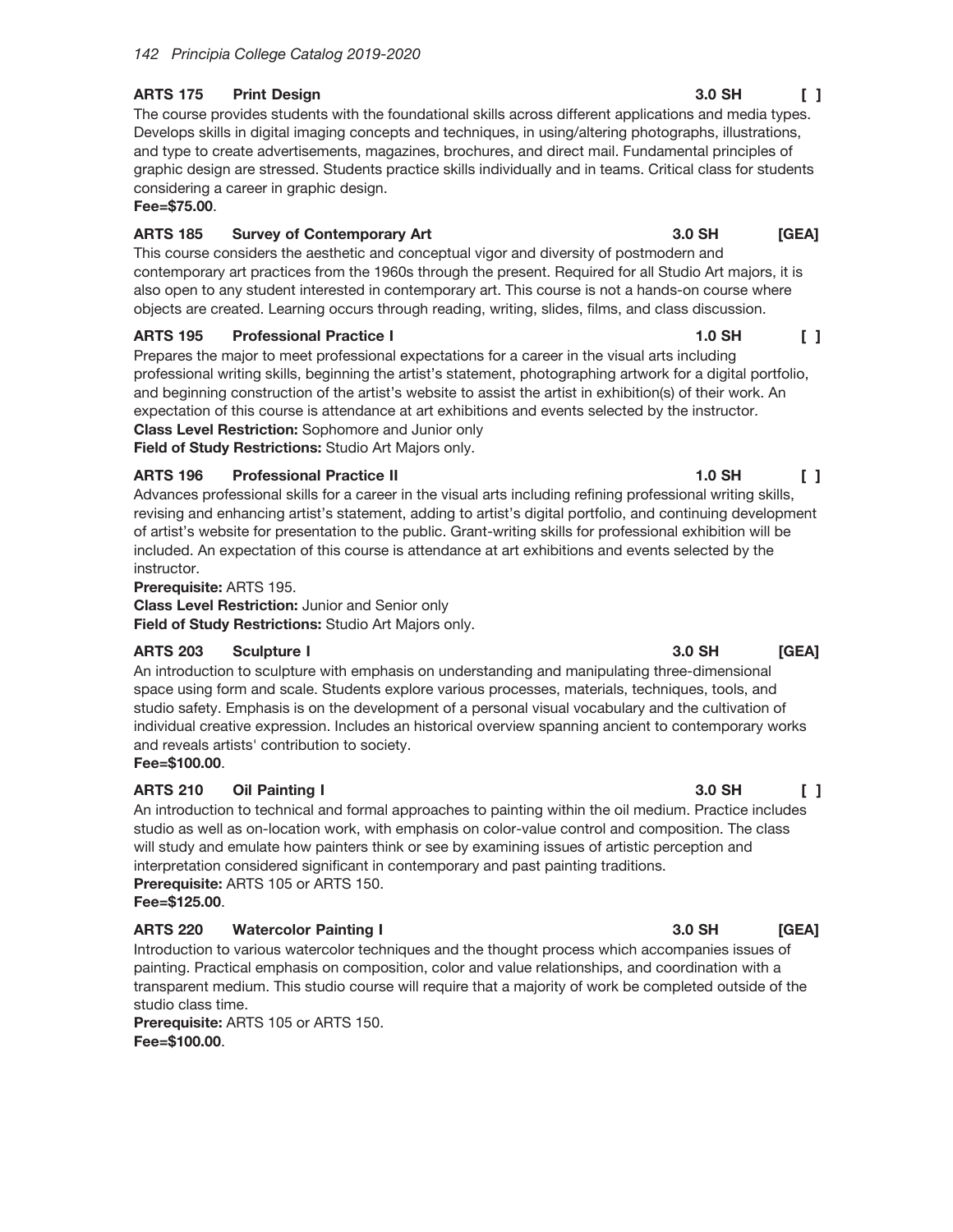#### **ARTS 230 Color Studies**

Using color as a means of conveying individuality through art is unparalleled in context with any other element of design. Studio assignments and lecture notes focus on the artistry, physics, chemistry, psychology and metaphysics of color. Students build a concise portfolio demonstrating an understanding of color interaction and perception.

Fee=\$75.00.

#### **ARTS 250 Drawing II**

Moving beyond the basic skills gained in Drawing I, the central purpose of this course is to expand the student's concept and practice of drawing -- that is, to enlarge the student's pool of sources for ideas and to develop an understanding of the virtually limitless approaches to drawing. This will occur technically, conceptually, and aesthetically.

Prerequisite: ARTS 150.

## Fee=\$70.00.

#### **ARTS 251** The Language of Drawing

An immersive study of on-location drawing practices and techniques where drawing becomes a tool for observation and recording of cultures, historical sites, and landscapes. Drawing will also be explored as a vehicle to communicate content. This course develops skills in composition, observation, facility with mixed-media, drawing terminology, critiquing and perspective. May be repeated if associated with a different abroad/field program.

#### **ARTS 255 Field Research Journal**

An in-depth focused study of techniques and processes for visual observation and recording of information in the field. Mapping, writing, memory drawing, diagraming, and other methods will be explored, learned, and used. Students use the journal to daily record and organize data, problem solve ideas, and prepare ideas for communicable visual solutions. Offered only on abroad programs.

#### **ARTS 256 Exhibition Project Management**

This course is designed to develop skills in the layout and design of a visual exhibition. Students will apply the general principles of effective communication, develop skills in organizing and managing content, and develop skills in working as a creative team. An understanding of planning, research, and audience will be emphasized. May be taken up to three times.

#### **ARTS 265** Typography

An introduction to the study of the letterform as a foundational skill in graphic design. The course focuses on how typography can be used as a communicative device as well as a graphic, compositional and expressive element. Projects will explore letterform anatomy, letterform analysis, measuring systems, typographic identification, and practical issues of setting and using type effectively. Prerequisite: ARTS 170.

Fee=\$45.00.

## **ARTS 270 Graphic Design II**

This course builds on the foundational skills developed in Graphic Design I and becomes more technical and intricate with the media/assignments. Emphasis is placed on the design process, the quality of the concepts, and designed outcomes. Projects explore large/small scale design, visual identity and communication, typography, information design, and package design. Students practice skills both individually and in teams.

Prerequisite: ARTS 170. Fee=\$75.00.

## **ARTS 277** Photography as Fine Art

This course is an exploration of contemporary visual artists with particular emphasis on photography based work. Students will explore how and why this work can or is influencing their artistic practice. Students will develop skills in conceptualization, post production image manipulation, and make images with a strong aesthetic focus. The overall goal is to develop a cohesive fine art portfolio. Prerequisite: ARTS 105 or ARTS 150 or ARTS 170 or MCOM 181.

#### 3.0 SH  $[GEA]$

#### 3.0 SH  $\Box$

## $3.0 - 4.0$  SH **IGEA1**

## $\begin{smallmatrix}1\end{smallmatrix}$  $2.0 - 3.0$  SH

### 1.0 SH  $\Box$

#### $\Box$ 3.0 SH

## 3.0 SH  $\begin{smallmatrix}1\end{smallmatrix}$

## 3.0 SH  $\begin{smallmatrix}1\end{smallmatrix}$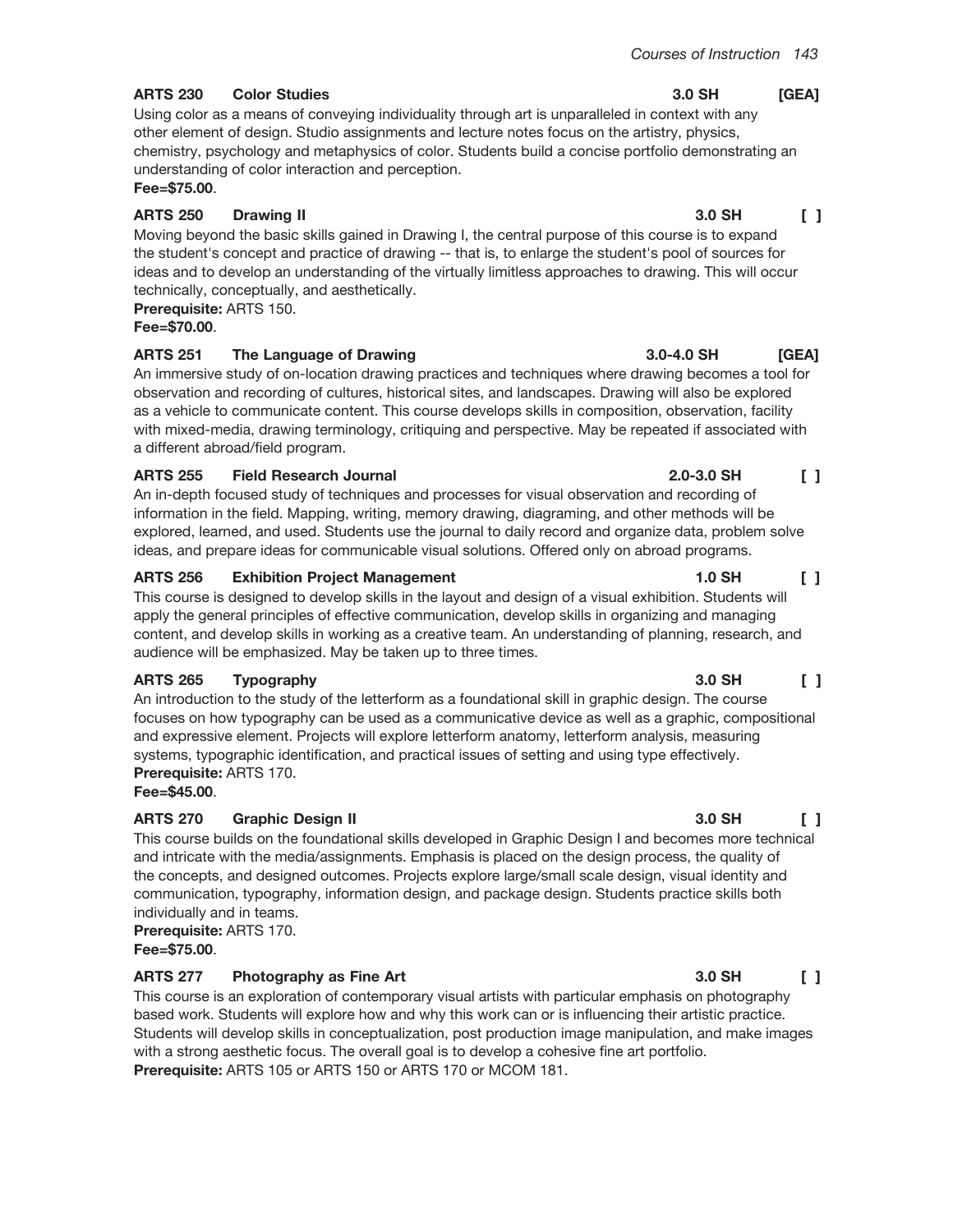#### **ARTS 280** Printmaking

An introduction to basic printmaking areas: relief printing, mono-printing, and other contemporary printing methods. Emphasis is placed on the student's original development of ideas and imagery. Aesthetic and theoretical issues concerning the influence of digital imagery will also be explored. A printmaking portfolio is the major outcome of the course.

Prerequisite: ARTS 105 or ARTS 150. Fee=\$75.00.

#### **ARTS 285 Illustration**

An introduction to the broad based thinking skills required to illustrate verbal communication in various manifestations. Several formats will be utilized reflecting the instructor's strengths: book, poster design, musical interpretation, scientific rendering, and communication arts. Mixed media will frequently be engaged. Emphasis is on the book as an art form - as a valuable professional activity. Prerequisite: ARTS 105 or ARTS 150 or ARTS 220.

Fee=\$50.00.

#### **ARTS 290 Web Design**

Introduction to the design/management of web sites with an emphasis on the development of design strategy processes. This course builds skills in terminology, design principles, and visual problem solving. Students learn skills in organizing information, loading and maintaining web pages, applying design theory and page layout, overcoming technical challenges, and publishing a portfolio site showcasing the class projects.

Prerequisite: ARTS 170.

#### **ARTS 295 Sustainable Design**

This course is based on the analysis of green design in the built environment. The course content and organization model the breadth of societal cooperation necessary to solve sustainability problems while it explores the principles of current energy strategies. The course also teaches basic visual communication skills, drafting practices, discussion techniques, and culminates in a build-design project.

Prerequisite: ARTS 105.

Class Level Restriction: Sophomore and Junior and Senior only Fee=\$50.00.

#### **ARTS 298 Designing in Space**

Examines a specific topic in studio art practice that includes spatial elements such as those used in kinetic art, architectural and product design, and installation and public art. As a studio course, it helps students cultivate a creative practice that incorporates multi-disciplinary elements in their personal artwork; it also includes exposure to current dimensional themes. This course is built around the special expertise of the faculty. Open to all with at least one previous studio art course. A specific topic can only be taken once.

 $Fee = $50.00$ .

#### **ARTS 299 Experimental New Media Seminar**

Examines a specific topic in studio art practices that may include sound, video, photography, motion, design, and installation. The course is built around the special expertise of the faculty. The title will be extended to describe the current topic. May be repeated once up to a total of six semester hours provided the topics differ.

Prerequisite: ARTS 105 or ARTS 150 or ARTS 170. Fee=\$100.00.

#### **ARTS 301 Portraiture**

For the student seeking experience in drawing the human form. Focus includes grounding in specific drawing skills, including ability to represent proportion, anatomic architecture, volume, and experience with various mediums. Learning about major practitioners of the genre will instill an appreciation for portraiture - it's usefulness and influence as an important art form for content in past and present art. Prerequisite: ARTS 150 or permission of the instructor. **Class Level Restriction: Junior and Senior only** 

Fee=\$50.00.

#### 3.0 SH  $\Box$

3.0 SH  $\Box$ 

#### 3.0 SH  $\sqrt{1}$

#### 3.0 SH  $\Box$

#### 3.0 SH  $\mathsf{L}$

#### 3.0 SH  $\Box$

#### 3.0 SH  $\Box$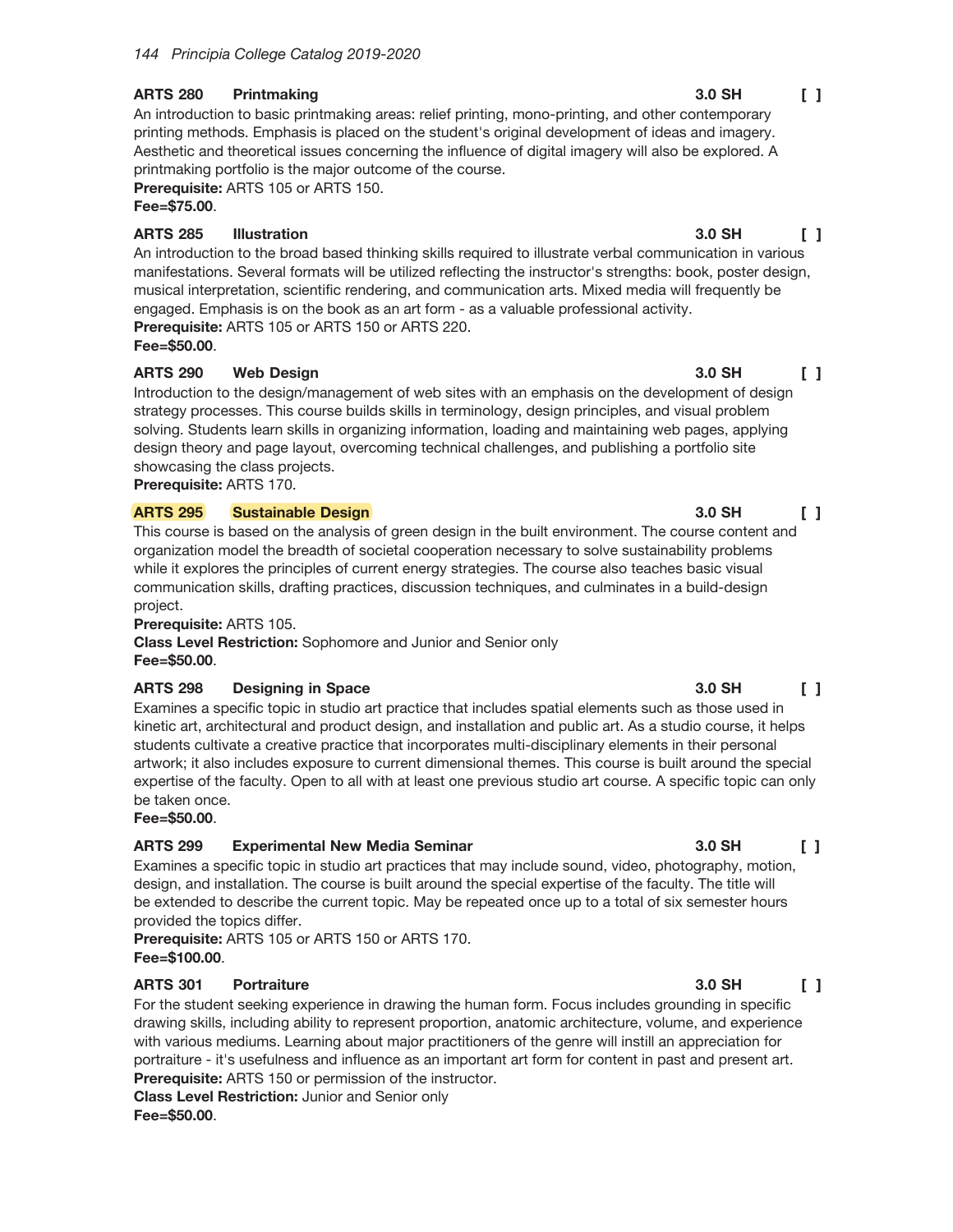#### **ARTS 302 Figure Studies**

The human figure is used as a vehicle for exploring issues of fine drawing. Includes proportion, anatomy, gesture, content, and some historical background. May be repeated with instruction at increasingly advanced levels.

Prerequisite: ARTS 105 or ARTS 150.

**Class Level Restriction:** Sophomore and Junior and Senior only Fee=\$100.00.

### **ARTS 304 Sculpture II**

Fundamental principles of modeling from a live model are the focus. These include studies in proportion, surface interpretation, and gesture. Students will engage with historical, contemporary, and aesthetic aspects of figurative expression. All assignments will culminate in a conceptual figurative work for the student's portfolio and include the technical knowledge of mold making.

## **Prerequisite: ARTS 105.**

**Class Level Restriction: Junior and Senior only** Fee=\$100.00.

#### **ARTS 310 Oil Painting II**

Builds on knowledge gained during the introductory course. Oil II constitutes a further development of skills and image making paired with strong emphasis on research, critical discourse, and experimentation in handling of medium. Students will develop research and production models that reflect contemporary painting practices.

Prerequisite: ARTS 210.

Fee=\$100.00.

#### **ARTS 320 Watercolor Painting II**

Focused introduction to the process of developing large studio paintings based upon varied field observations, advanced watercolor techniques, and critique skills. Concentration on development of individual style or "point of view." This studio course will require that a majority of work be completed outside of the studio class time.

Prerequisite: ARTS 220.

**Class Level Restriction: Junior and Senior only** Fee=\$100.00.

#### **ARTS 325 Art and Critical Theory**

This course examines significant ideas and issues in art theory and criticism from 1930 through the present. Learning about a range of critical lenses from formalism through post-structuralism and postcolonialism, students will explore foundational and contemporary texts about art. The readings embrace an emphasis on the relation of art to society. Strongly recommended for students applying to graduate school.

## Prerequisite: ARTH 237.

Class Level Restriction: Sophomore and Junior and Senior only.

#### **ARTS 330 Studio Seminar**

Group study of selected topics in art. The title will be extended to describe the current topic. May be offered for variable credit from one to six semester hours. May be repeated up to a total of six semester hours provided the topics differ.

Class Level Restriction: Sophomore and Junior and Senior only.

#### **ARTS 333 Painting III**

This advanced course engages the student in the practice and process of painting in relation to contemporary and historical approaches. Various painting strategies are introduced and investigated and inform the development of individual painting projects. ARTS 333 offers solid preparation for working on the capstone exhibition.

Prerequisite: ARTS 310 or ARTS 320.

**Class Level Restriction: Junior and Senior only** Fee=\$125.00.

#### 3.0 SH  $\Box$

#### 3.0 SH  $\mathsf{L}$

## 3.0 SH  $\Box$

## 3.0 SH

 $\Box$ 

 $1.0 - 6.0$  SH

## 3.0 SH  $\Box$

## $\mathsf{L}$

## 3.0 SH  $\begin{bmatrix} 1 \end{bmatrix}$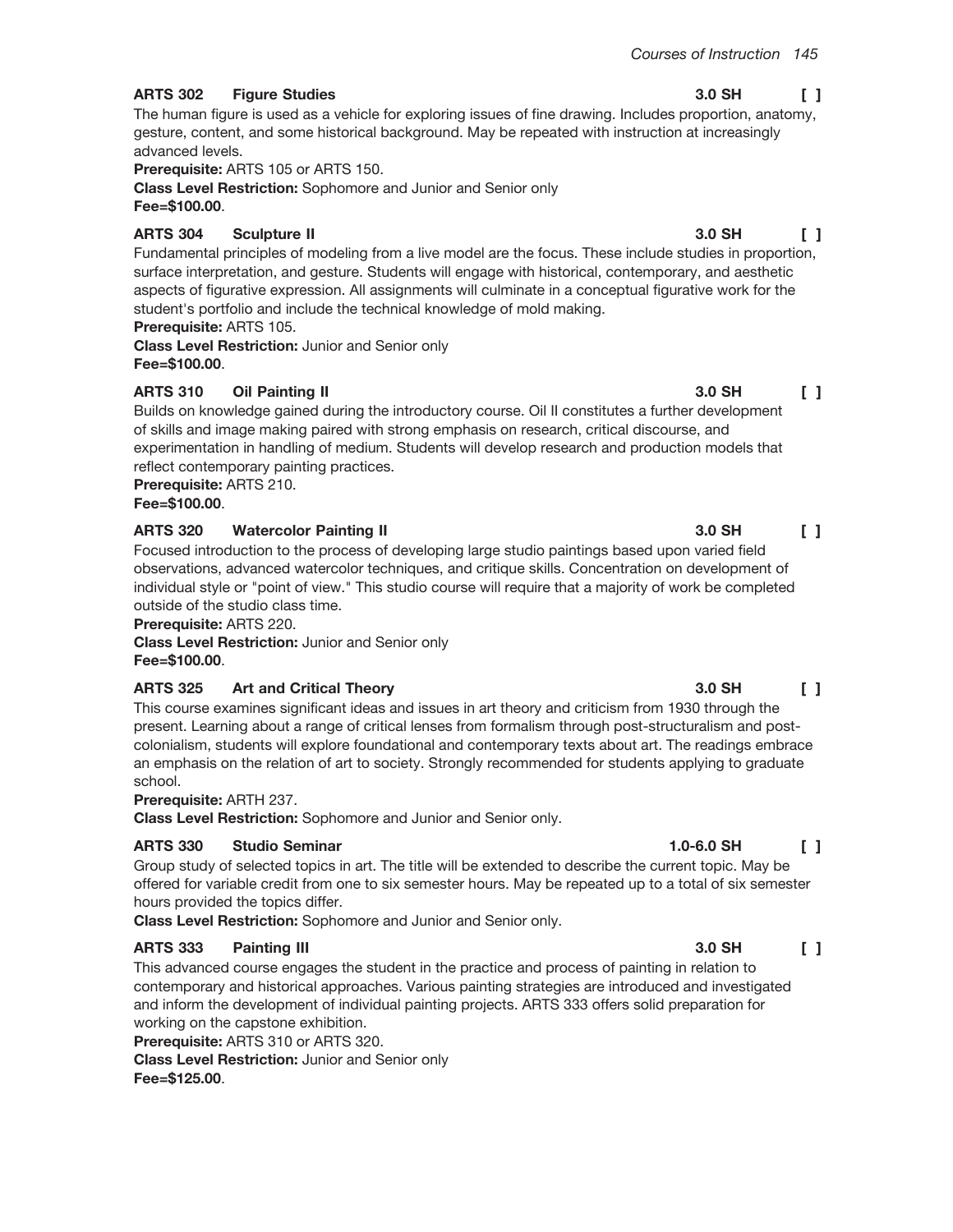#### **ARTS 350 Drawing III**

An intense exploration of the relationship of visual language to content in art via mixed drawing media. Production of several different series formats and a focused preparation of a portfolio quality series are covered during the term. Preparation of an aesthetic statement.

Prerequisite: ARTS 150 and either ARTS 250 or one painting course.

**Class Level Restriction: Junior and Senior only** Fee=\$50.00.

#### **ARTS 360 Figurative Painting**

For the student who benefits from painting and is ready to revisit the figure within new technical and aesthetic contexts in painting. The first half is comprised of working directly from the model with frequent critiques. Includes exploration of conceptual content and creation of a large scale painting. May be repeated once at an advanced level of instruction.

Prerequisite: ARTS 210 or ARTS 220, and ARTS 302.

**Class Level Restriction: Junior and Senior only** 

Field of Study Restrictions: Studio Art Majors only. Fee=\$100.00.

### **ARTS 370 Advanced Design Practices**

Examination of professional graphic design practices within the context of a design consulting firm or as a free-lance graphic designer. Specialized activites/problems that commonly occur inside a design office are explored. Students work in design teams, design over a network, learn research methods, and create a portfolio of forms/contracts used in the field. Instructional methods: lectures, discussion/ critiques, demonstrations, and readings.

Prerequisite: ARTS 170 and ARTS 270.

**Class Level Restriction: Junior and Senior only** Fee=\$75.00.

### **ARTS 383 Sculpture III**

Large-scale public sculpture is a class wherein each student designs and builds an original sculpture. Working through a conceptual beginning, developing a plan, completing drawings, forming a budget, and writing a proposal. Each student will construct it, site it, and install their own approved creation. This process places emphasis on individual and career development.

Prerequisite: ARTS 304.

Class Level Restriction: Junior and Senior only.

#### **ARTS 390 Advanced Web Design**

The course builds on the skills developed in ARTS 290 and expands those skills with more intricate and complex problems. The course will include focus on UX and UI design. The course will also include projects that develop skills in working with CSS and HTML. Prerequisite: ARTS 290.

#### **ARTS 401 Creative Research Project**

An in-depth focused study in the visual arts shaped by previous studio art course work. Teaching methods include critical readings in professional art journals, open studio practice, weekly critique, and museum/studio field trips. Students present research and creative output in critique sessions with other students and at least one studio art faculty. May be offered for variable credit from three to six semester hours. May be taken twice up to a total of six semester hours.

Prerequisite: six ARTS courses.

Class Level Restriction: Junior and Senior only.

## **ARTS 402 On-Location Studies**

Offered by permission of the program faculty to students enrolled in field-oriented classes such as internships or off-campus independents. Course work provides opportunity for in-depth, individual research based upon previous studio classes at Principia College. May be offered for variable credit from one to six semester hours. May be repeated up to a total of six semester hours. Class Level Restriction: Junior and Senior only.

#### 3.0 SH  $\Box$

### 3.0 SH  $\Box$

 $\Box$ 

### 3.0 SH  $\Box$

3.0 SH

 $\begin{smallmatrix}1\end{smallmatrix}$ 

3.0 SH

#### 3.0-6.0 SH  $\Box$

#### $1.0 - 6.0$  SH  $\Box$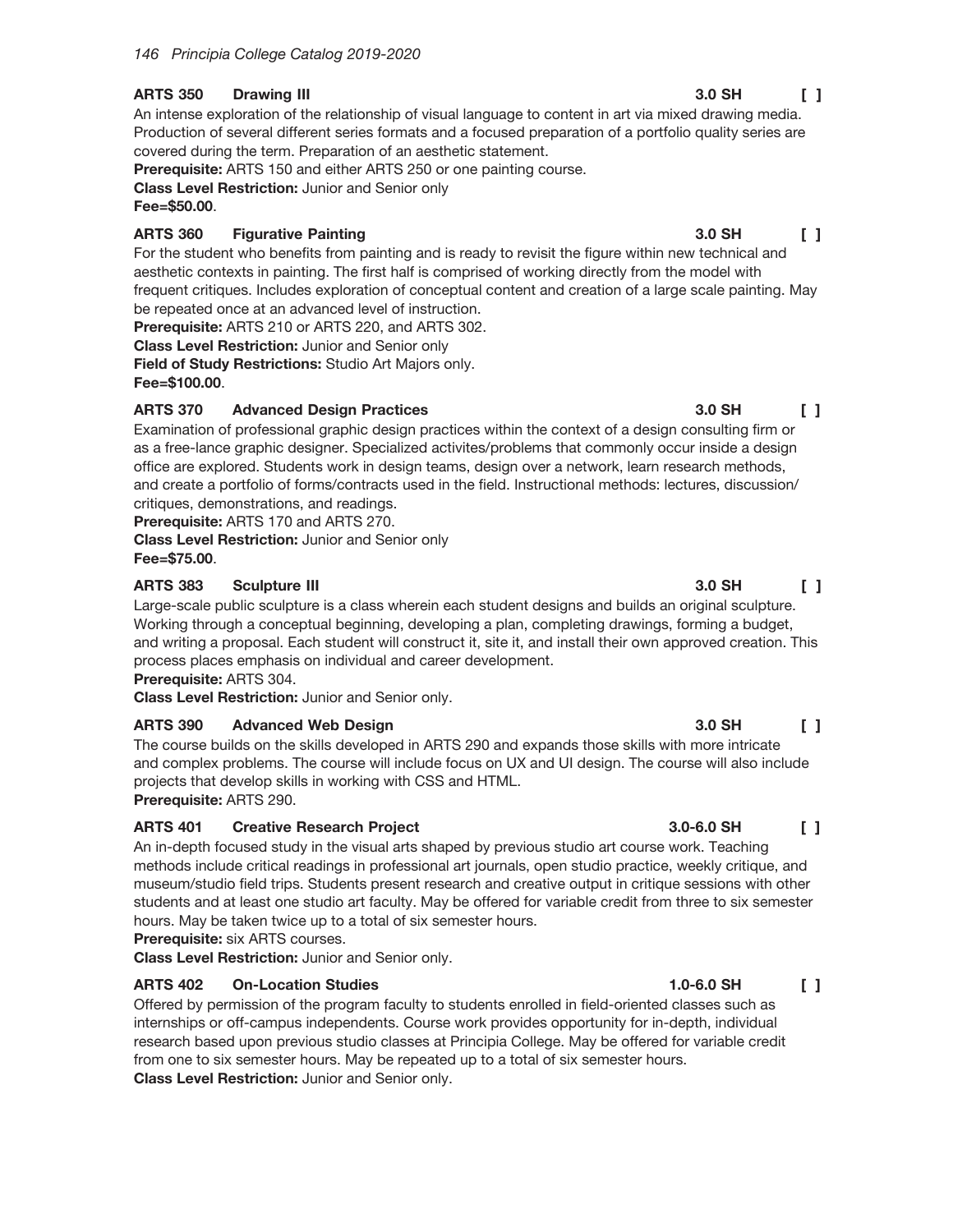## Courses of Instruction 147

 $\begin{smallmatrix}1\end{smallmatrix}$ 

 $1.0 - 6.0$  SH

#### **ARTS 404 Advanced Series**

A course designed for advanced students who would benefit from the production of a cohesive body of work, commonly referred to as a "series." The student prepares a portfolio which reveals consistent use of visual language, content-based purpose, and exhibition caliber results. The class functions as an independent with the addition of a seminar component. Students apply for the class by submitting a written application to the art department identifying the series format options. May be offered for variable credit from one to six semester hours. May be repeated up to a total of six semester hours. For junior and senior students who have completed eight or more art major requirements.

**Class Level Restriction: Junior and Senior only** 

Field of Study Restrictions: Art, Studio Art Majors only.

#### **ARTS 499 Capstone Exhibition**

The capstone is an ambitious project preparing the student for professional activity and/or graduate work. The student will produce and exhibit a cohesive body of work that represents investigation of a theme or idea. This course is typically a two-semester course. Will receive a star (\*) grade until the semester in which the exhibition is installed.

**Class Level Restriction: Senior only** 

Field of Study Restrictions: Studio Art Majors only. Fee=\$100.00.

# **Biology and Natural Resources (BNR)**

#### **BNR 050 BNR Service Learning**

Students volunteer in positions as naturalists, outdoor teachers, land managers, research technicians, and community recyclers. Projects may serve Principia or other communities or outside agencies such as the Two Rivers National Wildlife Refuge.

#### **BNR 111 Introductory Botany**

Introduction to basic plant structure and function, with emphasis on the processes of photosynthesis, growth, respiration, and reproduction. Includes a survey of the plant kingdom, from algae to flowering plants, focusing on life cycles and ecology of representative plants. Designed primarily for students intending to major in biology or environmental studies.

Corequisite: BNR 112, BNR 191, BNR 201.

Class Level Restriction: Freshman and Sophomore only.

#### **BNR 112 Introductory Zoology**

Survey of animal kingdom and the animal-like protists, including basic structure, life history, ecology, and classification of major groups. Emphasis is given to invertebrates, although vertebrate groups are covered near the end of the course. Introduction to laboratory techniques and scientific writing are stressed.

Class Level Restriction: Freshman and Sophomore only.

#### **BNR 120 Plants and Society**

Explores basic plant biology, plant culture, from house plant care to home gardening to large-scale agriculture. Topics include introductory plant physiology, the impacts of light, temperature, soil, and fertilizer on plant growth, and pest control. Special emphasis is placed on the development and environmental impacts of large-scale agriculture (including the development and use of genetically modified organisms in agriculture).

Class Level Restriction: Freshman and Sophomore only.

#### **BNR 141 Intro to Marine Fisheries**

Students examine the broad diversity of life on earth by studying the major plant and marine animal taxa involved in making sushi: rice, kelp, corals and jellies, marine worms, echinoderms, crustaceans, mollusks, and cartilaginous and bony fish. Students unpack the theory of natural selection and consider how forces long ago shape present ecological dynamics of these organisms. They also examine modern day fishing/harvesting practices and consider sustainability as a function of species' evolutionary traits.

#### 3.0.6.0 SH  $\Box$

#### 4.0 SH  $\Box$

 $\Box$ 

 $0.0$  SH

## 4.0 SH  $\begin{smallmatrix}1\end{smallmatrix}$

## 4.0 SH [GESL]

#### 4.0 SH **IGESL1**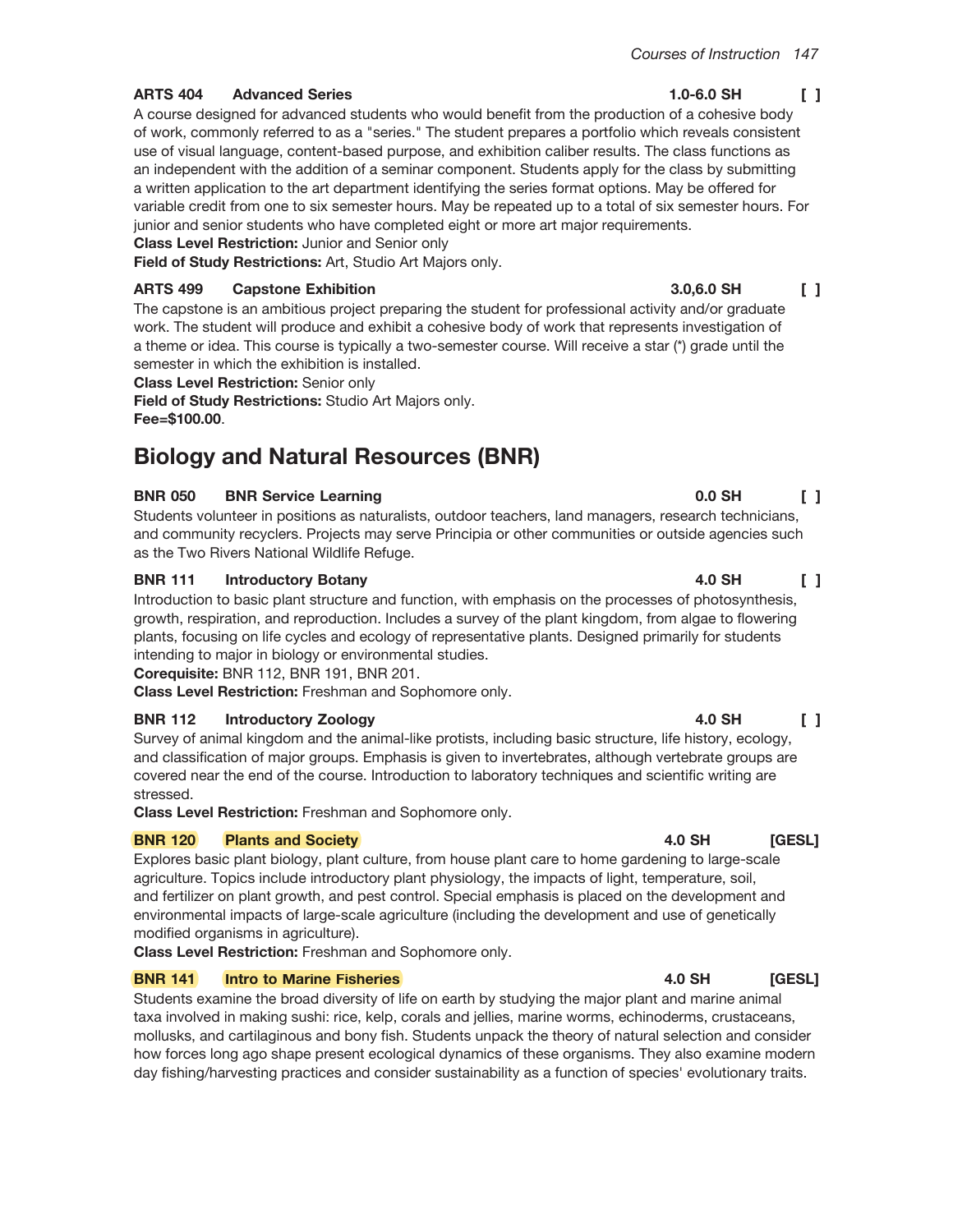#### **BNR 161 Field & Natural History**

Studies of local plants and animals in their natural environment and in their relation to humankind. Emphasis on conservation, nature interpretation, and observation and field research skills. **Class Level Restriction: Freshman and Sophomore only** Fee=\$30.00.

#### **BNR 190 Global Environmental Issues**

Exploration of major environmental issues that are global in scale. By examining topics such as deforestation, agriculture, climate change, and the worldwide decline of biological diversity, students will learn to think critically about environmental issues. They will also learn to recognize and sort through the many conflicting perspectives that surround most of these issues. Special emphasis is placed on the role of science in helping to identify and solve global environmental problems. Designed primarily for students intending to major in biology or environmental studies. **Class Level Restriction:** Freshman and Sophomore only.

#### **BNR 191 Introduction to Ecology**

Exploration of fundamental concepts relating to ecosystem structure and function, including the interactions of plant and animal populations within biological communities, and the role of abiotic factors in shaping those populations and communities. Emphasizes basic methods of field research, data analysis, and scientific writing. Designed primarily for students intending to major in biology or environmental studies.

Corequisite: BNR 111, BNR 112, BNR 201.

Class Level Restriction: Freshman and Sophomore only.

#### **BNR 201 Methods in Research & Writing**

Course emphasizes a broad range of skills essential to successful work in biology or environmental studies. Skills include reading and analyzing scientific literature, designing and conducting lab and field research projects, data management and analysis, scientific writing, and presentation techniques. Designed primarily for students intending to major in biology or environmental studies. Corequisite: BNR 111, BNR 112, BNR 191.

Class Level Restriction: Freshman and Sophomore only.

#### **BNR 215 Biometry**

This course provides an introduction to statistics emphasizing applications to biology and natural resource management. Topics include descriptive statistics, distributions, confidence intervals, T-tests, correlation, linear regression, analysis of variance (ANOVA), multiple and nonlinear regression, multiple ANOVA, and nonparametric statistics. The course emphasizes application of statistical methodology. (A student may receive credit for only one of the courses BNR 215 or MATH 164.) **Prerequisite:** BNR 201 or permission of instructor.

Field of Study Restrictions: Biology, Environmental Studies Majors only.

#### **BNR 220 Marine Biology**

This survey course covers a broad range of subject areas in marine biology including basic oceanography, biology of life in the seas, and management/conservation of oceanic biological resources. Also focuses on learning about marine ecosystems (types, locations, and biological structure).

Prerequisite: BNR 112.

#### **BNR 225 Indigenous Ecol Knowledge**

The course provides an introduction to the ways in which indigenous people understand the world and the land. Special attention will be paid to interactions between indigenous knowledge and Western science. Students will explore aspects of indigenous ecological knowledge and the role it plays in contemporary ecology. The relevance of indigenous knowledge to contemporary resource management will also be explored.

#### **BNR 230 Ornithology**

Study of birds: their structure, identification, classification, habits, life history, distribution, migration, methods of attraction, economic importance. Field identification and behavioral study of local species.

#### 4.0 SH [GESL]

**4.0 SH** 

3.0 SH [GESN]

## 3.0 SH  $\Box$

 $\mathsf{L}$ 

3.0 SH

#### 3.0 SH  $\Box$

#### 4.0 SH [GESL]

**IGESL1** 

4.0 SH  $\Box$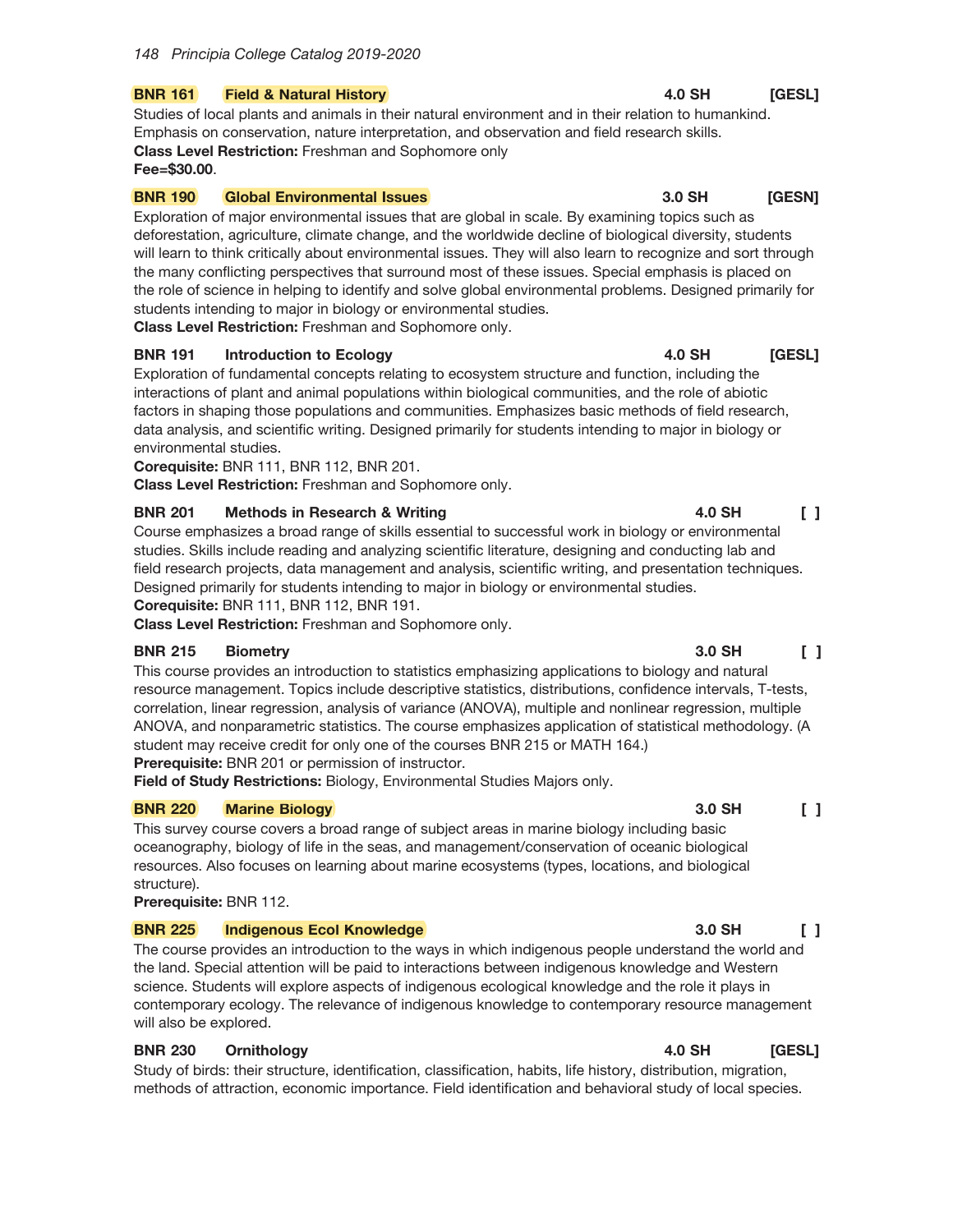#### **BNR 231** Herpetology

A survey of the biology of reptiles and amphibians. Topics covered include evolutionary origins, morphology, life history, ecology, and identification, emphasizing Principia College campus species. Field work, collecting, and identifying the Principia herpetofauna constitute a significant portion of the course. Students undertake a research project on the amphibian or reptile of their choice.

#### **BNR 232 Wildlife Conservation**

This course explores major local and global wildlife issues focusing on the impacts of population growth, land use, tourism, development, and other human activities. This course also examines a range of conservation and planning strategies to protect wildlife species.

#### **BNR 236 Sea Turtle Biology**

This course teaches the biology of sea turtles (evolution, anatomy, physiology, behavior, life history, and population dynamics) and their conservation needs. Basic ecological concepts are integrated with related topics of conservation and management of endangered species, the contributions of technology to the management of migratory marine species, and the role of research in national and international law and policy.

### **BNR 237** Sea Turtle Biology: Trinidad

This course teaches the biology of sea turtles (see description for BNR 236) and their conservation needs. During spring break students travel to Trinidad in the Caribbean to study marine turtles. They assist in ongoing research, as well as interact with local resource managers in a "real world" context where the complexities of biodiversity conservation can be learned. (A student may receive credit for only one of the courses BNR 236 or BNR 237.) Fee=\$760.00.

#### **BNR 245 Natural History**

This course focuses on the study of the natural history of flora and fauna in a specific country or region. Ecosystems studied may include: marine, alpine, forest, grasslands, riverine. Offered on Principia abroads only, with a star (\*) grade until following midterm. May be offered for variable credit from two to four semester hours. The title will be extended to describe the current topic. May be taken more than once provided the topics differ.

#### **BNR 255 Natural Resources Management**

This course focuses on the biological and physical science aspects of natural resource management at local, national, and global scales. Topics covered include management of soil, water, forest, coastal, and wildlife resources. In the laboratory exercises, students learn field measurement techniques and computer skills commonly used in managing natural resources as well as learn how to write scientific lab reports.

#### **BNR 256 Conservation Genetics**

Classical and modern genetic theory and technique, with an emphasis on the role of genetic variability in the development of species, and in the conservation of biodiversity. Prerequisite: BNR 111 or BNR 112.

#### **BNR 264 Sugarbush Management**

Course exposes students to historical, scientific, business, and conservation aspects of managing a maple-dominated woodland for syrup production. Central to this course is the planning and implementation of a small-scale "sugarbush" on the college campus, complete with tapping, evaporating, and marketing the final product.

## Fee=\$30.00.

#### **BNR 280 Plant Taxonomy**

Study of plant families illustrated by their morphology and reproductive structures. Emphasis is on the development of skills used to identify and classify plants in the field. Prerequisite: BNR 111.

#### **BNR 290 Environmental Policy**

This course includes the formulation and implementation of environmental policy, with special reference to the impact of political and economic factors. Specific consideration will be given to major environmental regulations.

### 3.0 SH  $\Box$

#### 3.0 SH  $\begin{bmatrix} 1 \end{bmatrix}$

### 4.0 SH [GESL]

[GESL]

## 4.0 SH [GESL]

2.0-4.0 SH

#### 4.0 SH  $\Box$

## **4.0 SH** [GESL]

## 4.0 SH  $\mathsf{F}$

#### 3.0 SH  $\Box$

## 4.0 SH [GESL]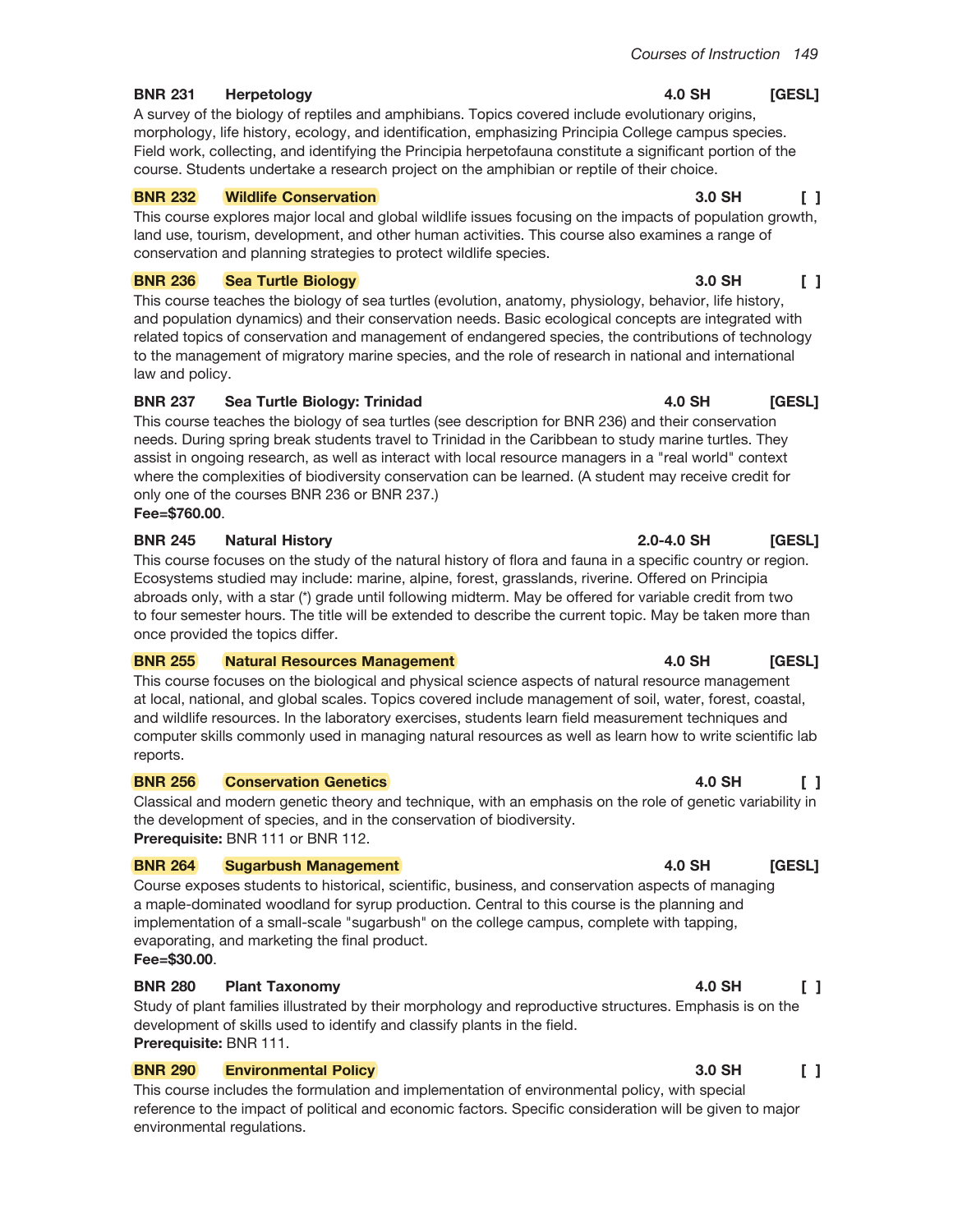#### **BNR 293 Soil and Water Conservation**

Past and present issues in soil and water conservation will be examined. Principles of erosion, conservation tillage, irrigation, and drainage will be discussed. Agencies and programs responsible for soil and water conservation will be studied. Current issues such as integrated watershed management, water conflicts and cooperation, organic agriculture, urban agriculture, and green roofs will also be investigated.

## Prerequisite: BNR 191.

Class Level Restriction: Sophomore and Junior and Senior only.

#### **BNR 312 Grassland Ecology**

Exploration of the structure and function of grassland ecosystems. Topics include the evolutionary history of the grassland biome, interactions between plants and animals in grasslands, and the effects of fire, grazing, and climate on grasslands. Introduces students to key papers on grassland ecology, as well as current field research methods.

Prerequisite: BNR 111 and BNR 191.

**Class Level Restriction: Junior and Senior only.** 

#### **BNR 313 Forest Ecology**

An exploration of the structure and function of forested ecosystems, with an emphasis on field research and scientific writing. Topics include succession, disturbance, landscape variation, nutrient cycling, tree identification, and ecosystem stability. This course builds on the fundamentals learned in Introduction to Ecology and introduces students to contemporary ecological thinking.

Prerequisite: BNR 111 and BNR 191.

Class Level Restriction: Junior and Senior only.

#### **BNR 315 Freshwater Ecology**

A survey course in the ecological functioning of lakes, rivers, streams, and wetlands. The course has a special focus on the great rivers of the Midwest, including their ecological and environmental problems. Students learn field skills needed to conduct ecological research and write scientific lab reports and a final research paper on freshwater ecosystem topics.

Prerequisite: BNR 111 and BNR 191.

Class Level Restriction: Junior and Senior only.

#### **BNR 317 Wetland Ecology**

The study of bogs, fens, swamps, bottomland hardwood forests, salt marshes and mangroves with an emphasis on the formation, hydrology, biogeochemistry, and community dynamics of these systems. Management, policy, and restoration strategies will also be discussed. Students will learn field skills needed to conduct wetland research and write lab reports and a final research paper on wetland ecosystem topics.

Prerequisite: BNR 111 and BNR 191.

**Class Level Restriction: Junior and Senior only.** 

#### **BNR 325 Wildlife Management**

This course is designed to give students an understanding of wildlife and conservation management methods. Covers techniques in population estimation, radio and satellite telemetry and other electronic data gathering methods as well as studying when and how to apply such methods. The course combines lecture and field work, with a heavy emphasis on the field work. Prerequisite: BNR 112.

Class Level Restriction: Junior and Senior only.

#### **BNR 340 Adv Natural History**

An advanced course that focuses on natural history of flora and fauna in a specific country or region. It also focuses on the ecological dynamics of populations, communities, and ecosystems in the region. Case studies are drawn from a variety of systems including marine, freshwater, forest, grassland, alpine and other ecosystems. May be offered for variable credit from two to four semester hours. The title will be extended to describe the current country or region. May be taken more than once provided the regions differ.

#### 3.0 SH  $\begin{smallmatrix}1\end{smallmatrix}$

#### 4.0 SH  $\Box$

 $\Box$ 

### 4.0 SH  $\Box$

**4.0 SH** 

## 4.0 SH  $\begin{smallmatrix}1\end{smallmatrix}$

#### 4.0 SH  $\Box$

#### 2.0-4.0 SH  $\begin{bmatrix} 1 \end{bmatrix}$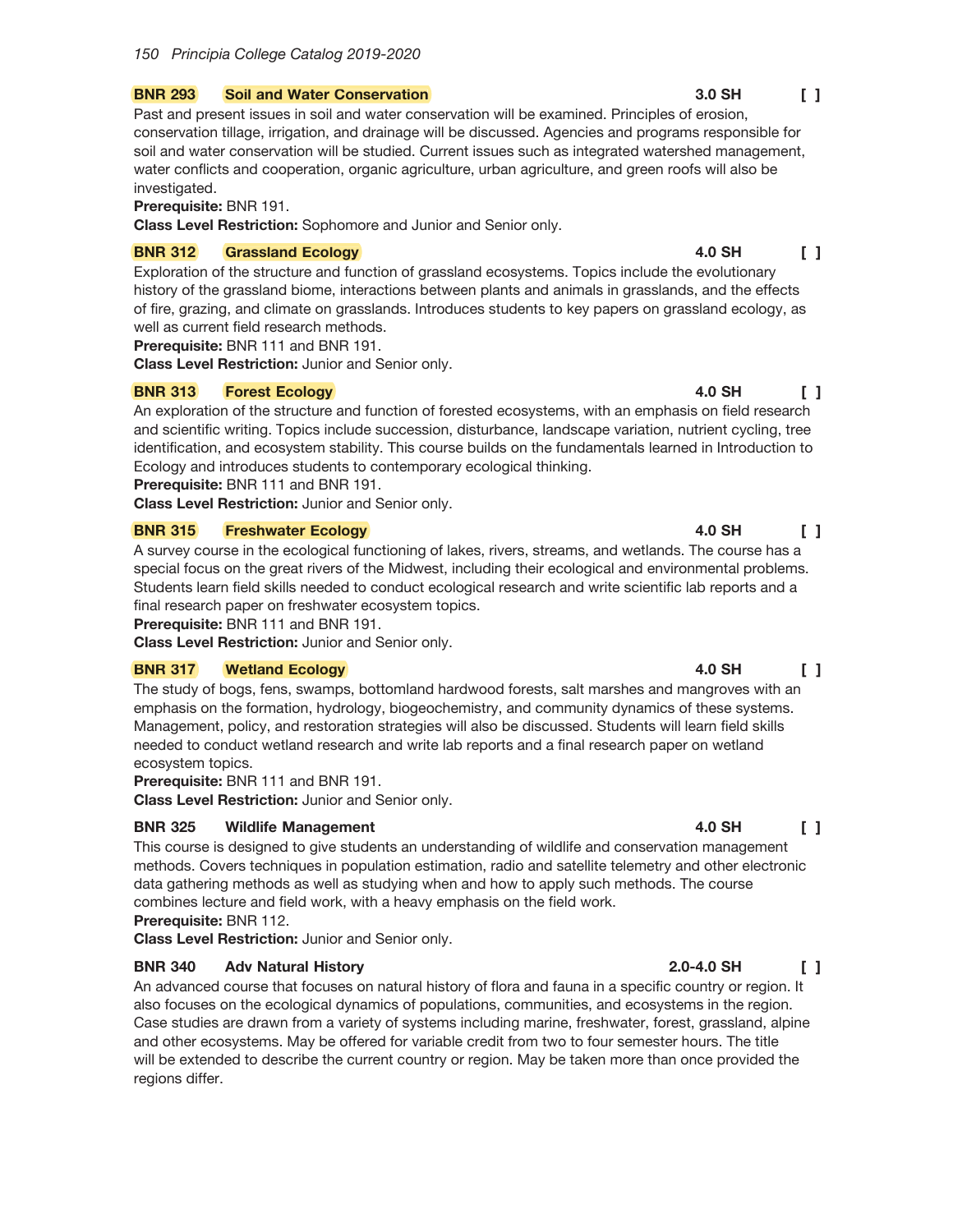#### **BNR 356 Global Change Biology**

This course examines changes in Earth's atmosphere, soils, and waters, the distribution of heat and precipitation, the continuity of landscapes, and exotic species invasions. Responses are examined at multiple levels of biological organization. Special attention is paid to positive and negative feedback loops. The course relies on current scientific literature and requires synthesis of diverse physical and biological sciences.

Prerequisite: BNR 111, BNR 112, BNR 191, BNR 201, and any 300-level BNR course. Class Level Restriction: Junior and Senior only.

#### **BNR 360 Vertebrate Zoology**

Studies include the evolutionary development of vertebrates, from their origins to the divergence of groups. It focuses on comparative anatomy to understand common ancestral linkages. Students study the broad diversity of modern vertebrates, including life histories, physiology, and ecological adaptations. Laboratory work focuses on anatomy as well as key features of the major vertebrate groups.

**Prerequisite: BNR 112.** 

Class Level Restriction: Junior and Senior only.

#### **BNR 362 Conservation**

This course focuses on how natural resources of a given country are managed. Students study conservation management strategies of representative ecosystems as well as species management and the interface of native culture and resource conservation. Offered on Principia abroads only, with a star (\*) grade until following midterm. The title will be extended to describe the current country. May be offered for variable credit from two to four semester hours.

Class Level Restriction: Junior and Senior only.

#### **BNR 380 Advanced Ecology Seminar**

Offered when regular or visiting faculty are available to work with students on selected topics in ecology. Recent topics have included ecological modeling and soils ecology. The title will be extended to describe the current topic. May be offered for variable credit from one to three semester hours. May be taken more than once provided the topics differ.

Class Level Restriction: Junior and Senior only.

#### **BNR 381 Adv Natural Resources Seminar**

Offered when regular or visiting faculty are available to work with students on selected topics in natural resources conservation. The title will be extended to describe the current topic. May be offered for variable credit from one to three semester hours. May be taken more than once provided the topics differ.

Class Level Restriction: Junior and Senior only.

#### **BNR 390 Forest Resource Management**

A course in the ways we manage forest lands to provide an array of goods and services to mankind. This course teaches the concepts of sustainable forestry and the field techniques that allow the manager to evaluate, plan, and implement forest management activities. Students learn specific skills in forest measurements, applied silviculture, and the use of management decision support tools. Prerequisite: BNR 191.

**Class Level Restriction: Junior and Senior only.** 

#### **BNR 400 Senior Thesis Seminar**

This course is designed to assist senior biology and environmental studies majors as they design, conduct, and plan for the presentation of a capstone project. Weekly class activities may include presentations from the research librarian, discussions with BNR faculty about project design and methodology, preparation of an annotated bibliography and coaching on presentation skills and technology. Students develop a formal research proposal and a plan for the project. Open only to biology or environmental studies majors.

**Class Level Restriction: Junior and Senior only** 

Field of Study Restrictions: Biology, Environmental Studies Majors only.

#### 3.0 SH  $\Box$

4.0 SH  $\Box$ 

#### $1.0 - 3.0$  SH  $\Box$

## 4.0 SH  $\Box$

#### $1.0$  SH  $\begin{bmatrix} 1 \end{bmatrix}$

## $1.0 - 3.0$  SH  $\Box$

[GESN]

2.0-4.0 SH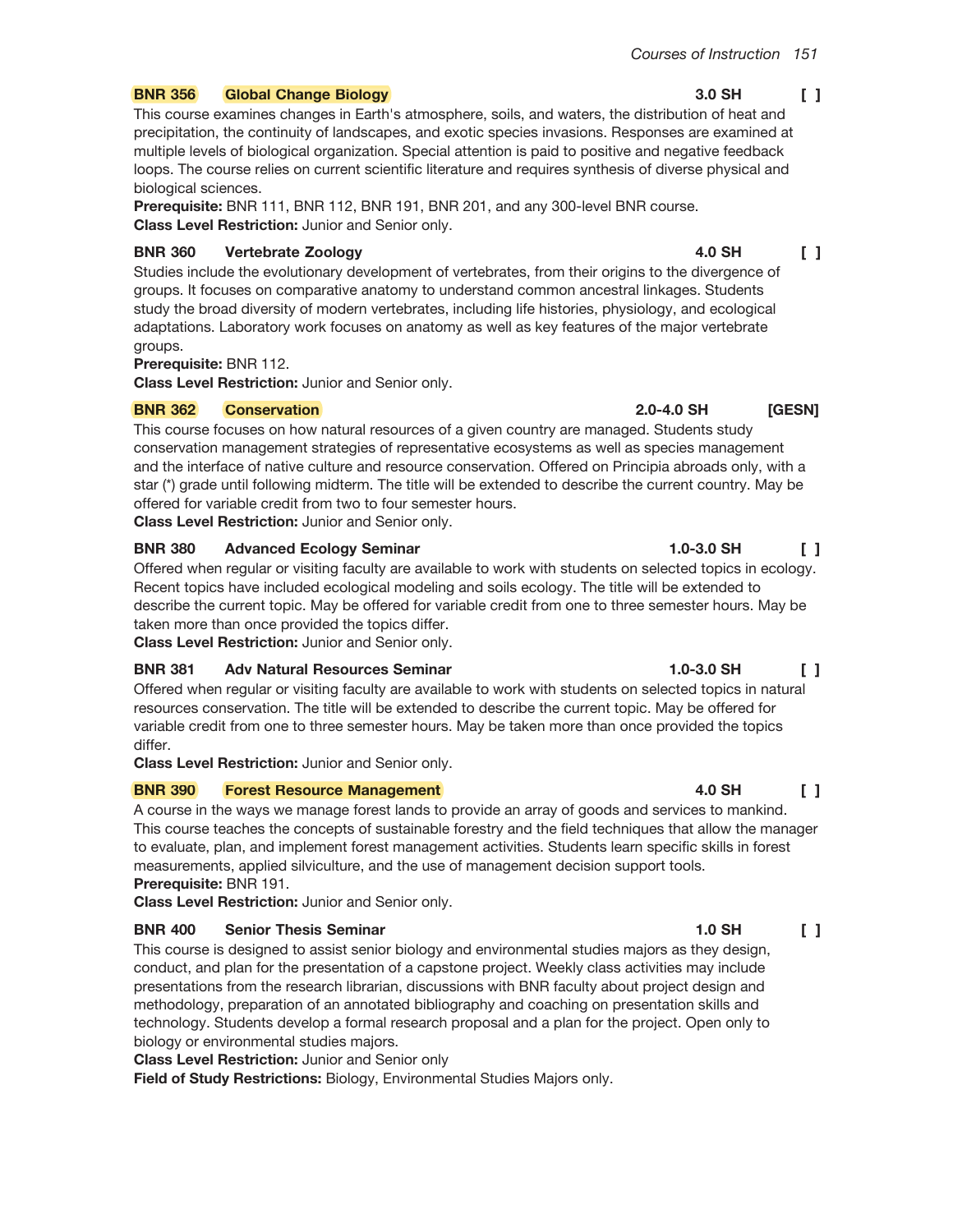#### **BNR 401 Senior Thesis**

Project selected in accordance with student's qualifications, interests, and needs. May be taken for variable credit from one to six semester hours. May be taken more than once with BNR department chair approval. May be repeated up to a total of 12 semester hours.

Prerequisite: five or more BNR courses numbered above 150 including BNR 400. Class Level Restriction: Senior only.

#### **BNR 402** Internship

An opportunity to gain practical experience in biology, natural resource conservation, environmental policy, consulting, and many other related environmental fields. Recent student internships have included waterfowl research for the U.S. Fish and Wildlife Service, amphibian research in Puerto Rico, coyote behavior studies in Yellowstone, and aquarium management at the New England Aquarium. May be taken for variable credit from one to six semester hours. May be taken more than once if topics differ. Offered on an independent contract basis.

Class Level Restriction: Junior and Senior only.

#### **BNR 403 Biology Research Experience**

This course is designed to give the student the opportunity to conduct guided research as a research assistant in biology, natural resource conservation, or other environmental fields. The student will undertake original research while gaining practical experience as a research biologist. Depending on the project the student may spend some of, or the whole semester, off campus. May be taken for variable credit from three to six semester hours. May be repeated up to a total of nine semester hours. Open only to biology majors.

Prerequisite: BNR 111, BNR 191, and BNR 201, and at least one of the following: BNR 312, BNR 313, **BNR 315.** 

**Class Level Restriction: Junior and Senior only** 

Field of Study Restrictions: Biology Majors only.

#### **BNR 410 Senior Readings**

This course introduces students to seminal pieces of environmental literature and to cutting edge thinking on environmental problems. Students are responsible for reading assigned materials and participating in seminar discussions. The course challenges students to define and defend their personal values regarding environment and to become active citizens in the environmental issues facing society. Prerequisite: five BNR courses.

Class Level Restriction: Junior and Senior only.

# **Business Administration (BUAD)**

#### **BUAD 090 Business Internship**

Professional internship in an off-campus, 3rd party business setting that will prepare the student for a career in business. Position may be in any area of marketing, finance, operations, or management but must provide a professional career-based experience. The internship supports the Business Administration major by providing context and experience relative to the concepts taught within the major.

Field of Study Restrictions: Business Administration Majors only.

#### **BUAD 110 Discovering Business**

A course specifically designed for non-majors offering a new approach to the integrated discovery of basic business concepts. Students gain an understanding of how economics, entrepreneurship, management, marketing, accounting, finance, and business ethics all work together in the successful enterprise. Case studies involving companies, business leaders and entrepreneurs, as well as team projects, make business principles relevant for the student.

#### **BUAD 140** Innovation!

Innovation is a core 21st-century skill. This course uses design thinking, lean entrepreneurship, and prototyping as the means of developing creative confidence and rapidly creating a successful new product or service. Multiple design projects are used.

Class Level Restriction: Freshman and Sophomore only.

#### $1.0 - 6.0$  SH  $\begin{smallmatrix}1\end{smallmatrix}$

#### $1.0 - 6.0$  SH  $\Box$

3.0-6.0 SH

#### 0.0 SH  $\begin{smallmatrix}1\end{smallmatrix}$

[GESS]

**[GESS]** 

3.0 SH

3.0 SH

 $\mathsf{L}$ 

3.0 SH  $\Box$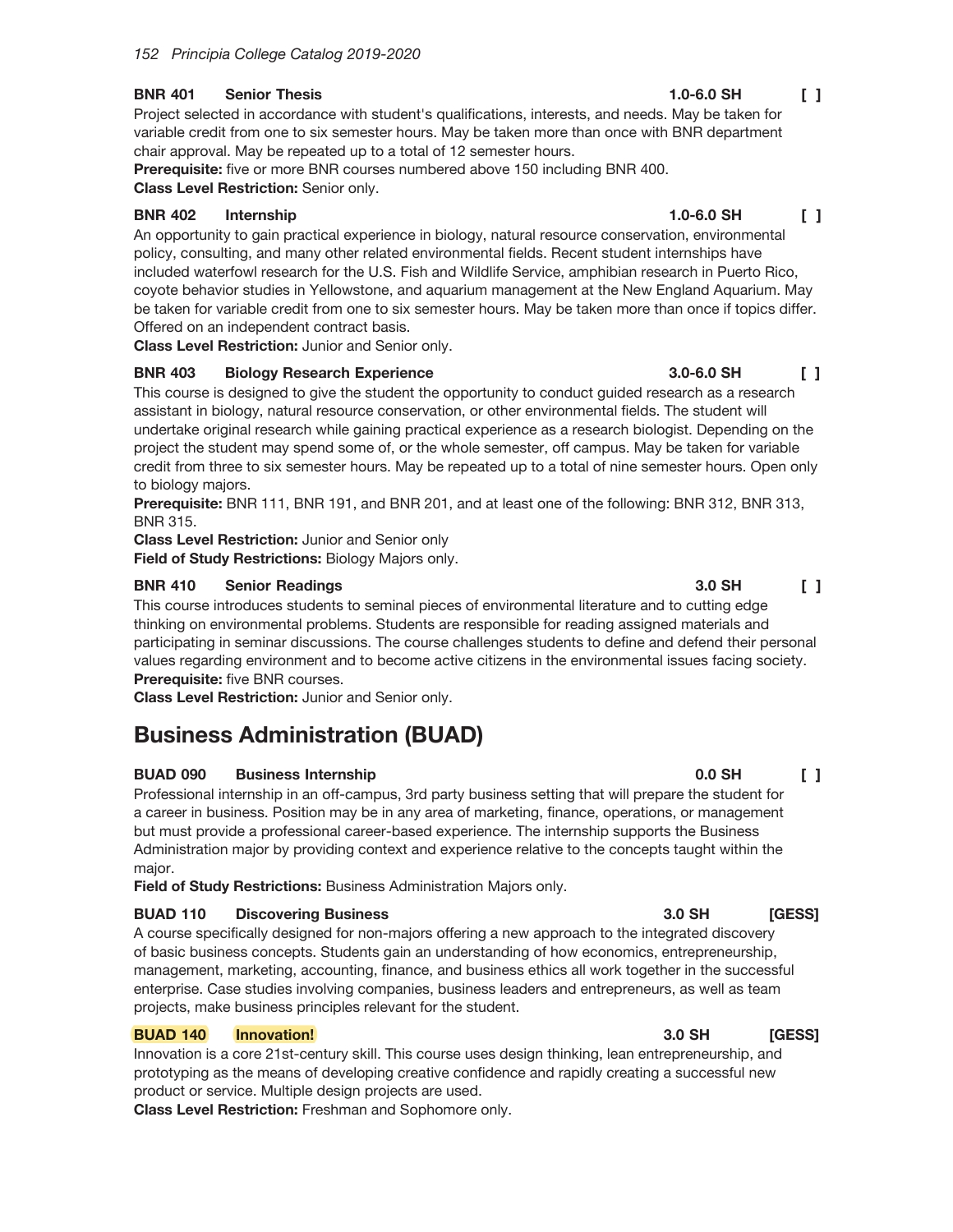3.0 SH

#### **BUAD 161 Business Analytics**

Covers the business use of analytical methods such as decision trees, scorecards, forecasting, clustering, regression and optimization to solve business problems and make business decisions. Descriptive, inferential and predictive statistics and probability are covered as the foundation of business analytic decisions and the study of operational variability. A business analytic team project is included. Class Level Restriction: Freshman and Sophomore only.

#### **BUAD 215** Intro to Mgmt Info Systems

Students increase their technical perspective of business by exploring the systems, information, people, strategies, and technology delivery models that drive companies' critical digital infrastructure. Using case studies and projects, students analyze and practice the roles of IT manager, business user, technology vendor, and consultant in the context of enterprise software solutions, networks, digital media, and data platforms.

**Prerequisite:** BUAD 251 (with a grade no lower than C).

Class Level Restriction: Sophomore and Junior and Senior only.

#### **BUAD 251 Financial Accounting**

Stresses the recording and analysis of business transactions. The accounting cycle and preparation of those financial statements required for evaluating the financial status of proprietorships and corporations are emphasized. Also covers specific categories of assets, liabilities, and equity, including corporations. Includes Excel applications and an Internet-based practice set. Prerequisite: BUAD 161.

#### **BUAD 252 Managerial Accounting**

Builds on the accounting principles studied in BUAD 251. The primary emphasis is the use of accounting for internal management. Cost accounting systems, accounting information for managerial decisions, tax considerations and capital budgeting are stressed.

**Prerequisite:** BUAD 251 (with a grade no lower than C).

#### **BUAD 255 Entrepreneurship**

Students gain an understanding of how the functions of a business enterprise - management, marketing, accounting, finance, and information technology - are interrelated and interdependent. Students are assigned to a small business team in which they apply their understanding to the development of a business plan for a new venture.

Prerequisite: BUAD 140 and BUAD 320.

Class Level Restriction: Sophomore and Junior only

Field of Study Restrictions: Entrepreneurship Minors only.

#### **Business Sustainability BUAD 270**

Explores the historical and current context for sustainable business including sustainable business models that emphasize long-term value for all business stakeholders and support eco and socioefficiency and eco and socio-effectiveness sustainability principles. Techniques are studied to embed sustainable development into the functions of business: Marketing, Accounting, Operations, Investing, Product Design, and Management. Case studies, readings, and projects are used. Class Level Restriction: Sophomore and Junior and Senior only.

#### **BUAD 301 Seminar**

A seminar in selected topics in business administration or economics. The contents will vary, and the title will be extended to describe the current topic. May be taken more than once provided the topics differ.

Class Level Restriction: Sophomore and Junior and Senior only.

#### **BUAD 310 Investments**

Investment instruments including common stock, corporate and government bonds, mutual funds, options; determination of value; security analysis; investment philosophies; historical returns; crowd behavior and the lessons of history; emphasis on value-based, long-term investing. Prerequisite: BUAD 251.

Class Level Restriction: Junior and Senior only.

#### 3.0 SH  $\Box$

 $\Box$ 

 $\Box$ 

#### 3.0 SH  $\Box$

### 3.0 SH  $\mathsf{L}$

3.0 SH

3.0 SH

#### $1.0 - 2.0$  SH  $\Box$

3.0 SH

 $\Box$ 

 $\Box$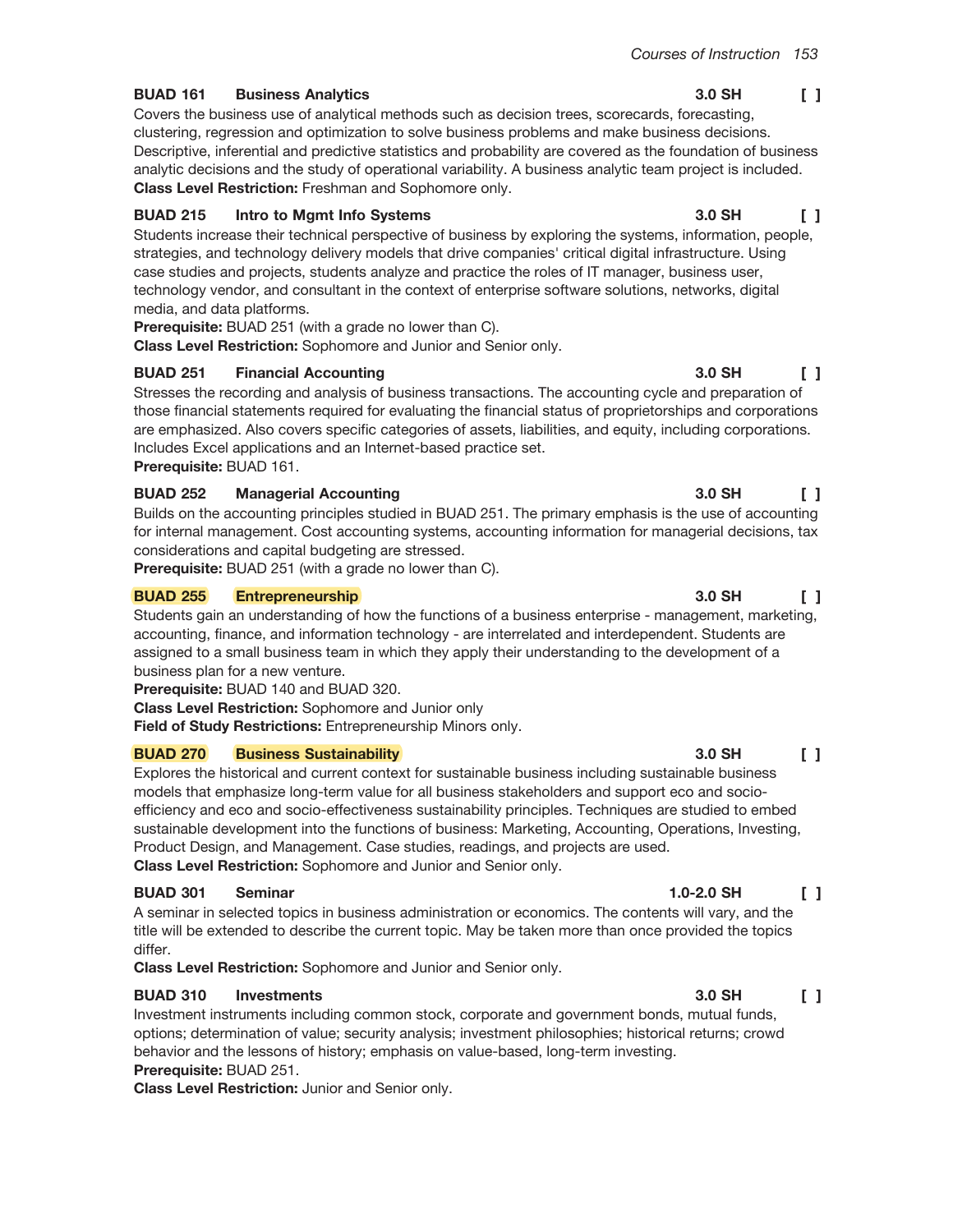#### **BUAD 320 Marketing**

An introduction to the principles of creating value for customers and building and managing strong. profitable customer relationships. Students study the nature of consumer and business-to-business markets and the role of strategic marketing planning, marketing research, pricing, distribution, and advertising. Students study and analyze contemporary cases to understand how marketing principles are used to guide decision-making in organizations.

Prerequisite: BUAD 251 (with a grade no lower than C).

Class Level Restriction: Junior and Senior only.

#### **BUAD 321 Marketing Research**

Emphasizes the role of marketing research and consumer behavior in marketing management. Topics included are research design, test marketing, secondary sources, survey research, questionnaire design and data analyses, attitude measurement, and product, pricing, and promotional research. The course emphasizes the importance of consumer focus from recognizing needs to generating pre through post purchase satisfaction.

Prerequisite: BUAD 320.

Class Level Restriction: Junior and Senior only.

#### **BUAD 326 Multi-Channel Marketing**

Interdisciplinary course open to students majoring in Business Administration or Mass Communication. The course addresses changes in the marketing environment and how an integrated approach is necessary for success. Students integrate outbound channels such as cable, radio, public relations, print, direct mail, and email with inbound channels such as blogs, social media, website optimization, and pay-per-click for superior results.

Prerequisite: business administration majors: BUAD 320; mass communication majors: MCOM 263. **Class Level Restriction: Junior and Senior only** 

Field of Study Restrictions: Business Administration, Mass Communication Majors only.

#### **BUAD 328 Global Strategic Marketing**

Cultivate marketing global business perspectives from a strategic standpoint. Develop an ability to analyze, define, discuss, and execute the marketing process and strategies that firms require when marketing their product or services internationally. Topics will include: international marketing environment, cultural dynamics, global marketing channels, marketing to bottom of the pyramid, global advertising, and strategic alternatives & expansion, among others.

Prerequisite: BUAD 320.

Class Level Restriction: Junior and Senior only.

#### **BUAD 330 Management**

A seminar course that evaluates several major management models that have been employed internationally over the past several decades. The works of noted thought leaders in management philosophies and business models are examined and compared to current management theory and practice. The qualities required of management to be effective in planning, organizing, leading, and controlling organizations on an ethical basis are identified and stressed. Class Level Restriction: Junior and Senior only.

#### **BUAD 335 International Business**

Business competition and strategy is global, and to successfully manage and operate an international corporation requires an understanding of complex economic, political, cultural, and governmental issues. This course uses case studies, discussions, papers, and projects to explore the methods and operational strategy of businesses and multi-nationals within a global context. ECON 203 and ECON 204 are recommended but not required.

Class Level Restriction: Junior and Senior only.

#### **BUAD 336 Organizational Effectiveness**

Students will learn about the theories and practices that create effective organizations. This course presents theories relating to the behavior of individuals and groups within formal organizations and focuses on organizational behavior, organizational structure, organizational development, and organizational change management. These theories are applied to case studies and work experiences to gain a practical understanding.

Class Level Restriction: Junior and Senior only.

#### 3.0 SH  $\Box$

## 3.0 SH  $\Box$

#### 3.0 SH  $\Box$

[GESS]

## **[GESS]**

 $\Box$ 

 $\Box$ 

3.0 SH

3.0 SH

3.0 SH

3.0 SH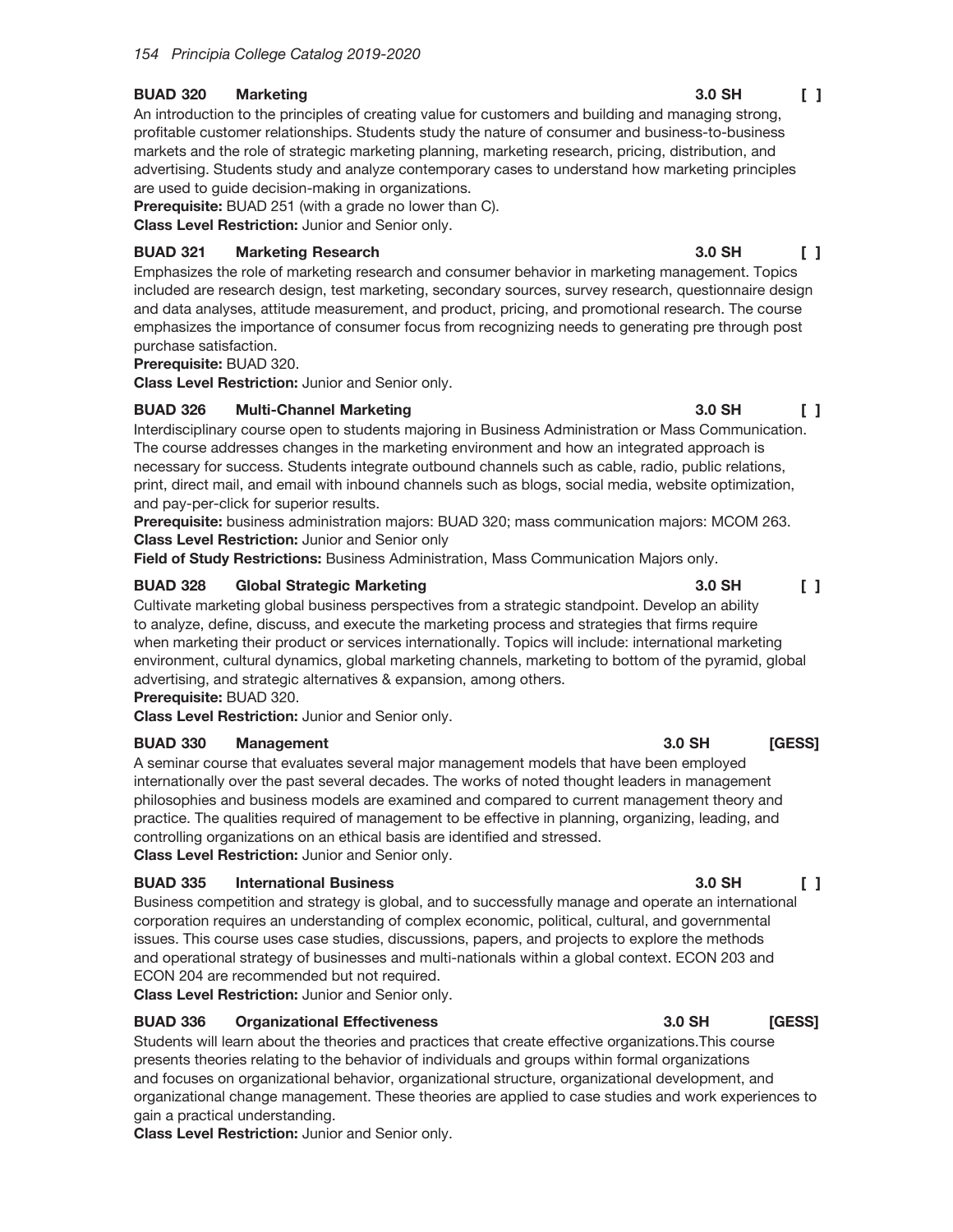3.0 SH

3.0 SH

3.0 SH

#### **BUAD 340 Operations & Supply Chain Mgmt**

Covering both a firm's operations and supply chain management, topics include production, logistics, quality, capacity, and inventory management. This course incorporates many applied quantitative business methods such as optimization, forecasting, and business process design. Prerequisite: BUAD 161.

Class Level Restriction: Junior and Senior only.

#### **BUAD 350 Business Law**

Fundamentals of business law. Law as a process for resolving and preventing business problems. Study of impact of law and government regulations on business organizations and activities. Practical exercise in negotiating contracts, handling lawsuits, and understanding legal principles. Class Level Restriction: Junior and Senior only.

### **BUAD 351 Intermediate Accounting**

Builds on the accounting principles studied in BUAD 251 and BUAD 252. The primary emphasis is on intermediate financial accounting principles: statement preparation, asset accounting, liabilities and stockholder's equity accounting. Application as well as theory. Offered on demand.

Prerequisite: BUAD 252 (with a grade no lower than C).

Class Level Restriction: Junior and Senior only.

#### **BUAD 360 Managerial Finance**

Fundamentals of financial management of the business enterprise. Needs for funds; financial planning; cost of capital; capital structure; dividend policy; capital budgeting; long-term financial and corporate securities; financial aspects of expansion, reorganization.

Prerequisite: ECON 204, BUAD 252 (with a grade no lower than C) and BUAD 161.

Class Level Restriction: Junior and Senior only.

### **BUAD 375 New Venture Incubator**

This course is a project-based, hands-on learning course that supports students starting businesses and new innovation product ideas. The class will support the entrepreneurial drive of students in taking steps to start and nurture their own businesses by using a lean startup model of business development that supports testing business assumptions and by encouraging entrepreneurial learning and collaboration. Class Level Restriction: Junior and Senior only.

#### **Business Consulting Practicum BUAD 401**

Group participation in an ongoing project providing business consulting services to companies involved in retail, manufacturing, and services. Project integrates and applies students' knowledge to financial, marketing, and management situations. May be offered for variable credit from one to three semester hours. May be taken more than once, up to a total of 12 semester hours. Class Level Restriction: Junior and Senior only.

#### **BUAD 404 Business Mgt Study Project**

Offered on a field program or on a contract basis. May be offered for variable credit from one to three semester hours. Work will focus on supporting professional development through a professional project. Mentorship in the professional area of study may be provided.

Class Level Restriction: Junior and Senior only.

## **BUAD 430 Strategic Management**

Integration of the functional areas of business management in formulating and implementing the policies of the enterprise. Topics included are mission statements; industry analysis; internal SWOT analysis; corporate, business, and functional level strategies; generic and grand strategies; empowerment; restructuring; and strategic control. Course includes a capstone research paper.

**Prerequisite:** completion of all other business administration major requirements.

## **Class Level Restriction: Senior only**

Field of Study Restrictions: Business Administration Majors only.

 $\Box$ 

 $\Box$ 

 $\mathsf{L}$ 

 $\Box$ 

## 3.0 SH

## $1.0 - 3.0$  SH  $\Box$

 $1.0 - 3.0$  SH

## $1.0 - 3.0$  SH  $\Box$

## 3.0 SH

## $\mathsf{L}$

# $\Box$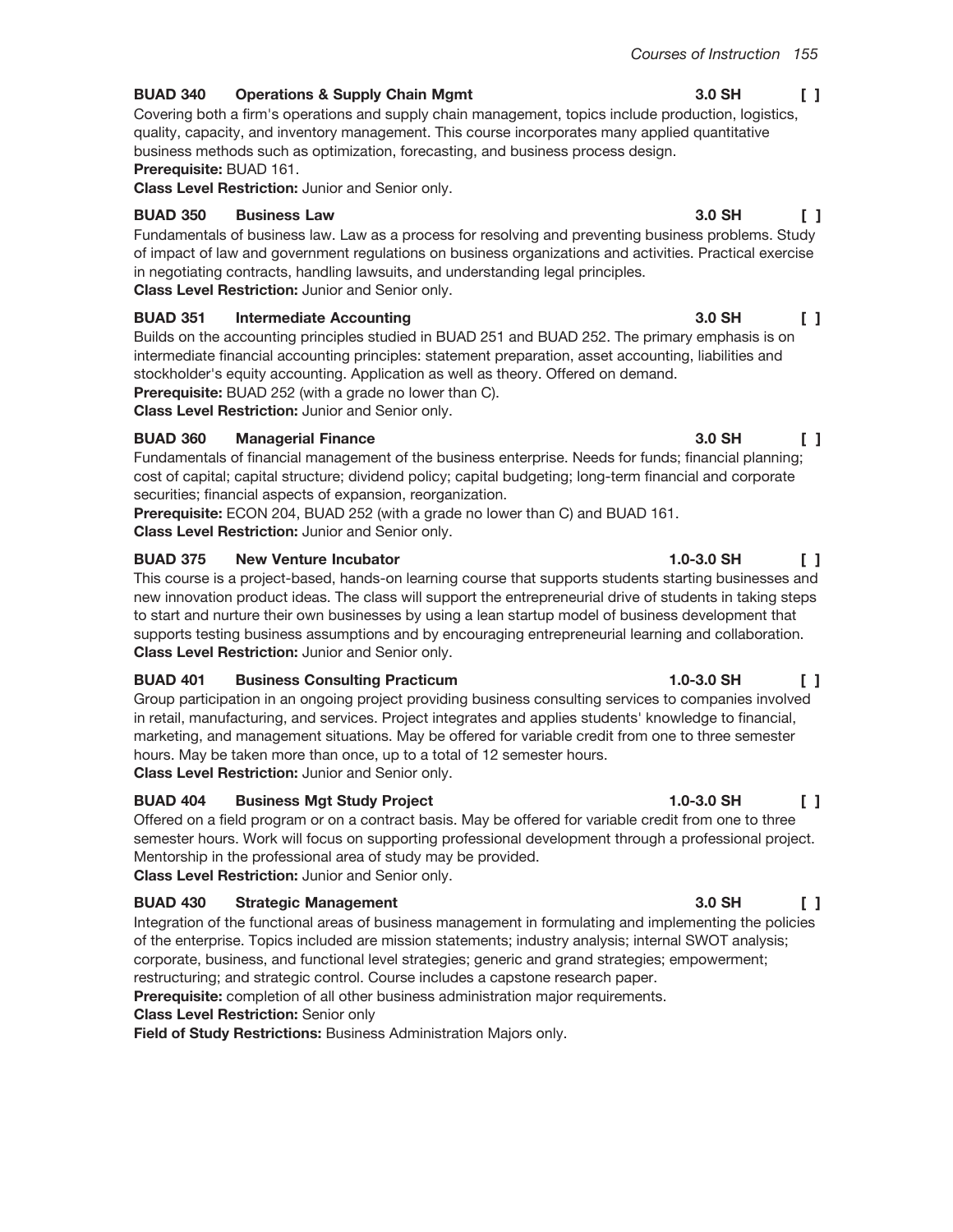#### **BUAD 440 New Venture Creation**

Students apply understandings of the multiple functions of a business enterprise - management, marketing, accounting, operations, and finance. Students will demonstrate a mastery of business principles and teamwork, developing a business plan for a new venture. They will be required to participate in a New Venture Incubator. A final pitch presentation will be given to a group of simulated "investors".

Prerequisite: BUAD 320, BUAD 340, and BUAD 360. Class Level Restriction: Senior only.

# **Careers (CAR)**

### **CAR 091 Career Conference**

Intensive, three-day conference/seminar that helps students prepare for life after graduation. Includes lectures, seminars, hands-on sessions, interviews, and professional events that give students an introduction to the processes and procedures for internship and job searches, graduate school application processes, social media and its application to career development, and other related topics. May be repeated twice.

**Class Level Restriction:** Sophomore and Junior and Senior only Fee=\$145.00

## **CAR 101** You. Your Major. Your Career

This course provides students with an understanding of the relationship between their college experiences - academic, social, extra-curricular - and the "world of work." Through self-discovery, major exploration, and initial career tool development, each student will learn more about his/her skills and interests, and how to "intentionally" include experiential activities during college to prepare smartly for life after college.

Class Level Restriction: Freshman and Sophomore only.

#### **CAR 201 Navigating Internships**

Course prepares students to intentionally plan and complete an internship or REU in a target field before graduation. Students will gain a deeper understanding of their personal strengths, relate academics to the working world, research and evaluate specific opportunities, develop professional competencies and tools, gain confidence through professional development, and complete an academic contract, if needed.

Class Level Restriction: Freshman and Sophomore and Junior only.

## **Investigating Career Options CAR 301**

Provides students with an in-depth and strategic approach to career development. Students leverage their college experiences and develop tools and resources with which to pursue professional opportunities. Activities include exploring the hidden job market and graduate school programs, connecting with professionals, enhancing résumés and cover letters, managing online professional profiles, and practicing interviewing skills.

**Class Level Restriction: Junior and Senior only** Fee=\$35.00.

# **Chemistry (CHEM)**

## **CHEM 111 Environmental Chemistry**

Introduction to environmental problems and the chemical aspects of these concerns. Basic concepts of chemistry are introduced in the context of environmental issues. Designed to develop an awareness of environmental issues and to use that information as informed global citizens and voters. Includes labs.

## **CHEM 113 Chemistry: A Vector of History**

The evolution of chemistry through history follows the development of the scientific method and the role that new material plays in defining the society one lives in. Demonstration of experiments that mark turning points in chemistry will form the central theme of the course and examining the lives of notable scientists will form the context in which their discoveries occur.

#### 3.0 SH  $\Box$

 $0.0$  SH  $\sqrt{1}$ 

### $1.0$  SH  $\Box$

#### 3.0 SH  $\Box$

**IGESLI** 

4.0 SH

#### 3.0 SH **[GESN]**

## **1.0 SH**  $\begin{smallmatrix}1\end{smallmatrix}$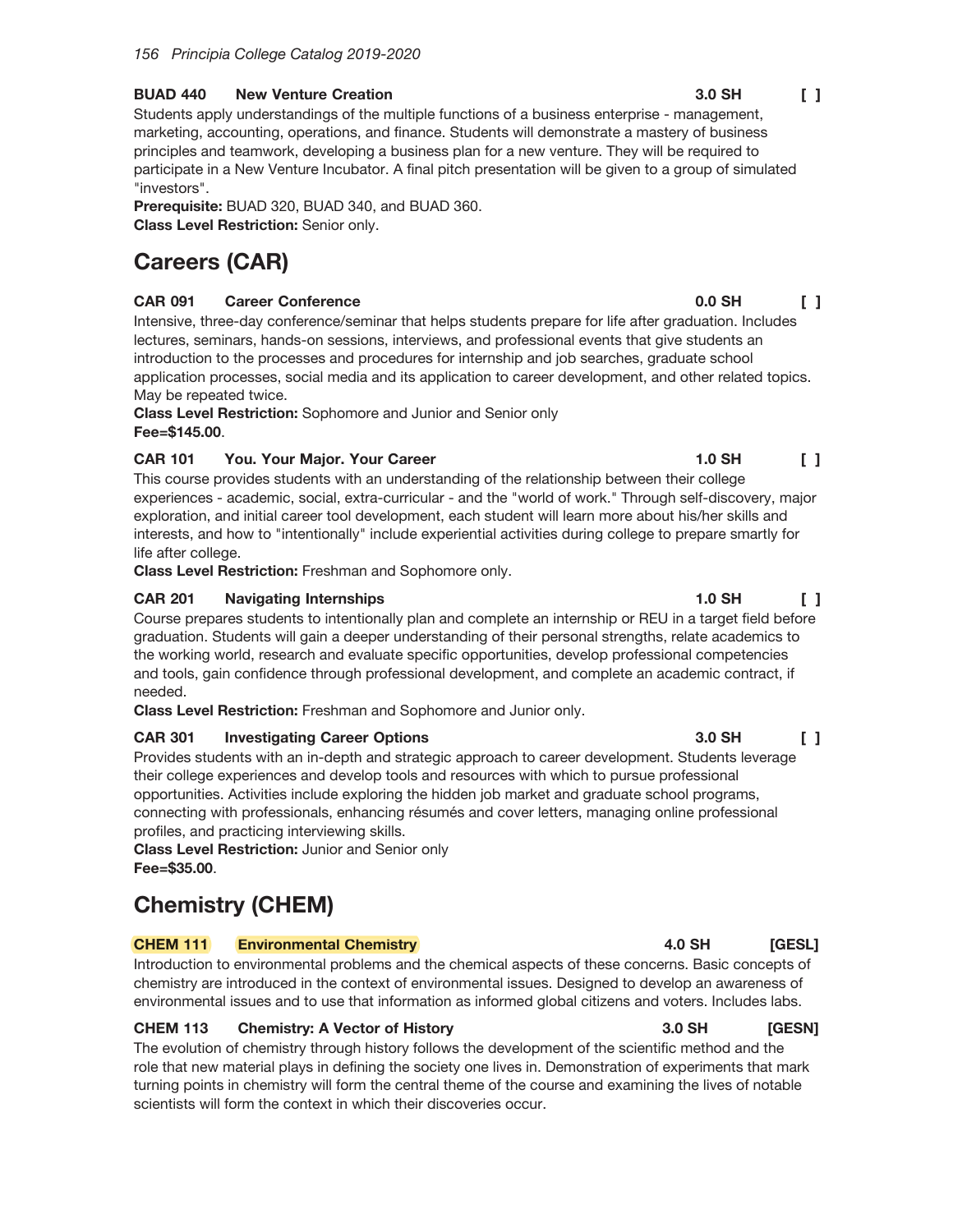4.0 SH

4.0 SH

4.0 SH

**4.0 SH** 

#### **CHEM 114 Chemistry of Art Objects/Media**

Selected fundamentals of chemistry relevant to the creation, conservation, and preservation of art objects. Survey of pigments, dyes, paints, ceramics, glassy and metallic media, paper, lithography, engraving, and fresco. Other topics will include conservation, the museum environment, scientific examination of art, forgery detection by scientific means, and safety in the studio. Includes labs.

#### **CHEM 115 Introduction to Chemistry**

A one-semester introduction to chemistry relevant to biology and environmental science. Students learn how understanding chemical concepts and chemical reactions is important to biology and environmental science. Includes labs. Prepares students for taking Organic Survey.

Prerequisite: Success in this course depends upon students having completed a high school secondyear algebra course and a high school geometry course with a grade of C or above.

#### **CHEM 117 Food Chemistry**

The course applies basic scientific principles to food systems and their practical applications. Chemical/ biochemical reactions of carbohydrates, lipids, proteins, and other constituents in fresh and processed foods are discussed with respect to food quality and processing. Reaction conditions that affect color, flavor, texture, nutrition, and food safety are studied. Food-related lab experiments and an independent project are included.

#### **CHEM 131 Fundamentals of Chemistry I**

First of a three-course introductory sequence in chemistry. Develops problem-solving and research skills. Includes atomic structure, stoichiometry, bonding, gases, liquids, and solids. Includes labs. Students should consider taking MATH 181 concurrently.

Prerequisite: Success in this course depends upon students having completed a high school second year algebra course and a high school geometry course with a grade of C or above. Class Level Restriction: Freshman only.

#### **CHEM 132 Fundamentals of Chemistry II**

Second part of the introductory chemistry sequence. Introduction to physical chemistry including solutions, kinetics, equilibrium concepts, acid-base chemistry, thermodynamics, and electrochemistry. Includes labs.

Prerequisite: CHEM 131.

Class Level Restriction: Freshman and Sophomore only.

#### **CHEM 133 Fundamentals of Chemistry III**

Third part of the introductory chemistry sequence. Topics covered include nuclear, organic, and descriptive chemistry of metals and non-metals. Introduces laboratory methods of quantitative analysis and instrumentation. Topics include titrimetric and gravimetric methods of analysis, statistical treatment of data, error propagation and analysis, and instrumental techniques of chromatography and spectroscopy. Includes labs. Students should consider taking MATH 182 concurrently. Prerequisite: CHEM 131 and CHEM 132.

Class Level Restriction: Freshman and Sophomore only.

#### **CHEM 201 Environmental Testing**

Application of chemistry to field analysis of contaminants in the environment. Focuses on writing a site assessment manual for testing of air, water, and soil. Includes labs. Prerequisite: high school chemistry or equivalent.

#### **CHEM 241 Research Project**

Research under faculty supervision. May receive a star (\*) grade, with final grade being assigned on completion of the project. May be taken for variable credit from one to three semester hours. May be repeated twice for a maximum of 9.0 SH.

#### **CHEM 260 Organic Survey**

Principal classes of organic compounds, nomenclature, properties, reactions, essentials of structure and mechanisms. Applications to biological systems. Includes labs. Prerequisite: CHEM 115 or CHEM 131.

### **4.0 SH**  $\Box$

[GESL] **4.0 SH** 

## $1.0 - 3.0$  SH  $\Box$

 $\Box$ 

**4.0 SH** 

#### 4.0 SH  $\begin{smallmatrix}1\end{smallmatrix}$

[GESL]

[GESL]

[GESL]

[GESL]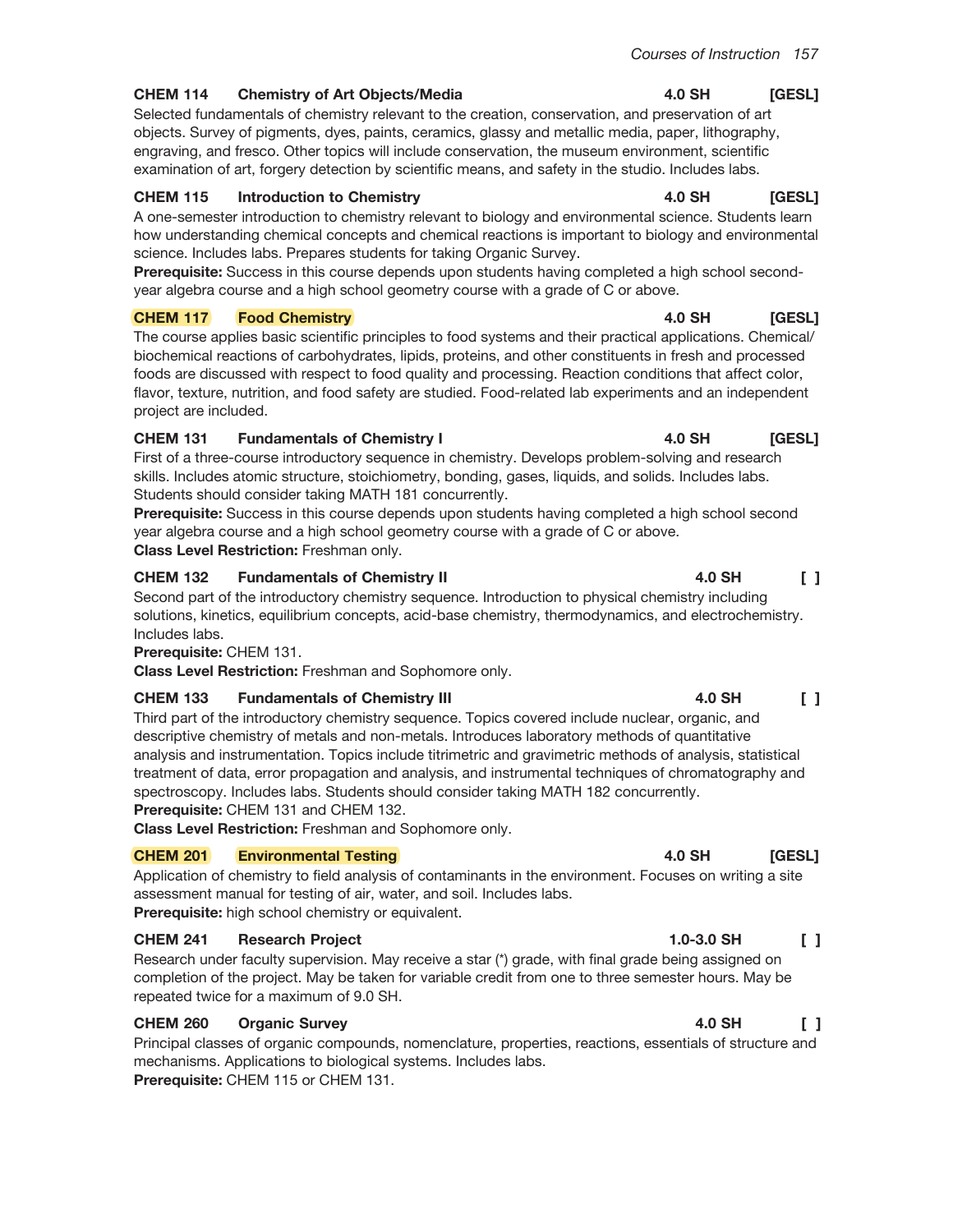## **CHEM 262 Organic Chemistry I**  $\Box$ First of a two-course sequence on organic chemistry. Includes major classes of organic compounds. nomenclature, structure and properties, acid-base theory, spectroscopy, stereochemistry, thermodynamics, reactions, and mechanisms. Includes labs. Prerequisite: CHEM 133. **CHEM 263 Organic Chemistry II** 4.0 SH  $\begin{bmatrix} 1 \end{bmatrix}$ A continuation of CHEM 262. Includes labs. Prerequisite: CHEM 262.  $\begin{bmatrix} 1 \end{bmatrix}$ **CHEM 274 General Biochemistry** 4.0 SH

Molecular components of cells, metabolic and energy transfer pathways, biosynthesis, molecular genetics. Includes labs.

Prerequisite: CHEM 260 or CHEM 262.

#### **Adv Environmental Chemistry CHEM 301** 4.0 SH  $\Box$

Study of the chemistry of air, water, and soil and how industries and activities affect the chemical balances in nature. Includes a laboratory section which concentrates on environmental chemical analysis.

Prerequisite: BNR 191 or CHEM 133 or CHEM 201.

Class Level Restriction: Junior and Senior only.

#### **CHEM 311 Phys Chem I: Thermodynamics**

The study of classical thermodynamics both from a theoretical and an experimental viewpoint. Topics include gas laws, enthalpy, entropy, liquids, solutions, mixtures, kinetic rates, and mechanisms. Includes labs.

Prerequisite: CHEM 133 or PHYS 203.

**Class Level Restriction: Junior and Senior only.** 

#### **CHEM 313 Phys Chem II: Quantum Chem**

Quantum mechanics is developed from simple systems to the hydrogen atom to molecules. Valence bond theory, molecular orbital theory, and group theory are used along with spectroscopy to explore atomic and molecular structure. The laboratory includes one research project. Includes labs. Prerequisite: CHEM 133 and PHYS 202.

Class Level Restriction: Junior and Senior only.

#### **CHEM 321 Applied Spectroscopy**

The study of interaction of electromagnetic radiation with matter in order to elucidate its structure. Various spectroscopic techniques, including NMR, EPR, IR and atomic absorption, will be applied to identify the structures of organic and inorganic compounds. Includes labs.

Prerequisite: CHEM 262 and CHEM 311.

Class Level Restriction: Junior and Senior only.

#### **CHEM 333 Instrumental Analysis**

Theory and use of analytical instruments, including infrared, UV-visible, atomic absorption and nuclear magnetic resonance spectrometers, and the gas-liquid chromatograph. Emphasis will be on laboratory use of the instruments and the interpretation of results for molecular structure determination, compound identification, and quantitative analysis. Includes labs.

Prerequisite: CHEM 133 and CHEM 263.

Class Level Restriction: Junior and Senior only.

#### **CHEM 441 Senior Research Project**

Research under faculty supervision. May receive a star (\*) grade, with final grade being assigned on completion of the project. May be offered for variable credit from one to six semester hours. May be repeated multiple times, but only six semester hours may be used to fulfill major or minor requirements. Open only to chemistry majors.

**Class Level Restriction: Junior and Senior only** 

Field of Study Restrictions: Chemistry BS Majors only.

## 4.0 SH

## **4.0 SH**  $\Box$

 $\mathsf{L}$ 

4.0 SH

#### 4.0 SH  $\begin{smallmatrix}1\end{smallmatrix}$

#### 4.0 SH  $\begin{smallmatrix}1\end{smallmatrix}$

#### 1.0-6.0 SH  $\Box$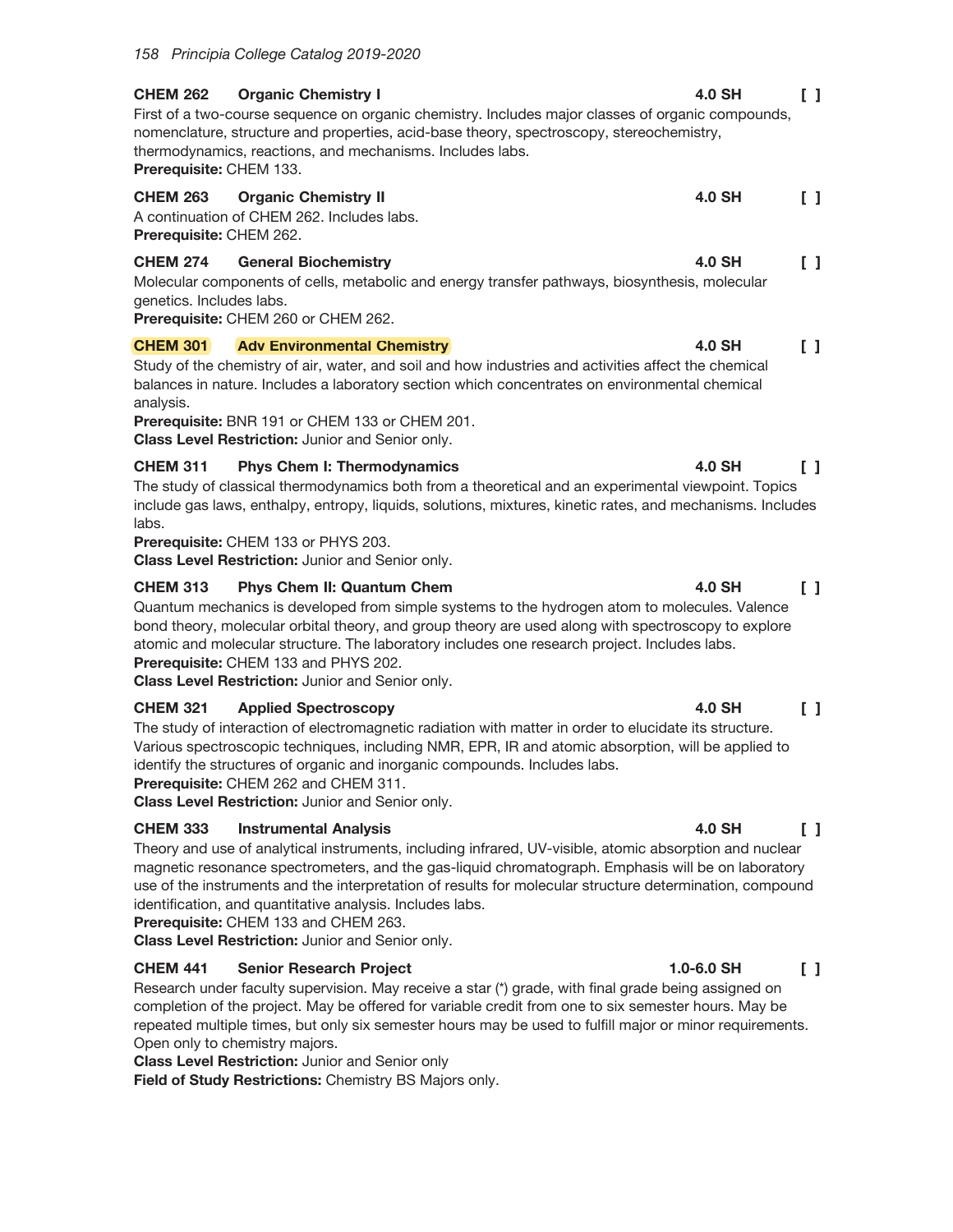**4.0 SH** 

# **Computer Science (CSCI)**

### **CSCI 170 Intro to Computer Science**

Modern computing concepts, components, history from the abacus to the modern PC. Introduction to computer arithmetic, logic, circuits, a low-level language and a high-level language, elementary systems, peripherals, networks and ethics. Encourages presentation development and delivery. Addresses the fear of technology. Does not teach computer applications (such as word processing) but explores the science of computing. Does not count toward the CSCI major or the MIS minor.

## **CSCI 171 Introduction to Programming**

Focus on fundamental concepts of problem solving by analyzing problems and using a computer language (C++, Java, or Python) as a tool to design, code, document, and test solutions, learned through textbook study, lectures, examples, and considerable practice in the computer science programming laboratory. Professional approaches are emphasized. (A student may receive credit for only one of the courses CSCI 171 or CSCI 181.).

#### **CSCI 181 Accelerated Intro Programming**

Students entering the computer science program with considerable programming experience may take this course as a replacement for CSCI 171 as a major requirement.

Prerequisite: successful completion of a programming competency test. (A student may receive credit for only one of the courses CSCI 171 or CSCI 181.).

## **CSCI 182 Intro to Data Structures**

In-depth coverage of programming concepts, with emphasis on data structures, including arrays, structs, class objects, stacks, queues, and lists. Algorithms and complexity analysis for searching and maintaining sorted and unsorted lists. Explicit pointer data type and dynamic allocation of memory. Introduction to object-oriented programming and recursive functions.

Prerequisite: CSCI 171 or CSCI 181.

## **CSCI 201 Programming Strategies**

Open to students with at least two programming courses who would like to gain a knowledge of teamoriented programming strategies that enable them to solve problems quickly and accurately. This knowledge is useful in many fields of problem solving, but will also prepare them for the ACM Scholastic Programming contest. The course emphasizes fast analysis, design, and coding. May be taken up to four times.

## **CSCI 220 Programming Languages**

A survey and comparison of programming languages, learned through study and considerable programming practice. Intended to form the programming language basis for courses in object-oriented programming and database management systems. Prerequisite: CSCI 182.

## **CSCI 240 Object-Oriented Programming**

Students design, code, document, and debug computer programs using classes, object-oriented design, inheritance, polymorphism, and recursion. They demonstrate problem-solving skills using object-oriented concepts.

Prerequisite: CSCI 220.

## **CSCI 263 Computer Software Architecture**

Topics include assembly language programming and ISA design issues, low-level OS concepts including memory management, cache, I/O and process/thread management. Prerequisite: ENGR 262.

## **CSCI 310 Software Engineering**

Methodologies for developing and maintaining large complex software systems. Case studies and team exercises are included. Focus on complete software life cycle, including specification, design, implementation, testing, debugging, and documentation.

Prerequisite: CSCI 171 or CSCI 181.

Class Level Restriction: Junior and Senior only.

#### 4.0 SH [GESN]

## 2.0 SH  $\Box$

[GESN]

 $\Box$ 

4.0 SH

## **4.0 SH**  $\Box$

## 3.0 SH  $\Box$

#### 3.0 SH  $\Box$

### 1.0 SH  $\Box$

#### 4.0 SH  $\Box$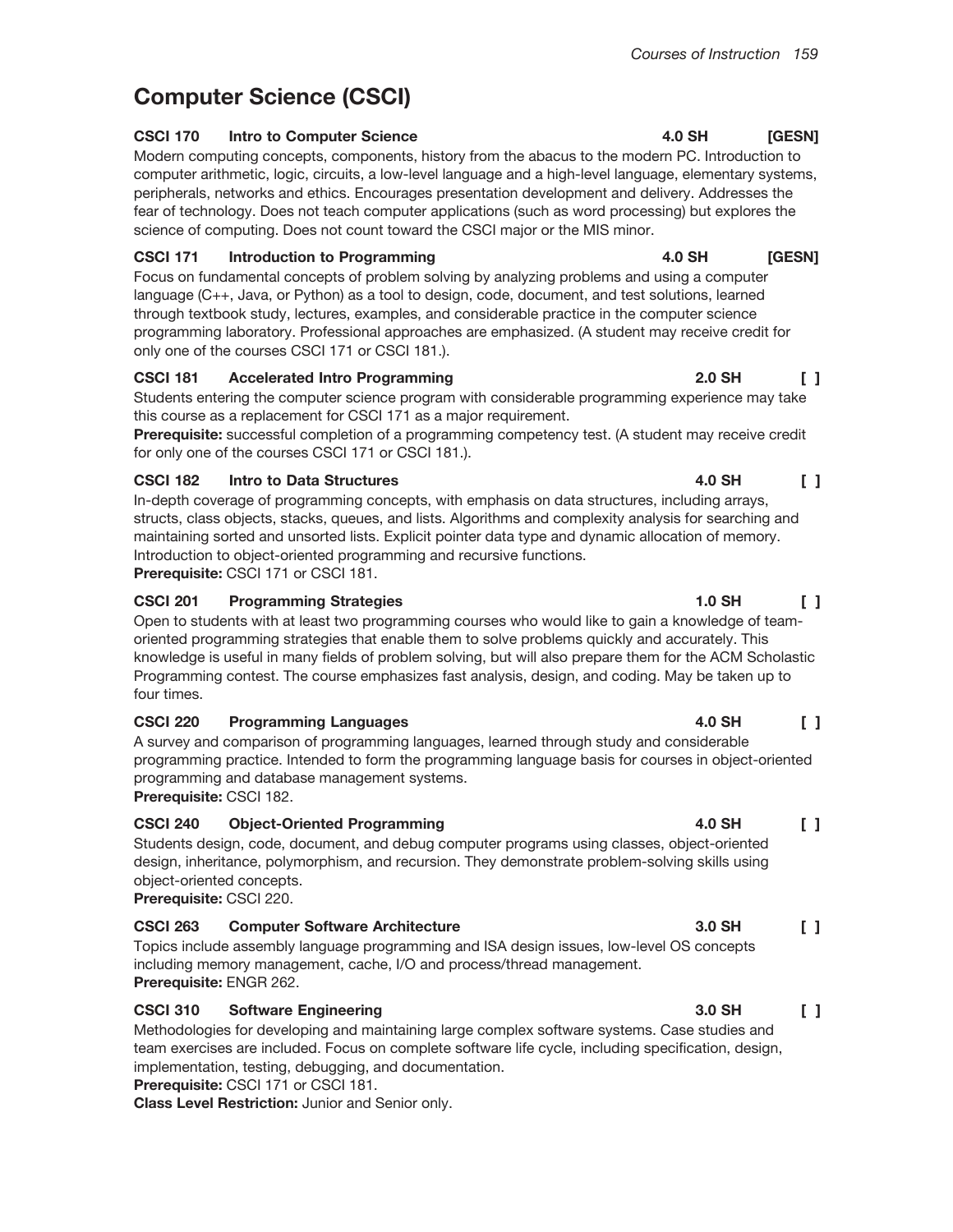#### **CSCI 320 Database Management Systems**

The utilization of database systems within organizational settings. Includes features of database management systems, various data models, database design, normalization, SQL, query optimization, various indexing techniques, and data integrity and recovery issues.

Prerequisite: BUAD 215 or CSCI 240.

Class Level Restriction: Junior and Senior only.

#### **CSCI 324 Web Development**

Design and development of client and serverside web applications, using libraries, and technologies relevant as of the time of course offering. Coverage of scripting language concepts including closure, dynamic typing, and prototypes. The class is project-oriented, and students will complete a significant web application.

## Prerequisite: CSCI 320.

**Class Level Restriction: Junior and Senior only.** 

#### **CSCI 330 Operating Systems**

The inner workings of several popular multiprogramming operating systems are compared. Topics include processor scheduling, device management, memory management, and parallel processing. Prerequisite: CSCI 263.

Class Level Restriction: Junior and Senior only.

### **CSCI 333 Computer Networking**

Introduction to Local Area and Wide Area computer networks. Topics include network topologies, ISO protocols, Ethernet, TCP/IP, and network support for distributed computing. The course emphasizes the science of networking (as opposed to network administration).

Prerequisite: CSCI 171 or CSCI 181.

Class Level Restriction: Junior and Senior only.

#### **CSCI 340 Advanced Algorithms**

Survey of algorithms, with an emphasis on the application of algorithmic theory to the solution of practical problems. Categories include algorithm taxonomy, greedy algorithms, dynamic programming, divide-and-conquer, and intelligent search. Various specific algorithms exemplifying these categories are drawn from a variety of application areas such as compression, encryption, graph problems, sorting, computational geometry, and string matching.

## Prerequisite: CSCI 240.

Class Level Restriction: Junior and Senior only.

#### **CSCI 380 Compilers**

Concepts necessary for designing and developing a compiler. Topics include lexical analysis, parsing, semantic analysis, symbol table management, and code generation. Students will implement a small compiler as a project.

Prerequisite: CSCI 240 and CSCI 263.

Class Level Restriction: Junior and Senior only.

## **CSCI 390 Topics in Computer Science**

Topics will vary from year to year based on the needs and interests of students and instructor. All offerings will involve in-depth study of a specific topic, software design, the construction of working software, and self-instruction in addition to standard instruction. May be taken more than once if topics are different.

## Prerequisite: CSCI 240.

Class Level Restriction: Junior and Senior only.

#### **CSCI 410 Capstone Proposal**

Students research and prepare a capstone proposal in preparation for completing a computer science capstone project. The proposal must be approved by the computer science faculty prior to taking **CSCI 415.** 

Class Level Restriction: Junior and Senior only.

## 4.0 SH

 $\Box$ 

#### **4.0 SH**  $\Box$

# $\Box$

3.0 SH

3.0 SH

4.0 SH

 $\begin{smallmatrix}1\end{smallmatrix}$ 

 $\begin{smallmatrix}1\end{smallmatrix}$ 

## 4.0 SH  $\Box$

## $1.0 - 5.0$  SH  $\Box$

### **1.0 SH**  $\Box$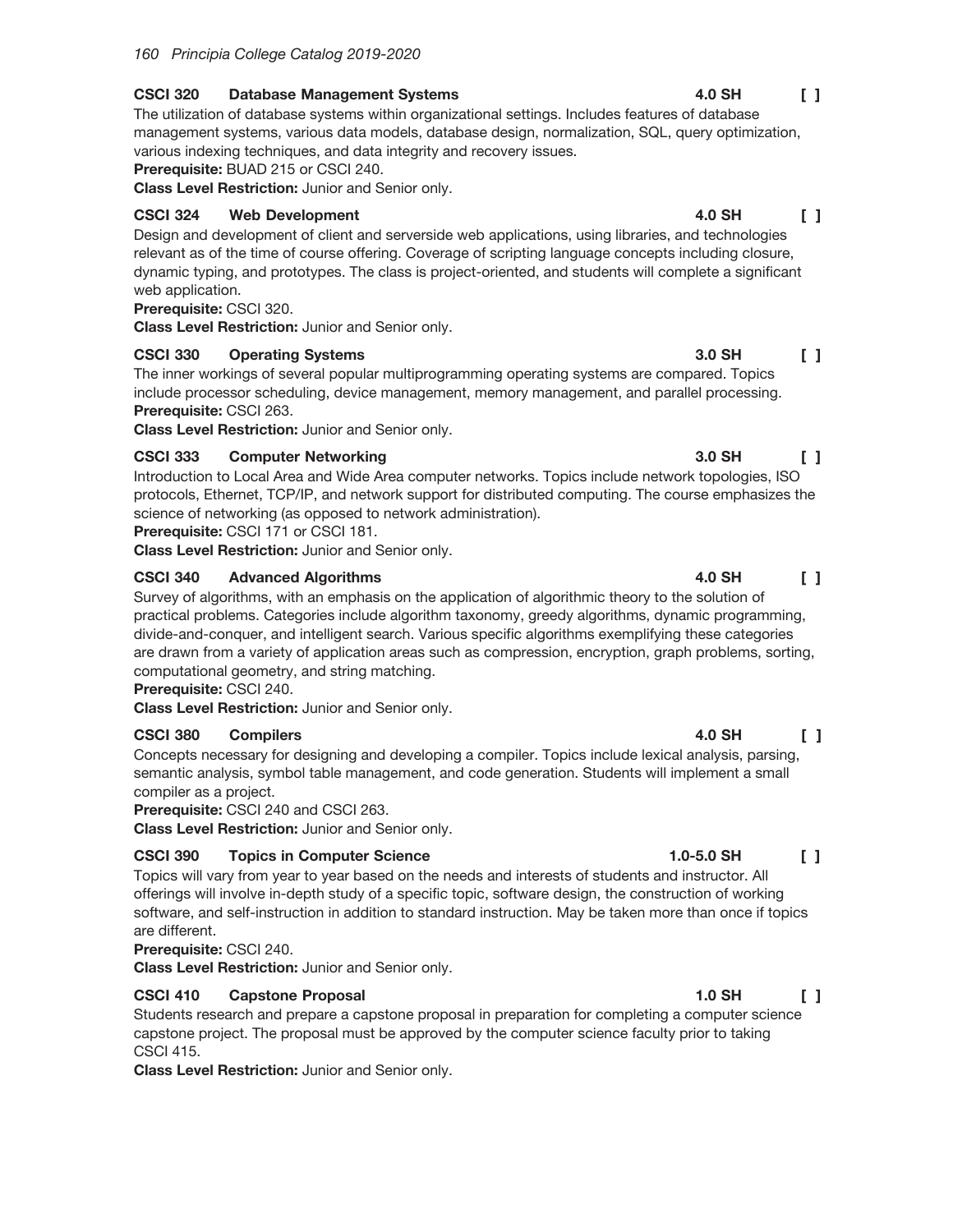3.0 SH

## $\begin{bmatrix} 1 \end{bmatrix}$

**CSCI 415** 3.0 SH A student-designed project with a significant programming component which pulls together the student's major. Choices include independents, internships, or group projects. Prerequisite: CSCI 410.

Class Level Restriction: Junior and Senior only.

#### **CSCI 421 Computer Issues Seminar**

An examination and discussion of pressing computer issues facing society. Topics include personal impact, societal impact, artificial intelligence, privacy, and ethics. Majors from other disciplines are encouraged to take this course if they have taken any other computer science course. Class Level Restriction: Senior only.

# **Dance (DANC)**

| <b>DANC 030</b>                        | <b>Dance Composition - No Credit</b><br>A course designed to introduce the student to the fine art of composition for dance. Respected texts<br>are used to guide the students through the process of creating work for the stage. Students identify key<br>components of effective composition, practice these principles, and produce pieces that illustrate their<br>skill as choreographers. For non-dance minors whose academic load exceeds 18 hours.<br>Class Level Restriction: Sophomore and Junior and Senior only. | $0.0$ SH | $\Box$ |
|----------------------------------------|-------------------------------------------------------------------------------------------------------------------------------------------------------------------------------------------------------------------------------------------------------------------------------------------------------------------------------------------------------------------------------------------------------------------------------------------------------------------------------------------------------------------------------|----------|--------|
| <b>DANC 043</b><br>emphasized.         | Dance: Ballet I<br>Introduction to the basic principles and vocabulary of ballet. Flexibility, strength, and control are                                                                                                                                                                                                                                                                                                                                                                                                      | $0.0$ SH | [GEPE] |
| <b>DANC 044</b><br>and adagio.         | Dance: Ballet II<br>Provides the intermediate dancer with ongoing training in ballet technique. Emphasis is on center work                                                                                                                                                                                                                                                                                                                                                                                                    | $0.0$ SH | [GEPE] |
| <b>DANC 045</b><br>petit allegro.      | Dance: Ballet III<br>Provides the more advanced dancer with an upper-level technique class emphasizing pointe work and                                                                                                                                                                                                                                                                                                                                                                                                        | 0.0 SH   | [GEPE] |
| <b>DANC 048</b>                        | Dance: Jazz I<br>Introduction to the basic principles and vocabulary of jazz technique and rhythm.                                                                                                                                                                                                                                                                                                                                                                                                                            | $0.0$ SH | [GEPE] |
| <b>DANC 080</b>                        | Dance: Modern I<br>Introduction to the basic principles and vocabulary of modern dance. Emphasis is on individual<br>expression through the use of improvisation, modern dance technique, and rhythm.                                                                                                                                                                                                                                                                                                                         | 0.0 SH   | [GEPE] |
| <b>DANC 081</b><br>movement sequences. | <b>Dance: Modern II</b><br>Builds on the basic modern dance techniques and allows greater exploration of improvisation and                                                                                                                                                                                                                                                                                                                                                                                                    | 0.0 SH   | [GEPE] |
| <b>DANC 082</b>                        | Dance: Modern III<br>Continuation of DANC 081. Further development of modern technique and improvisation and floorwork.<br>Exploration of different styles of modern dance, e.g. Limón, Graham, and others.                                                                                                                                                                                                                                                                                                                   | $0.0$ SH | [GEPE] |
| <b>DANC 083</b>                        | <b>Dance as Movement</b><br>This introductory course is provided to train the student dancer in spatial awareness, weight transfer,<br>and basic studio-dance movement. It is a generic dance class designed to enable dancers to make<br>connections between basic pedestrian movement and dance vocabulary movements.                                                                                                                                                                                                       | 0.0 SH   | [GEPE] |
| <b>DANC 200</b>                        | <b>Topics in Dance History</b><br>A comprehensive study of a notable topic in dance history whether it is a choreographer, particular<br>period of dance, or specific topic, e.g., Politics and Dance, Antony Tudor. Students will be introduced<br>to a particularly relevant viewpoint that includes historical context, analysis, and viewing. The title will be<br>extended to describe the current topic. May be taken more than once if topics differ.                                                                  | 3.0 SH   | [GEA]  |

## Capstone

 $\begin{bmatrix} 1 \end{bmatrix}$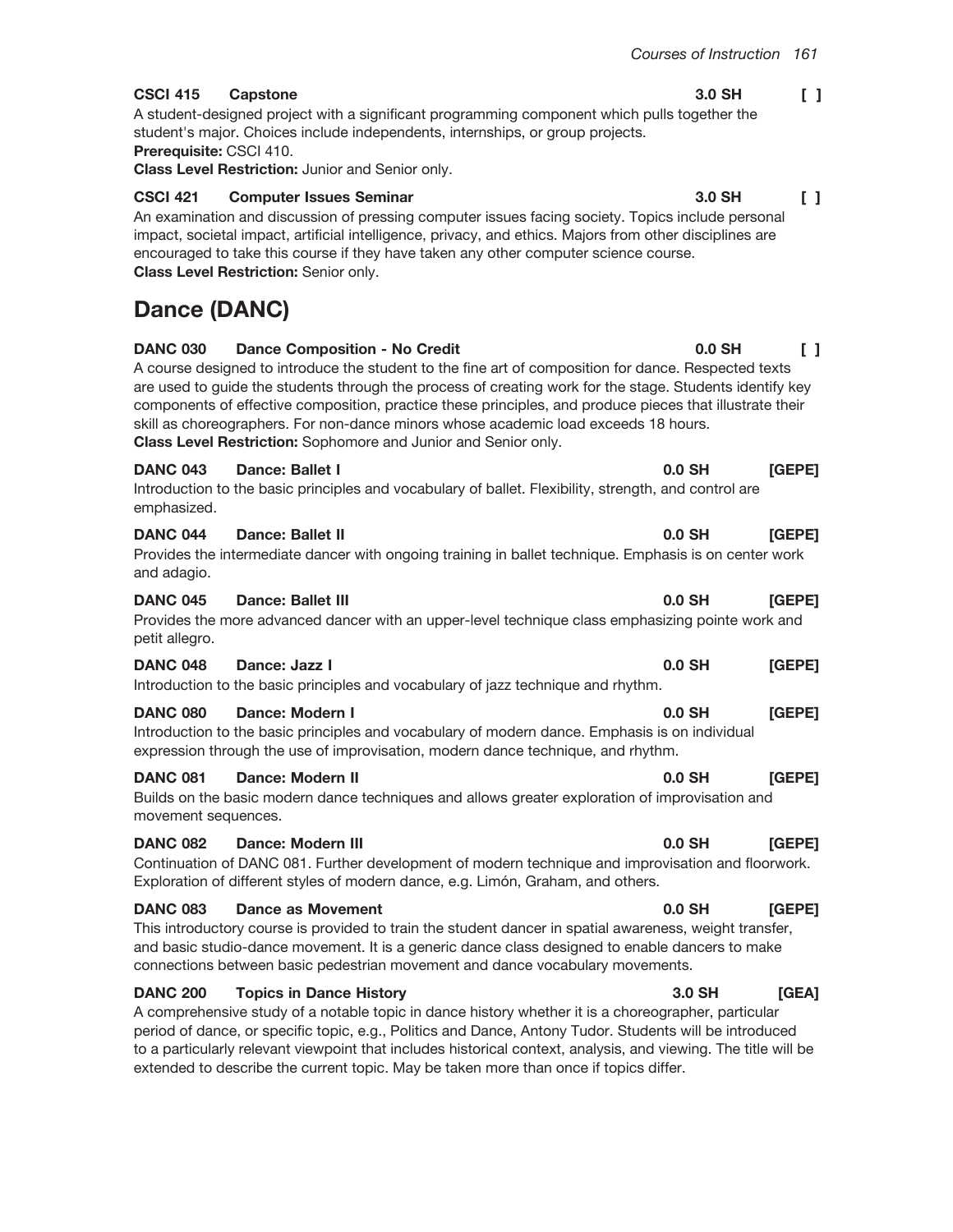#### **DANC 250 Dance History**

An introduction to western dance history. Periods covered include, but are not limited to, the Baroque, Romantic, and Classical ballet eras and the Modern and Post Modern eras. Both ballet and modern dance luminaries are studied. Video is used and an emphasis is placed on historical context as regards dance styles and periods.

#### **DANC 330 Dance Composition**

A course designed to introduce the student to the fine art of composition for dance. Respected texts are used to guide the students through the process of creating work for the stage. Students identify key components of effective composition, practice these principles, and produce pieces that illustrate their skill as choreographers.

Class Level Restriction: Sophomore and Junior and Senior only.

### **DANC 335 Creative Theory and Practice**

This course serves as a laboratory for the performing artist (theatre and/or dance) to solidify his/her own artistic practice and process, to analyze and evaluate best practices in their discipline, and to articulate the transformative power of the performing arts within a community.

Prerequisite: A minimum of two dance technique classes and DANC 370 or THEA 101.

### **DANC 370 Dance Practicum Cast**

Practical application in a dance production of classroom courses in a performance setting. Students participate in all aspects of a performance experience from auditions to learning and creating (if chosen as a choreographer) choreography, through the rehearsal process to the final mainstage performances for the community. May be offered for variable credit from one to three semester hours. May be taken more than once.

#### **DANC 371 Dance Practicum Staff**

A dance production course designed to give students hands-on experience in assisting the director and, in certain cases, the technical director. Professionalism, self-discipline, strong communication skills, and team work are stressed. May be offered for variable credit from one to three semester hours. May be taken more than once.

#### **DANC 372 Choreography Practicum**

This is a production course designed to enrich and strengthen the student choreographer's skills through participation in a faculty-directed but student-centric, main stage dance production. Choreographic staff will fully explore the performance process from the initial auditions through the public performances. Professionalism, self-discipline, team work, generosity of spirit, and personal creativity will all be stressed.

Prerequisite: DANC 330.

Class Level Restriction: Sophomore and Junior and Senior only.

# **Earth Science (ERTH)**

## **ERTH 050** Service Learning in Earth Sci

Students volunteer in some capacity to assist in educational outreach in earth science and/or environmental studies or in research as a technician. Projects may serve Principia or other communities or outside agencies.

## **ERTH 111 Introductory Geology**

This course studies the internal and external processes that form and shape the Earth and interprets the resulting landforms. Internal processes include tectonic plate movement, volcanoes, earthquakes, and mountain building. External processes include weathering, erosion, streams, wind, ocean currents, and glaciers. Labs cover mineral and rock identification, topographic, and geologic map reading. Field trips reinforce class material.

**Class Level Restriction:** Freshman and Sophomore only.

#### 3.0 SH  $[GEA]$

 $\Box$ 

3.0 SH

### $1.0 - 3.0$  SH  $\Box$

# $0.0$  SH

 $\Box$ 

## **4.0 SH** [GESL]

## $1.0 - 3.0$  SH  $\begin{smallmatrix}1\end{smallmatrix}$

## 1.0-3.0 SH  $\Box$

## $1.0 - 2.0$  SH  $\Box$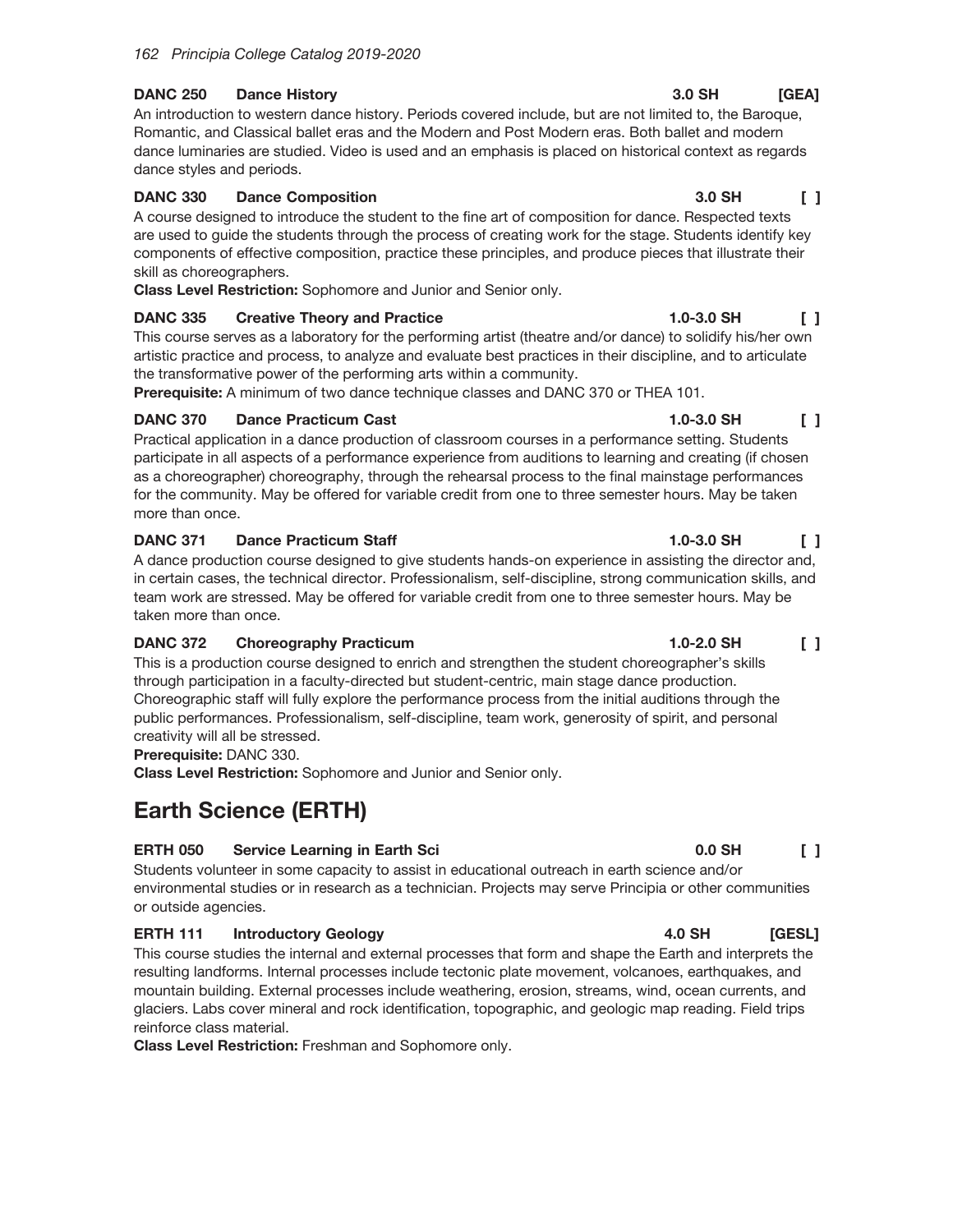4.0 SH

#### **ERTH 170 Earth Science**

Covers earth science topics that will explore the relationship between the earth's systems and human activities within a region. Topics include the Earth's physical processes (terrestrial and/or oceanographic), tectonic history and mineral and water resources. Title extended to describe region and/or topic. May be taken up to three times provided topics differ. Offered on Principia abroads or field programs only.

#### **ERTH 205 Introduction to Oceanography**

An introductory survey of oceanography as an interdisciplinary marine science. Topics include geological features and structures of ocean basins; the chemistry of sea water; heat, circulation, the carbon cycle, and air-sea interactions as they relate to climate; and biology processes in the sea.

#### **ERTH 225 Environmental Geology**

Geology from the perspective of the interrelationship of humanity and the Earth and the value of understanding the Earth in land use planning. Topics include geologic hazards, such as earthquakes, volcanoes, landslides, coastal erosion; water supply and contamination issues; waste management; hazardous geologic materials; mineral and energy resource issues; and global changes.

#### **ERTH 230 Nonrenewable Resources**

Survey of Earth's nonrenewable energy and material, as well as water resources - their occurrence in or on the Earth's crust, how they are extracted, processed, and used, and the impacts of these steps on the environment.

### **ERTH 242 Historical Geology**

The geologic history of the Earth and the evolution of life through the study of fossils. Includes the movement of tectonic plates, shaping of continents, and formation of mountains, all interpreted from the study of rock and fossil records. Labs include rock and fossil identification, physical and biostratigraphic correlation of rock units, and interpretation of local geologic history.

### **ERTH 280 Earth Sci Field Investigations**

Field investigation and related lab work for a special earth science project. Involves library and/or field research and reporting of scientific findings. Offered on demand. The title will be extended to describe the current topic. May be repeated up to a maximum of 12 SH provided topics or depth of research differ.

Prerequisite: ERTH 111 or ERTH 205.

## **ERTH 301 Environmental Mapping & GIS**

Introduction to the concepts, techniques, and applications of mapping and monitoring the environment. Students become familiar with the uses of topographic maps, aerial photography, satellite imagery, Global Positioning Systems (GPS), and Geographic Information Systems (GIS). Students design and implement an ecosystem mapping project.

Prerequisite: at least one earth science or 200-level field biology course. Class Level Restriction: Junior and Senior only.

## **ERTH 401 Senior Thesis**

Project selected in accordance with student's qualifications, interests, and needs. Project may be a component of an internship. May be offered for variable credit from one to six semester hours. May be taken three times up to a total of six semester hours.

## **ERTH 410 Senior Readings**

This course introduces students to seminal pieces of environmental literature and to cutting edge thinking on environmental problems. It challenges students to define and defend their personal values with regard to the environment and to become active citizens in the environmental issues facing society. **Prerequisite: four ERTH courses.** 

Class Level Restriction: Junior and Senior only.

#### 3.0 SH [GESN]

#### 4.0 SH [GESL]

#### $1.0 - 4.0$  SH  $\Box$

## $1.0 - 6.0$  SH  $\Box$

## 3.0 SH

## $\Box$

## **4.0 SH** [GESL]

[GESL]

## **4.0 SH**  $\begin{smallmatrix}1\end{smallmatrix}$

3.0 SH [GESN]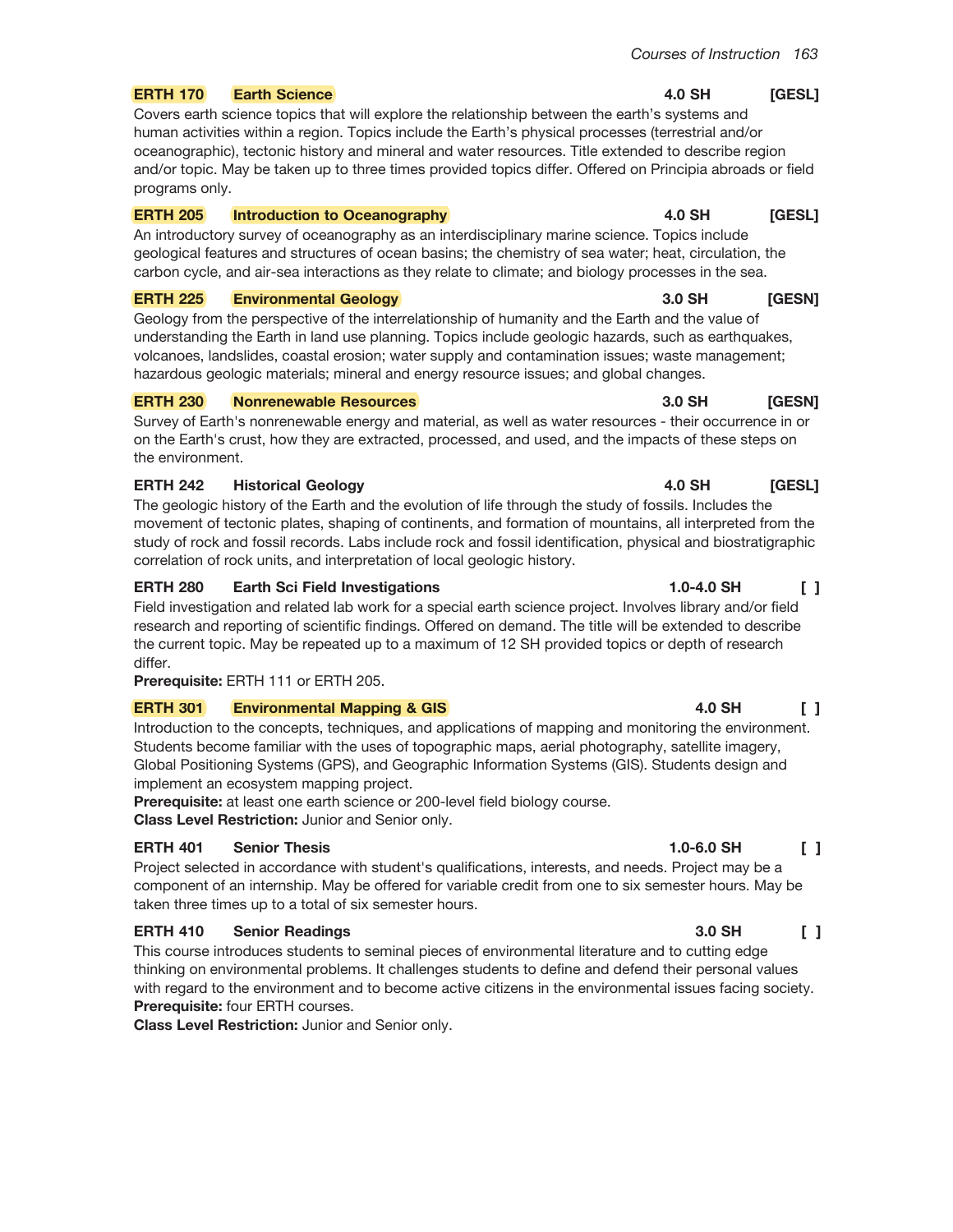# **Economics (ECON)**

#### **ECON 203 Principles of Microeconomics**

An introduction to economics with special emphasis on microeconomic concepts. These focus on decision-making by individuals and organizations such as firms, government departments, and supranational organizations. Students develop economic perspectives on a wide variety of topics; examples include the minimum wage, environmental legislation, Social Welfare policy, and entrepreneurship. First course in the economics and in the business administration majors' sequence.

#### **ECON 204 Principles of Macroeconomics**

Continues the study of economic theory and analysis begun in ECON 203. Major topics include aggregate demand and supply, money, employment, economic growth, monetary and fiscal stabilization policy, national income and product accounts, inflation, and international economics. The assumptions of Keynesian, neoclassical, monetarist, and "supply-side" programs are also explored. Prerequisite: ECON 203.

#### **ECON 231 Comparative Economic Systems**

Examines resource allocation systems of various nations; stresses comparison of free market, social democratic, market socialist, and centrally planned economies.

### **ECON 271 Environmental Economics**

This course provides an economic perspective on natural resource and environmental issues. Topics such as sustainability, pollution, allocation of non-renewable resources, ecosystem management, and global climate change are examined using two different approaches: traditional economic theory; and ecological economics, which considers economic activity in the context of the biological and physical systems in which it occurs.

## Prerequisite: ECON 203.

Class Level Restriction: Sophomore and Junior and Senior only.

#### **ECON 303 Intermed Microeconomic Theory**

Builds on principles studied in ECON 203. Emphasis is on understanding the primary economic determinants of a firm's profitability: the elasticity of its demand curve, its cost structure, and the structure of the industry/market the firm is in. Students will develop their understanding of these concepts through individual and team research on real companies and through guest lectures. Prerequisite: ECON 203 and ECON 204.

Class Level Restriction: Junior and Senior only.

#### **ECON 304 Intermed Macroeconomic Theory**

Builds on the principles studied in ECON 204. Focus is on the use of the long-run Classical and shortrun fixed price analyses to explore the alternative policy options available to government in its attempts to promote economic welfare.

Prerequisite: ECON 203 and ECON 204.

**Class Level Restriction: Junior and Senior only.** 

## **ECON 313 Introduction to Econometrics**

This course covers the statistical tools needed to understand empirical economic research and to plan and execute independent research projects. Topics include statistical inference, regression, generalized least squares, instrumental variables, simultaneous equations models, and evaluation of government policies and programs.

Prerequisite: BUAD 161.

Class Level Restriction: Junior and Senior only.

## **ECON 316 Economic Development**

This course focuses on the economic factors and processes that can contribute to economic growth and development. Topics covered include: the role of population growth, free markets vs. market controls, the role of education, sources of capital for development (domestic saving vs. foreign investment) and the impact of government economic policies (fiscal, monetary, and trade). Prerequisite: ECON 203.

Class Level Restriction: Junior and Senior only.

#### 3.0 SH  $\begin{bmatrix} 1 \end{bmatrix}$

#### 3.0 SH [GESS]

3.0 SH

3.0 SH  $\begin{smallmatrix}1\end{smallmatrix}$ 

3.0 SH  $\Box$ 

#### 3.0 SH  $\mathsf{L}$

#### 3.0 SH  $\Box$

#### 3.0 SH  $\begin{bmatrix} 1 \end{bmatrix}$

 $\Box$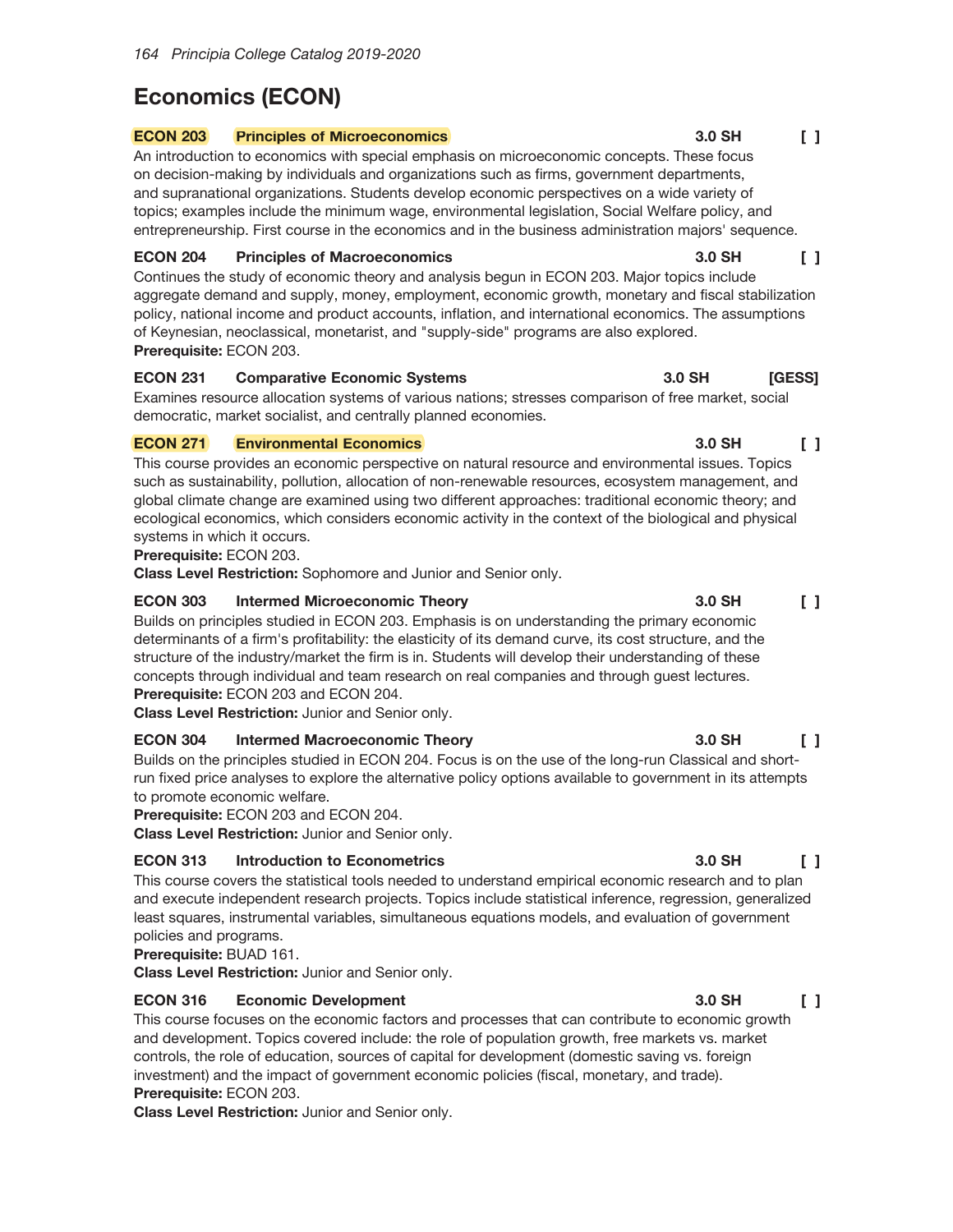3.0 SH

#### **ECON 321 Money and Banking**

Principles of money and the monetary system; commercial bank and thrift operations; central banking and monetary management.

Prerequisite: ECON 203 and ECON 204.

Class Level Restriction: Junior and Senior only.

#### **ECON 325 Economics of Land and the City**

Considers the relationship between the economy, land, and property. The course includes a particular focus on the city, including a case study of St. Louis. Students will learn how land relates to the economy as the site for economic activity and as an economic asset, as well as how urban areas change and evolve as a result of economic transformation.

Class Level Restriction: Junior and Senior only.

#### **ECON 331 International Economics**

Studies the influence on economic activity of free international trade, tariffs, trade blocs, exchange rate systems, and immigration policies. Examines international institutions such as cartels, multinational corporations, and common market systems.

## Prerequisite: ECON 203.

Class Level Restriction: Junior and Senior only.

#### **Evolution of Economic Thought ECON 431**

Historical development of economic thought from its origins to the present. Open only to economics majors.

**Class Level Restriction: Junior and Senior only** Field of Study Restrictions: Economics Majors only.

# **Educational Studies (EDST)**

#### **EDST 101 Pathways to Success**

This course gives students a foundation for lifelong learning and helps them to succeed in college and beyond. Focus will be on communication, professionalism, study skills, 21st-century skills, creativity, presentation skills, time and distraction management, collaboration, critical reading and thinking skills, note taking, and effective study techniques.

#### **EDST 120 Signs of the Times**

A liberal arts foundations course centered around a contemporary national and world issue. Using a cross-curricular approach to analysis and problem solving, students critically read current and classic material, write extensively, discuss actively, and work collaboratively with other members of the class. Students also explore the attitudes, skills, and behaviors that contribute to success in a changeable college experience. The contemporary issue that the class focuses on could change from year to year, but the purpose and process will remain the same. The title will be extended to describe the current issue. This course is designed to encourage a successful transition to the breadth and depth of college learning and living at Principia.

#### **EDST 130 Outdoor Education**

This course is designed to give students in-depth exposure to a wide variety of skills applicable to the outdoor educator. Students gain a strong foundation in group facilitation, team building, leadership, group processing, debriefing, diversity, and Leave No Trace outdoor ethics. Hands-on skills include knot tying, fire building, camping, and ropes course work.

**Class Level Restriction: Freshman and Sophomore only**  $Fee = $50.00.$ 

#### **EDST 170 Environmental Education**

This course integrates ecological concepts with theories about teaching and learning. Students gain practical experience designing and delivering creative hands-on learning units. Students learn how to adapt these lessons and methods to a variety of different age groups, settings, and outcomes. Course material focuses on constructivist teaching methods, eco literacy, and "green" teaching. Fee=\$50.00.

#### 3.0 SH  $\Box$

#### 3.0 SH  $\Box$

3.0 SH

3.0 SH

## 3.0 SH [GESS]

#### 3.0 SH [GESS]

#### $3.0$  SH  $\Box$

 $\begin{smallmatrix}1\end{smallmatrix}$ 

 $\mathsf{L}$ 

 $\begin{bmatrix} 1 \end{bmatrix}$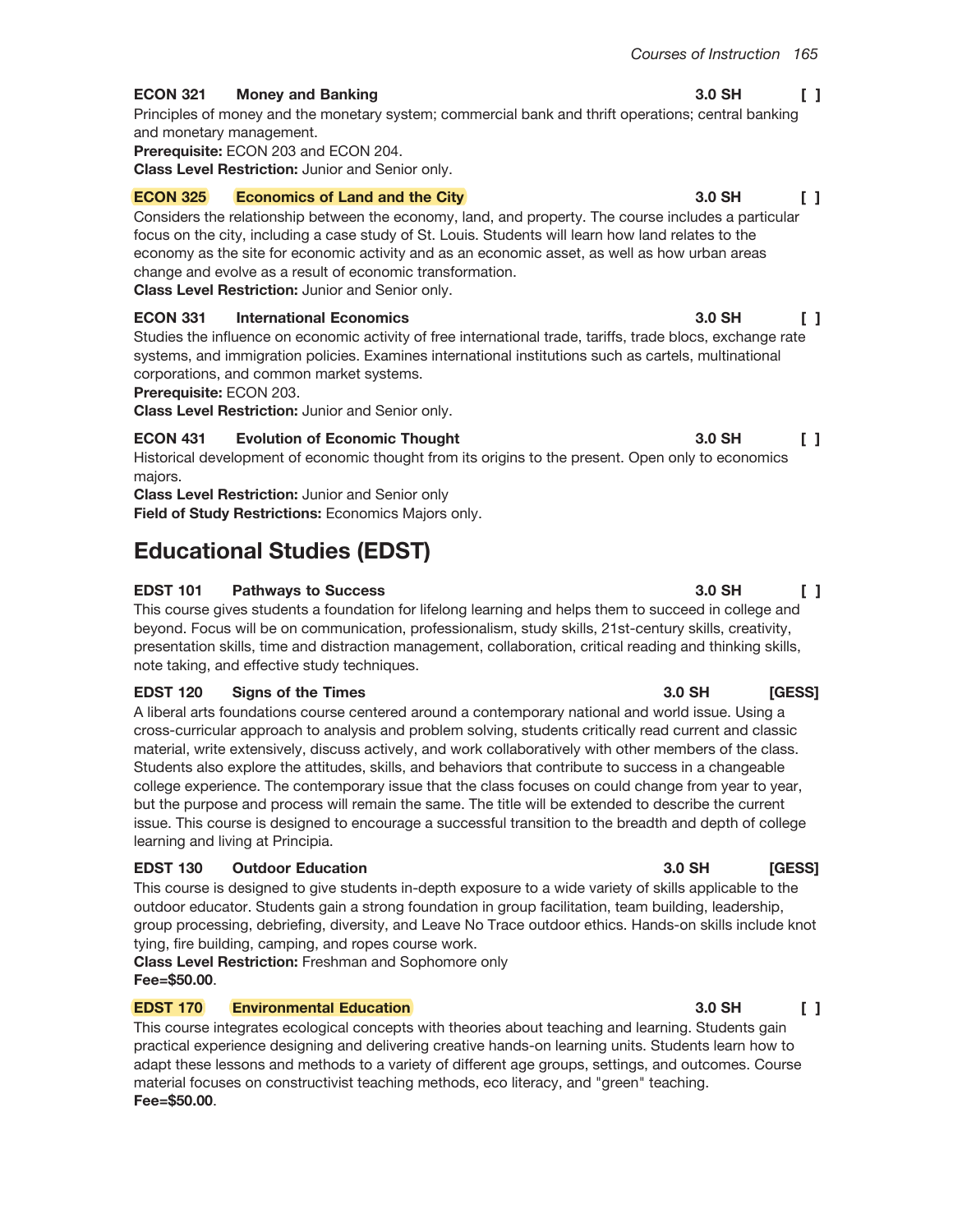#### **EDST 183 Adolescence and Society**

Human growth and development of middle through high school age children, emphasizing the perceptions of adolescents in wider societal contexts such as government, corporate culture, literature, mass media, and cultural traditions. Includes researching and evaluating definitions of adolescence from a variety of perspectives given by the humanities and social sciences. Individual research projects include a focus on adolescent literature.

#### **EDST 184 Children and Society**

Human growth and development from birth through late elementary-aged children, emphasizing the perceptions of children in wider societal contexts such as government, corporate culture, literature, theatre, mass media, and cultural traditions. Includes researching and evaluating definitions of childhood from a variety of perspectives given by the humanities, arts, and social sciences. Individual research projects include a focus on children's literature and the direct observation of children's behavior.

### **EDST 210 21st Century Learning**

Introduces students to 21st century skills and concepts that have been identified as key to successful and effective global citizenship. These include innovation, creativity, critical thinking, and technological proficiency. Experiential and discussion-based classwork will engage students in an ongoing converstation about the educational reform movement as a response to the call to prepare for the demands of the future.

### **EDST 218 Education in America**

An exploration of American education through historical, philosophical, and political lenses. Students will be exposed to a variety of readings which will develop their understanding of the past, present, and future of education in America.

## **EDST 222 Field Experiences in Education**

Students gain firsthand experiences in public, private, and alternative schools. Course will include extensive and frequent field trips to observe a variety of educators implement classroom methods and management strategies. They will also observe and reflect upon the influence of race, gender, and socioeconomic differences in the classroom.

## Prerequisite: EDST 260.

Corequisite: EDST 223, EDST 251, EDST 253, EDST 254, EDST 325. Fee=\$150.00.

## **EDST 223 Classroom Methods & Management**

This course will provide students with a strong foundation in best practices in education which are rooted in educational theory and cultural awareness. This includes methods of unit and lesson design, classroom management approaches, development of learning environments, and pedagogical strategies.

Prerequisite: EDST 260.

Corequisite: EDST 222, EDST 251, EDST 253, EDST 254, EDST 325.

#### **EDST 235 Outdoor Leadership**

Exploration of outdoor education in an experiential and hands-on way with an emphasis on the application of its related theories, skills, and methods. Emphasis will be on experiential, environmental, and adventure education. Core competencies of outdoor leadership will include facilitation skills, technical skills, decision-making skills, teambuilding, self awareness, safety and risk management, diversity mindfulness, and environmental stewardship. Offered on Principia abroad or field programs only. May be offered for variable credit from 2-4 semester hours. The title will be extended to reflect the specific country, region, or focus topic.

## **EDST 240 Contemporary Topics**

An exploration of a contemporary topic or issue in education. Examples of topics include design thinking, creativity and innovation, project-based learning, differentiation and inclusion, grit, instructional design, coaching, and adult education. Students will develop critical and reflective thinking skills, effective communication, and pedagogical knowledge. Title will be extended to describe the topic. May be taken more than once if the topics differ.

#### 3.0 SH [GESS]

## 3.0 SH [GESS]

## 3.0 SH **[GESS]**

## 3.0 SH  $\Box$

## **2.0 SH**  $\Box$

## 3.0 SH  $\begin{smallmatrix}1\end{smallmatrix}$

## $2.0 - 4.0$  SH  $\begin{bmatrix} 1 \end{bmatrix}$

#### 3.0 SH  $\begin{bmatrix} 1 \end{bmatrix}$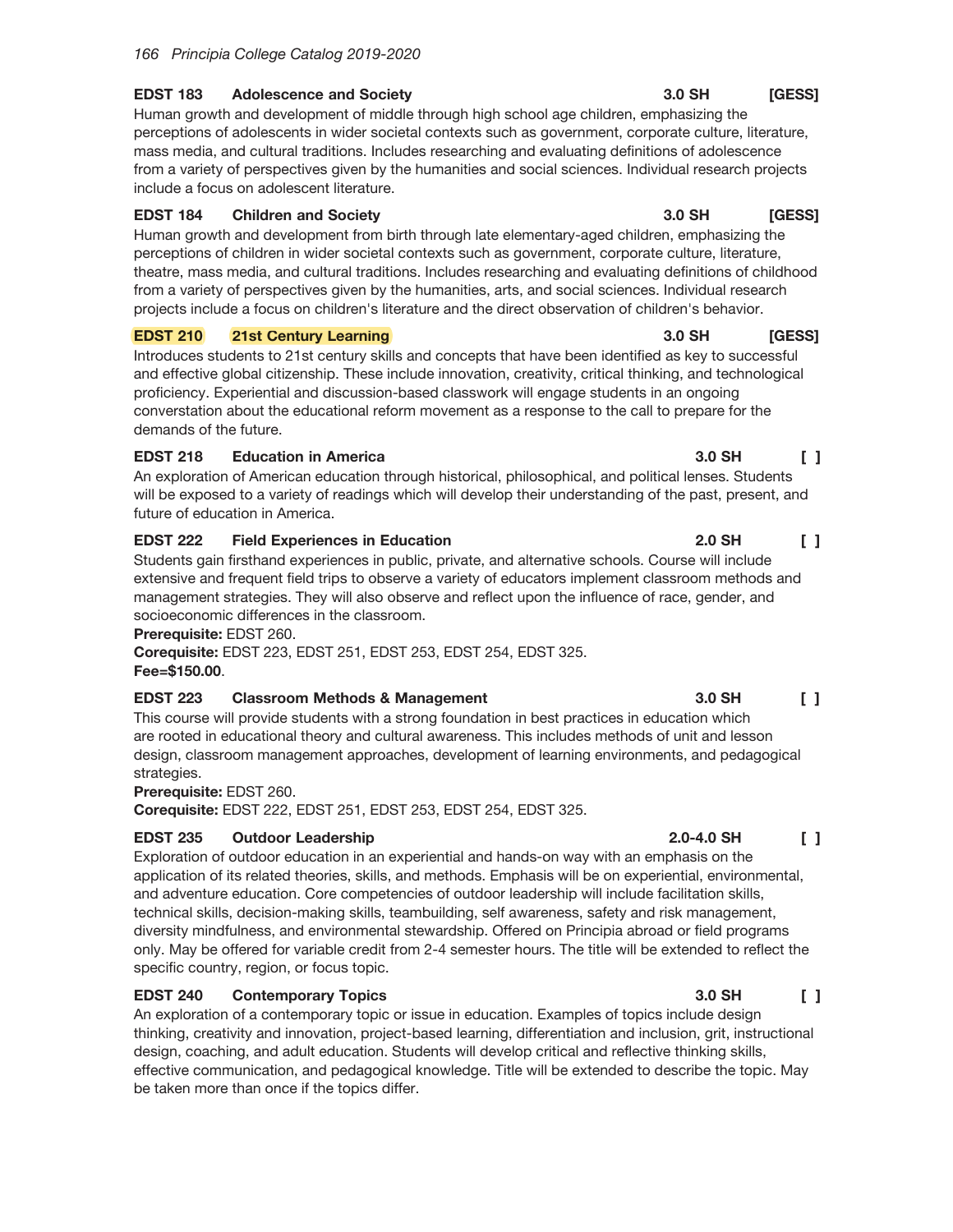#### **EDST 242 Outdoor Ed Topics**

This course may focus on interpretive studies, leadership, leisure and recreation, hard skills, countryspecific themes, adventure theory, or other current and evolving topics in the field of outdoor education. Coursework will require students to demonstrate critical and reflective thinking, effective oral and written communication skills, and pedagogical knowledge. Title will be extended to describe the topic. May be taken more than once if the topics differ.

#### **EDST 251 Educational Theory**

Addresses critical questions related to teaching and learning: What is learning? How do people learn? How do I learn best and how does that inform my practice? Through an exploration of selected educational theorists, students will explore and question their own beliefs about teaching and learning. These theories are evaluated through the lenses of cultural, racial, socioeconomic, and gender differences.

Prerequisite: EDST 260.

Corequisite: EDST 222, EDST 223, EDST 253, EDST 254, EDST 325.

#### **EDST 253 Dynamic Learning Communities**

Students will research and practice communication, collaboration, and professionalism in the context of learning communities. Students will participate in complex dialogs, group interactions, decision making, and visioning. These skills will be applied to individual and group learning needs, and the design of safe and inviting learning environments. Awareness and appreciation of diversity and multiple perspectives will be included.

## Prerequisite: EDST 260.

Corequisite: EDST 222, EDST 223, EDST 251, EDST 254, EDST 325.

#### **EDST 254 Child & Adolescent Development**

Study of the development of children from childhood to adolescence in diverse school contexts. Study is grounded in related development theory and school issues related to physical, social, and cognitive development. Applicable Illinois standards for middle school teachers are addressed. Prerequisite: EDST 260.

Corequisite: EDST 222, EDST 223, EDST 251, EDST 253, EDST 325.

#### **EDST 260 Communication**

Introduces study of oral communication in large and small groups. Techniques and theories of oral communication, as well as interaction with readings, process activities, and dialogue with communication professionals form the course content. Verbal and nonverbal communication skills are developed through practiced large and small group interactions. Emphasis is given to learning about communication in a variety of social contexts, as well as cultural and ethnic awareness in communication.

#### **EDST 275 Pedagogy of Place**

Place-based education uses the community, cultural heritage, environment, landscapes, geography, economics, sustainability, and current issues to immerse students in authentic experiences that foster connections between the environmental and human forces that shape a region. This interdisciplinary approach builds ecological and cultural literacy. Title will be extended to describe the current topic. May be repeated once provided the topics differ.

## **Tutor Training Seminar EDST 277**

This course provides practical and theoretical instruction for student peer tutors and teaching assistants across the disciplines. Recommended for students planning to be tutors, TAs, and those hoping to be Principia post-graduate teaching interns. Communication skills, lesson planning, and developing a teaching philosophy are among topics covered. This course is not a substittue for WRIT 350 Teaching the Writing Process.

## **EDST 278 Child & Adolescent Literature**

An introductory study of literature for children and adolescents emphasizing ethnically and culturally diverse authors and their literature. Students will discuss and critique themes and issues found in children's literature using plot, setting, characterization, and the other literary elements as rich criteria for literary analysis.

#### 3.0 SH  $\Box$

#### 3.0 SH  $\mathsf{L}$

#### $2.0$  SH  $\mathsf{L}$

## 3.0 SH [GESS]

### 3.0 SH [GESS]

## 3.0 SH [GESS]

 $\Box$ 

3.0 SH

#### $1.0$  SH  $\Box$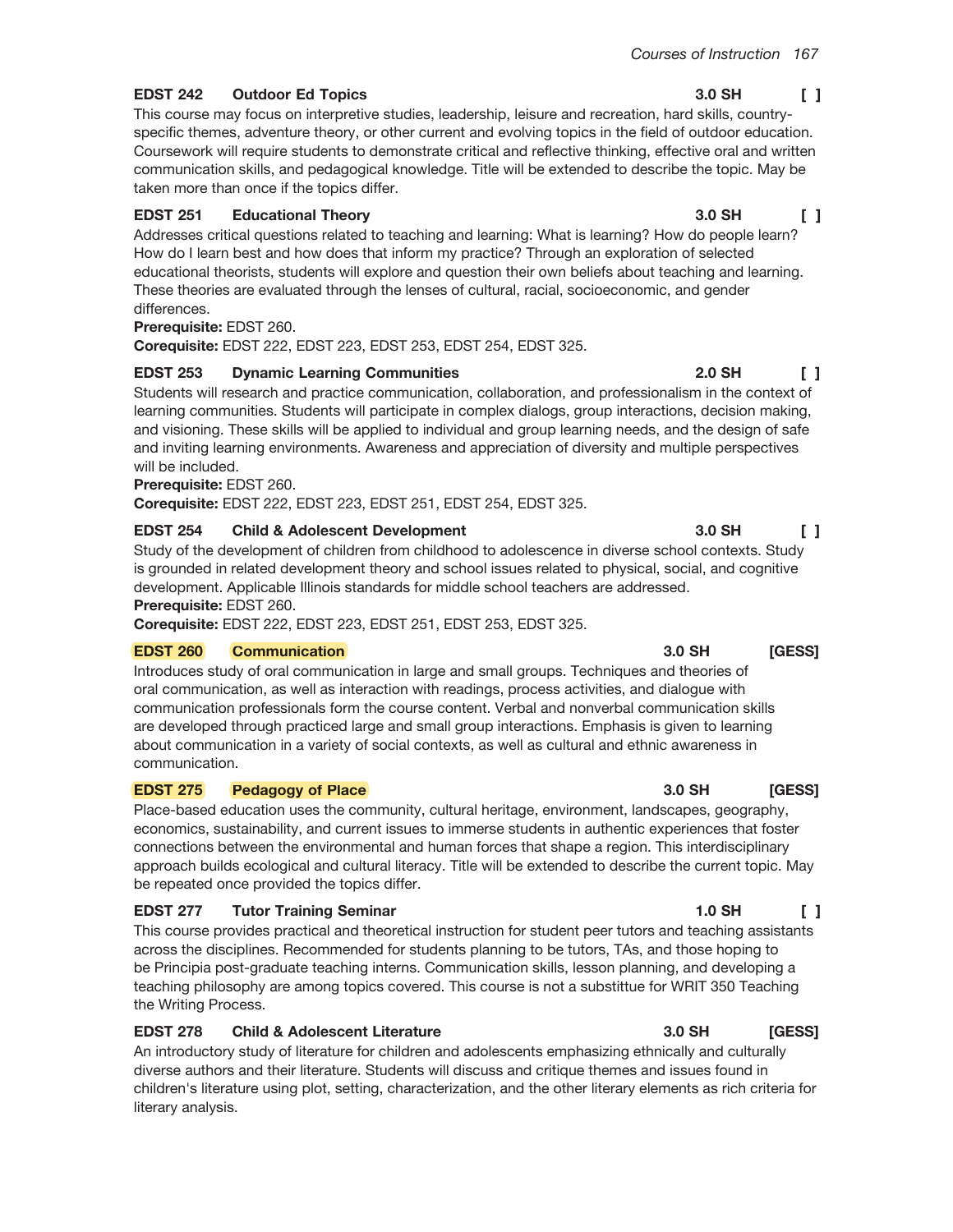#### **EDST 285 Foundations in Experiential Ed**

Provides a framework for understanding the history, theories, philosophies, current trends, best practices, and pedagogical approaches in experiential and outdoor education. Students will explore the connections between experience, knowledge, and learning processes. Research methods, scholarly works, and sub-categories such as service learning, cooperative learning, and project-based learning will be studied in relation to this topic.

#### **EDST 287 Character Education**

Exploration of philosophical and practical theory and issues about character growth focused by approaches to character education at The Principia. What is character education in today's contemporary culture? Special historical, social, political, religious emphasis, based on Mary Kimball Morgan's writings, as well as a wide array of readings on related moral theorists.

#### **EDST 295 Wilderness Literacy**

Outdoor educators have many opportunities to facilitate the exploration of wilderness through discussions, readings, and field experiences. Methods associated with teaching and learning about attitudes and beliefs regarding wilderness will be modeled and taught through the study of writers, philosophers, poets, and their relationship to the Wilderness Act, land conservation, and the establishment of the National Park System.

Class Level Restriction: Sophomore and Junior and Senior only.

## **EDST 300 Exper. Educ Practicum/Intern**

Students will creatively demonstrate a mature understanding of experiential teaching and learning by designing original curriculum in the form of an expedition, course, or program. The design may include budget considerations, safety precautions, lesson plans, equipment and staffing needs, risk management considerations, identification and application of learning theory and best practices, and a personal philosophy of experiential teaching and learning.

Prerequisite: EDST 130 and EDST 285.

Class Level Restriction: Junior and Senior only.

### **EDST 303 Educational Psychology**

Application of general principles of psychology to educational settings. Theories of teaching and learning and the study of curriculum in a critical, historical, and social context are included. Consideration of such educational issues as race, class, gender, methodology, research, evaluation, assessment, management, and learning processes are also examined.

Class Level Restriction: Junior and Senior only.

#### **EDST 305 Community Education**

Education at community-focused organizations such as zoos, museums, science centers, libraries, performance centers, and state and national parks will be explored with an emphasis on experiential learning and the goal of developing life-long learners and engaged citizens. Content will include career readiness, social justice, early-childhood, interpretative studies, literacy, homeschooling, innovation, creativity, technology, place-based education, and service learning. Prerequisite: EDST 260.

Class Level Restriction: Junior and Senior only.

## **EDST 310 Global Education**

Explores historical and contemporary issues in educational systems around the world. Course will examine international education through political, social, and cultural lenses. Students will compare and evaluate the progress of education on a global scale.

Class Level Restriction: Junior and Senior only.

## **EDST 312 Authentic Leadership**

This course focuses on learning about leadership styles, the development of leadership skills, and the cultivation of character traits and dispositions applicable to managing and working with others in multiple contexts. Development of a personal and authentic leadership style will be an emphasis. This course is ideal for those interested in teaching, coaching, mentoring, administration, and management. Prerequisite: EDST 260.

Class Level Restriction: Junior and Senior only.

#### 3.0 SH  $\Box$

#### 3.0 SH [GESS]

#### $\Box$ 3.0 SH

 $\Box$ 

#### 3.0 SH  $\Box$

3.0 SH

#### 3.0 SH  $\Box$

 $\Box$ 

3.0 SH

#### 3.0 SH  $\begin{bmatrix} 1 \end{bmatrix}$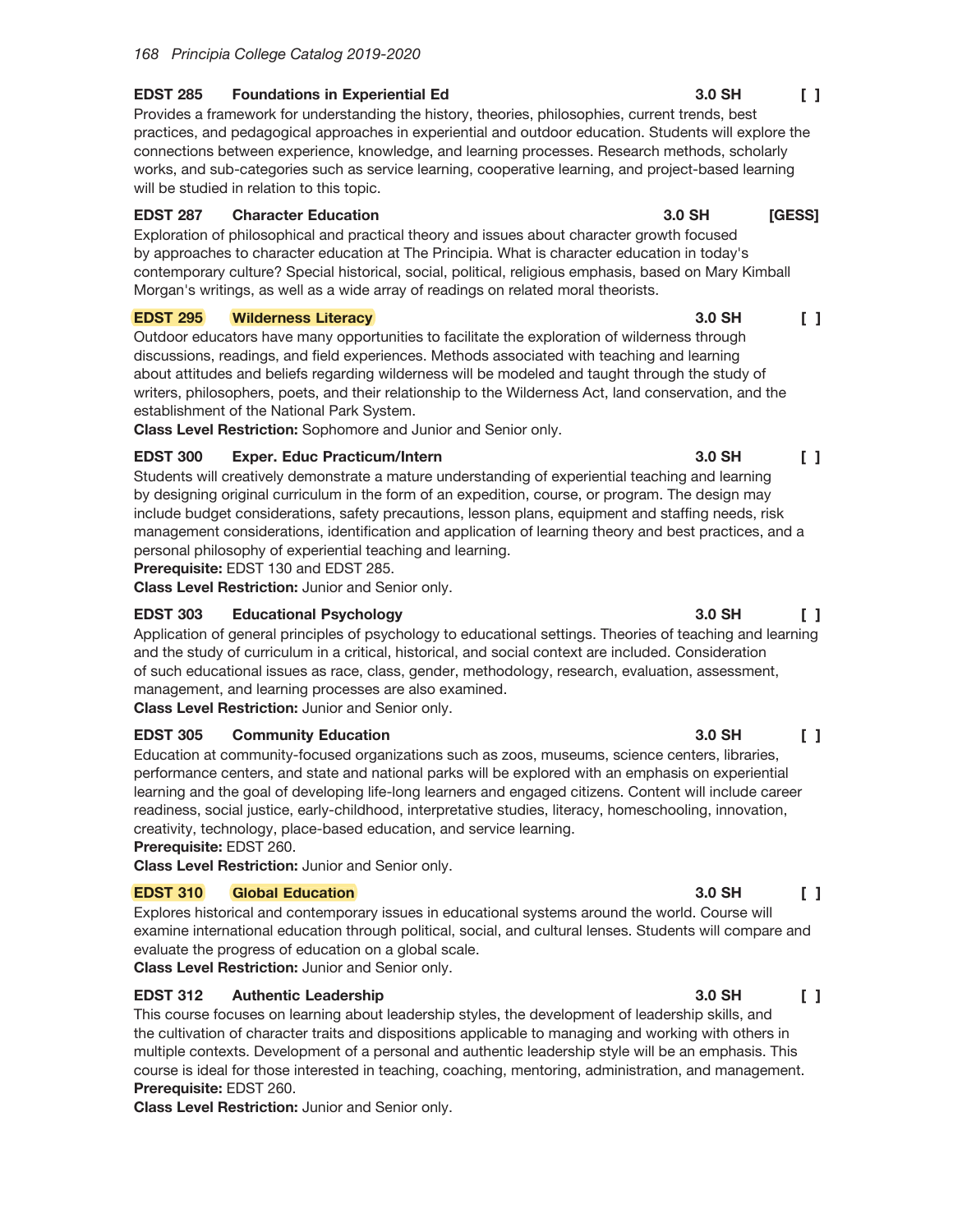#### **EDST 314 Leadrshp Communication Seminar**

This student-centered investigation and practice of advanced communication methods and skills is applicable to leadership roles in areas such as education, business, and athletics.

Prerequisite: EDST 260 and EDST 312.

## Class Level Restriction: Junior and Senior only. **EDST 325**

**Literacy Across the Curriculum** 3.0 SH  $\Box$ Reading and writing instruction and methods in the context of all content areas. Includes a study of what literacy is, how it occurs, and different philosophies of how it can be taught. This course uses a studentcentered approach where students examine their own experiences in literacy training and their own literacy traits.

## Prerequisite: EDST 260.

Corequisite: EDST 222, EDST 223, EDST 251, EDST 253, EDST 254.

#### **EDST 330 Math for Elem/Mid Sch Teachers**

This course focuses on understanding mathematical thinking and best current practices through experiencing math. Considers methodology, materials, integration with total curriculum. Special attention given to differentiated instruction and culturally responsive teaching. Prerequisite: EDST 223.

Class Level Restriction: Junior and Senior only.

#### **EDST 342 Science Methods for Teachers**

Through a constructivist approach, students will learn educational theory and methodology appropriate for STEM classrooms. Science content will be explored with an emphasis on inquiry-based teaching and learning and best practices in assessment. Special attention is given to differentiating science instruction to meet the needs of diverse learners and to make science accessible to everyone.

## Prerequisite: EDST 223.

Class Level Restriction: Junior and Senior only.

#### **EDST 352 Inclusive Learning Environment**

Content will include instructional theory and methodology focused on establishing learning environments that include and embrace all students. Strategies for curriculum, instruction, and management modifications for all learning styles and needs will provide future educators with the foundation they need in order to structure learning environments where all students will be valued and find success. Prerequisite: EDST 260 and EDST 330.

Class Level Restriction: Junior and Senior only.

#### **EDST 383 Adolescent Development**

Human growth and development of children of middle through high school age, emphasizing the impact of wider societal contexts on social, moral, intellectual, and language development. Includes researching and evaluating definitions of adolescence from a variety of social science perspectives including the perspective of educational theory. Examines how adolescence is a component in contemporary school and society issues.

Class Level Restriction: Junior and Senior only.

#### **EDST 388 Philosophy of Education**

Study of classic and contemporary philosophies of education. A beginning, personal philosophy of education is produced.

Class Level Restriction: Junior and Senior only.

#### **EDST 420 Capstone: Educational Studies**

Students will independently design and present a project that includes application of theory and reflects their interest area in education. Projects may be portfolios, case studies, research projects, or field work. Proposals must be approved and supervised by the Education department faculty. May be offered for variable credit from two to three semester hours.

## Prerequisite: EDST 260.

Class Level Restriction: Junior and Senior only.

#### **2.0 SH**  $\Box$

## $\Box$

## 2.0 SH

## 3.0 SH  $\Box$

## $2.0 - 3.0$  SH  $\Box$

## $\mathsf{L}$

 $\Box$ 

 $\Box$ 

## 3.0 SH

3.0 SH

3.0 SH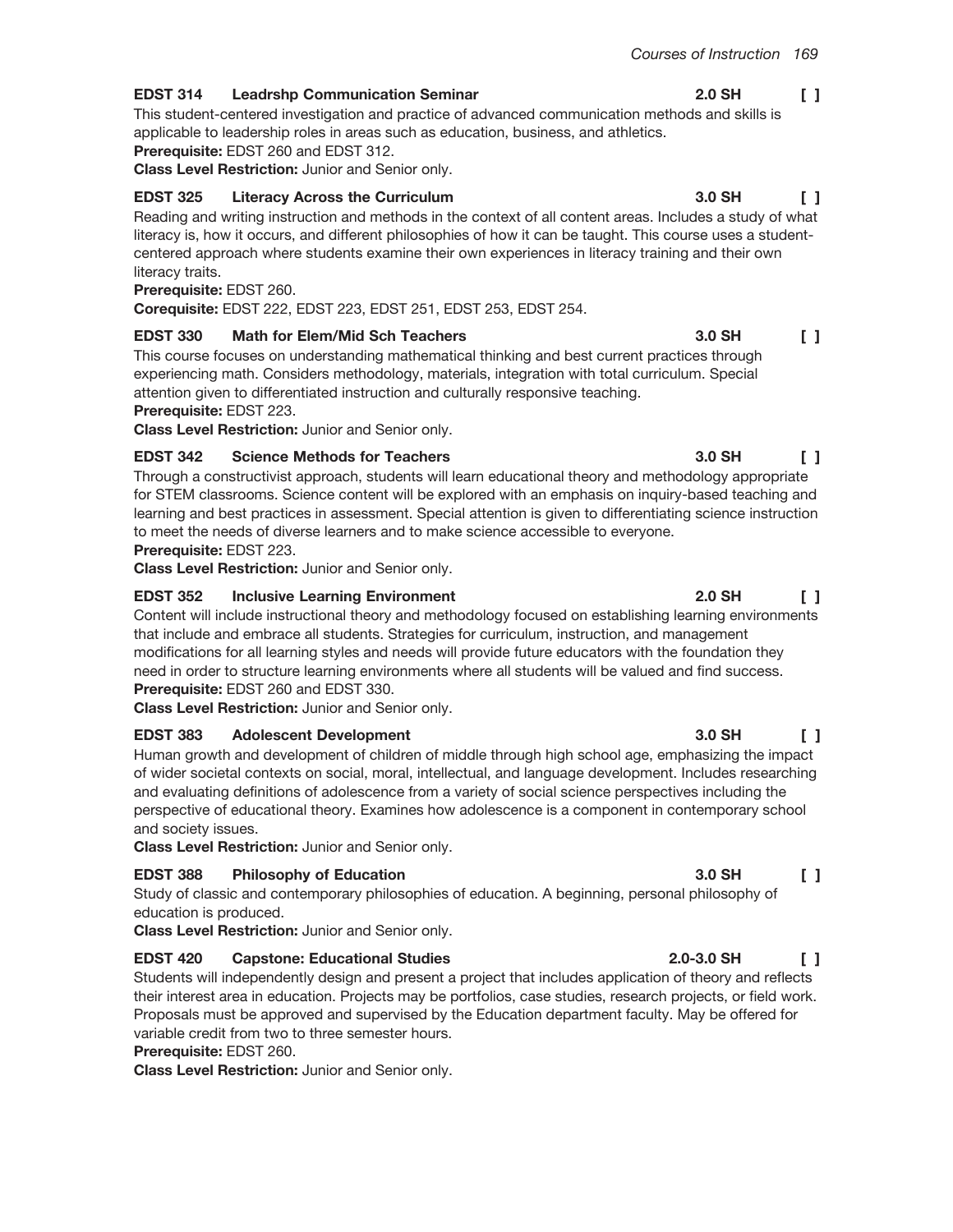# **Engineering Science (ENGR)**

#### **ENGR 040 Fund of Engineering Exam Prep**

This course prepares the students for The Fundamentals of Engineering Exam by providing them with the techniques and strategies of taking the FE exam, and reviewing core topics and focus areas of the exam. A practice test similar to the actual exam in terms of duration and content is offered to the students.

## **Class Level Restriction: Senior only**

Field of Study Restrictions: Engineering Science Majors only.

#### **ENGR 060 Engineering Seminar Non-Credit**

Non-credit version of ENGR 260. The title will be extended to describe the current topic.

### **ENGR 101 Graphical Communications**

This is a course in graphical communication, expression, and interpretation applicable to engineering, sciences, and other technology fields of study. The ability to visualize in three dimensions is developed through shape description, sketching, and multi-view projection exercises. The course includes, but is not limited to, the engineering and architectural scales, engineering lettering, geometric constructions, use of instruments, and dimensioning.

### **ENGR 160 Intro Engineering Profession**

 $\begin{smallmatrix}1\end{smallmatrix}$ Exploration of engineering, including fields of engineering; expectations of engineering schools; and engineering topics such as time management, project management, CAD design, modeling, computing, fabrication, and ethical issues.

Class Level Restriction: Freshman and Sophomore only.

## **ENGR 170 History of Technology**

History of technology, including the intellectual and economic process of technological innovation, elements contributing to technological progress, the impact of such progress on the human experience, and the application of tech history to evaluating and extrapolating current trends in engineering and technology.

#### **ENGR 180 Project Management**

A hands-on course for learning the basic principles of planning, implementing, and managing a project. Students will participate as team members in a community-based project and will analyze the project, integrating what they are learning with their personal experience. The course will emphasize problem solving, effective communication, ethics, and citizenship.

#### **ENGR 201 Engineering Mechanics:Statics**

This course is to introduce students to some fundamental principles of the mechanics and their applications to problems of engineering. It is also geared towards helping students to thoroughly understand the presentation of the theory and its appplication to all disciplines of engineering as one decides to choose (civil, mechanical, electrical, computer, etc.) and stimulate an interest in engineering. Prerequisite: MATH 182 (may be taken concurrently) and PHYS 201.

#### **ENGR 202 Engineering Mechanics: Dynamics**

This course is an application of the fundamental concepts of mechanics, including resultants of force systems, free-body diagrams, equilibrium of rigid bodies, and analyses of structures as studied in **ENGR 201.** 

Prerequisite: PHYS 201, MATH 182, and ENGR 201.

#### **ENGR 203 Mechanics of Materials**

This course is the branch of mechanics that deals with the relationship between external loads and reactions and the intensities of the internal loads within a deformable body. For the design of a structure or verification of the safety of an existing structure, it is necessary to determine the forces acting on and within the structural members.

Prerequisite: ENGR 201 and MATH 380 (may be taken concurrently) with a grade of C- or better in both courses.

 $0.0$  SH

 $0.0$  SH

3.0 SH

2.0 SH

 $\Box$ 

 $\Box$ 

 $\Box$ 

#### 3.0 SH  $\Gamma$  1

#### 3.0 SH  $\Box$

### 3.0 SH  $\Box$

## 3.0 SH  $\Box$

#### 3.0 SH  $\Box$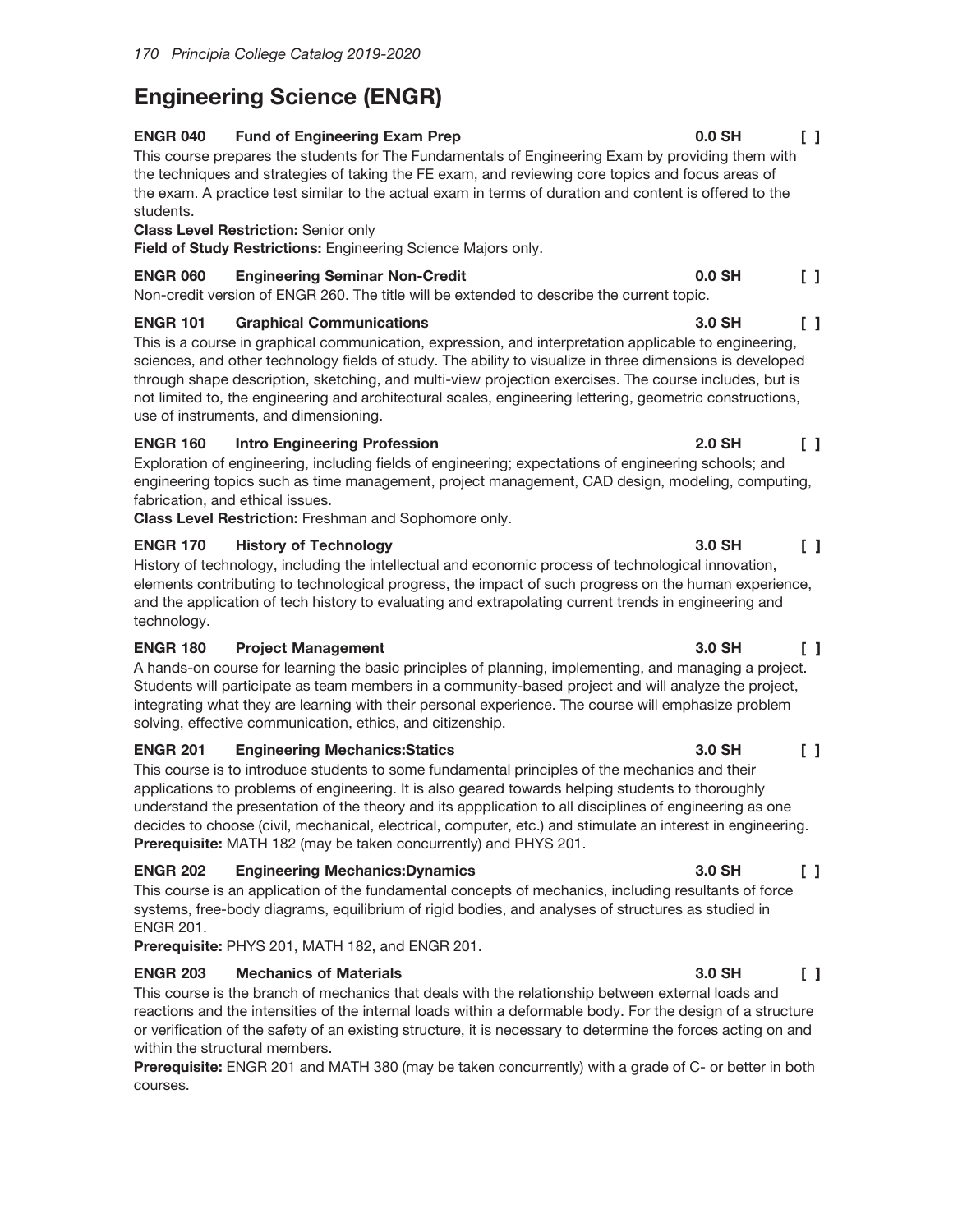3.0 SH

#### **ENGR 204** Mech. Engr. Student Design

This course familiarizes students with the operation and safety of machine tools. This gives students knowledge of what goes into engineering designs in building a prototype and also enables them to operate shop machinery as a part of future courses.

#### **ENGR 205 Chem Engineering Fundamentals**

Introduction to principles of stoichiometry using material and energy balances within chemical processes.

Prerequisite: CHEM 131.

#### **ENGR 206 Elect. Engr. Circuit Analysis**

This lab course introduces fundamental circuit analysis for EE or other engineering majors. Topics include Ohm's Law, KCL, KVL, mesh and node-based circuit analysis, op amps, RLC circuits, sinusoidal analysis and phasors, and three-phase power. Emphasis on intuitive circuit comprehension using equivalences, superposition, etc. Lab activities emphasize both simulated and physical circuits. **Prerequisite:** MATH 181 with a grade of C- or better.

#### **ENGR 242 3-D Printing Technology**

This course provides an overview of open-source hardware in theory and practice introducing the Maker movement and 3-D printing. Each student builds a custom 3D printer and designs objects for printing using a variety of open-source software design programs. The body of the course involves using the 3D printer and design software for a progressive series of projects.

**Class Level Restriction: Junior and Senior only** 

Fee=\$100.00.

#### **ENGR 260 Engineering Seminar**

Topics will vary based on the needs and interests of the students and instructor, and the title will be extended to describe the current topic. May be taken eight times up to a total of eight semester hours provided the topics differ.

Prerequisite: ENGR 160.

#### **ENGR 262 Computer Hardware Architecture**

Digital electronic logic explored in theory and laboratory from simple switching to electronic architecture of digital computers. Topics include electronic valving and switching, logic-gate design, Boolean algebraic proofs of gate equivalence, counters, registers, arithmetic, operations, memory addressing and information transfer, microprogramming, interfacing and control. Prerequisite: MATH 261.

#### **ENGR 264 Embedded Systems**

Design and construction of embedded software and hardware, including device drivers, I/O bus protocols, digital card design, and low-level debugging. Prerequisite: CSCI 263 and ENGR 262.

#### **ENGR 279 Engineering Project Proposal**

Students research and prepare an engineering project proposal in preparation for ENGR 280. The proposal must be approved by engineering science faculty prior to taking ENGR 280. May be taken four times up to a total of four semester hours provided the projects differ. Prerequisite: ENGR 180.

#### **ENGR 280 Engineering Projects**

A hands-on course that allows students to learn vital lessons through active participation in a project. Topics may vary between offerings and are chosen according to needs and interests of students and instructor. The title will be extended to describe the current topic. May be offered for variable credit from one to six semester hours. May be taken eight times up to a total of 48 semester hours regardless of the topic.

### $\begin{bmatrix} 1 \end{bmatrix}$ 3.0 SH

 $\begin{smallmatrix}1\end{smallmatrix}$ 

#### 4.0 SH  $\mathsf{L}$

#### 4.0 SH [GESL]

### 5.0 SH  $\Box$

 $1.0$  SH

#### 4.0 SH  $\begin{bmatrix} 1 \end{bmatrix}$

#### $1.0$  SH  $\Box$

#### $1.0 - 6.0$  SH  $\begin{smallmatrix}1\end{smallmatrix}$

 $\begin{smallmatrix}1\end{smallmatrix}$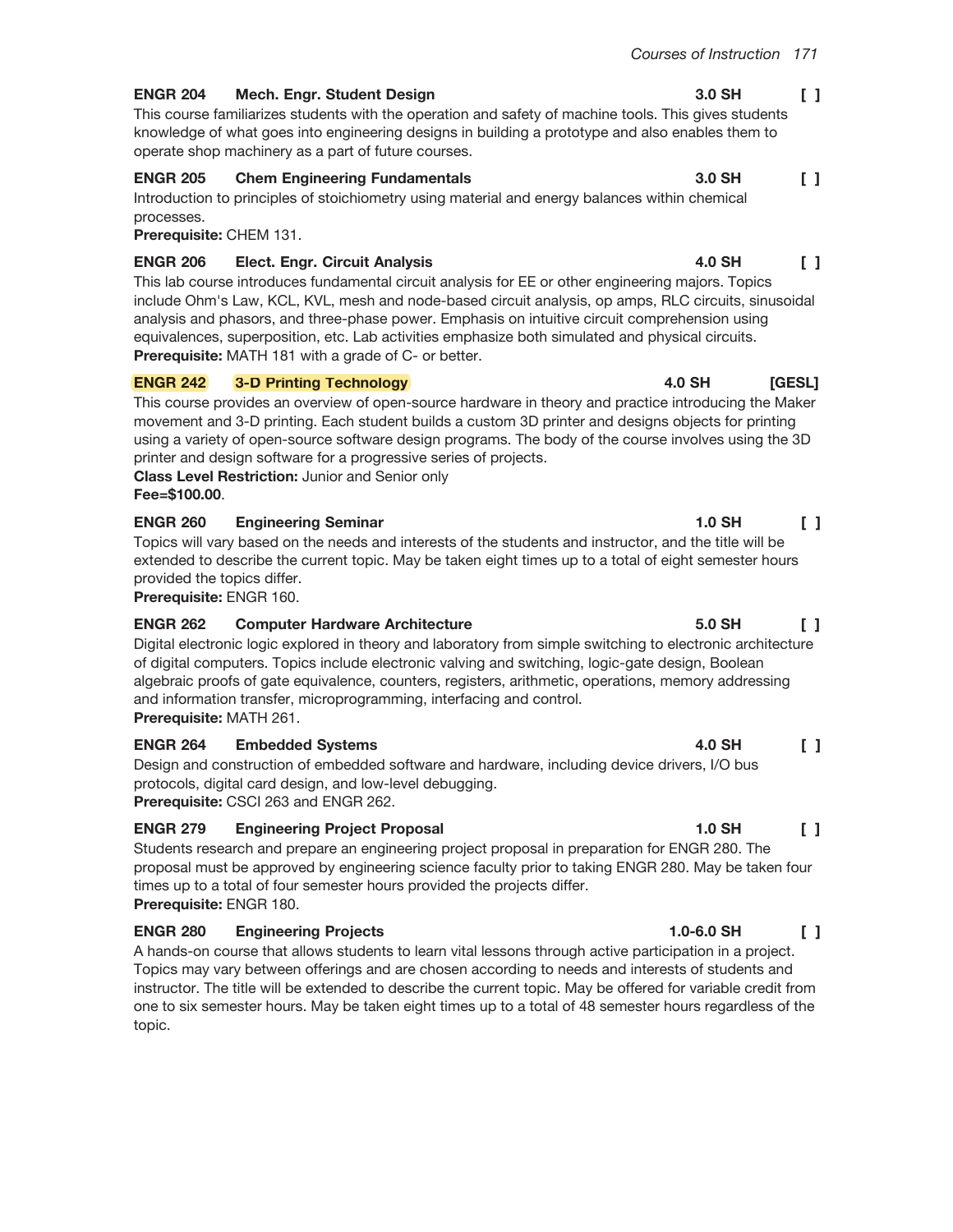#### **ENGR 301 Materials Science**

An introduction to the theory of the structure of matter, as well as the prediction and evaluation of engineering properties of materials, using a combination of real-life examples, theoretical explanations, and demonstrations. An overview of material structures, atoms, bonding, and crystalline structures precedes the study of mechanical behavior and failure analyses of various classes of materials: metals, ceramics, etc.

Prerequisite: ENGR 203 with a grade of C- or better. Class Level Restriction: Junior and Senior only.

# **ENGR 306**

**Fluid Mechanics**  $\Box$ Fluid properties; fluid statics and dynamics; transport theory and transport analogies, conservation of mass, energy, and momentum; dimensional analysis; boundary layer concepts; pipe flows; compressible flow; open channel flow.

**Prerequisite:** MATH 283 and PHYS 201 with a grade of C- or better in both courses. Class Level Restriction: Junior and Senior only.

#### **ENGR 340 Prof Integrity in Engineering**

This course emphasizes the need for technical professionals to develop personal integrity and moral character in order to benefit society. Students will develop an appreciation for the global context of their decisions, the ability to make sound ethical decisions, and communicate their ideas effectively. This course also explores the impact of engineering and applied science on society. Class Level Restriction: Junior and Senior only.

#### **ENGR 351 Structural Mechanics**

3.0 SH  $\begin{smallmatrix}1\end{smallmatrix}$ Structural Mechanics is the determination of the effects of loads on physical structures and their components. Structures subject to this type of analysis include all that must withstand loads, such as buildings, bridges, vehicles, machinery, and furniture. Structural analysis incorporates the fields of applied mechanics, materials science and applied mathematics to compute a structure's characteristics (reactions and stability).

Prerequisite: ENGR 201 and ENGR 203 with a grade of C- or better in both courses. Class Level Restriction: Junior and Senior only.

#### **ENGR 400** Internship

This course is designed for a student to obtain practical experience in the field of engineering. The student will be working for an organization putting into practice content, theories, and skills in the major. Offered on an independent contract basis.

**Class Level Restriction:** Sophomore and Junior and Senior only

Field of Study Restrictions: Engineering Science Majors only.

#### **ENGR 410 Underwater Vehicle Design**

This course will cover the design, construction and operation of a computer controlled underwater vehicle designed for a specific underwater mission. Course work will include key issues involved in operation of u/w vehicles including task specific instrumentation, as well as positioning and navigational systems. Coursework may optionally follow MATE's design challenge and competition for a given year. Prerequisite: ENGR 280 and ENGR 204 or ENGR 206.

**Class Level Restriction: Junior and Senior only** 

Field of Study Restrictions: Engineering Science Majors only.

# English (ENGL)

#### **ENGL 150** Introduction to the Major

Required of all majors. This course invites students to explore the theoretical, philosophical, or creative groundings of the English major. Students read a central text focused on these questions and respond metacognitively. From this examination, students create a proposal of study designed to help them engage productively and cohesively in their areas of interest in and out of the major. Field of Study Restrictions: English Majors only.

#### 3.0 SH  $\Box$

3.0 SH

#### 3.0 SH  $\sqrt{1}$

### $1.0 - 2.0$  SH  $\Box$

#### 4.0 SH  $\Gamma$  1

#### $1.0$  SH  $\Box$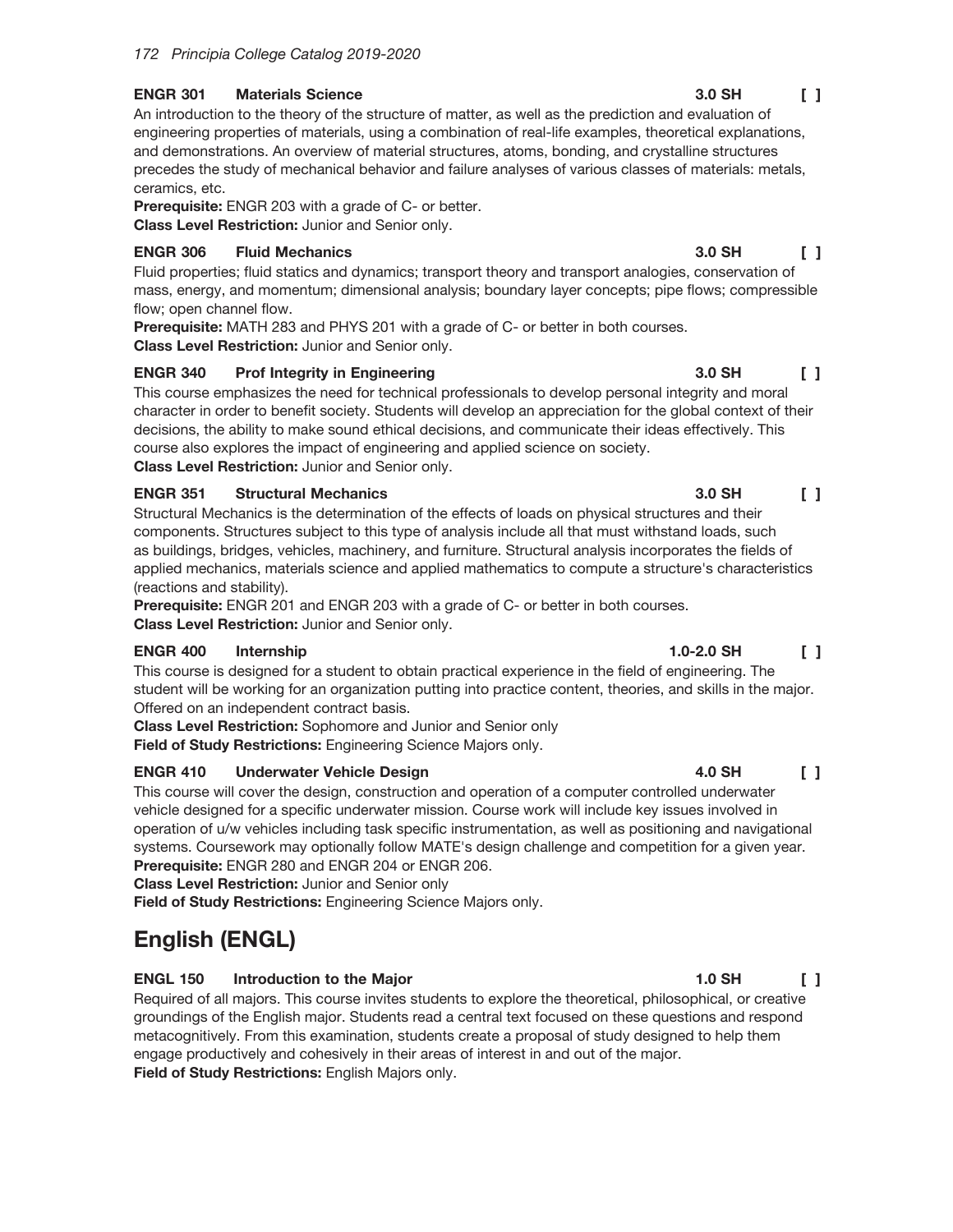#### **ENGL 178 Renaissance Themes**

This course explores the major themes of Renaissance thought. It includes readings from both Italian and English Renaissance writers.

Class Level Restriction: Freshman and Sophomore only.

#### **ENGL 202 Understanding Poetry**

Gives students an overview of poetic form and introduces students to a variety of reading strategies when approaching poetry. May focus this study on the work of three to five major poets.

#### **Understanding Short Fiction ENGL 204**

Selections from several major short fiction writers from a range of historical periods and cultural backgrounds, designed to equip students with a variety of critical reading strategies.

#### **ENGL 220 Environmental Literature**

This course focuses on the ways in which the environment has been portrayed in English language literature and the relationship between that portrayal and treatment of the environment. The course may focus either chronologically or regionally. Students are also introduced to theories of environmental aesthetics and their ethics.

#### **ENGL 232 The Gothic Novel**

The study of a specific kind of literature which began to flourish in the middle decade of the eighteenth century and which remains with us today in horror films and novels. The course traces the development of this literature, mainly in the form of the novel, from its beginnings in sentimentality and basic conventions, through romanticism and the addition of psychological elements, to modern existential and sociological themes.

#### **ENGL 234** The Language of Film

The course serves to acquaint students with basic film theory and terminology as tools for the analysis of film as a type of text.

#### **ENGL 238 Orality and Literacy**

Orality and Literacy explores the way in which "literature" is created, transmitted, and retained. For most of human history, people have been largely illiterate, yet that has not prevented the creation of stories, tales, myths, and legends. Student will gain a greater awareness of how the different paradigms of oral performance/composition and written texts influence literary art.

Class Level Restriction: Sophomore and Junior and Senior only.

#### **ENGL 239 Intro to Creative Nonfiction**

An introduction to the art and craft of creative nonfiction. Students study the elements of creative nonfiction and apply that study to their own creative writing. Students read published essayists and write multiple creative nonfiction essays themselves, including essays of place, portraits, and memoir.

#### **Poetry Writing I ENGL 240**

An introduction to the art and craft of poetry writing. Students study formal poetics and apply that study to their own creative writing. A substantial portion of the course is devoted to writers' workshop in which students read and critique each other's poetry. Students also read and write about the work of important contemporary poets in order to discover and understand the ways in which these writers apply formal poetics in their work.

#### **ENGL 241 Fiction Writing I**

An introduction to the art and craft of fiction writing. Students study the elements of short fiction and apply that study to their own creative writing. A substantial portion of the course is devoted to writers' workshop in which students read and critique each other's short stories. Students also read and write about the work of important contemporary fiction writers in order to discover and understand the ways in which these writers use such elements as pacing, structure, voice, dialogue, character, and scene in their work.

#### 3.0 SH  $[GEH]$

#### 3.0 SH [GEH]

#### 3.0 SH [GEH]

#### 3.0 SH [GEH]

### 3.0 SH [GEH]

### 3.0 SH [GEH]

#### 3.0 SH [GEH]

3.0 SH

#### 3.0 SH [GEA]

### 3.0 SH  $[GEA]$

[GEA]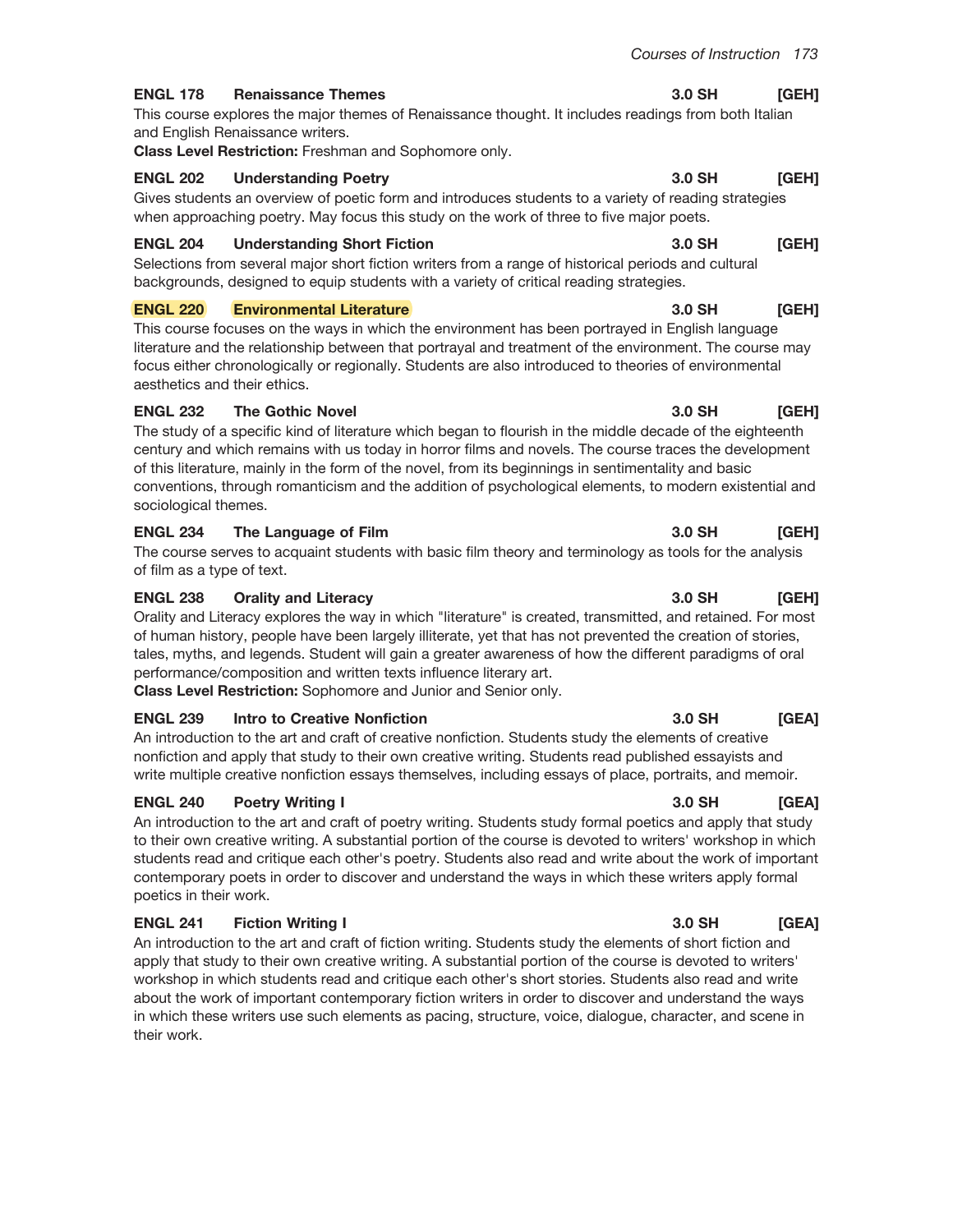#### **ENGL 242 Theory as Creative Practice**

This class explores the links between critical theory and creative practice in contemporary literature and visual culture. Regarding critical theory as a creative practice, students investigate the ways in which writers and artists pose creative problems, solve them by developing working methods based on ideas, and cultivate distinct voices through inventive and informed reformulation of extant practices and theoretical models.

#### **ENGL 243** Theory as Practice on Location

This class explores the links between critical theory, creative practice, and cultural context. The location in which the course is taught determines its focus and usually includes interaction with working artists and writers. The title will be extended to describe the current location. May be taken more than once provided the locations differ. Offered only on Principia abroads and field programs.

#### **ENGL 253 Gender Studies in Literature**

Analyzes texts (which may include fiction, films, poetry, and essays) by authors from a range of cultural backgrounds that focus on and question the dominant gender roles of their time and place. These texts may span historical eras or focus on one particular period. Students examine the literature primarily through the lens of feminist and gender theories and historical context.

#### **ENGL 256** U.S. Literature to 1860

A survey of European-American writers, including Puritans, Transcendentalists, and reactionary writers, as well as early slave narratives and traditional Native American texts in translation.

#### **ENGL 257 U.S. Literature 1860-1940**

An exploration of the rise of naturalism, realism, and modernism in U.S. literature from the end of the Civil War to the beginning of World War II.

#### **ENGL 258 U.S. Literature Since 1940**

Explores texts by a diverse range of authors vis-a-vis geography, ethnicity, religion, gender, and sexuality, focusing on the experimental nature of their writing, the questions they raise about U.S. identity and history, and the social and political concerns they address, including the Civil Rights and feminist movements, the Vietnam War, and the emergence of gay culture and identity.

#### **ENGL 260 Scottish Literature**

Introduces students to Scottish literature. The course emphasizes literature written in the 18th and 19th centuries, though literature before and after that period may also be addressed. Emphasis is placed on issues of Scotland's complex relationship with England and the English language.

#### **ENGL 262 Postcolonial Literature**

Explores literature and theory by writers from previously colonized countries. These texts may span a variety of geographic areas, such as the West Indies, South Asia, Africa, and Ireland, or may focus in depth on writers from one particular continent. Texts by white Europeans writing from the perspective of the colonizing power may be included as a basis for comparison.

#### **ENGL 263 Literature of Conflict**

A study of the literature of conflict, with emphasis on war literature and its related literature of dislocation, social disruption, and dissent.

#### **ENGL 264 Southern Literature**

A study of the literature of the southern United States with emphasis on both contemporary writers and such writers as James Dickey, Ralph Ellison, William Faulkner, Zora Neale Hurston, Harper Lee, Carson McCullers, Flannery O'Connor, Walker Percy, Eudora Welty, and Richard Wright.

#### **ENGL 265 Native American Literature**

This course centers on texts from the Native American Renaissance in the 1960s to the present, by writers such as N. Scott Momaday, Leslie Marmon Silko, Sherman Alexie, and Louise Erdrich. The class may also include some traditional Native American texts in translation, as well as examples of representations of Native Americans by European-American writers and filmmakers.

#### 3.0 SH **IGEHI**

#### 3.0 SH [GEH]

### 3.0 SH [GEH]

#### 3.0 SH [GEH]

### 3.0 SH [GEH]

#### 3.0 SH [GEH]

#### 3.0 SH [GEH]

#### 3.0 SH  $[GEH]$

[GEH]

3.0 SH

#### 3.0 SH [GEH]

[GEH]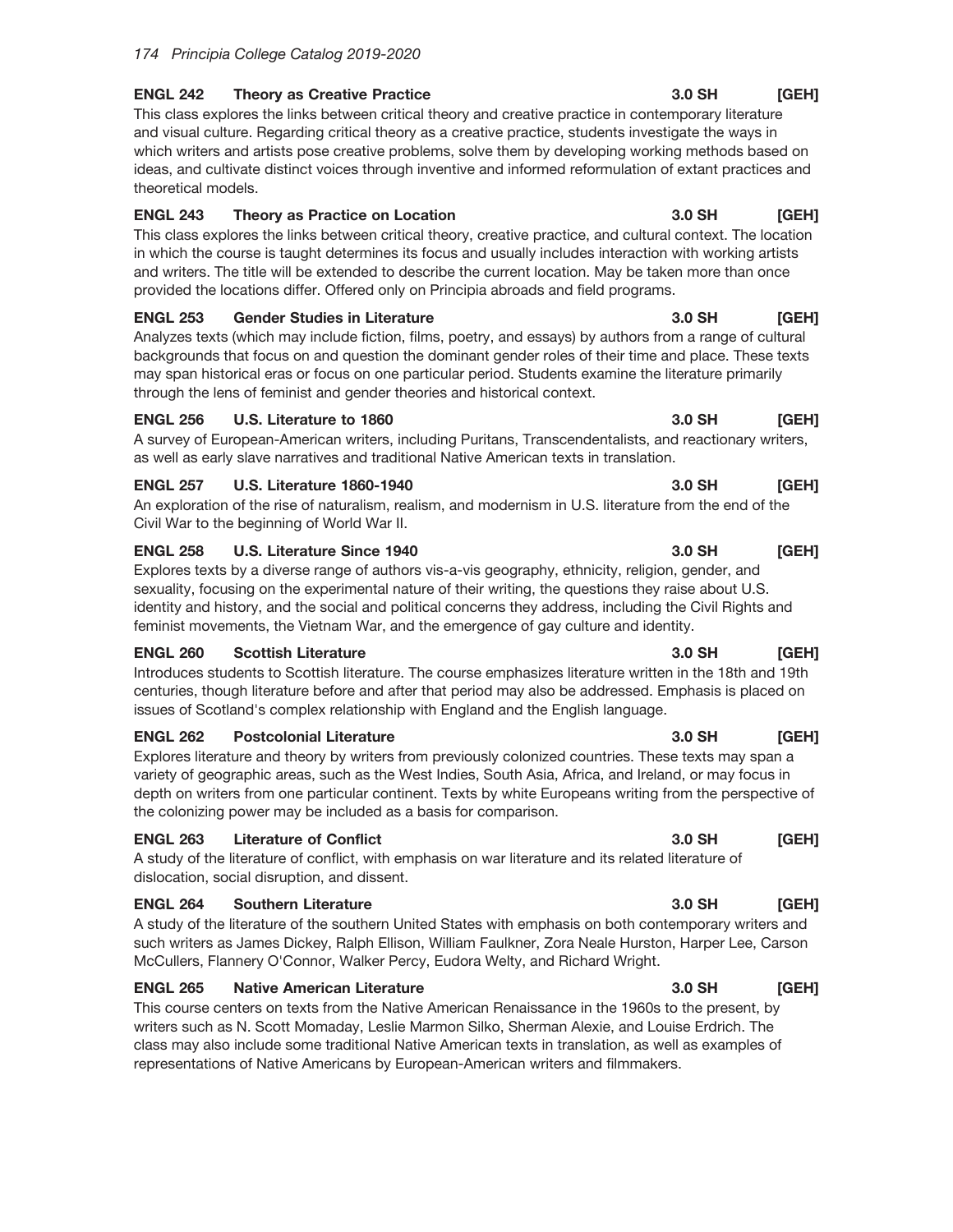3.0 SH

3.0 SH

3.0 SH

#### **ENGL 266 African American Literature**

This course examines African American texts (which may include fiction, poetry, essays, slave narratives, memoirs, speeches, or sermons). Various literary periods from colonial to contemporary times may be covered.

#### **ENGL 277 Shakespeare in England**

Taught as part of an abroad program, this course introduces students to the life and writings of William Shakespeare. Besides studying plays in a classroom setting, students attend productions at the Globe Theatre and the Royal Shakespeare Theatre. Students also undertake intensive research at the British Library and the Shakespeare Birthplace Trust regarding a single character from a Shakespearean play.

#### **ENGL 279** Shakespeare I

This course offers an overview of Shakespeare's writings including both his poetry and his plays. The course is designed to help students gain confidence in reading Shakespeare's work and to understand it in the context of both his culture and our own.

#### **ENGL 282** 17th & 18th Cent British Lit

This course offers a survey of British literature from 1600 to the end of the long 18th century.

#### **Romantic Literature ENGL 283**

Examines the important themes of the British Romantic period and their cultural contexts through the study of the works of poets and prose writers of the period.

#### **ENGL 284 Victorian Literature**

Explores texts of the period, focusing on questions of nationalism, colonialism, religion, gender roles, and sexual orientation, and emerging psychological and evolutionary theories, by considering how authors such as Brontë, Eliot, Dickens, and Wilde reflected the dominant ideologies of their day and called them into question.

#### **ENGL 285 Modern British Literature**

Fiction, poetry, and drama of the early 20th century, with emphasis on writers such as Yeats, Eliot, Conrad, Woolf, and Beckett.

#### **ENGL 286 History of British Drama**

This course examines British drama from the medieval period to the 21st century both as literature and as performance. This course is usually taught on an abroad program to England.

#### **ENGL 290 Poetry Writing II**

An intermediate-level poetry-writing seminar for students familiar with the formal elements and techniques of poetry writing. Emphasis is placed on beginning to cultivate distinct voices as writers, more advanced study of poetics, and research about poets and their creative processes. Students produce a number of original poems within the writer's workshop structure of the course. Prerequisite: ENGL 240.

Class Level Restriction: Junior and Senior only.

#### **ENGL 291 Fiction Writing II**

An intermediate-level fiction-writing seminar for students familiar with the formal elements and techniques of fiction writing. Emphasis is placed on beginning to cultivate distinct voices as writers, more advanced study of narrative elements and structures, and research about fiction writers and their creative processes. Students produce a number of original short stories within the writer's workshop structure of the course.

# Prerequisite: ENGL 241.

Class Level Restriction: Junior and Senior only.

#### **ENGL 315** Shakespeare II

Examines Shakespeare's plays through either specific themes or critical approaches. Some familiarity with Shakespeare's works will be helpful as the course is not a survey course but instead delves deeply into a select number of plays.

**Class Level Restriction: Junior and Senior only.** 

#### 6.0 SH [GEH]

[GEH]

[GEH]

[GEH]

### 3.0 SH [GEH]

#### 3.0 SH [GEH]

#### 3.0 SH  $\Box$

#### 3.0 SH  $\mathsf{F}$

#### 3.0 SH  $\Box$

### 3.0 SH [GEH]

### 3.0 SH **IGEHI**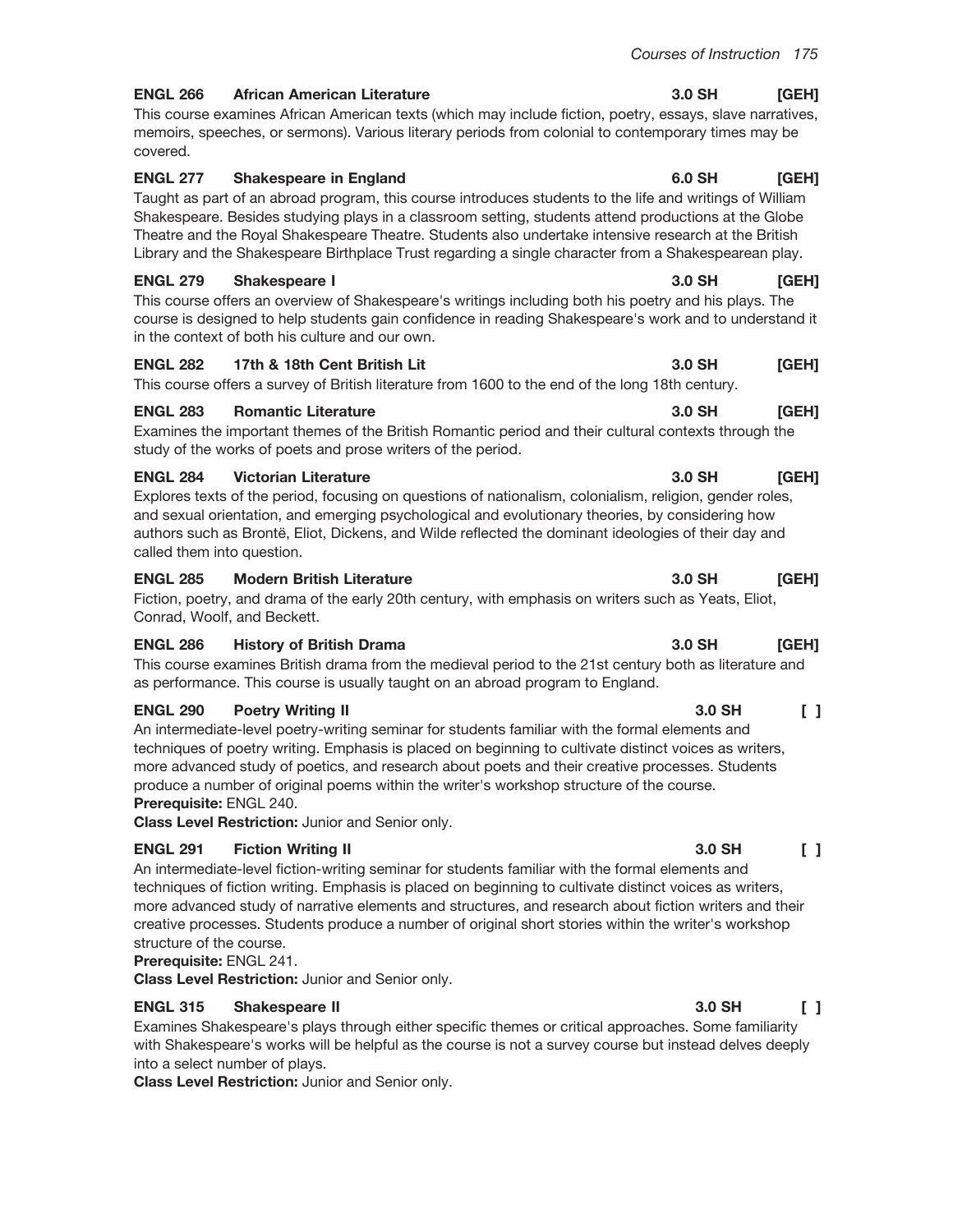#### **ENGL 320 History of the British Novel**

Novels selected from early and late periods trace development of this form. Class Level Restriction: Junior and Senior only.

#### **ENGL 325 Film as Literature**

The study of film as a text. Students read and apply film theory and literary criticism to the in-depth analysis of films as alternative narratives.

Prerequisite: ENGL 234 and one additional English literature or world literature course. Class Level Restriction: Junior and Senior only.

#### **ENGL 330 Single Author**

Examines the work of a single author. Analyzes the style of the author and introduces major biographical or critical approaches to the author. The title will be extended to describe the current topic. May be taken three times provided the authors studied differ.

Class Level Restriction: Junior and Senior only.

#### **ENGL 335 Contemporary Issues**

An advanced seminar examining contemporary literature in the context of current critical debate. The title will be extended to describe the current topic. May be taken more than once provided the topics differ.

Class Level Restriction: Junior and Senior only.

#### **ENGL 345 Creative Writing on Location**

Creative writing on location for students enrolled in an abroad, field program, or a course focused on site-specific writing. Coursework provides opportunities for in-depth individual research and creative work based upon the cultural and programmatic content of the abroad or field program, or course site. The title will be extended to describe the current location. May be taken more than once provided the locations differ.

#### **ENGL 351 Adv Creative Writing Seminar**

An advanced creative writing seminar for poets, fiction writers, and creative nonfiction writers. The course is organized as a community of serious writers who are beginning to develop portfolios of coherent work, exploring and articulating their influences, and expanding their practical understanding of what it means to maintain a creative literary practice.

**Prerequisite:** one complete sequence in the creative writing series (ENGL 240 and ENGL 290) or (ENGL 241 and ENGL 291).

Class Level Restriction: Junior and Senior only.

#### **ENGL 353 Literary Editing**

A workshop in which students learn the fundamental skills and methods of arts/literary editing and are introduced to the issues involved in editing a literary publication (either print or electronic). Class Level Restriction: Junior and Senior only.

#### **ENGL 354 Literary Editing Practicum**

Production staff for the annual online literary journal "Mistake House." Provides experiential training in various production positions, including copy editing, project management, editorial assistance, web site coordination, circulation and promotion, etc. May be repeated up to three times. Prerequisite: ENGL 353.

#### **ENGL 358 Seminar**

Centering upon a literary theme or form at the advanced level, this topics course is designed primarily for majors to engage in intense study or original research under the quidance of the professor. It is conducted with an emphasis on student-defined learning and incorporates sophisticated expectations for scholarship and scholarly writing. The title will be extended to describe the current topic. May be taken more than once provided the topics differ. Class Level Restriction: Junior and Senior only.

### **ENGL 388 Literature and Critical Theory**

The application of various critical theories to literary texts.

**Class Level Restriction: Junior and Senior only** 

Field of Study Restrictions: English, Foreign Languages, Theatre Majors only.

#### 3.0 SH  $\begin{smallmatrix}1\end{smallmatrix}$

#### 3.0 SH  $\mathsf{L}$

### 3.0 SH  $\Box$

[GEA]

3.0 SH

### 3.0 SH  $\Box$

### 3.0 SH  $\Box$

#### **2.0 SH**  $\Box$

#### 3.0 SH  $\Box$

#### 3.0 SH  $\begin{smallmatrix}1\end{smallmatrix}$

#### 3.0 SH  $\begin{smallmatrix}1\end{smallmatrix}$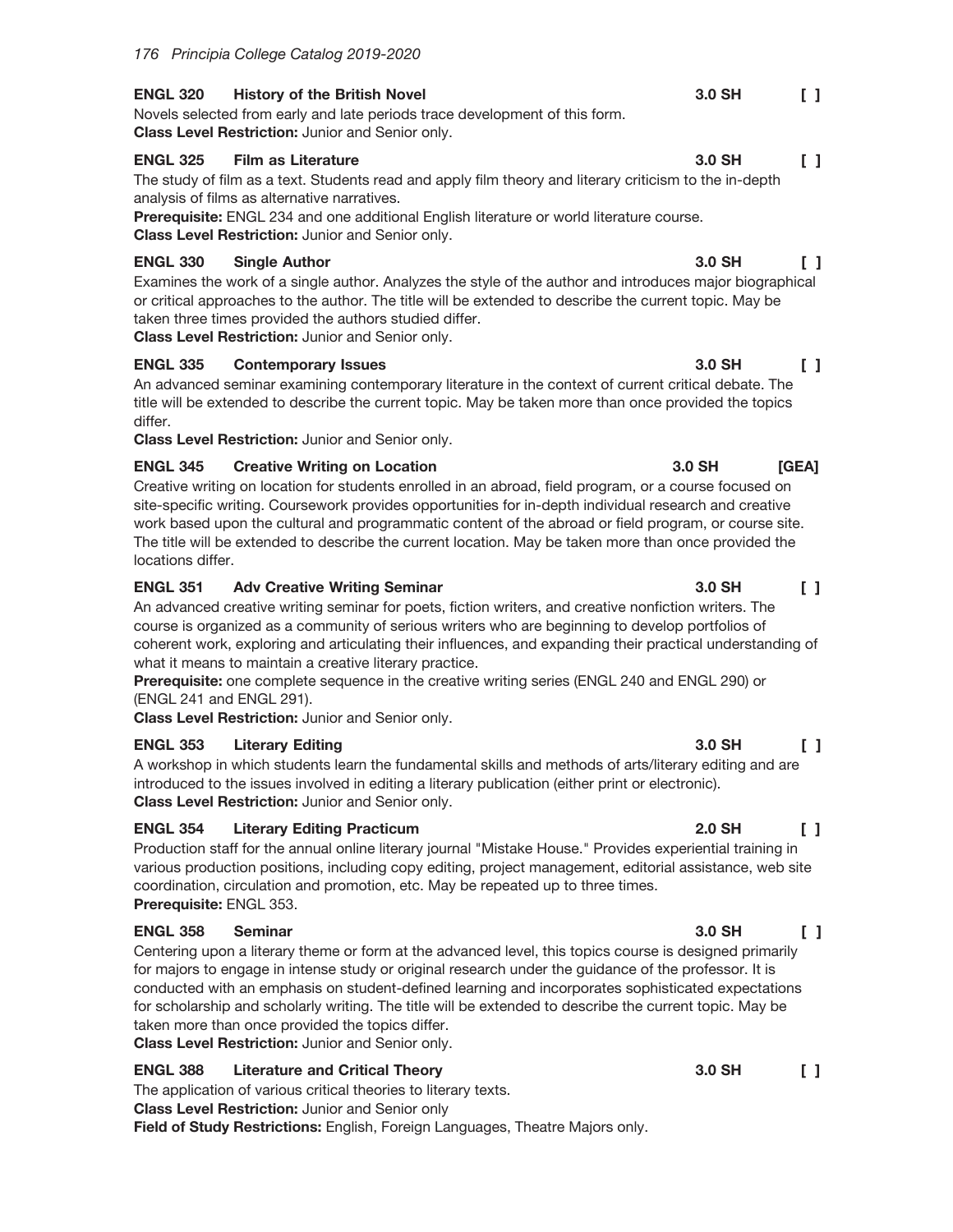3.0 SH

#### **ENGL 399 Capstone Proposal**

Prepares students for their capstones. Students research possible topics and write a formal proposal for their capstones. Usually taken the semester preceding the capstone but can be taken concurrently. May be offered for variable credit from two to three semester hours.

Prerequisite: ENGL 388 (may also be taken concurrently).

**Class Level Restriction: Junior and Senior only** 

Field of Study Restrictions: English Majors only.

#### **Capstone in Literature ENGL 400**

Individual reading, research, and writing on a single literary issue or author culminating in an in-depth thesis essay. Required for the major.

Class Level Restriction: Junior and Senior only.

#### **ENGL 401 Capstone in Creative Writing**

This course is the culmination of the creative writing concentration in the English major. Students create a substantial and coherent body of original fiction or poetry, accompanied by an artist's statement. Students also read deeply the work of writers who have influenced them and conduct serious research about their work and working process. A public presentation - a reading or some other form of publication - at the completion of the capstone is encouraged.

Prerequisite: one complete sequence in the creative writing series (ENGL 240 and ENGL 290 or ENGL 241 and ENGL 291) and ENGL 351.

**Class Level Restriction: Senior only** 

Field of Study Restrictions: English Majors only.

# **French (FREN)**

#### **FREN 104 Elementary French I**

In this first semester of the two-semester elementary sequence students learn from video, lab CD exercises, and classroom activity how to listen and speak, read and write French sentences. They describe themselves and others, and their present and future activities. They also begin work with the past tense and elements of French culture as they follow the video story.

#### **FREN 105 Elementary French II**

In this second course of the two-semester elementary language sequence, students fulfill the general education second language requirement. They understand and speak, read, and write sentences and paragraphs in the present, future, and past tenses in order to function in everyday situations in Frenchspeaking cultures they are beginning to learn about.

Prerequisite: FREN 104 or placement.

#### **FREN 110 Elementary Review**

Intensive review of first year French with emphasis on normal conversational French and grammar correctness. Fulfills all-college language requirement for students entering Principia with insufficient preparation for exemption from further language study. Prerequisite: FREN 104 or placement.

#### **FREN 130** Language and Culture Abroad I

Elementary language study with native speakers at a French institute. May be offered for variable credit from three to six semester hours. Offered only on Principia abroads. Class Level Restriction: Freshman and Sophomore only.

#### **FREN 200 French Culture: Cinema**

Weekly watching and discussion of French/Francophone movies. Class taught in English, movies with subtitles, open to all students.

#### **FREN 204 Intermediate French I**

Develops speaking, reading, and writing skills. Culture and history used as basis for reading and speaking.

Prerequisite: FREN 105 or placement.

## $\Box$

 $\Box$ 

### 3.0 SH  $\Box$

3.0 SH  $\mathsf{L}$ 

#### 5.0 SH  $IGE2L$

#### 3.0 SH **IGE2L1**

#### 3.0-6.0 SH **IGE2L1**

#### $1.0$  SH  $\begin{smallmatrix}1\end{smallmatrix}$

#### 3.0 SH  $\Box$

# $2.0 - 3.0$  SH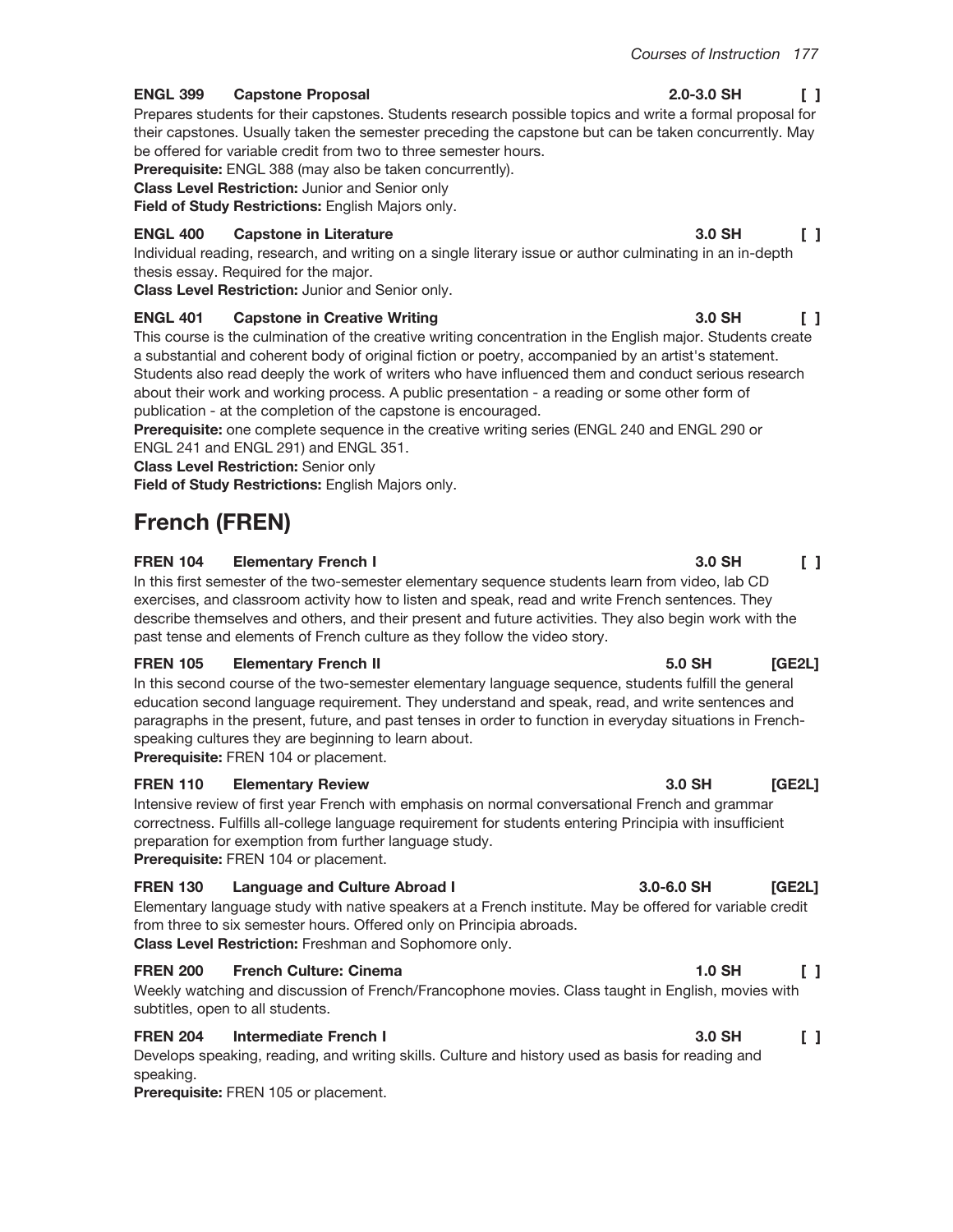**FREN 205 Intermediate French II** Development of fluency and accuracy in oral and written expression, through reading and listening comprehension.

Prerequisite: FREN 204 or placement.

## **FREN 210 Intermediate Writing Review**

Allows students to develop their writing skills and to review some aspects of French grammar, through weekly compositions based on written texts or video material. May be taken for up to 4 SH in any combination.

#### **FREN 216 Intermediate Conversation**

Discussions on issues of French/Francophone civilization and culture, through video watching, conversation and reading, with an emphasis on developing oral comprehension skills. Prerequisite: FREN 204.

### **FREN 220 Contemporary French Society**

An analysis of contemporary French society focusing on social class/power, gender, immigration/ ethnicity, plus the religious and educational systems. Students who complete all assignments in French receive credit towards a French major. May be offered on campus as well as on Principia abroads.

#### **FREN 225 Intermediate Grammar I**

Exercise in grammar and style. This course reinforces the student's foundation in written French at the intermediate level, as a preparation for further studies in French or as a refresher course. Prerequisite: FREN 204 and FREN 205, or placement.

#### **FREN 226 Intermediate Grammar II**

Exercises in grammar and style to complement and strengthen the student's foundation in grammar at the intermediate level.

Prerequisite: FREN 204 and FREN 205 or placement.

#### 3.0-6.0 SH **FREN 230 Language and Culture Abroad II**  $\Box$

Intermediate language study with native speakers at a French institute. May be offered for variable credit from three to six semester hours. Offered only on Principia abroads.

#### **FREN 241 French Pronunciation**

Introduction to French phonetic theory and practice of pronunciation of modern French. Prerequisite: FREN 255 and either FREN 250 or FREN 260.

#### **FRFN 250 French Cultural Studies**

Develops reading skills and understanding of Francophone literature. Prepares students for further study of French literature.

Prerequisite: FREN 205.

#### **FREN 255 Textual Analysis and Writing**

Develops style and grammatical correctness; intensive work on creative writing with some reading. Includes practice in textual analysis and analytic writing about literary texts. Prerequisite: FREN 205, FREN 225, or FREN 226.

#### **FREN 260 Reading French Through Time**

This course approaches French literary history as a textual journey through time, using excerpts of major French literary texts from the Medieval to the contemporary period. Students develop reading, writing, oral, and analytical skills in French at the intermediate level. Prerequisite: FREN 205 and FREN 255.

#### **FREN 270** Intro to French Literature

This course covers genre studies across the centuries, from the classics to the modern period, with the reading of complete works related to French culture. Students learn to analyze texts and improve their oral and written expression.

Prerequisite: FREN 255 and either FREN 250 or FREN 260.

# **Class Level Restriction: Junior and Senior only.**

## $\Box$

#### $\begin{bmatrix} 1 \end{bmatrix}$ 1.0-3.0 SH

3.0 SH  $\Box$ 

#### 3.0 SH  $\Box$

3.0 SH  $\Box$ 

### $1.0 - 3.0$  SH  $\Box$

#### 3.0 SH  $\Box$

 $\begin{smallmatrix}1\end{smallmatrix}$ 

 $\Box$ 

**1.0 SH** 

3.0 SH

### 3.0 SH  $\Box$

#### 3.0 SH [GEH]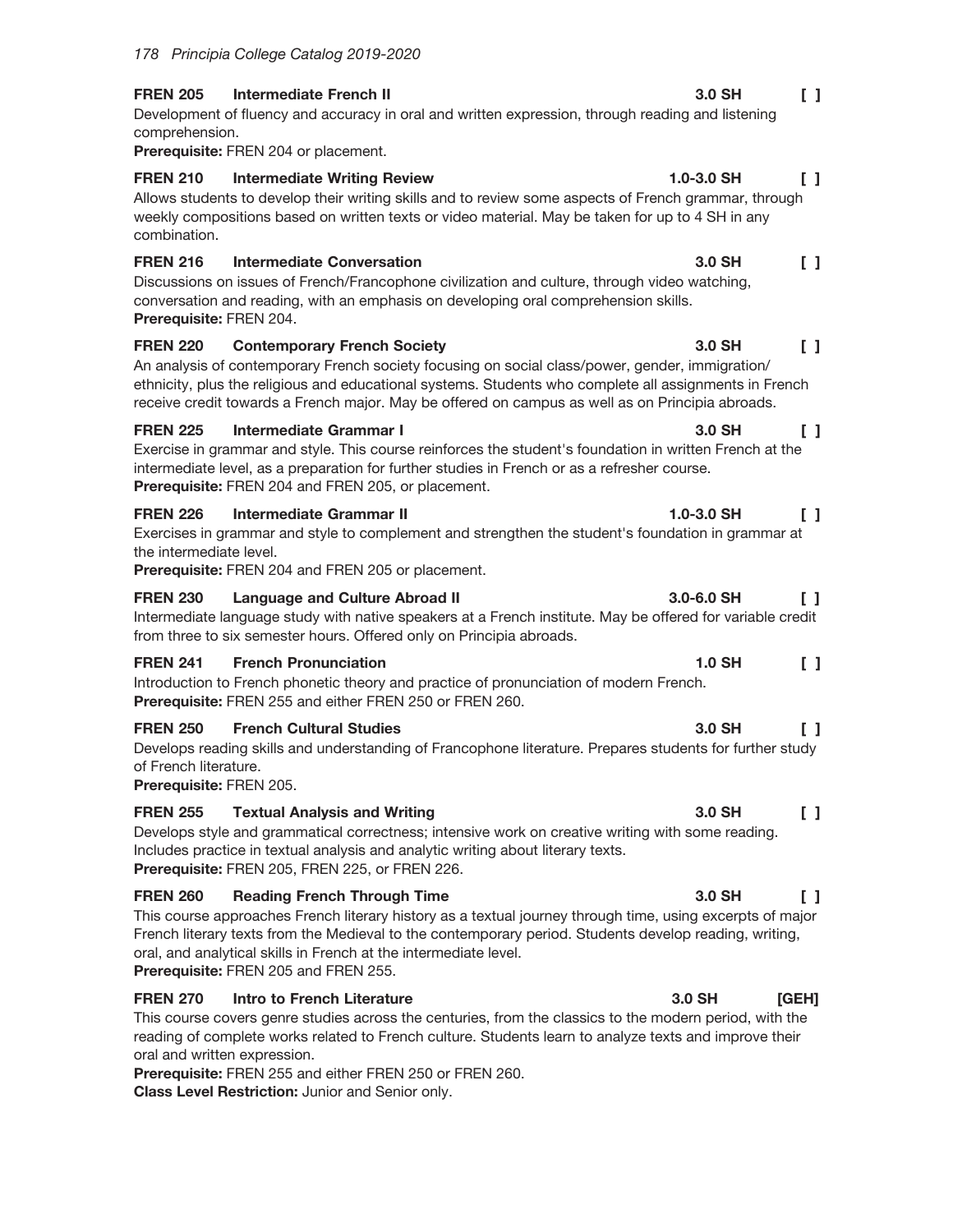|                 |                                                                                                                                                                                                                                                                                                                                                                                                                                                  | Courses of Instruction 179 |                                            |
|-----------------|--------------------------------------------------------------------------------------------------------------------------------------------------------------------------------------------------------------------------------------------------------------------------------------------------------------------------------------------------------------------------------------------------------------------------------------------------|----------------------------|--------------------------------------------|
| <b>FREN 300</b> | Love, Reason, and Monarchy<br>Genre studies in 17th and 18th century literature showing how power, love, and reason interplay in the<br>French society of absolute monarchy.<br>Prerequisite: FREN 255 and either FREN 250 or FREN 260.<br>Class Level Restriction: Junior and Senior only.                                                                                                                                                      | 3.0 SH                     | <b>[GEH]</b>                               |
| <b>FREN 310</b> | <b>Advanced French</b><br>Intensive analytical grammar and reading. Develops writing skills.<br>Prerequisite: three French courses above FREN 205 or placement.<br>Class Level Restriction: Junior and Senior only.                                                                                                                                                                                                                              | 3.0 SH                     | $\begin{smallmatrix}1\\1\end{smallmatrix}$ |
| <b>FREN 316</b> | <b>Advanced French Conversation</b><br>Reading, conversation, and writing on topics of French/Francophone culture and history.<br>Class Level Restriction: Junior and Senior only.                                                                                                                                                                                                                                                               | <b>1.0 SH</b>              | $\begin{smallmatrix}1\end{smallmatrix}$    |
| <b>FREN 320</b> | <b>Topics in French Literature</b><br>Allows students to develop their reading skills and to broaden their knowledge of French literature. May<br>be taken up to four times, with the consent of the instructor. Counts only once toward the French major.<br>Class Level Restriction: Junior and Senior only.                                                                                                                                   | <b>1.0 SH</b>              | $\begin{smallmatrix}1\end{smallmatrix}$    |
| <b>FREN 325</b> | <b>Advanced French Grammar</b><br>Course develops writing skills at the advanced level, focusing on grammar through exercises.<br>Prerequisite: two French courses at the 200 level.<br>Class Level Restriction: Junior and Senior only.                                                                                                                                                                                                         | $1.0$ SH                   | $\Box$                                     |
| <b>FREN 330</b> | Language & Culture Abroad III<br>Advanced language study with native speakers at a French institute. May be offered for variable credit<br>from three to six semester hours. Offered only on Principia abroads.<br>Class Level Restriction: Junior and Senior only.                                                                                                                                                                              | $3.0 - 6.0$ SH             | $\Box$                                     |
| <b>FREN 340</b> | Image & Power in 19th C France<br>This course looks at images of power and the power of images in 19th century France through a study<br>of major literary movements and authors of the period, in their cultural context. This course develops<br>reading, oral, written, and analytical skills.<br>Prerequisite: FREN 255 and either FREN 250 or FREN 260.<br>Class Level Restriction: Junior and Senior only.                                 | $3.0$ SH                   | $\Box$                                     |
| <b>FREN 350</b> | 20th Century: Mind Revolutions<br>This course looks at the twentieth century in France as an era of mental revolutions that helped to<br>transform France and the French-speaking world. Reading of major literary authors of the period as well<br>as oral and written textual analysis of the texts in their cultural contexts.<br>Prerequisite: FREN 255 and either FREN 250 or FREN 260.<br>Class Level Restriction: Junior and Senior only. | 3.0 SH                     | $\begin{smallmatrix}1\end{smallmatrix}$    |
| <b>FREN 360</b> | <b>Seminar in French Literature</b><br>Seminar in a particular topic of French literature. Offered upon sufficient demand. The title will be<br>extended to describe the current topic.<br>Prerequisite: FREN 255 or FREN 260.<br>Class Level Restriction: Junior and Senior only.                                                                                                                                                               | 3.0 SH                     | $\Box$                                     |
| <b>FREN 470</b> | <b>Capstone</b>                                                                                                                                                                                                                                                                                                                                                                                                                                  | 1.0-3.0 SH                 |                                            |

This independent course consists primarily of self-directed research concerning French literature or culture. After research and reading of original texts dealing with a topic (primary and secondary sources), the student writes a capstone paper, but will also demonstrate, through other review and written or oral tests, mastery and understanding of essential aspects of the French language and culture. Open to French majors.

Prerequisite: at least two of the following: FREN 300, FREN 340, FREN 350.

**Class Level Restriction: Senior only** 

Field of Study Restrictions: French Majors only.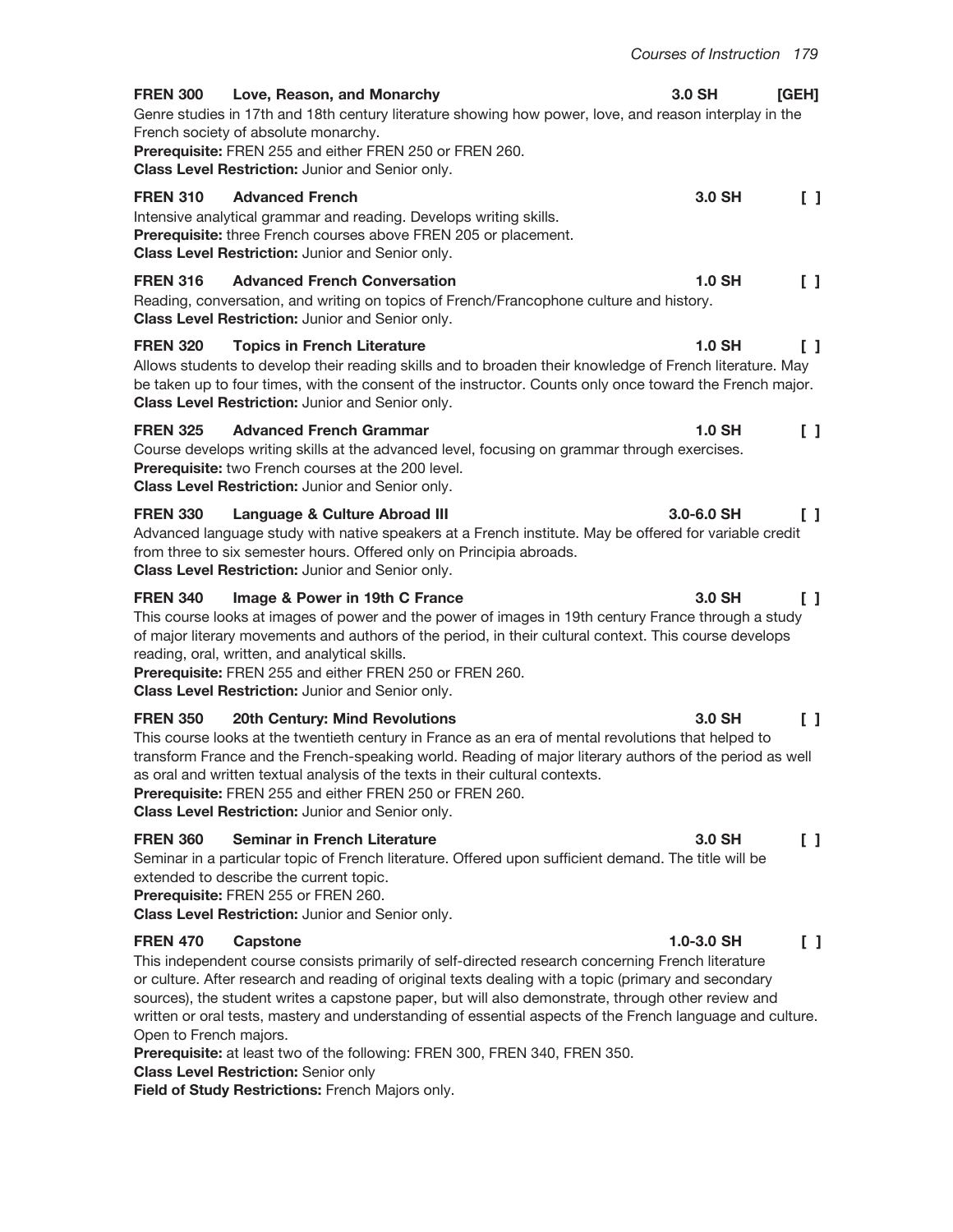# **General Education (GEN)**

#### **GEN 101 FYE: Integrated Learning**

This foundational course serves to develop, practice, and apply college-level reading, critical thinking, writing, information literacy, and speaking skills. As part of each FYE program, this course develops skills through one or two content areas of the specific FYE program. Students complete an annotated bibliography, a written research project, and a presentation.

Class Level Restriction: Freshman only.

# German (GER)

### **GER 104 Elementary German I**

Understanding, speaking, reading, and writing of simple German. Emphasis on gaining command of the German sentence structure in the present tense, speaking idiomatic German, and absorbing elements of German culture.

### **GER 105 Elementary German II**

This second semester of the elementary language sequence continues the goals of the first semester with an emphasis on the acquisition and practice of the past and future tenses in written and spoken German.

Prerequisite: GER 104 or placement.

# **Global Studies (GLBS)**

### **GLBS 115 Global Citizenship**

This course introduces students to both the Global Studies major and the concept of global citizenship which is one of the learning outcomes for the Global Studies major. Students will discuss various definitions, values, and practices of a global citizen and will define the concept for themselves. Class Level Restriction: Freshman and Sophomore only.

#### **GLBS 225 Global Issues**

This course introduces students to issues that are global in scope and that raise complex problems that need to be considered with the concepts and tools of more than one discipline. Class Level Restriction: Freshman and Sophomore and Junior only.

#### **GLBS 230 Global Changemakers**

This course explores what it means to be a global changemaker through examining the lives, qualities, and leadership styles of individuals whose ideas have had a global impact.

#### **GLBS 235 International Organizations**

This course introduces students to the roles that major international organizations play in addressing global issues and to the controversies surrounding these organizations. Organizations covered may include the United Nations, World Bank, IMF, and regional international organizations.

### **GLBS 250 Contemporary Global Topics**

This course is an exploration of a contemporary topic or issue in Global Studies. The course will examine both factors that make this issue complex as well as potential solution-oriented strategies for this issue. Title extended to identify current topic. May be taken more than once provided topics differ. Only one 3SH course may count toward the Global Studies major/minor.

### **GLBS 270 World Focus Seminar**

In this course, students develop an awareness of the major problems of the world and the way in which these problems are interconnected through the study of geography and current events. May be taken four times up to a total of four semester hours.

Field of Study Restrictions: Global Perspectives, Global Studies Majors and/or Minors only.

 $\Box$ 

 $IGE2L$ 

5.0 SH

5.0 SH

### $1.0$  SH  $\Box$

### 3.0 SH  $\mathsf{L}$

### 3.0 SH [GESS]

#### 3.0 SH  $\begin{bmatrix} 1 \end{bmatrix}$

### $2.0 - 3.0$  SH  $\mathsf{L}$

#### $1.0$  SH  $\begin{smallmatrix}1\end{smallmatrix}$

### 3.0 SH  $\Box$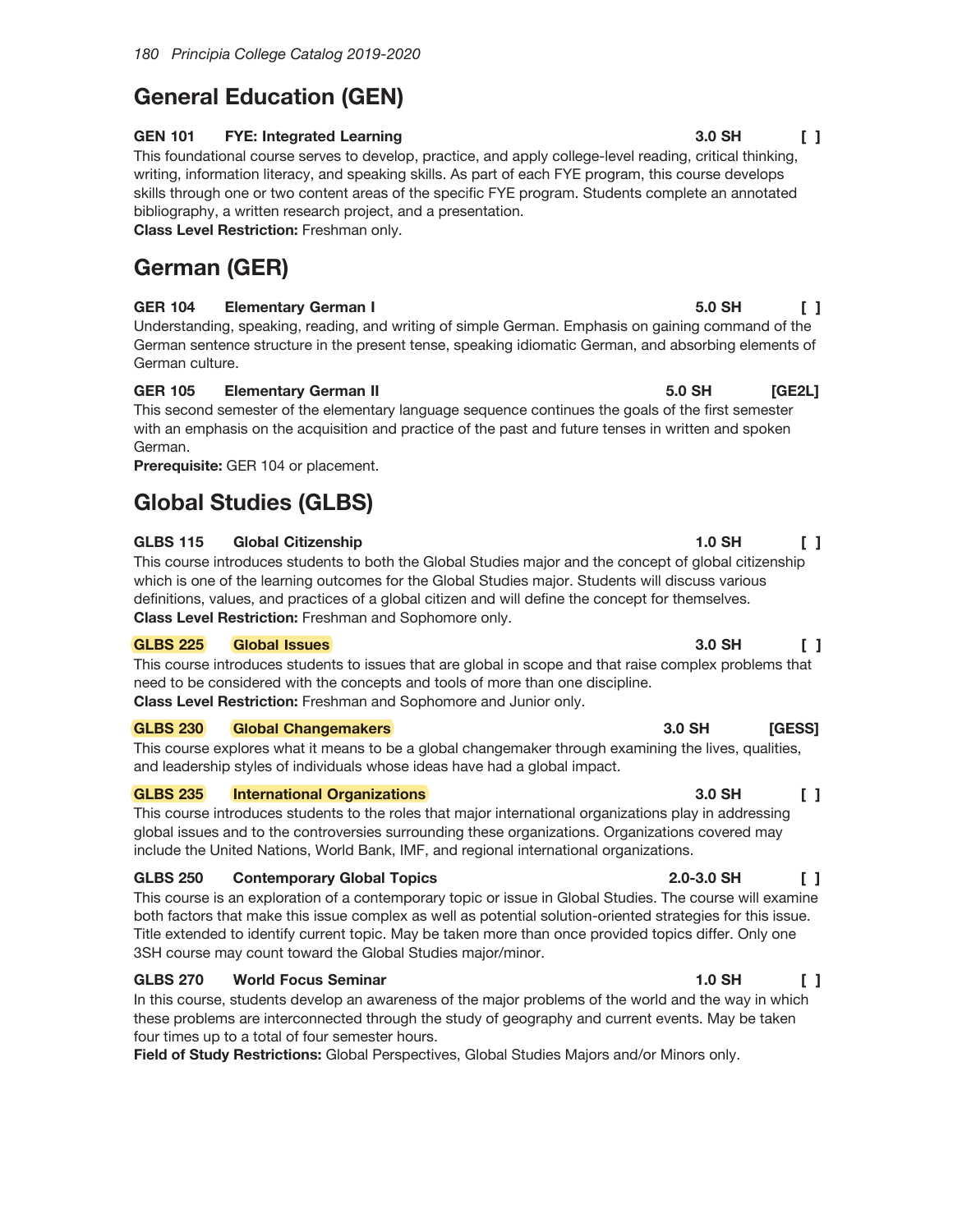#### **GLBS 275 Transformative Mediation & ADR**

This course introduces students to Alternative Dispute Resolution techniques with a specific focus on Mediation. Students learn deep-reading techniques, critical thinking and evaluation of data, detailed nuances of interpersonal communication, persuasion and negotiation. True peacemaking brings parties together in a non-adversarial atmosphere and uses language and techniques that demonstrate impartiality, confidentiality, creativity, and flexibility. The goal is harmonious resolution.

#### **GLBS 290 Methods for Global Research**

Provides students with a foundation in qualitative and quantitative methods as applied to global research. This course will include practical and ethical issues related to doing global research, applied exercises in the methods covered, and analysis of methods in practice. Prerequisite: GLBS 115.

Class Level Restriction: Sophomore and Junior and Senior only.

#### **GLBS 315 Strategies to Global Solutions**

This course introduces students to strategies that could be used to solve complex, global issues. These strategies include the lenses of social innovation, systems thinking, transdisciplinary thinking; problem solving; and intercultural communication. Students first study a complex, global issue of their choice and then create their own project-based social innovation for this issue.

Prerequisite: GLBS 225 or SUS 151.

Class Level Restriction: Sophomore and Junior and Senior only.

#### **GLBS 320** Development & Underdevelopment

This course enables students to analyze the complex problem of global poverty. The course will consider historical, political, economic, social, and cultural factors that contribute to poverty in developing countries, as well as approaches to development.

Class Level Restriction: Junior and Senior only.

#### **GLBS 350 Nonprofits: Theory & Practice**

This course introduces students to the U.S. and international nonprofit sectors including historical and social foundations, best practices and theories within the sector, and major trends. Class Level Restriction: Junior and Senior only.

#### **GLBS 405** Internship

This course provides an opportunity to gain practical experience in fields related to Global Studies. Includes field sponsor supervision, journals, colleague interviews, and final research paper. Title will be extended to describe the topic. May be offered for variable credit from one to six semester hours. May be repeated once for a total of 6 SH if internship sites differ.

#### **GLBS 410 Global Citizenship Project**

An independent, student-designed project under faculty supervision that results in growth in the knowledge, attitudes, and skills associated with global citizenship. May be offered for variable credit from one to three semester hours. May be repeated once for a maximum of 6 semester hours. Prerequisite: GLBS 115.

Class Level Restriction: Junior and Senior only.

#### **GLBS 431** Worldography

A seminar involving critical reading and discussion of outstanding books on different worldencompassing issues. A set of criteria is applied to each book to determine its effectiveness. Open only to Global Studies majors.

**Class Level Restriction: Junior and Senior only** 

Field of Study Restrictions: Global Studies Majors only.

#### **GLBS 440 Global Studies Capstone**

Individual research and writing on a complex, global issue and its potential solutions. Course work culminates in a significant research paper.

Class Level Restriction: Junior and Senior only.

### 3.0 SH [GESS]

### [GESS] 3.0 SH

#### 3.0 SH  $\Box$

#### 3.0 SH  $\begin{smallmatrix}1\end{smallmatrix}$

3.0 SH

#### $1.0 - 6.0$  SH  $\mathsf{F}$

1.0-3.0 SH

#### 3.0 SH  $\Box$

### 3.0 SH  $\Box$

 $\Box$ 

 $\begin{smallmatrix}1\end{smallmatrix}$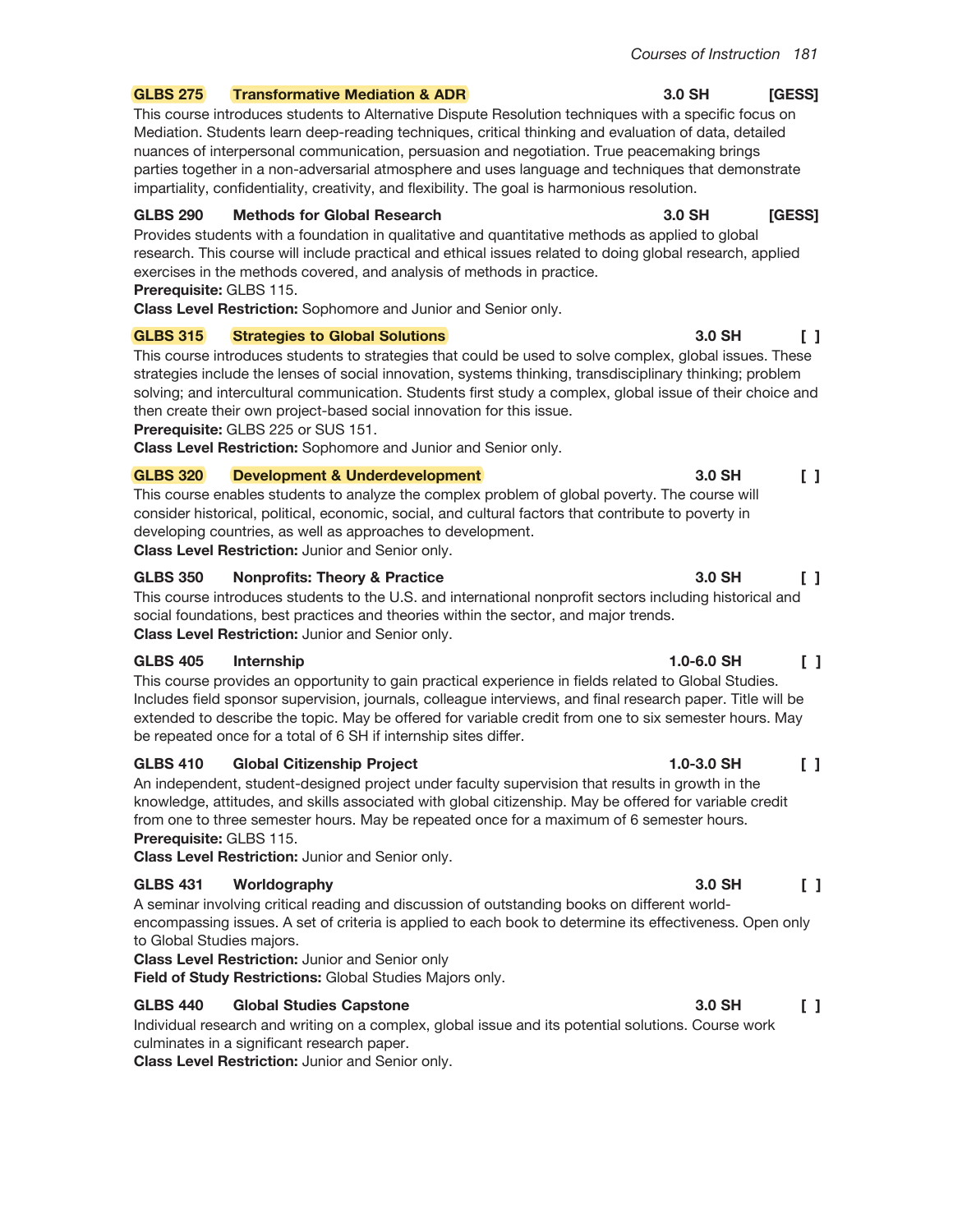# **History (HIST)**

### **HIST 110** Fndn. of American Liberty

[GEH] A survey of American history from the colonial era to the present which looks at how the concept of liberty has both changed and been changed through the centuries. Class Level Restriction: Freshman and Sophomore only.

### **HIST 111 Historical Perspectives**

[GEH] Develops a particular historical theme or subject for the exploration of the nature and purpose of history and what the historian does. Analyzes the connection between historical study and the modern world. The title will be extended to describe the current topic. May be taken twice provided the topics differ. Class Level Restriction: Freshman and Sophomore only.

### **HIST 140** Fndn. of Western Thought

A survey of European history from its earliest roots to the modern era which looks at how Western civilization and culture was formed and has evolved over the centuries. Class Level Restriction: Freshman and Sophomore only.

### U.S. in the 20th Century **HIST 160**

The transition from a rural to an urban and industrial society and the emergence of the United States as a world power. Topical treatment of problem areas in modern U.S. history. Class Level Restriction: Freshman and Sophomore only.

### **HIST 180 Fndns. of the Globalized World**

A survey of global history which looks at the concept of global civilization and studies the patterns and trends found in the emergence, development, and fall of civilizations in an increasingly interconnected world.

### **HIST 189 Religious Conflict & History**

The course emphasizes the importance of global religions on the world political scene with greater relevance to the historical roots of religious and political disputes in such hotly-contested areas as Israel, India-Pakistan, Northern Ireland, Sudan, and South Sudan.

### **HIST 195 People of Courage**

Course explores people of courage who took dramatic initiatives, often facing tradition, hostility, prejudice, and skepticism, and made a lasting contribution to humanity. Students study the people and their times, the conditions and environment within which they worked. Class Level Restriction: Freshman and Sophomore only.

#### **HIST 202 American Revolution**

Discusses the late colonial period, the Revolutionary War, and the emerging republic. Focuses on the issues surrounding the emergence of the new democracy in North America, with emphasis on the period from 1754-1800. Students who take HIST 202 or 203 may not take HIST 205, and students who take HIST 205 may not take HIST 202 or 203.

### **HIST 203 U.S. Civil War Era**

The great cultural tragedy of 19th-century American experience. Focus is on the causes and effects of divergent growth patterns of South and North including a careful examination of American slavery; personalities of the sections; political, social, and military activities of the war; specific focus on Abraham Lincoln's impact on the crisis. Students who take HIST 202 or 203 may not take HIST 205, and students who take HIST 205 may not take HIST 202 or 203.

### **HIST 205** American Revolution Then&Now

This course looks at the American Revolution as a work in progress from colonial anticipations and concerns through the Civil War which brought contemporary closure to two outstanding issues, slavery and states' rights, and then to more contemporary issues under the Constitution and Bill of Rights: free speech, religious freedom, individual liberty, equal opportunity, the right to bear arms, and privacy. Students who take HIST 202 or 203 may not take HIST 205, and students who take HIST 205 may not take HIST 202 or 203.

#### 3.0 SH [GEH]

#### 3.0 SH [GEH]

[GEH]

3.0 SH

## 3.0 SH [GEH]

### 3.0 SH [GEH]

### 3.0 SH [GEH]

### 3.0 SH [GEH]

### 3.0 SH [GEH]

3.0 SH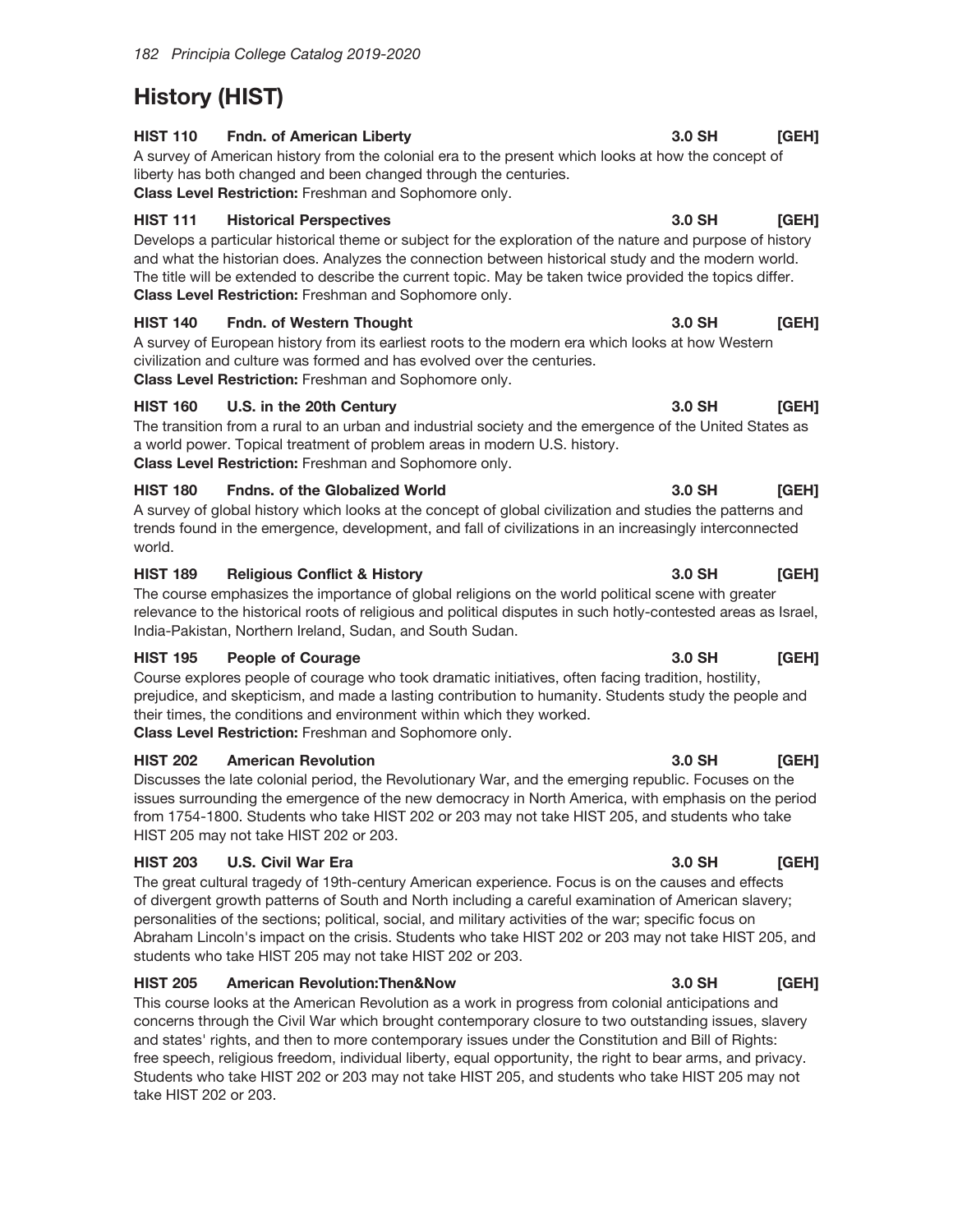#### **HIST 216 Ancient Greece and Rome**

A study of classical Greek and Roman civilization from the age of Homer to the fall of Rome. Emphasis is placed on Athenian democratic institutions and cultural achievements and on Roman political, economic, and judicial developments.

#### **HIST 220 Civilization**

The application of historical method to the observation, description, and survey of a national culture. Each time the course is taught, it focuses on a particular nation and the title will be extended to describe the current civilization studied. May be taken more than once provided the cultures studied are different. Taught only on Principia abroad programs.

#### **HIST 221 Immigration and Acculturation**

Using a historical lens, students are introduced to major periods of immigration in America and the issues of immigration at each point in time. Students examine and use data sets to see how social scientists gather, interpret, and report data on immigration and acculturation at the local, state, and national level.

#### **HIST 222 Latin America**

Background and historical development of Latin American countries of South and Central America. Emphasis is placed on understanding their historic and present importance to the U.S., difficulties they face, and issues of current importance.

#### **HIST 227 Women in American History**

This course examines women's lives in the United States from the colonial period to the present. Themes include the private and family experiences of women, the nature of women's work and education, and the political and civic role of women. The class also looks at how differences of class, ethnicity, and race have affected women's experiences.

#### **HIST 228 History of France**

A survey of France's central role in the shaping of European civilization from pre-Roman times to the present day. The course traces France's development through the consolidation and centralization of the nation-state, the French revolutions of the 18th and 19th centuries, and France's modern struggle to accommodate to a powerful Germany within an increasingly integrated Europe.

#### **HIST 234 Radicalism in Modern America**

The course examines radical organizations on both sides of the political spectrum. Focuses on the individuals and groups that decided only radical actions could solve America's problems. The class covers the 19th century to the present, with a focus on the Ku Klux Klan, the Populists, the Communist Party, and the Weather Underground Organization.

Class Level Restriction: Sophomore and Junior and Senior only.

#### **HIST 235 African American History**

This course surveys African American history from the Atlantic slave trade through the present day. Students examine the social, economic, intellectual, and political forces that shaped the lives of African Americans, as well as the ways African Americans shaped the course of United States history. A particular focus is African Americans' long fight for civil rights.

#### **HIST 240** The History of Islam

This course explores the roots of the Muslim religion in the Middle East and its rich cultural legacy. It also examines the complex and sometimes bitter relationship of Islam to the West. While the course highlights the achievements of the Ottoman and Mughal empires in Turkey and India respectively, it also serves to address the current ideological contest between Western secularism and Islamic fundamentalism as reflected in the current controversies over Jihad.

#### **HIST 252 Britain**

A survey of British history from the time of Roman occupation to the 21st century. There is a particular focus on the role of the monarchy, the emergence of Britain's political and social structure in an analysis of the revolutionary nature of British history, and the collapse of the empire at the end of World War II.

#### 3.0 SH  $[GEH]$

#### $3.0 - 5.0$  SH [GEH]

[GEH]

3.0 SH

#### 3.0 SH [GEH]

#### 3.0 SH [GEH]

#### 3.0 SH [GEH]

#### 3.0 SH [GEH]

#### 3.0 SH [GEH]

#### 3.0 SH [GEH]

#### 3.0 SH [GEH]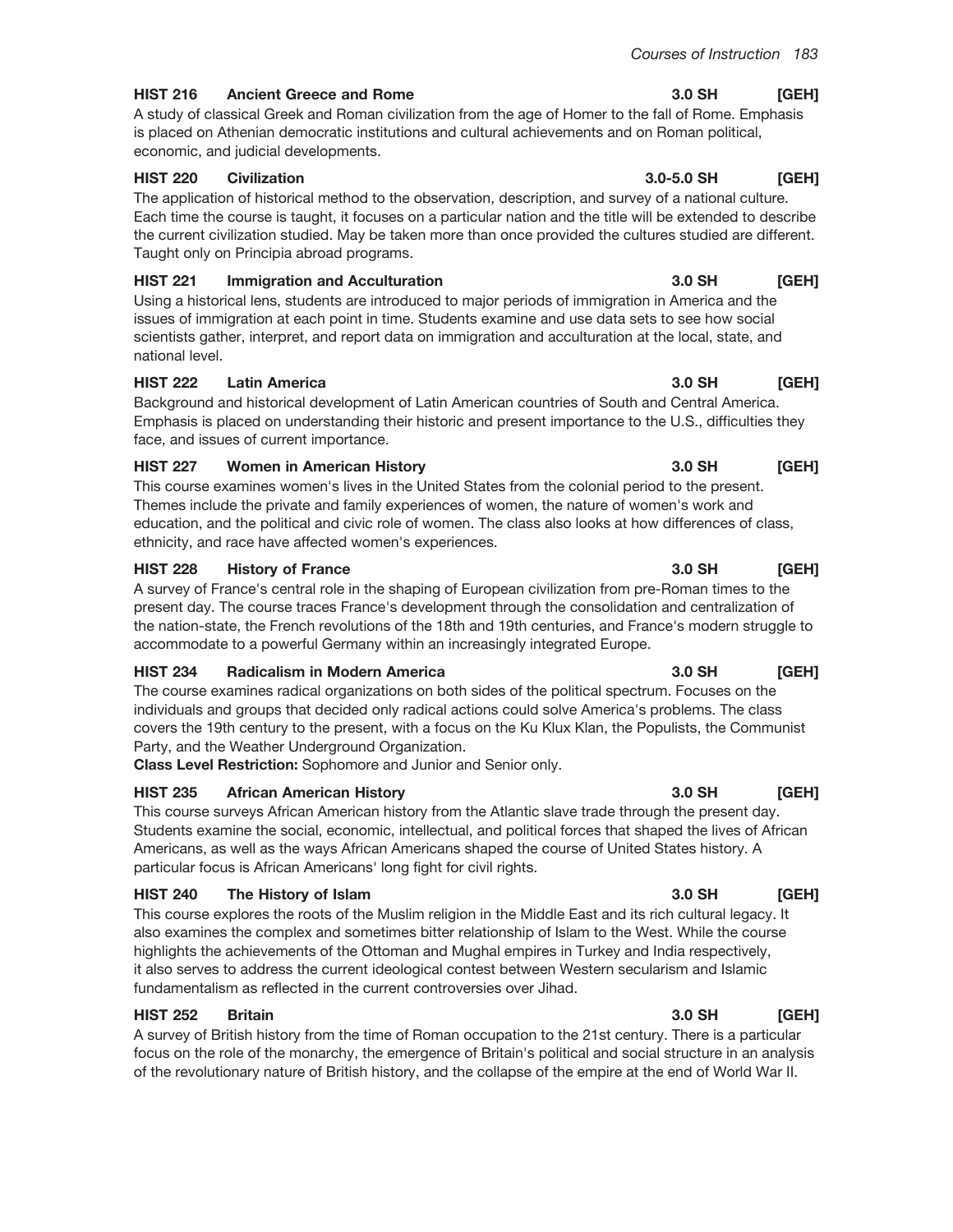#### **HIST 255 The Middle Ages**

The events, ideas, and people that shaped the foundations of Western civilization. This course covers the period from the fall of the Roman Empire until the Renaissance of the 15th century. Topics include the evolution and legacy of feudalism, the rise of towns, the growth of national monarchies, the medieval church and its influence, the Crusades, and the intellectual contest between faith and reason.

#### **HIST 260 From Renaissance to Revolution**

This survey examines the events and changes in thought that shaped the modern European world and its global impact between the end of the Middle Ages about 1400 C.E. and the American and French Revolutions at the end of the 18th century. Major topics include the Renaissance, the Protestant Reformation, the scientific revolution, the growth of nation-states, Europe's global expansion, the Enlightenment, and the movement toward democracy and industrial society by the close of this period.

#### **HIST 264 Revolutionary Europe 1800-1914**

This course focuses on the dramatic political, economic, and social transformations of 19th century Europe with special emphasis on France, Germany, and Britain. It examines new thought patterns that took form in the many "isms" of these times and their implications for the contemporary world. Covers the period from the French Revolution to World War I.

#### **HIST 265** 20th Century Europe

An examination of the major developments in Europe since World War I with special emphasis on Germany and the Soviet Union. The course investigates the continuing development of new thought patterns, especially those that result from reactions to World Wars I and II.

#### **HIST 270 History Focus Seminar**

This seminar develops an awareness of major problems/issues in the world today, including a geographical understanding of those problems/issues and an historical understanding of the way in which they are interconnected. May be taken four times up to a total of four semester hours. Field of Study Restrictions: History Majors and/or Minors only.

#### **HIST 275 South African History**

The course explores the complicated pattern of race relations in South Africa, intensifying under the apartheid system and the country's emergence as a fully democratic state in the modern era.

#### **HIST 281** China

Past political, social, and cultural characteristics which help to explain the nature of present-day challenges in China.

#### **HIST 282 German Democracy Before Hitler**

An examination of the reasons for the failure of Germany's first experiment with democracy in 1918-33. Students consider the effects of the Versailles Treaty, German political traditions and attitudes, contemporary cultural and intellectual trends, economic factors, and the international context. They also try to identify criteria that help determine success or failure for a fledgling democracy.

#### **HIST 283** Japan

Survey of the political, economic, social, intellectual, and foreign policy aspects of Japanese history from 600 AD to the present. Particular focus is placed on Japan's attempts to establish a central government prior to 1600, as well as Japan's quest for national identity and security in the 20th century.

#### **HIST 288** The Age of FDR

This class focuses on how all Americans endured and eventually prevailed over the dual travails visited on their country between 1929 and 1945: the Great Depression and World War II.

#### **HIST 297 Historical Thinking & Research**

An introduction to the field of history as a way of thinking and an evolving body of research via exploration of the discipline through the following topics: what is history; an introduction to historiography, the theory and practice of history, locating sources, bridging disciplines, utilizing a multicultural lens with cultural sensitivity, recognizing moral issues, and the ethics of the profession. **Class Level Restriction:** Sophomore and Junior only

Field of Study Restrictions: History, Religion, Religious Studies Majors and/or Minors only.

#### 3.0 SH [GEH]

[GEH]

[GEH]

3.0 SH

3.0 SH

#### 3.0 SH [GEH]

#### $\begin{bmatrix} 1 \end{bmatrix}$  $1.0$  SH

## [GEH]

#### 3.0 SH [GEH]

#### 3.0 SH  $[GEH]$

#### 3.0 SH  $\Box$

### 3.0 SH [GEH]

# 3.0 SH

## 3.0 SH [GEH]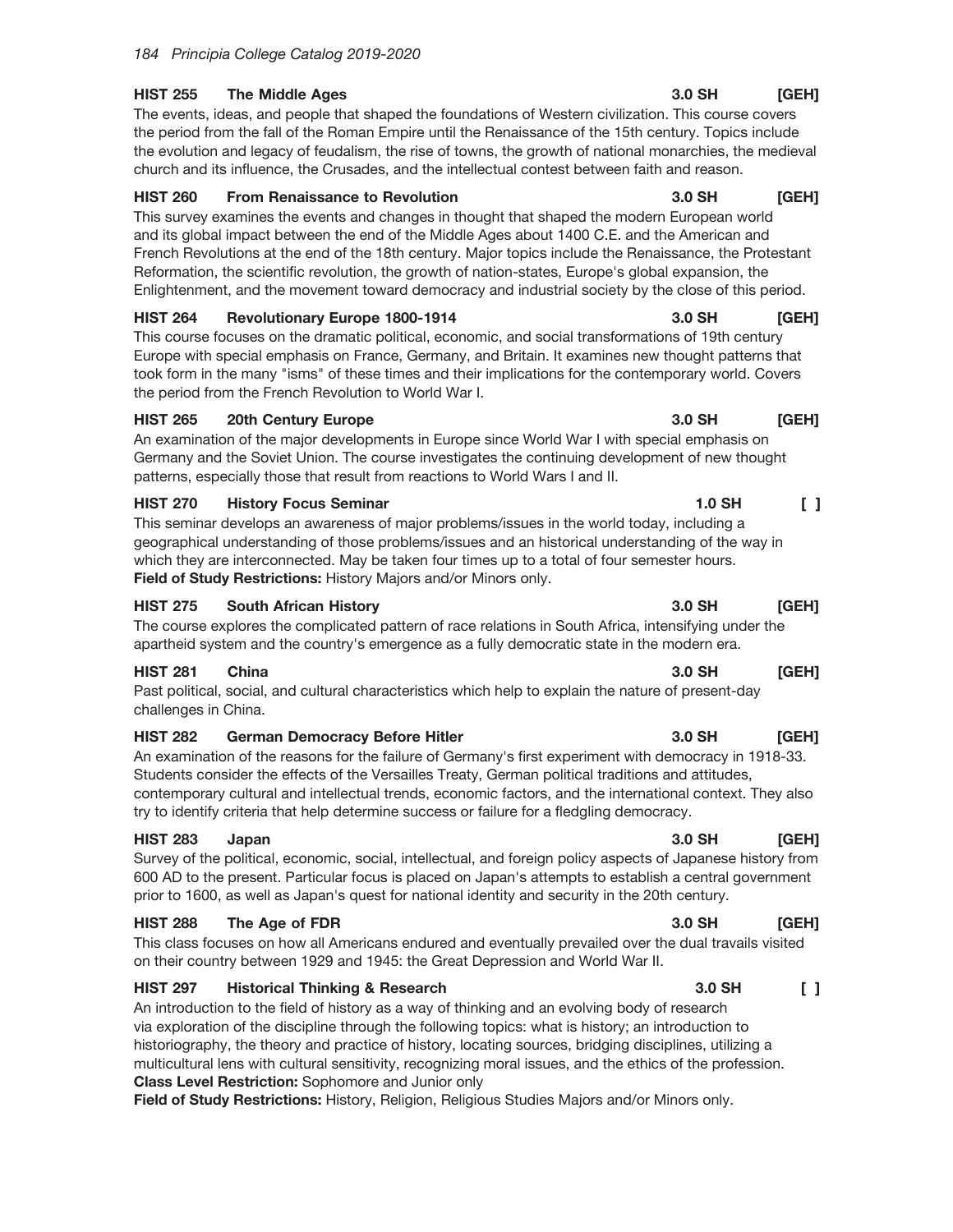#### **HIST 301 Social Issues and the Courts**

This course looks at current social issues such as free speech, abortion, privacy, affirmative action, crime, hate speech, "taking," and states' rights from the perspective of evolving discussions of the meaning of the United States Constitution/Bill of Rights in society and in the courts. The focus is on legal reasoning in U.S. Supreme Court cases and the attempt to balance historical and evolving interpretations of the Constitution with the contemporary circumstances that generated the legal cases. Class Level Restriction: Junior and Senior only.

#### **HIST 310 The Cold War**

An examination of the causes, development, and eventual resolution of the U.S. - Soviet confrontation from the breakdown of the World War II alliance to the disintegration of the Soviet Union. Topics include the division of Germany and Europe, the Korean conflict, the nuclear arms race, superpower competition for the Third World, detente, and the reasons for the Soviet Union's ultimate collapse. **Class Level Restriction: Junior and Senior only.** 

#### **HIST 311 Topics in History**

A seminar on a topic in history at the advanced level. The content varies, and the title will be extended to describe the current topic. May be repeated up to a total of three times provided the topics differ. Class Level Restriction: Junior and Senior only.

#### **HIST 313 Africa**

A survey of ancient civilizations, to the European conquest and colonization of the continent, to contemporary liberation and modernization. Source readings include anthropological studies. Class Level Restriction: Junior and Senior only.

#### **HIST 333 Russia**

A survey analyzing the origins of Russian nationality, the rise of the Muscovite Tsarist state, Imperial development from Peter the Great to the Revolution of 1917, the Soviet System and its fall. Class Level Restriction: Junior and Senior only.

#### **HIST 335 Middle East**

Past political, social, and cultural circumstances which explain the nature of present problems. Class Level Restriction: Junior and Senior only.

#### **HIST 363 Conflict in Amer: The 1960s**

Analysis of the history of the United States during the 1960s, with emphasis on events reflecting social, cultural, and political conflict and protest. Analyzes pre-1960s trends and post-1960s effects. Covers social movements, political protest and radicalism, Vietnam, civil rights, music, and the counterculture. Class Level Restriction: Junior and Senior only.

#### **HIST 382 Modern China**

A study of the major historical events in China from WWI to the present. Culture, politics, economics, and social factors are some of the key focal areas of concern. Class Level Restriction: Junior and Senior only.

#### **HIST 402 Reading in History**

Individual reading in student-selected and faculty-approved topics in history. Designed for majors seeking to deepen their knowledge of a specific field of history.

**Class Level Restriction: Junior and Senior only** 

Field of Study Restrictions: History Majors only.

#### **HIST 431** Historiography

Critical readings of a selection of historical works focused on a common theme. Seminar conducted by the entire history faculty.

## Prerequisite: 3.0 GPA.

Class Level Restriction: Junior and Senior only.

#### 3.0 SH  $[GEH]$

### 3.0 SH  $\Box$

### 3.0 SH [GEH]

 $3.0$  SH

# 3.0 SH

#### 3.0 SH [GEH]

### 3.0 SH [GEH]

# 3.0 SH

# $\Box$

### 3.0 SH  $\begin{smallmatrix}1\end{smallmatrix}$

# 3.0 SH

# $\mathsf{F}$

# [GEH]

**IGEH1**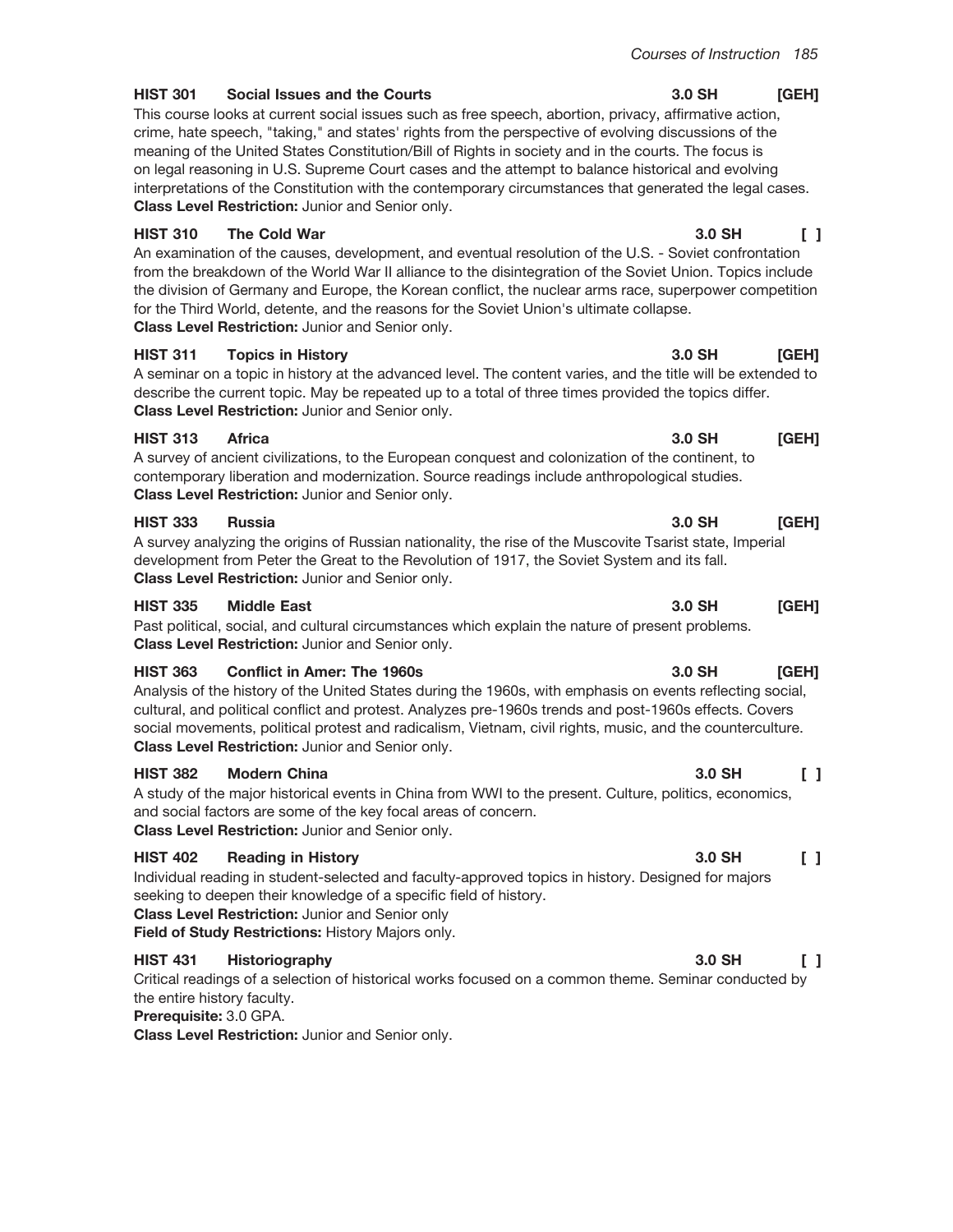#### **HIST 497 Designing Capstone Research**

Advanced research methods in history for senior history majors as they initiate their capstone research. Includes topic selection, research techniques including use of Internet resources, bibliographic development, and library skills.

**Class Level Restriction: Junior and Senior only** 

Field of Study Restrictions: History Majors only.

#### **HIST 498 Capstone Research & Writing**

Advanced research methods for senior history majors as they conduct their research and complete their history capstone requirement.

Class Level Restriction: Junior and Senior only.

# **Languages and Cultures (LANG)**

#### **LANG 100 Elementary Language Study**

An introductory-level course to one of the world languages. Languages recently taught include Arabic, Chinese, Japanese, Portuguese, Russian, Esperanto, Greek, and Hindi. May be repeated in any combination of languages up to a maximum total of six semester hours, with no more than a total of three semester hours in any single language. May not count toward any language major.

#### **LANG 335 Introduction to Linguistics**

This course provides an introduction to linguistics, or the science of language. This discipline includes phonology, morphology, and syntax as well as semantics or the study of meaning. Students learn about different schools of linguistics and how this science can be applied to the understanding and teaching of languages.

Class Level Restriction: Junior and Senior only.

# **Mass Communication (MCOM)**

| <b>MCOM 028</b><br><b>Newspaper Production</b><br>Participation in The Pilot-the student-run news publication-through reporting, writing, editing,<br>photography, graphic design, or other staff functions.                                                                                                                                                                                                                                                                                                                                                                                                                                                                                                                | $0.0$ SH |        |
|-----------------------------------------------------------------------------------------------------------------------------------------------------------------------------------------------------------------------------------------------------------------------------------------------------------------------------------------------------------------------------------------------------------------------------------------------------------------------------------------------------------------------------------------------------------------------------------------------------------------------------------------------------------------------------------------------------------------------------|----------|--------|
| <b>MCOM 042</b><br><b>Television Production</b><br>Participation in television production activities at the college under the supervision of the faculty advisor.                                                                                                                                                                                                                                                                                                                                                                                                                                                                                                                                                           | $0.0$ SH | ΓI     |
| <b>MCOM 052</b><br>Radio on Air<br>Participation in broadcast activities of the college's radio station, Principia Internet Radio.                                                                                                                                                                                                                                                                                                                                                                                                                                                                                                                                                                                          | $0.0$ SH |        |
| <b>Radio Station Management</b><br><b>MCOM 053</b><br>Participation in the operations of the college's radio station, Principia Internet Radio.<br><b>Prerequisite: MCOM 052.</b>                                                                                                                                                                                                                                                                                                                                                                                                                                                                                                                                           | $0.0$ SH | []     |
| <b>MCOM 054 Sports Video Broadcasting</b><br>Participation in live sports video broadcasting activities on Principia's internet video stream.                                                                                                                                                                                                                                                                                                                                                                                                                                                                                                                                                                               | $0.0$ SH |        |
| Intro to Mass Communication<br><b>MCOM 110</b><br>Provides an exposure to today's wide range of mass media. Subjects covered include the history,<br>organization, economics, and practices of mass communication - such as print, broadcast, film, Internet,<br>and social media. A heavy emphasis is placed on the importance of developing critical thinking and<br>media literacy skills, to help students interpret media messages in an intelligent, balanced, and realistic<br>way.<br>and the contribution of the contract of a contribution of the contribution of the contribution of the contribution of the contribution of the contribution of the contribution of the contribution of the contribution of the | 3.0 SH   | [GESS] |

**Class Level Restriction:** Freshman and Sophomore only.

#### **MCOM 140 Public Speaking**

Provides opportunities to develop effective oral communication skills applicable in many settings including on-the-job, in management and leadership, and other professional, academic, or community environments. Includes speeches of introduction, informative speeches, persuasive speeches, group discussions, speech research and organization, audience analysis, and delivery skills, such as voice, gesture, movement, and confidence in front of an audience.

Class Level Restriction: Freshman and Sophomore only.

3.0 SH  $\Box$ 

 $1.0 - 6.0$  SH

#### 2.0-3.0 SH  $\Box$

 $\Box$ 

 $\mathsf{F}$ 

 $3.0$  SH

3.0 SH  $\Box$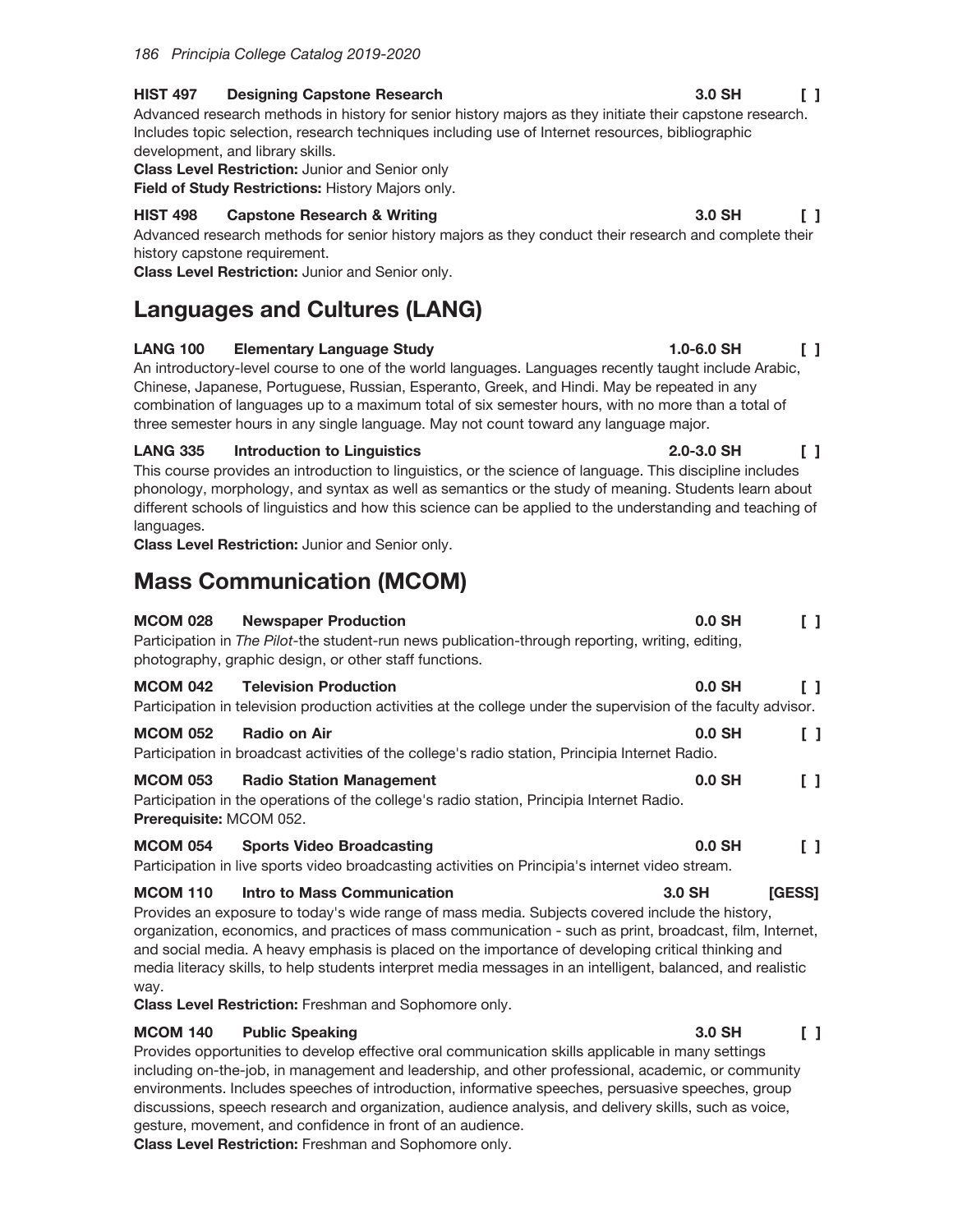**1.0 SH** 

#### **MCOM 181 Photography Fundamentals**

A foundation course to learn the craft of digital photography. Students learn how to tell stories visually while developing their photographic skills by learning how to control their cameras and the photographic process. The nature of assignments range from photojournalism to the fine-art type. Class Level Restriction: Freshman and Sophomore only

Fee=\$70.00.

#### **MCOM 185 Photography Field Study**

This is a field study course in the basic application of photographic skills to telling a fact-based story through images. Working with digital cameras, students learn to design and execute a documentary story about a subject, showing basic proficiency in technical skills. The emphasis will be on making and editing images into a coherent and revealing narrative. DSLR camera required.

Prerequisite: MCOM 181. Concurrent registration permitted. Fee amount varies depending on location and length of program and will be provided on the course schedule for the individual offering. Fee=\$750.00.

#### **MCOM 210 Media Reporting and Writing**

A beginning course for those aspiring to work in the media or in a media-related field such as public relations. Students have intensive training in interviewing, gathering information, and writing in a clear, news style. They learn to edit and critically evaluate media writing as well as write to a standard worthy of publication in print or on-line.

#### **MCOM 224 Feature Writing**

Instructs students in writing a wide variety of feature stories, ranging from the types commonly associated with newspapers to those in print, broadcast, and online magazine formats. Prerequisite: MCOM 210.

#### **MCOM 226 Opinion Writing**

For students who have mastered the basics of news writing, this class explores the foundations of expressing advocacy and opinion on topics of contemporary significance. Students practice writing and editing editorials, op-ed columns, and reviews.

#### **MCOM 228 Newspaper Practicum**

Practicum for writers/reporters, editors, and staff of The Pilot, the college newspaper. May be offered for variable credit from .5 to one semester hour. May be taken six times up to a total of six semester hours.

#### **MCOM 235 Communication Seminar**

This course is tailored to examine recent developments, social trends, and shifting technologies not covered in the regular mass communication curriculum. The title will be extended to describe the current topic. May be taken twice provided the topics differ.

Prerequisite: MCOM 110 and MCOM 210.

Class Level Restriction: Junior and Senior only.

#### **MCOM 236** Mrs. Eddy and The C.S. Monitor

This course explores the historical context in which Mary Baker Eddy founded The Christian Science Monitor. This includes examination of the period of yellow journalism, relevant developments in Mrs. Eddy's life, and the *Monitor's* impact in the world of media.

#### **MCOM 240 Broadcast Journalism**

This course introduces students to the processes, skills, and ethics of developing, writing, delivering, and producing journalistic content for the broadcast media. Topics covered may include the following: on-air news writing; adapting print news for on-air delivery; producing feature stories and interviews for radio and television.

Prerequisite: MCOM 210.

#### **MCOM 241 Television Workshop**

Students plan, write, videotape, edit, anchor, and produce a television news program for broadcast to the community. Topics may range from news to election coverage. Fee=\$40.00.

### 3.0 SH  $\begin{smallmatrix}1\\1\end{smallmatrix}$

#### 3.0 SH  $\Box$

## 3.0 SH

#### 3.0 SH  $\Box$

#### 3.0 SH  $[GEA]$

#### 3.0 SH  $\sqrt{1}$

 $\Box$ 

#### $\begin{bmatrix} 1 \end{bmatrix}$ 3.0 SH

#### 3.0 SH  $\Box$

# $0.5 - 1.0$  SH

# $\begin{smallmatrix}1\end{smallmatrix}$

## $\begin{smallmatrix}1\end{smallmatrix}$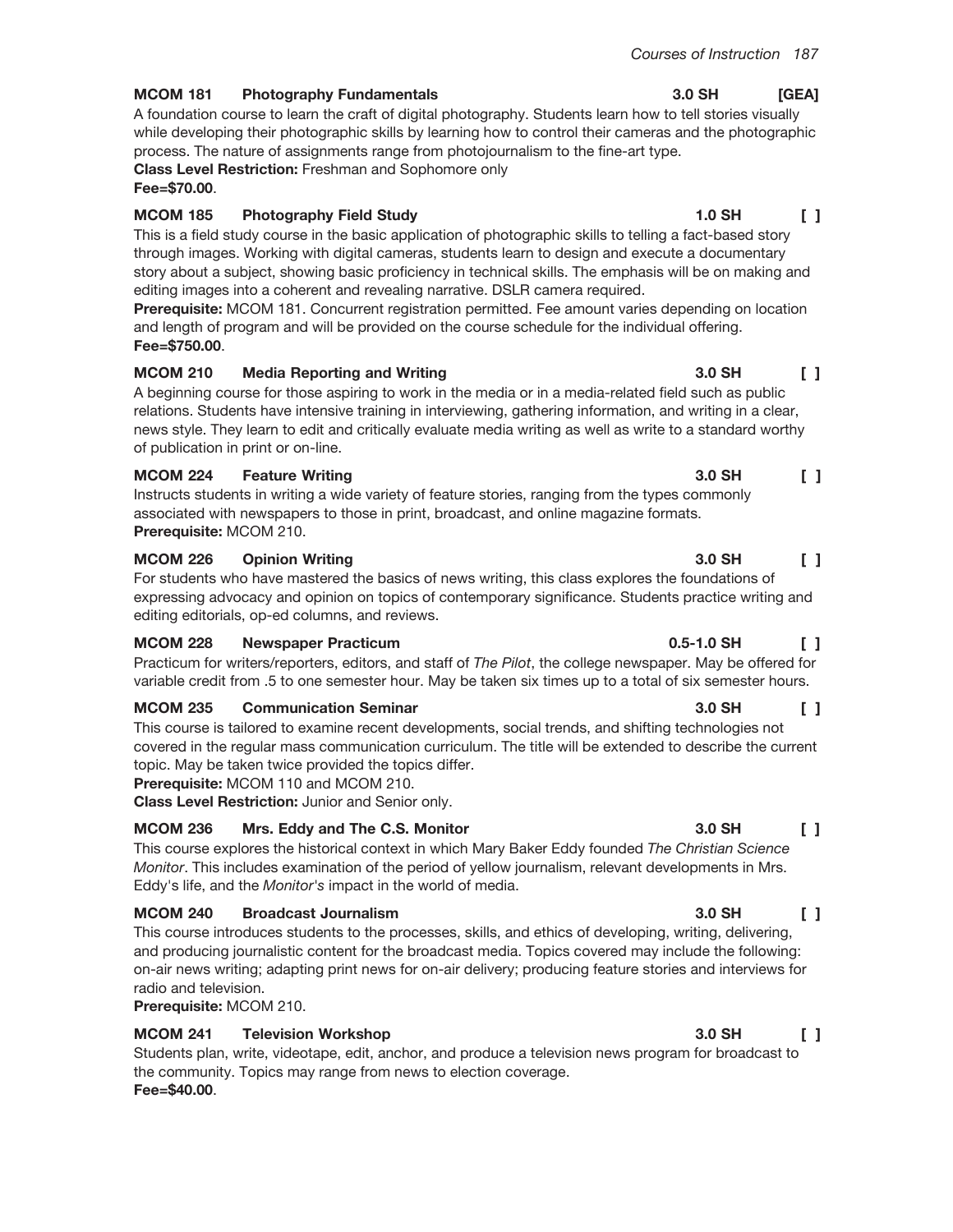#### **MCOM 242** Speech Skills for the Media

Provides students with a variety of speech skills that would be useful to them in media professions. Among the skills included are interviewing on and off camera, radio and television news reading, extemporaneous speaking, oral reading, group discussion, and impromptu speaking.

#### **MCOM 246 Television Practicum**

Develops television skills through experience working on special broadcasting projects under supervision of mass communication faculty. May be offered for variable credit from .5 to one semester hour. May be taken six times up to a total of six semester hours.

#### **MCOM 251 Radio Broadcasting**

Using Principia Internet Radio (PIR) facilities, students create, produce, direct, voice, and operate their own live radio programs and create promotional materials in a variety of formats. Emphasis on effective communication of ideas. Students in the workshop also assist each other in critiquing and improving their work on a regular basis.

#### **MCOM 258 Podcasting**

Podcasting is a significant media development of the 21st century, and is used for purposes ranging from journalism to storytelling to marketing. In this course, we'll explore why podcasting has become so popular in the last few years, what its unique strengths are as a medium, and the most effective tools and strategies for creating a podcast.

#### **MCOM 263 Public Relations**

 $\Box$ This introductory class instructs students in the theory and techniques of public relations practice: why organizations must deal effectively with various publics, how to write a news release, how to interact with the media. Corporate and agency public relations are both examined. Case studies that highlight effective public relations strategies are considered. A special section on crisis communications is included.

#### **MCOM 266 Public Relations Writing**

Students learn to write effectively across a variety of formats and media used by today's public relations professionals. Various forms include press releases; public service announcements; query, pitch, and cover letters; media alerts; features; newsletters; backgrounders; and elements of public relations presentations. There is particular emphasis on strategizing and crafting persuasive public relations messages.

Prerequisite: MCOM 263.

#### **MCOM 281** Photojournalism

An applied study of how photojournalists report the news in a visual form. Working in digital photography, students learn how to capture the peak moment while refining their sense of content, aesthetics, news judgment, and ethics.

Prerequisite: each student must supply a digital single lens reflex camera.

#### **MCOM 282 Intermediate Photography**

This course is both a theoretical and a practical study of photography with a particular focus on lighting. Through a critical study of the current and past masters of photography, students work toward defining their own vision and photographic portfolio.

Prerequisite: MCOM 181. Prior experience in photography will be taken into consideration. Each student must supply a digital single lens reflex camera. Fee=\$70.00.

### **MCOM 283 Yearbook Editing**

Practicum for the editor(s) of The Sheaf, the college yearbook. A team approach is encouraged. May be taken twice.

Prerequisite: member of The Sheaf editing staff.

#### **MCOM 284 Photography Practicum**

Practicum for staff photographers of The Sheaf, the college yearbook. Students receive focused instruction on photography including composition, working with subjects, and ethics in photography. May be taken more than once up to a total of four semester hours.

# $\begin{smallmatrix}1\end{smallmatrix}$

#### $\begin{bmatrix} 1 \end{bmatrix}$  $0.5 - 1.0$  SH

#### 3.0 SH  $\Box$

#### 3.0 SH  $\Box$

3.0 SH

#### 3.0 SH  $\Box$

#### 3.0 SH  $\begin{bmatrix} 1 \end{bmatrix}$

#### 3.0 SH  $\Box$

#### **1.0 SH**  $\Box$

#### $1.0$  SH  $\begin{bmatrix} 1 \end{bmatrix}$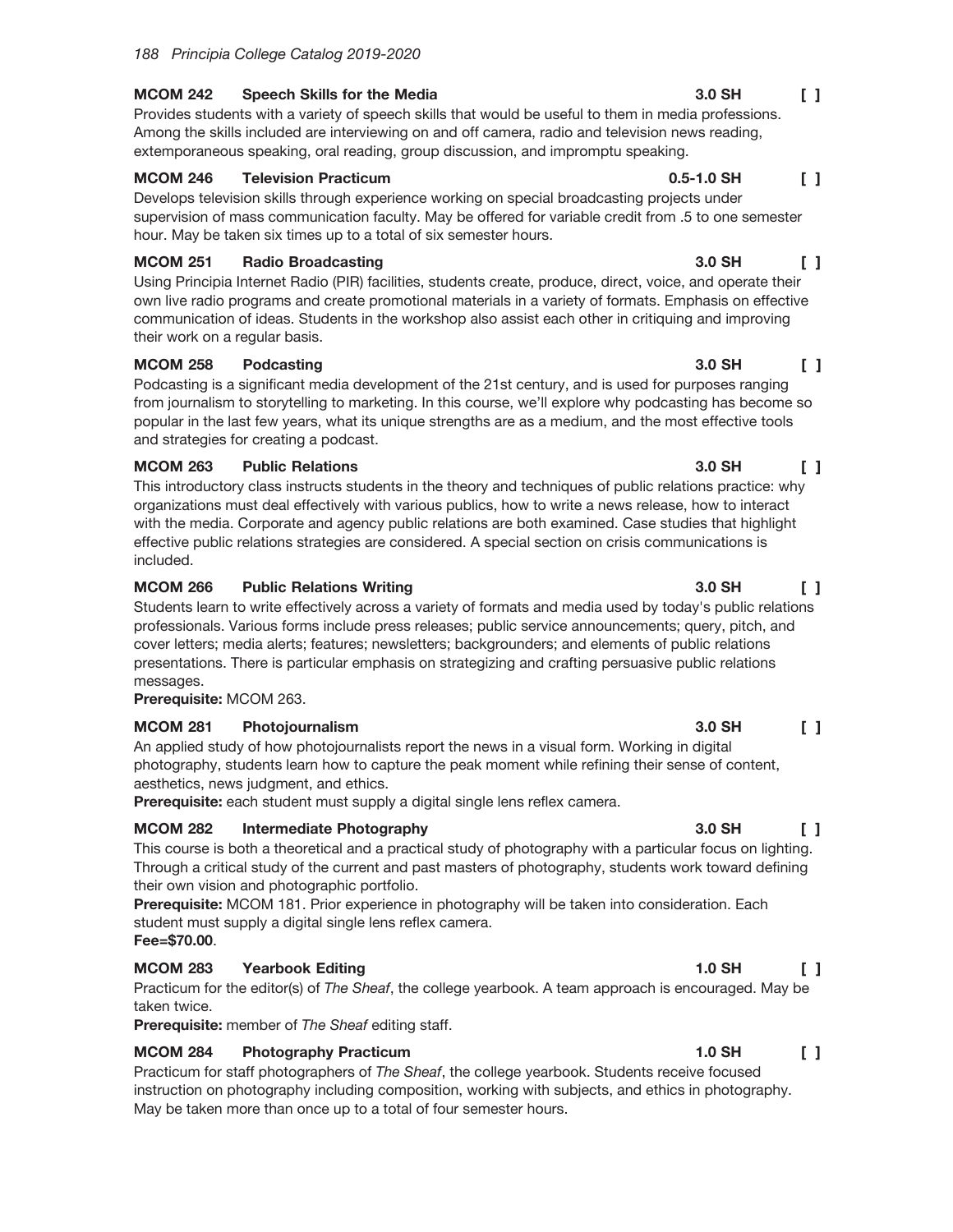#### **MCOM 286 On-Location Digital Media Prod**

An introduction to graphic design with an emphasis in digital media and design. Develops basic skills in designing with photographs, illustrations, and typography for print and digital media devices. Strategies and processes are examined and developed for work on location. Fundamental design principles are explored in depth. To be taught only on an abroad program.

#### **MCOM 292 Video Production**

A foundation course exploring video production in both a theoretical and practical way. Through handson assignments, students develop their skills in camera operation, audio, lighting, and editing, as well as gaining experience expressing messages and stories visually. Prior knowledge or production experience is not necessary.

Fee=\$100.00.

#### **MCOM 293 Corporate Video**

Students study the theoretical approaches to creating the very specific video messages that companies and organizations use to deliver corporate messages to internal and external target audiences. Includes practical experiences producing corporate videos for clients on or off campus. Prior knowledge or production experience is not required.

Fee=\$100.00.

#### **MCOM 301 Mass Media in Society**

Explores the relationship between media and society, in particular how one can influence the other. Looks at theories of media impact as well as methods of research to determine those impacts. Includes readings and discussion of contemporary media controversies. Builds a foundation for understanding the power, and limits, of media.

Prerequisite: MCOM 110.

Class Level Restriction: Junior and Senior only.

#### **MCOM 302 Media Law and Ethics**

Study of the legal and ethical foundations of mass media, as well as how they are changing. Explores the constitutional issues of free press and privacy, as well as the regulation of broadcasting and advertising. Taught as a lab course, using case studies.

Prerequisite: MCOM 110.

Class Level Restriction: Junior and Senior only.

#### **MCOM 322 Advanced Reporting and Writing**

The advanced study of print and web journalism, including practice of various styles of writing, ranging from editorials and investigative reporting to features and blogging. Also explores traditional and emerging organizational structures of newsrooms, web sites, and other journalistic entities. Prerequisite: MCOM 210.

**Class Level Restriction: Junior and Senior only.** 

#### **MCOM 339 Multi-Platform Storytelling**

Course explores the proliferation of new media forms driving the growth of trans-media or multi-platform storytelling. The course teaches both storytelling across different media using the same source material and complex (multi-dimensional) storytelling across multiple media.

Prerequisite: MCOM 210 or MCOM 240.

Class Level Restriction: Junior and Senior only.

#### **MCOM 354 Advanced Radio Broadcasting**

Using the facilities of Principia Internet Radio (PIR), students develop advanced techniques to create, produce, direct, voice, and operate their own live radio programs and create promotional materials in a variety of formats. Emphasis on effective communication of ideas. Students in the workshop also assist each other in critiquing and improving their work on a daily basis.

Prerequisite: MCOM 251.

Class Level Restriction: Junior and Senior only.

#### 3.0-4.0 SH  $\Box$

### 3.0 SH  $\Box$

#### 3.0 SH  $\Box$

#### 3.0 SH  $\Box$

### 4.0 SH  $\begin{smallmatrix}1\end{smallmatrix}$

#### 3.0 SH  $\Box$

#### 3.0 SH  $\Box$

#### 3.0 SH  $\begin{smallmatrix}1\end{smallmatrix}$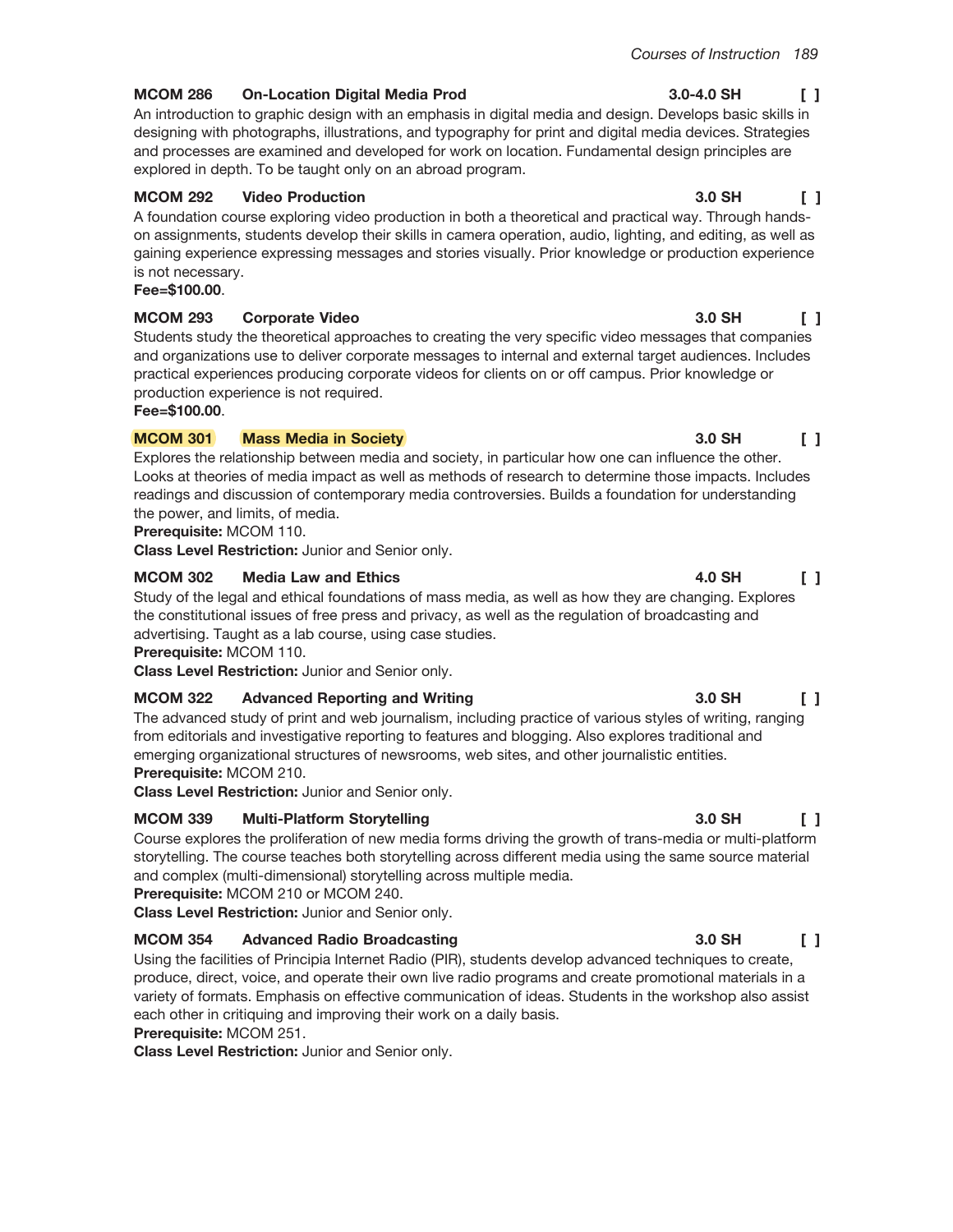#### **MCOM 388** The Photographic Essay

This advanced study of photojournalism occurs through working in-depth on a specific project culminating in a photo story/essay. Through this course, students expand their photographic skills while further refining their sense of content, aesthetics, news judgment, and ethics. Prerequisite: MCOM 281, and each student must supply a digital single lens reflex camera.

**Class Level Restriction: Junior and Senior only** Fee=\$105.00.

#### **MCOM 392 Documentary Video**

Students add to skills learned in previous video classes as they learn to document reality in an informative and entertaining way, telling stories visually about real life. Prerequisite: MCOM 292 or MCOM 293.

**Class Level Restriction: Junior and Senior only** Fee=\$20.00.

### **MCOM 400** Internship

Students participate in an off campus pre-professional field experience in media, television, film, radio, photography, graphics, journalism, or public relations. Students have primary responsibility for locating an internship opportunity with the assistance of a Mass Communication faculty advisor. Class Level Restriction: Junior and Senior only.

#### **MCOM 411 Adv Topics in Communication**

This seminar for juniors and seniors is built around the reading and study of historical and contemporary key non-fiction texts in the field of mass communication linked to a theme, such as the history of media, the foundational differences across the globe, and theories about media impact. The title will be extended to describe the current topic. May be taken twice provided the topics differ. Prerequisite: MCOM 110 and MCOM 301.

Class Level Restriction: Junior and Senior only.

# **Mathematics (MATH)**

### **MATH 099 Basic Math Tutorial**

A two-hour-per-week, non-credit guided tutorial for students needing review of arithmetic.

#### **MATH 110 Mathematical Applications**

Applications of elementary mathematics in the fields of management, social sciences, information sciences, statistics, physical and life sciences, and economics. Mathematical topics may include graph theory, linear programming, statistics, probability, voting systems, fair division, game theory, apportionment methods, coding methods, cryptography, logic, problems of scale, symmetry, patterns, tilings, exponential models and other growth models in finance, business, and biology.

Prerequisite: Success in this course depends upon students having successfully completed the equivalent of two years of high school algebra and one year of high school geometry with grades of C or above.

Class Level Restriction: Freshman and Sophomore only.

#### **MATH 111 A Survey of Mathematics**

A conceptual and historical overview of mathematics. A survey of selected topics such as: what mathematics is; numeration; elementary number theory; math and music; geometry and art; loans and payment plans; numbers, equations, and graphs; counting and probability; statistics; and geometric modeling. Intended for non-science majors.

**Prerequisite:** Success in this course depends upon students having successly completed the equivalent of two years of high school algebra and one year of high school geometry with grades C or above. Class Level Restriction: Freshman and Sophomore only.

#### 4.0 SH  $\begin{smallmatrix}1\end{smallmatrix}$

3.0 SH  $\Box$ 

 $\mathsf{F}$ 

 $\begin{smallmatrix}1\end{smallmatrix}$ 

[GEQR]

3.0 SH  $\Box$ 

3.0 SH <GEM> [GEQR]

 $<$ GEM $>$ 

 $0.0$  SH

 $3.0 - 6.0$  SH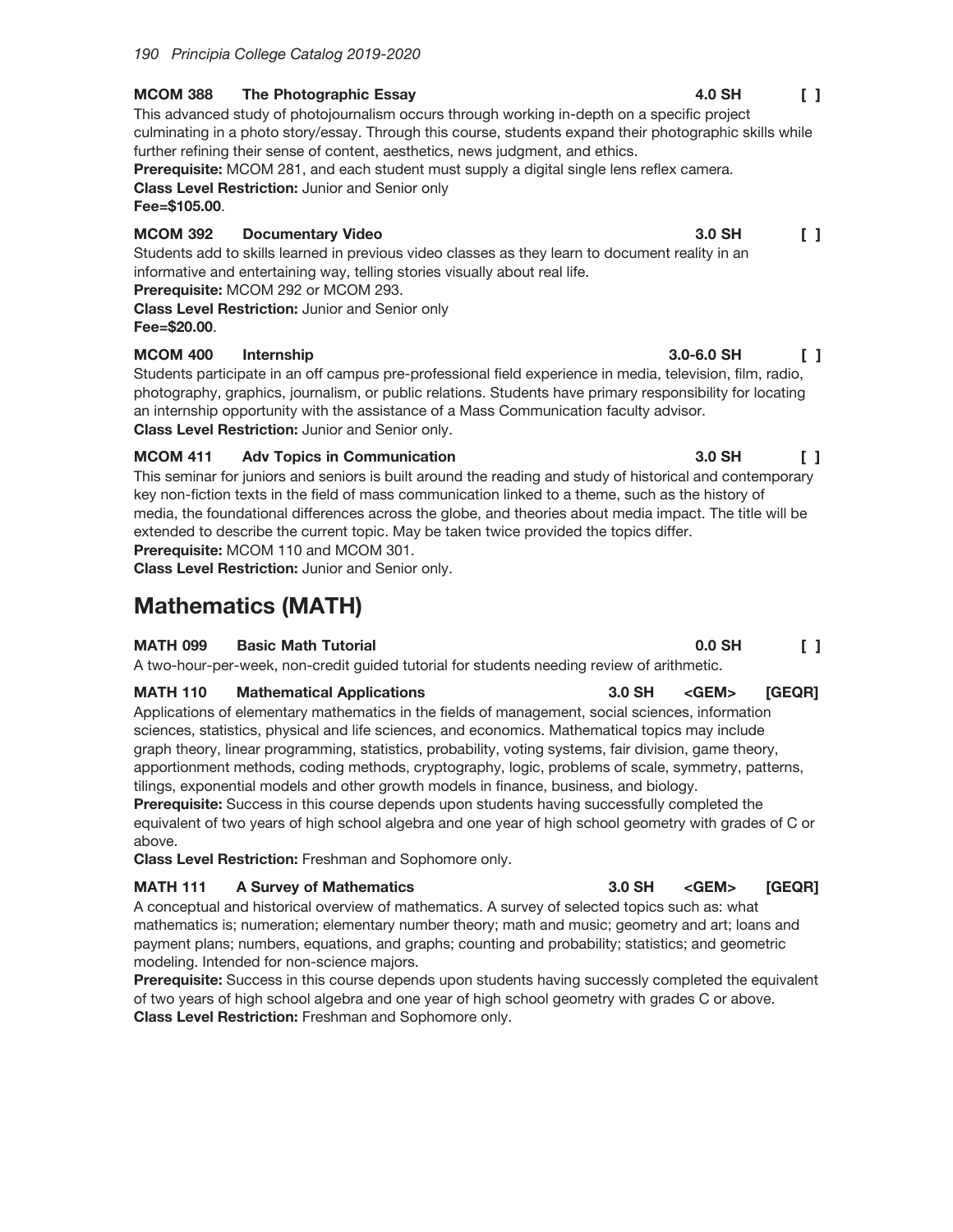#### **MATH 140 Trigonometry**

Geometry review, angle measures, trigonometric functions - properties and graphs, trigonometric identities, inverse functions, trigonometric equations, solving general triangles. Possible additional topics: polar coordinates, spherical trigonometry, and hyperbolic trigonometry.

Prerequisite: High School Geometry and Intermediate Algebra. Success in this course depends upon students having completed a high school second-year algebra course and a high school geometry course with a grade of C or above.

#### **MATH 141 College Algebra**

Topics include the theory of solving polynomial equations; solving simultaneous linear equations; graphs and properties of polynomial functions, rational functions, exponential functions, logarithmic functions, and conic sections; and mathematical induction and the general binomial expansion.

Prerequisite: Success in this course depends upon students having successfully completed the equivalent of two years of high school algebra and one year of high school geometry with grades of C or above.

#### **MATH 143 Precalculus**

Investigates properties of functions, techniques for solving equations and inequalities and graphing. Emphasizes polynomial, rational, algebraic, exponential, logarithmic, and circular functions as well as conic sections and trigonometry.

Prerequisite: Success in this course depends upon students having successfully completed the equivalent of two years of high school algebra and one year of high school geometry with grades of C or above.

Class Level Restriction: Freshman and Sophomore only.

#### **MATH 164 Introduction to Statistics**

Descriptive statistics including measures of central tendency, measures of dispersion, correlation and regression; basic concepts of probability; inferential statistics including estimation and hypothesis testing. Applications in biological and social sciences.

Prerequisite: Success in this course depends upon students having successfully completed the equivalent of two years of high school algebra and one year of high school geometry with grades of C or above. (A student may receive credit for only one of the courses MATH 164 or BNR 215.).

#### **MATH 181 Calculus I**

First semester of single-variable calculus. Includes a review of properties of elementary functions, limits, derivatives, applications of derivatives, continuity, the definite integral, basic antiderivative formulas, the Mean Value Theorem, and the Fundamental Theorem of Calculus.

# Prerequisite: MATH 143.

Class Level Restriction: Freshman and Sophomore only.

#### **MATH 182 Calculus II**

Second semester of single-variable calculus. Includes a review of Calculus I, techniques of integration, applications of the definite integral, an introduction to differential equations, parametric equations, polar coordinates, and the theory of infinite sequences and series, including tests for convergence and Taylor Series.

## Prerequisite: MATH 181.

**Class Level Restriction: Freshman and Sophomore only.** 

#### **MATH 211 History of Mathematics**

A concise history of mathematics. Includes topics from mathematics in early civilizations, Greek mathematics from classical, first Alexandrian, and second Alexandrian periods, Hindu and Arabic contributions, European Renaissance, the calculus controversy, non-Euclidean geometry, the rise of analysis, Gödel's Incompleteness Theorem, and the loss of certainty. Prerequisite: MATH 181 or taken concurrently.

#### **MATH 220 Mathematical Proofs**

Investigates the nature and structure of mathematical proofs found in calculus, algebra, and geometry. Includes set theoretic foundations, the rules of propositional logic, the principle of mathematical induction, and the nature of deductive reasoning. Analyzes various proofs from geometry, algebra, and calculus as well as provides students with practice in constructing such proofs. Prerequisite: MATH 182.

#### 3.0 SH  $<$ GEM $>$  $\begin{smallmatrix}1\end{smallmatrix}$

#### 4.0 SH <GEM>  $\sqrt{1}$

 $<$ GEM $>$ 

# 5.0 SH

<GEM>

#### **2.0 SH**  $\Box$

#### $2.0$  SH  $\begin{bmatrix} 1 \end{bmatrix}$

### <GEM>  $\Box$

 $<$ GEM $>$ 

 $\Box$ 

[GEQR]

 $\begin{smallmatrix}1\end{smallmatrix}$ 

3.0 SH

3.0 SH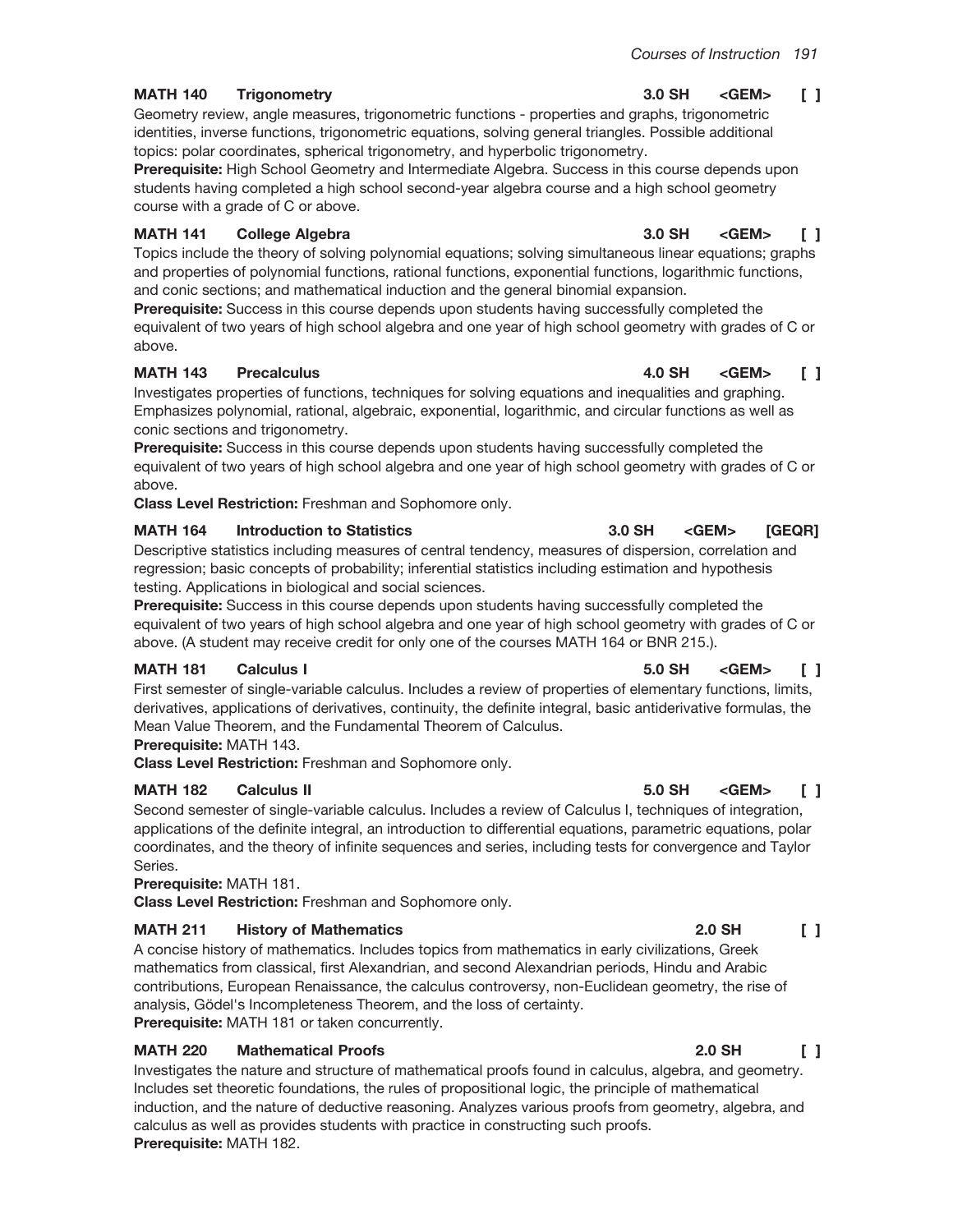### **MATH 261 Discrete Math** Nature of proof, sets, graph theory, logic, Boolean algebra, functions and relations. Prerequisite: MATH 143.

#### **MATH 273 Linear Algebra**

Vector spaces, vector and matrix operations, determinants, linear transformations, systems of linear equations, change of basis, eigenvalues.

Prerequisite: MATH 181.

### **MATH 283 Multivariable Calculus**

Includes vector algebra and coordinate geometry in two and three dimensions, partial differentiation, directional derivatives, slope fields, multiple integration and applications, line and surface integrals, Lagrange multipliers, vector calculus including Green's, Divergence, and Stokes' theorems. Prerequisite: MATH 182.

#### **MATH 304 Synthetic Geometry**

An axiomatic development of Euclidean geometry using Hilbert's axioms; hyperbolic geometry and its models; a comparison of Euclidean, spherical, and hyperbolic trigonometries; may include an introduction to projective geometry.

Prerequisite: MATH 273. Strongly recommended MATH 220.

Class Level Restriction: Junior and Senior only.

### **MATH 320 Elementary Number Theory**

 $\Box$ Divisibility theory of integers, primes and their distribution, theory of congruences, Fermat's "Little Theorem," Euler's phi function, quadratic reciprocity, perfect numbers and Mersenne primes, Fermat's "Last Theorem."

Prerequisite: Strongly recommend MATH 220.

Class Level Restriction: Junior and Senior only.

### **MATH 355 Applied Advanced Calculus**

Introduction to vector analysis: vector differential calculus, integral theorems, curvilinear coordinates. Fourier analysis: Fourier series and integrals, orthogonal functions, applications in boundary value problems. Offered every other year.

Prerequisite: MATH 283.

**Class Level Restriction: Junior and Senior only.** 

### **MATH 360 Numerical Analysis**

Theory and techniques for obtaining numerical solutions. Numerical methods are implemented by using computers. Topics include root-finding, interpolation, approximation of functions, numerical integration, differential and difference equation, applications in linear algebra, and error analysis. Offered every other year.

Prerequisite: MATH 273 and MATH 283.

Class Level Restriction: Junior and Senior only.

### **MATH 364 Mathematical Statistics**

Probability, random variables, probability distributions, mathematical expectation, moments, moment generating functions, sampling distributions, Central Limit Theorem, estimation and hypothesis testing, correlation, curvilinear and multiple regression.

# Prerequisite: MATH 283.

Class Level Restriction: Junior and Senior only.

### **MATH 370 Topology**

Introductory point-set topology. Topological spaces, open and closed sets, bases, interior, closure, limit points and boundary of subsets, metric spaces, continuous functions, homeomorphisms, connectedness and compactness, as well as some applications. Prerequisite: MATH 182. Strongly recommend MATH 220.

### **MATH 374 Algebraic Structures**

Group theory, Boolean algebra, rings, integral domains and fields. Offered every other year. **Prerequisite: MATH 273.** 

Class Level Restriction: Junior and Senior only.

### 3.0 SH  $\begin{smallmatrix}1\end{smallmatrix}$

 $\Box$ 

 $\Box$ 

<GEM>

#### 4.0 SH  $\Box$

### 3.0 SH  $\Box$

#### 3.0 SH  $\begin{smallmatrix}1\\1\end{smallmatrix}$

### 3.0 SH  $\Box$

### 3.0 SH  $\Box$

3.0 SH  $\begin{smallmatrix}1\end{smallmatrix}$ 

 $3.0$  SH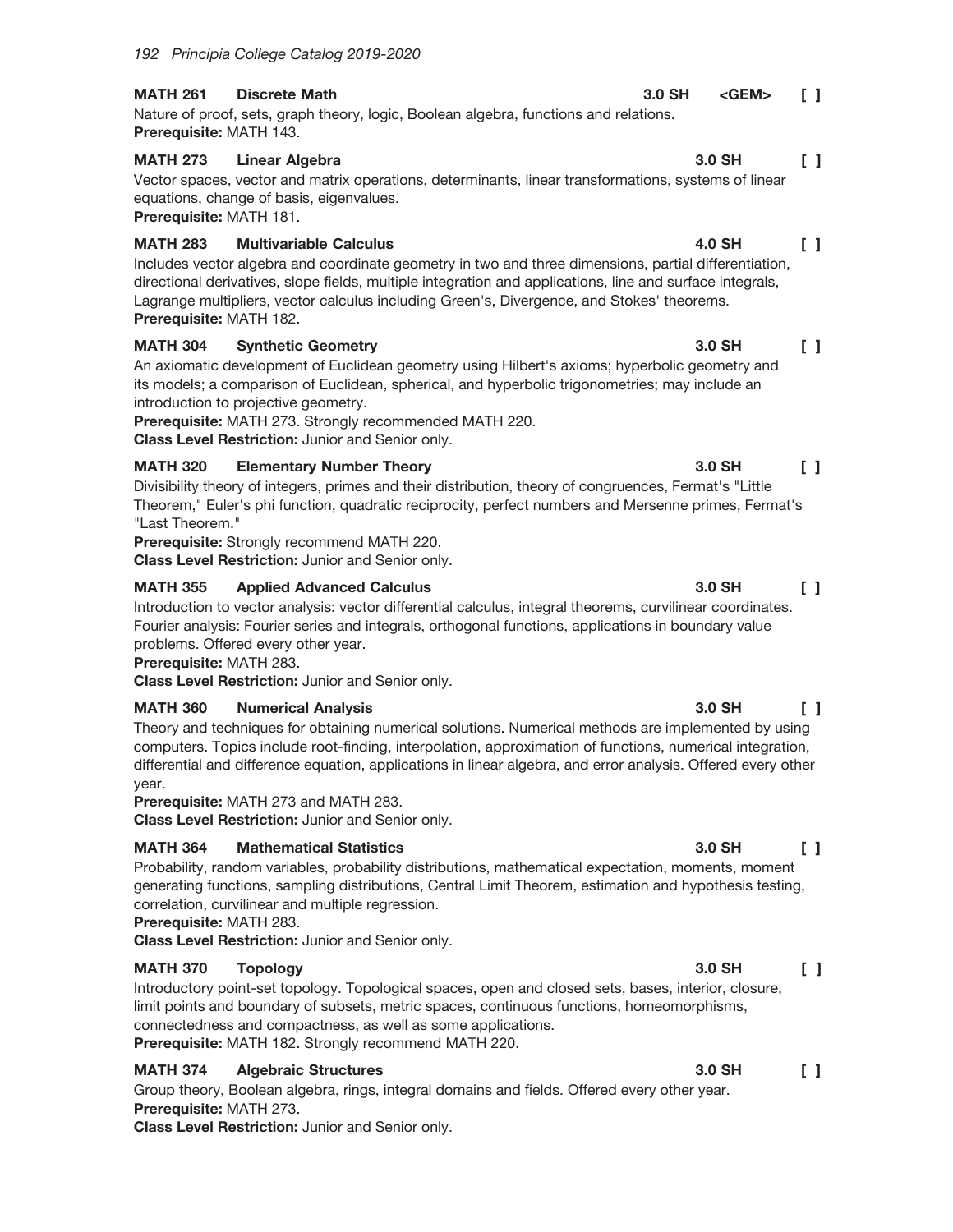3.0 SH

 $1.0 - 3.0$  SH

3.0 SH

3.0 SH

#### 3.0 SH  $\Box$

 $\begin{bmatrix} 1 \end{bmatrix}$ 

 $\Box$ 

 $\mathsf{L}$ 

#### **Differential Equations MATH 380**

Linear differential equations, Laplace transform methods, series solutions, numerical solutions, introduction to partial differential equations, applications. Prerequisite: MATH 182.

#### **MATH 415 Senior Capstone**

## Synthesizes and extends material from courses in the major using topics such as integration, linearity, optimization, periodicity, and expansions. Open only to mathematics majors.

# **Class Level Restriction: Senior only**

Field of Study Restrictions: Mathematics BA, Mathematics BS Majors only.

#### **MATH 421 Math Seminar**

 $\Box$ A seminar in selected topics in mathematics. The contents will vary, and the title will be extended to describe the current topic. May be taken more than once provided the topics differ. Class Level Restriction: Junior and Senior only.

#### **MATH 431 Complex Variables**

Analytical functions, Cauchy's theorem, Taylor and Laurent series, residues, contour integration, integral transforms, conformal mapping.

Prerequisite: MATH 283.

Class Level Restriction: Junior and Senior only.

#### **MATH 432 Real Analysis**

Formal development of the concepts of real analysis. Includes limits and continuity, sequence and series, uniform convergence, Riemann integral. Prerequisite: MATH 283. Strongly recommended: MATH 220.

Class Level Restriction: Junior and Senior only.

# **Music (MUS)**

#### **MUS 040 Applied Lessons (50 Minutes)**

Applied instrumental or vocal instruction. Thirteen 50-minute lessons per semester, with two hours of practice daily. For applied music lessons for credit, refer to MUS 120. Fee=\$689.00.

#### **MUS 044 Applied Lessons (25 Minutes)**

Applied instrumental or vocal instruction. Thirteen 25-minute lessons or equivalent per semester, with one hour practice daily. For applied music lessons for credit, refer to MUS 130. Fee=\$362.00.

#### **MUS 050 College Choir - No Credit**

Preparation and performance of choral literature focusing on concepts of style, ensemble, and vocal production. Open to the entire community without audition.

#### **MUS 051 Chorus for Musical**

Preparation and performance of chorus parts for the musical production. By audition only. Offered only in semesters when there is a musical production.

#### **MUS 052 Prin Music Tour - No Credit**

Preparation of music literature for performance on tour focusing on style, ensemble, presentation, and tour logistics. A star (\*) grade will be assigned until completion of the tour. Offered by invitation only. Offered on demand.

### **MUS 053 Baccalaureate Choir**

Preparation and performance of choral selections for the Baccalaureate service held during commencement weekend. Open to the community without audition.

#### **MUS 061** Orchestra - No Credit

Preparation and performance of instrumental literature covering style, expressive interpretation, and ensemble. Open to the entire community.

## $\Box$

#### $0.0$  SH  $\begin{smallmatrix}1\end{smallmatrix}$

#### $\begin{smallmatrix}1\end{smallmatrix}$ 0.0 SH

#### $0.0$  SH  $\Box$

#### $0.0$  SH  $\Box$

### $0.0$  SH  $\Box$

### $0.0$  SH  $\Box$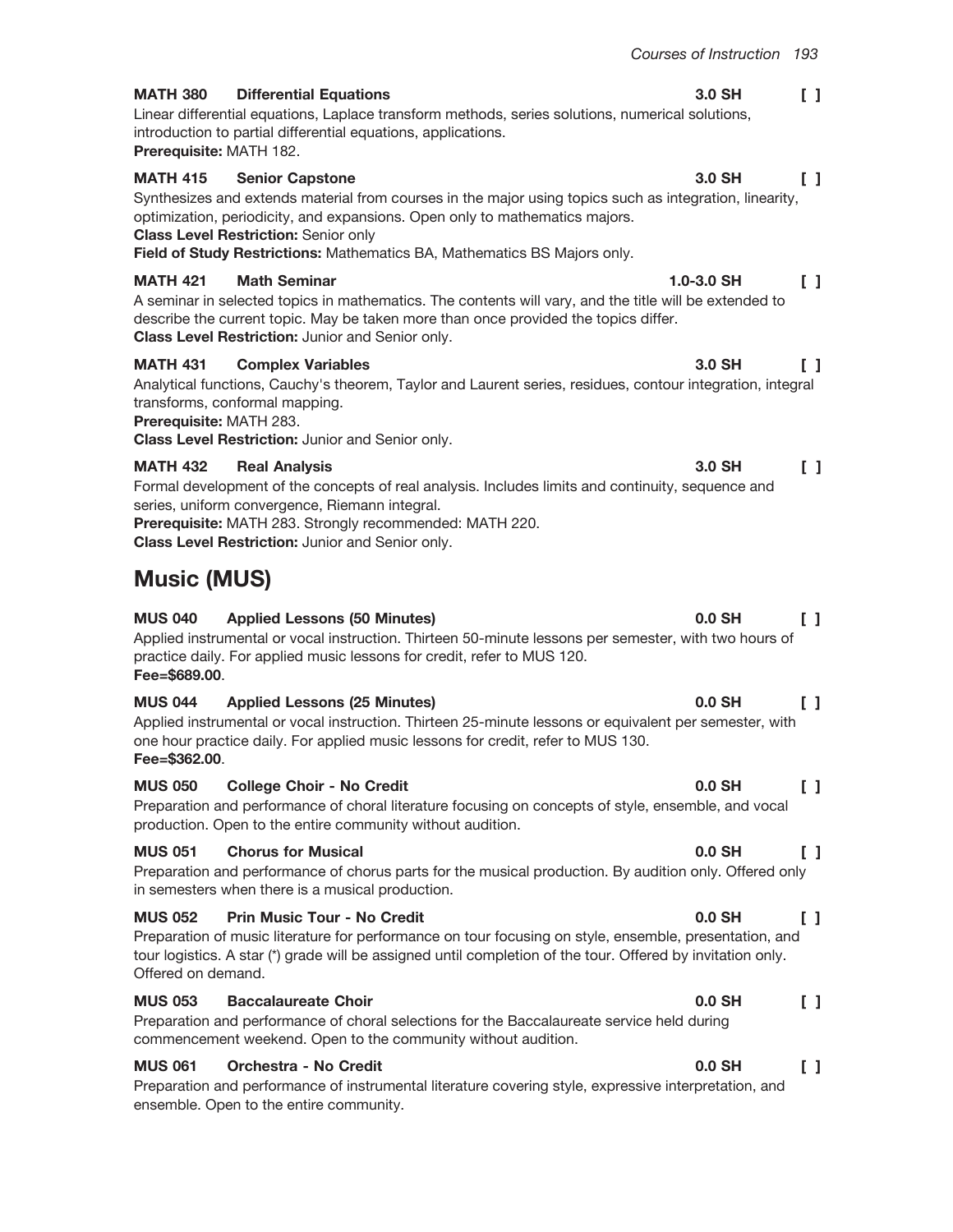#### **MUS 065 Jazz Ensemble**  $\begin{smallmatrix}1\end{smallmatrix}$ Reading and rehearsing music from various big band and combo styles. Special attention is given to style awareness, ensemble, and improvisation techniques. Open to the entire community.

**MUS 071 Chamber Music - No Credit**  $0.0$  SH

Small chamber ensemble, vocal or instrumental. May be taken more than once.

#### **MUS 080 Student Recital - No Credit**

Thirty-minute recital on instrument or voice, demonstrating performance ability and understanding of various musical styles. Subject to music faculty approval.

Prerequisite: demonstrated proficiency on instrument or voice.

#### **MUS 100** Intro to the Art of Music

Provides music listening skills, a knowledge of the elements and vocabulary of music, and an acquaintance with the styles and characteristics of classical music through the ages. Designed primarily for the non-major.

#### **MUS 101 Symphonic Masterworks**

[GEA] A survey of symphonic masterworks. Focuses on the style characteristics of the great symphonic composers, a study of symphonic forms, and listening to selected symphonic masterworks. For majors and non-majors.

#### **MUS 102 Operatic Masterworks**

A survey of operatic masterworks. Focusing on the style characteristics of the great opera composers through viewing complete performances of the operas studied. For majors and non-majors.

#### **MUS 110 Introduction to Computer Music**

Students learn to use the computer to create music. Various methods are presented including sound design and graphic software for sound creation and performance. Collaborative performance such as laptop orchestra is emphasized. May be taken six times up to a total of six semester hours.

#### **MUS 112 Music Recording Techniques**

A study of the methods and techniques necessary to make basic and intermediate level acoustic audio recordings in a studio environment, including microphone placement, effects processing, mixing, basic mastering, and the use of the computer software. Study of the role of the producer and recording engineer is emphasized.

#### **MUS 115 Class Piano I**

Keyboard skills covered include major and minor 5-finger patterns, beginning repertoire, major scales and arpeggios, basic chord progressions, triads, dominant-seventh chords, sight-reading, harmonization, transposition, and improvisation. No musical background is required. May be taken twice up to a maximum of four semester hours.

#### **MUS 116 Class Piano II**

Course continues development of skills learned in MUS 115. Content includes increased focus on keyboard technique, minor scales and arpeggios, intermediate solo and ensemble repertoire, chord progressions, sight-reading, harmonization, transposition, and improvisation. May be taken twice up to a maximum of four semester hours.

Prerequisite: MUS 115 (with a grade of C or higher).

### **MUS 120 Applied Lessons (50 Minutes)**  $1.0$  SH Applied instrumental or vocal lessons. Thirteen 50-minute lessons per semester, with two hours of practice daily.

## Fee=\$689.00.

#### **MUS 130 Applied Lessons (25 Minutes)**

Applied instrumental or vocal lessons. Thirteen 25-minute lessons per semester, with one hour of practice daily.

Fee=\$362.00.

#### 3.0 SH  $[GEA]$

#### $1.0$  SH  $\begin{smallmatrix}1\end{smallmatrix}$

#### **1.0 SH**  $\Box$

#### **2.0 SH**  $\Box$

#### **2.0 SH**  $\Box$

# $\Box$

#### $0.5$  SH  $\Box$

# $0.0$  SH

# $\begin{smallmatrix}1\end{smallmatrix}$

## $0.0$  SH ΙI

 $[GEA]$ 

3.0 SH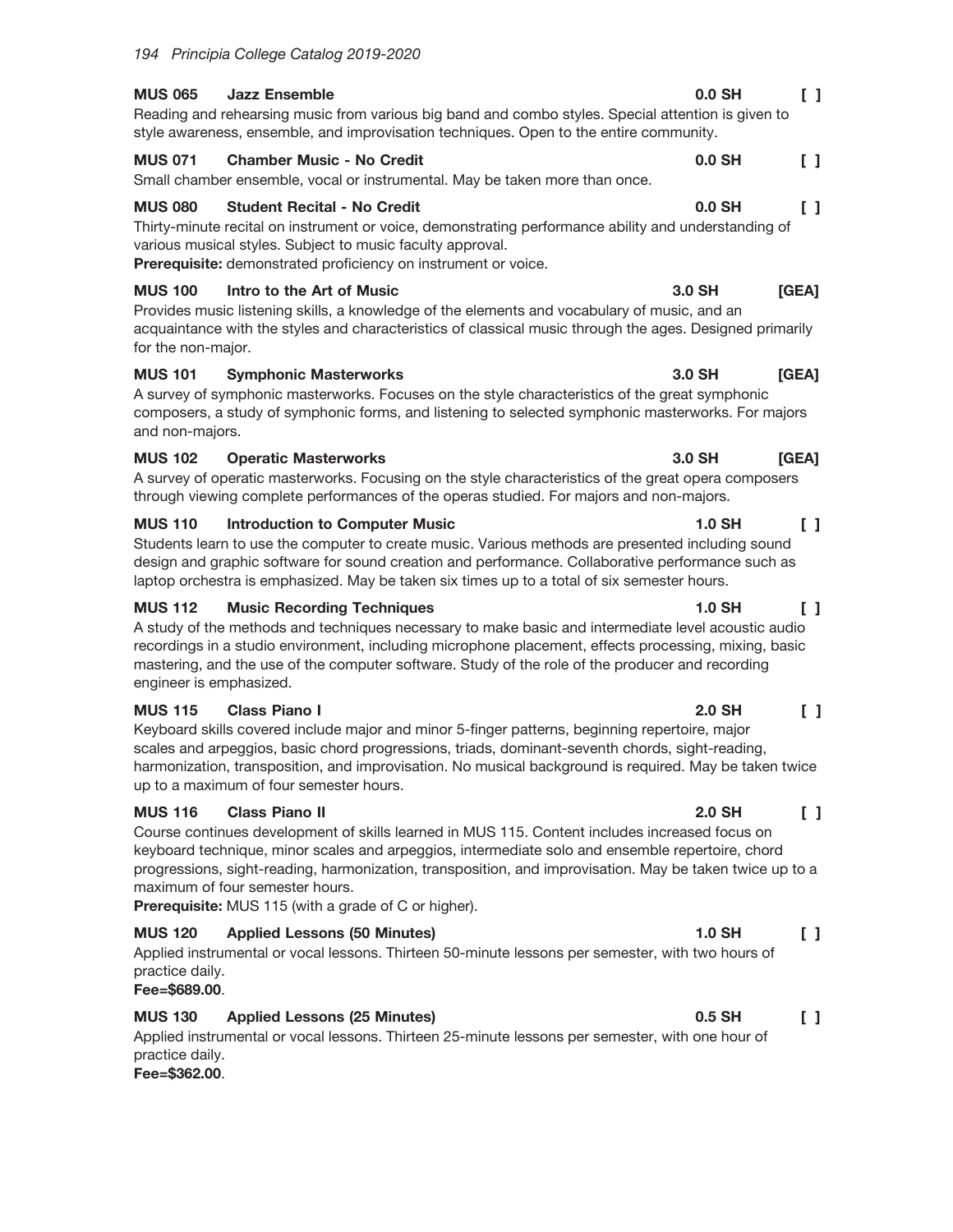$2.0$  SH

#### **MUS 139 Intro to Music Fundamentals**

Introduction to musical notation, rhythm, meter, scales, key signatures, triads, popular song forms and chord progressions, and basic musicianship skills.

Class Level Restriction: Freshman and Sophomore only.

#### **MUS 140 Music Theory & Musicianship I**

Review of notation, rhythm, meter, scales, key signatures, (intervals,) and triads. The course will advance to basic voice-leading. Involves melodic and rhythmic dictation, sight-singing, and performance skills. Students considering a B.A. Major in Music should complete Musicianship & Theory I and II (MUS 140) and MUS 160 & MUS 170) by the end of their sophomore year.

Prerequisite: music background.

Class Level Restriction: Freshman and Sophomore only.

#### **MUS 160 Musicianship II**

Sight-singing, melodic dictation, rhythmic studies, diatonic chord recognition, keyboard harmony. Students considering a B.A. Major in Music should complete Musicianship & Theory I and II (MUS 140 and MUS 160 & MUS 170) by the end of their sophomore year.

Prerequisite: MUS 140 (with a grade of C or higher).

Corequisite: MUS 170.

#### **MUS 165** Jazz Ensemble

Reading and rehearsing music from various big band and combo styles. Special attention is given to style awareness, ensemble, and improvisation techniques. Open to the entire community. May be taken more than once.

#### **MUS 170 Music Theory II**

A study of harmonic materials. Part-writing, tonal function, voice leading, harmonization of melody lines. Students considering a B.A. Major in Music should complete Musicianship & Theory I and II (MUS 140 and MUS 160 & MUS 170) by the end of their sophomore year.

Prerequisite: MUS 140 (with a grade of C or higher).

Corequisite: MUS 160.

#### **MUS 180 Instrumental Techniques**

Techniques, characteristics, and usage of brass, woodwind, and string instruments. Acquisition of playing ability on one instrument from each group.

#### **MUS 182 Choral Conducting**

Introduction to the basics of conducting choral music. Includes emphasis on conducting patterns, rehearsal pedagogy, vocal production, choral literature, score analysis, and choral performance practices.

#### **MUS 200 Topics in Music History**

## A comprehensive study of a notable composer or topic of music history. The course serves to acquaint students with a significant body of music and its importance in music history. Includes historical context, analysis, and listening. The title will be extended to describe the current topic, e.g., Johannes Brahms, Women in Music, Charles-Marie Widor, Native American Music, Legendary Pianists. May be taken more than once provided the topics differ.

#### **MUS 201 Beethoven: The Great Master**

A survey of the life and music of Ludwig van Beethoven (1770-1827) including his symphonies, string quartets, piano music, chamber music, and "Fidelio." No music background is required.

#### **MUS 203 American Musical Theater**

An overview of the development of the modern American musical theater with emphasis on the music, lyrics, composers, writers, producers, directors, and the history and folklore of "Broadway." No musical background is required.

#### **MUS 204** The Jazz Tradition in America

Explores the connection between jazz music and its cultural and social contexts. The heritage of the lives and music of jazz artists is discussed. Traces the legacy of jazz from its roots in African and American music to current styles. No musical background is required.

### 3.0 SH  $\begin{smallmatrix}1\end{smallmatrix}$

#### 3.0 SH  $\Box$

#### $1.0$  SH  $\Box$

 $\Box$ 

### 3.0 SH  $\Box$

### 3.0 SH  $\begin{smallmatrix}1\end{smallmatrix}$

#### **2.0 SH**  $\Box$

#### 3.0 SH [GEA]

[GEA]

3.0 SH

#### $3.0$  SH **IGEAI**

#### 3.0 SH [GEA]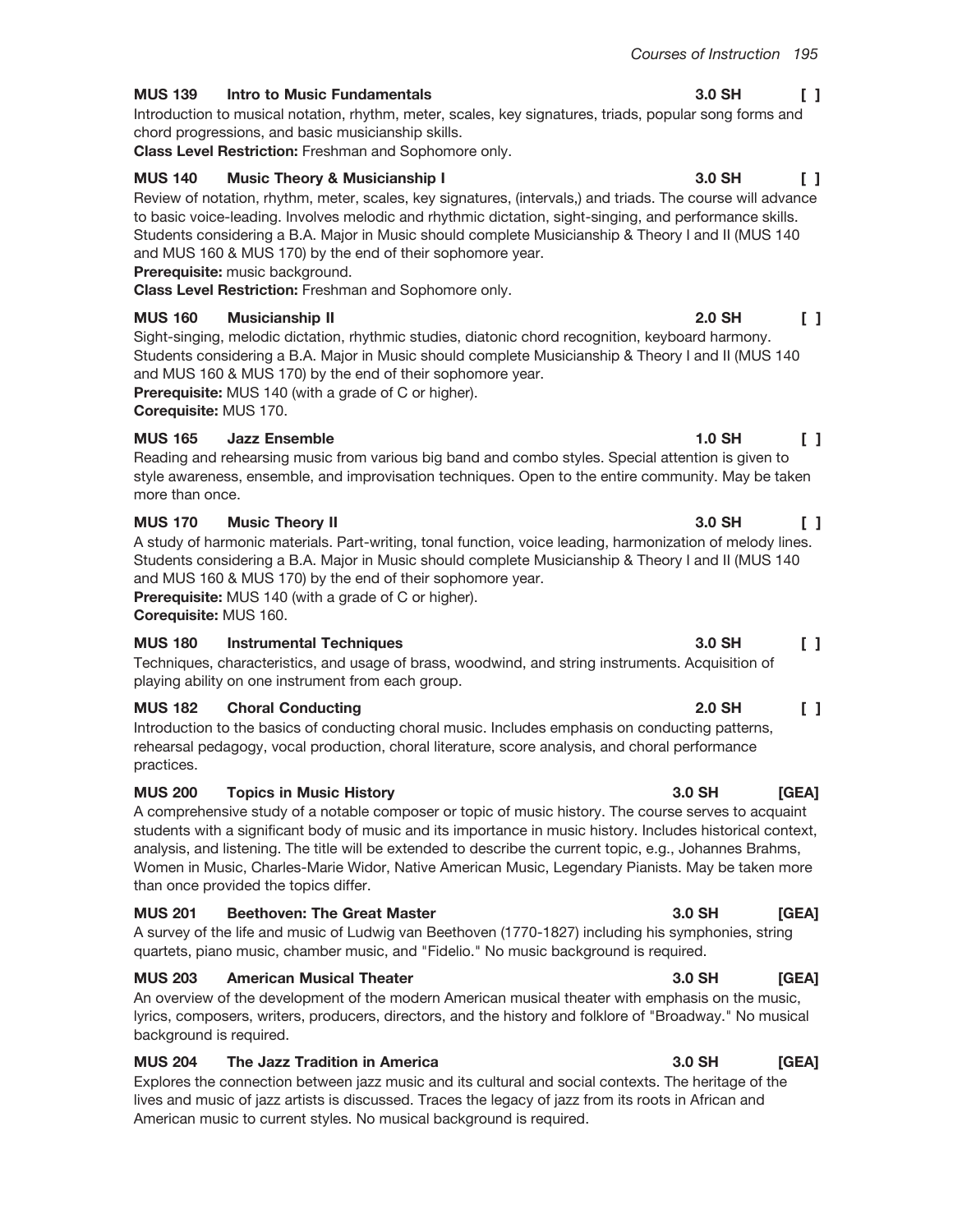### **MUS 205** The Creative World of Mozart

A survey of the music of Wolfgang Amadeus Mozart (1756-1791). An exploration of the beauty, peace, grandeur, drama, and grace of Mozart's operas, symphonies, piano concertos, chamber music, and choral music. No musical background is required.

#### **MUS 206 Student Recital**

Thirty-minute recital on instrument or voice, demonstrating performance ability and understanding of various musical styles. Subject to music faculty approval. May be taken for variable credit from one to five semester hours. May be taken more than once.

Prerequisite: demonstrated proficiency on instrument or voice.

### **MUS 207 Popular Music in America**

A study of the popular music of America as the voice of the people in society and culture. The rich and varied styles of popular music are discussed in the context of the artists, recordings, and political events surrounding them. No musical background is required.

#### **MUS 209 Songs through Time**

Traces the development of solo song in Western culture. Includes discussion of the basic aspects of a song, important types of singing styles, and some famous singers. No musical background is required.

#### **MUS 212 Traditional Korean Music**

This course provides a moderately in-depth look at traditional Korean Music and its social and historical contexts. We will study traditional instruments, systems of notation, types of music (determined by their function) and their formal and stylistic differences and similarities, as well as the unifying ethos in the musical sensibilities expressed.

#### **Music of the World MUS 213**

A selected survey of classical, popular, and folk music traditions from around the world. The role of music as ritual, mode of communication, and artistic expression is studied.

### **MUS 225 Music Composition**

Study of the methods and techniques of music composition including historical, social, cultural, and aesthetic considerations. Emphasis on preparation for students who intend to do a capstone in music composition. May be taken more than once.

#### **MUS 227 Field Studies in Music**

Field study of materials covered in music courses such as MUS 100, MUS 101, and MUS 102. Offered only as part of an abroad or field study program.

#### **MUS 228 Great Composers & Their Culture**

This course includes a study of the great composers and their individual cultures that will be experienced on a music abroad. A specialized survey of music, history, art, and culture directly related to countries visited and composers studied.

#### **MUS 235 Advanced Recording**

Advanced study in music recording leading to a strong working knowledge of standard studio production practice. Microphone selection and placement, automation, critical listening skills, and session management will be discussed.

Prerequisite: MUS 112.

### **MUS 250 College Choir**

Preparation and performance of choral literature focusing on concepts of style, ensemble, and vocal production. May be taken more than once. Open to the entire community.

### **MUS 251 Chorus for Musical**

Preparation and performance of chorus parts for the musical production. By audition only. Offered only in semesters when there is a musical production. May be offered for variable credit from one to two semester hours. May be taken four times up to a total of eight semester hours.

### **MUS 252 Principia Music Tour**

Preparation of music literature for performance on tour focusing on style, ensemble, presentation, and tour logistics. A star (\*) grade will be assigned until completion of the tour. May be offered for variable credit from one to two semester hours. May be taken more than once. Offered by invitation only.

### 3.0 SH  $[GEA]$

#### $\begin{bmatrix} 1 \end{bmatrix}$  $1.0 - 5.0$  SH

### 3.0 SH [GEA]

 $[GEA]$ 

3.0 SH

### 3.0 SH [GEA]

### 1.0 SH  $\begin{smallmatrix}1\end{smallmatrix}$

### 3.0 SH  $[GEA]$

### 3.0 SH [GEA]

### 3.0 SH  $\Box$

### $1.0$  SH  $\Box$

#### $1.0 - 2.0$  SH  $\mathsf{L}$

#### $\mathsf{L}$  $1.0 - 2.0$  SH

### 3.0 SH [GEA]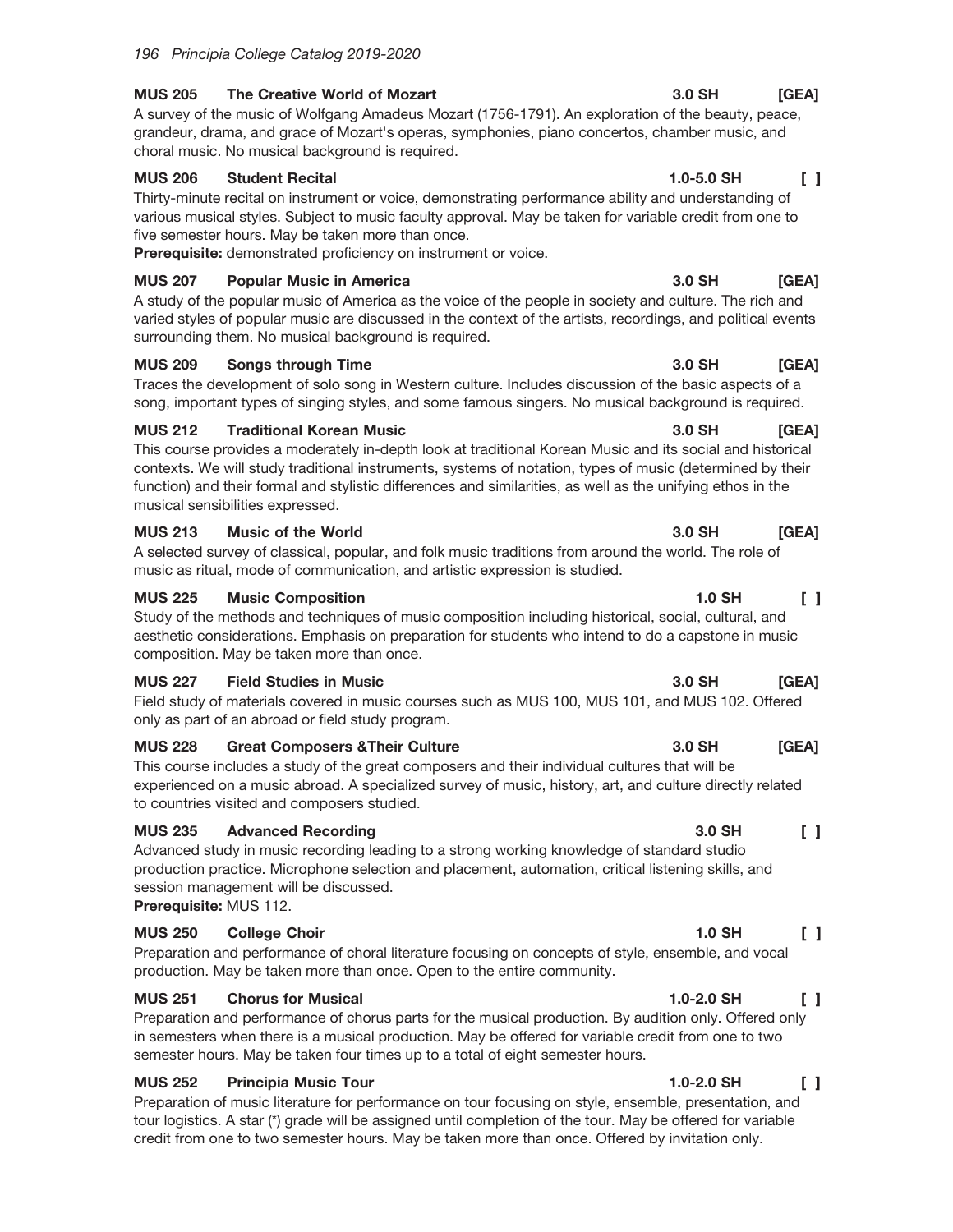#### **MUS 261 Orchestra**

Preparation and performance of instrumental literature focusing on style, expressive interpretation, and ensemble. May be offered for variable credit from one to two semester hours. May be taken more than once. Open to the entire community.

#### **MUS 265 2.0 SH**  $\begin{bmatrix} 1 \end{bmatrix}$ **Musicianship III** Continuation of MUS 160.

**Prerequisite:** MUS 160 (with a grade of C or higher). Corequisite: MUS 275.

#### **MUS 266 Musicianship IV**

Concentrates on practical musicianship, including harmonic and rhythmic exercises of increasing complexity. Literature from chant to 20th century, harmonic dictation, and intricate rhythms and keyboard skills are studied.

**Prerequisite:** MUS 265 (with a grade of C or higher). Corequisite: MUS 302.

#### **MUS 271 Chamber Music for Credit**

Small chamber ensemble, vocal or instrumental. May be offered for variable credit from one to two semester hours. May be taken more than once.

#### **MUS 275 Music Theory III**

Analysis and exercises in common-practice harmony concentrating on advanced chromatic techniques and species counterpoint.

Prerequisite: MUS 170 (with a grade of C or higher).

Corequisite: MUS 265.

#### **MUS 281 Instrumental Conducting**

Introduction to the basics of conducting instrumental music. Includes all essential beat patterns, expressive gestures, score-reading, learning of instrumental transpositions, and score reduction at the keyboard. May be taken four times up to a total of eight semester hours.

Prerequisite: completion of piano proficiency requirement.

#### **MUS 284 Music Careers**

A survey of music career opportunities such as entrepreneurial music business creation, freelancing, and nonprofits as well as the skills necessary for these activities. Topics covered include the entrepreneurial skills, community engagement, budgeting, negotiating and contracts, strategies, grant writing, and nonprofit organizations.

#### **MUS 302 Music Theory IV**

Analysis and exercises in two-part counterpoint. Study of 20th century styles including set theory, atonality, dodecaphony, and minimalism.

Prerequisite: MUS 275 (with a grade of C or higher). Corequisite: MUS 266.

#### **MUS 303 Junior Recital**

Thirty-minute recital of instrumental or vocal music demonstrating performance ability and understanding of various musical styles. Subject to music faculty approval. May be offered for variable credit from one to five semester hours. May be taken more than once.

Prerequisite: demonstrated proficiency on instrument or voice.

Class Level Restriction: Junior only.

#### **MUS 305 Music Production Project**

Supervised individual project in music production allowing students to pursue advanced applications in the area of music technology. The project will focus on the creation of a complete music work or portfolio of works that incorporate techniques such as recording, arranging, performing, and sound design. Projects of significant scope are expected.

**Prerequisite: MUS 112 and MUS 235 or MUS 335.** 

Class Level Restriction: Junior and Senior only.

#### $1.0 - 2.0$  SH  $\Box$

#### $\mathsf{F}$  $2.0$  SH

### $1.0 - 2.0$  SH  $\begin{bmatrix} 1 \end{bmatrix}$

#### 3.0 SH  $\Box$

 $\Box$ 

### 3.0 SH  $\Gamma$  1

 $2.0$  SH

## 3.0 SH  $\Box$

### $1.0 - 5.0$  SH  $\begin{smallmatrix}1\end{smallmatrix}$

#### 3.0 SH  $\mathsf{L}$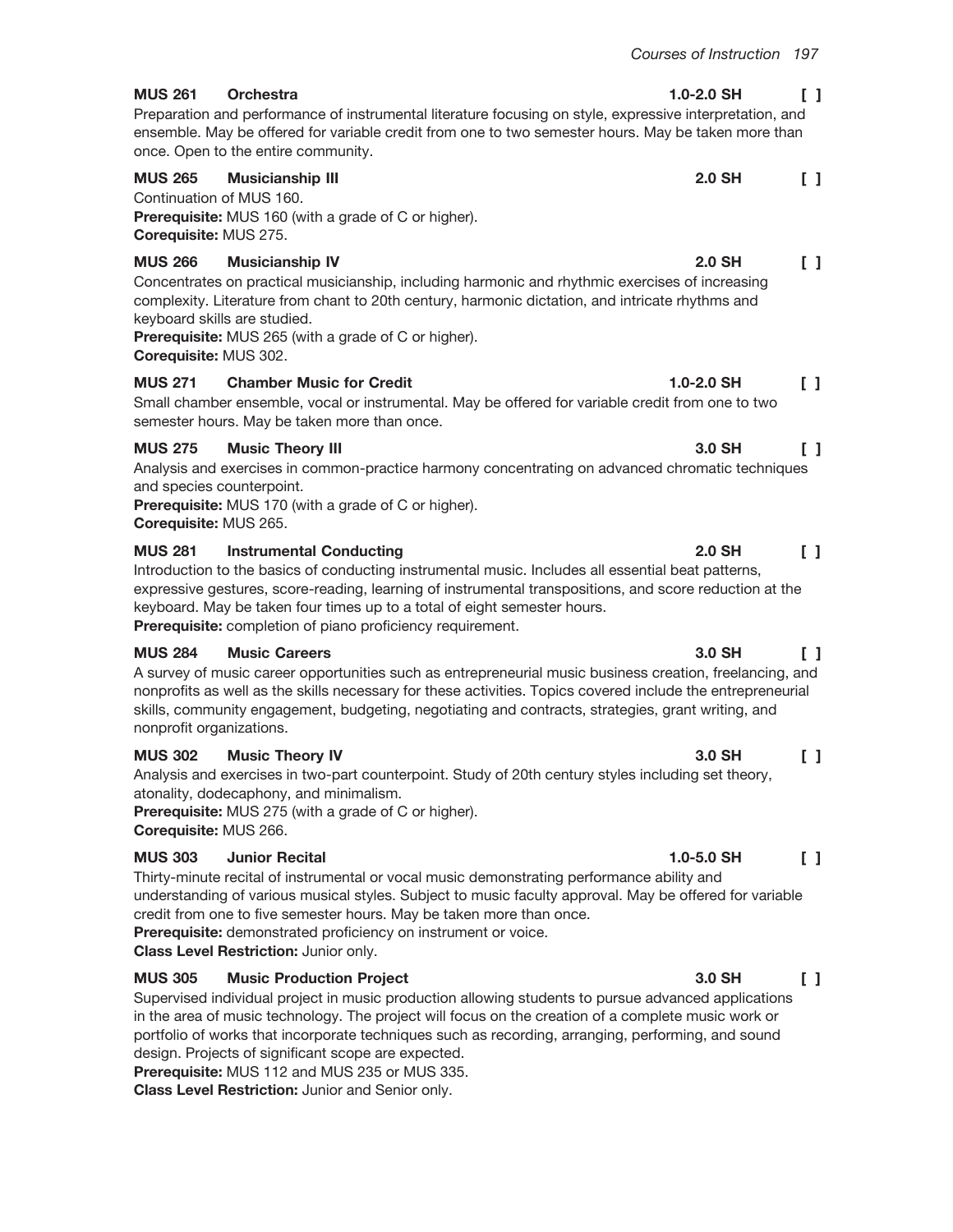#### **MUS 321 Music History I**

A study of musical styles and forms of the Medieval, Renaissance, Baroque, and Classic periods with considerable emphasis on listening to the music from these periods. Class Level Restriction: Sophomore and Junior and Senior only.

#### **MUS 322 Music History II**

A study of musical styles and forms of the Romantic period through the present, with considerable emphasis on listening to music from these periods.

Class Level Restriction: Sophomore and Junior and Senior only.

#### **MUS 335 Advanced Music Production**

Advanced study in standard studio practice in the areas of audio editing, MIDI sequencing, mixing, and mastering for albums and media. Focus is on post-production techniques in a music environment. Additional skills addressed include knowledge of hardware and software synthesizers, syncing to video, and integration of hardware and software studio techniques. Prerequisite: MUS 112.

### **MUS 391 Form and Analysis** In-depth analysis of compositions from the Middle Ages to the present. Development of analytical techniques to enable the student to approach a piece of music and discover the essence of its structure, melody, harmony, texture, and style.

**Prerequisite: MUS 265 and MUS 275.** 

Class Level Restriction: Junior and Senior only.

#### **MUS 401 Senior Project: Composition**

 $\Box$ An original composition prepared for performance, demonstrating competency in compositional devices and understanding of formal and idiomatic considerations. A written analysis is also required. Will receive a star (\*) grade until the semester in which the composition is performed. May be taken twice. Corequisite: MUS 407.

Class Level Restriction: Junior and Senior only.

#### **MUS 402 SR Project: Music Research**

Fifty-page research paper on a special topic in music history or ethnomusicology. Will receive a star (\*) grade until the semester in which the project is completed. May be taken twice. **Class Level Restriction: Junior and Senior only.** 

#### **MUS 403 SR Project: Adv Performance**

Sixty-minute recital of instrumental or vocal music demonstrating performance ability and understanding of various musical styles. Will receive a star (\*) grade until the semester in which the recital is given. May be taken twice.

Corequisite: MUS 407.

Class Level Restriction: Junior and Senior only.

#### **MUS 404 Senior Project: Analysis**

Analysis of a major work plus a paper presenting the analysis and placing the work in its historical and theoretical context. Will receive a star (\*) grade until the semester in which the project is completed. May be taken twice.

Class Level Restriction: Junior and Senior only.

#### **MUS 405 SR Proj: Performance/Research**

Thirty-minute recital of instrumental or vocal music demonstrating performance ability and understanding of various musical styles plus a 25-page research/analysis paper of the music performed. May be taken twice. Will receive a star (\*) grade until the semester in which the recital is given. Class Level Restriction: Junior and Senior only.

#### **MUS 407 Recital Program Notes**

By writing program notes for the senior project, students learn how to use research and organizational skills to synthesize the knowledge gained during undergraduate study. Will receive star (\*) grade until the term in which the project is completed. May be taken twice.

Corequisite: MUS 401, MUS 403 or MUS 408.

Class Level Restriction: Junior and Senior only.

#### **4.0 SH** [GEA]

#### 3.0 SH  $\sqrt{1}$

#### 3.0 SH  $\begin{bmatrix} 1 \end{bmatrix}$

#### 5.0 SH  $\Box$

**4.0 SH** 

#### 4.0 SH  $\Box$

#### 5.0 SH  $\Box$

#### 5.0 SH  $\Box$

#### **1.0 SH**  $\Box$

### **4.0 SH**  $[GEA]$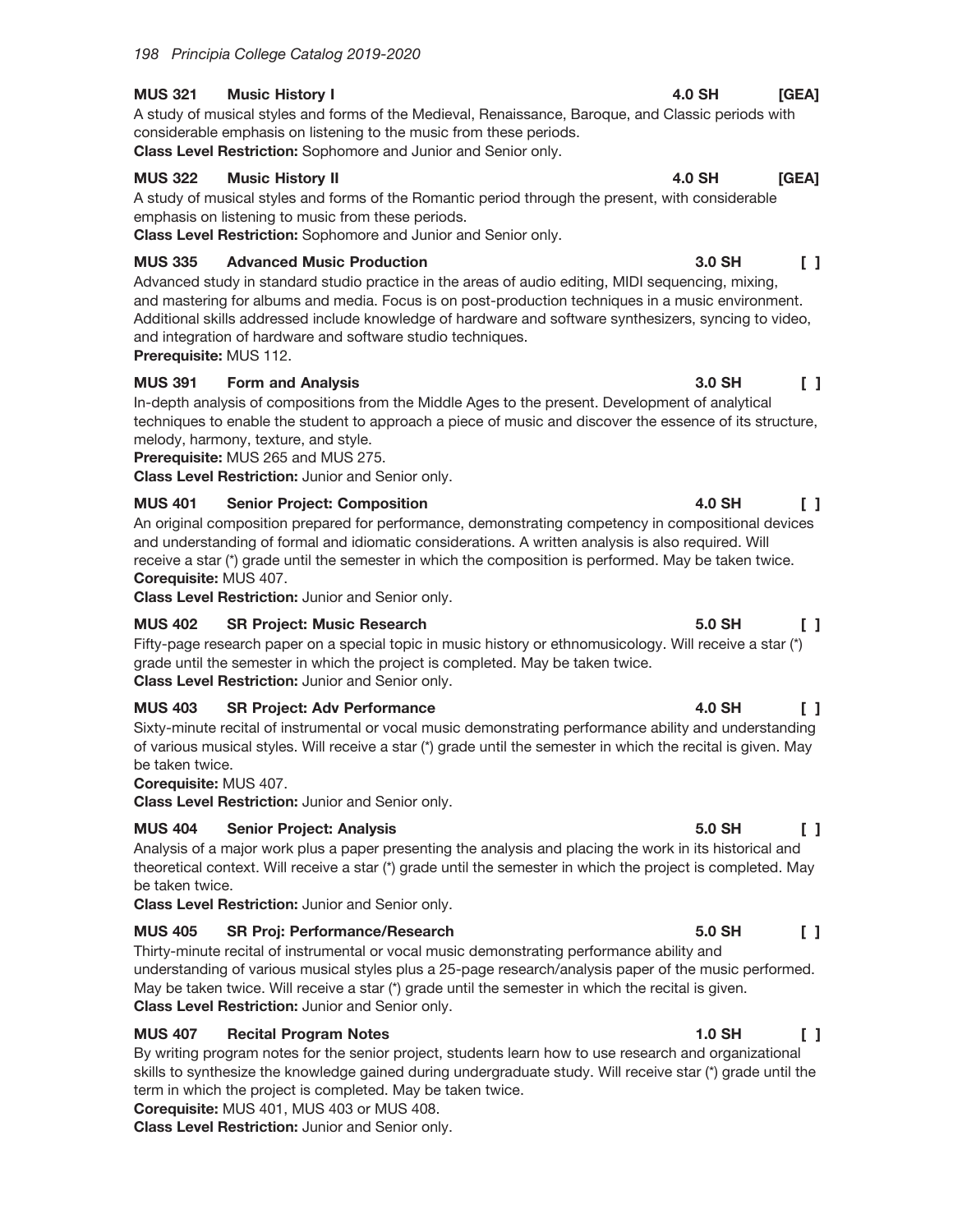#### **MUS 408 SR Project: Music Recital**

Thirty-minute (minimum) recital of instrumental or vocal music. May be taken twice up to a total of four semester hours. Will receive a star (\*) grade until the semester in which the recital is given. Open only to students who double major in music and another area that also requires a capstone. Enrollment requires approval of the music faculty.

Prerequisite: demonstrated proficiency on instrument or voice.

Corequisite: MUS 407.

**Class Level Restriction: Junior and Senior only** 

Field of Study Restrictions: Music Majors only.

# **Philosophy (PHIL)**

### **PHIL 120 Critical Thinking**

This course is an introduction to logic and basic argument. Students identify, analyze, evaluate, and construct basic arguments.

Class Level Restriction: Freshman and Sophomore only.

### **PHIL 150 Introduction to Philosophy**

An introductory inquiry into the nature of philosophy, examining various branches of the discipline, typically including epistemology, aesthetics, metaphysics, ethics, and philosophy of mind. Attention is given to both classic and contemporary philosophers. Primary source readings form the base of the course.

Class Level Restriction: Freshman and Sophomore only.

### **Film and Philosophy PHIL 170**

This course is a survey of philosophical ideas as they appear in films and written texts. The course is not a philosophical study of film so much as it a study of philosophical ideas through film. Basic themes covered through film include but are not limited to ethics, free-will, metaphysics, and epistemology.

#### **PHIL 220 Introduction to Ethics**

An exploration of western moral philosophy, focusing on issues of moral duty, rights, and the nature of the good. The course offers a critical survey of traditional ethical theories and provides an introduction to contemporary responses.

#### **PHIL 221 Topics in Philosophy**

A seminar for lower division students on a topic of current philosophic interest. The title will be extended to describe the current topic. May be repeated up to a total of six semester hours provided the topics differ

#### **PHIL 222 Feminist Philosophy**

This course explores the connections between traditional western philosophy and recent feminist discourse. Students consider ways in which feminists have criticized traditional philosophy and ask whether these criticisms are justifiable. Students examine ways in which feminist scholars have infused the discipline of philosophy with revisions or alternatives to philosophical thinking and evaluate the validity of these new insights.

#### **PHIL 223** The Problem of Evil

This course traces a long-standing issue of human thought: the problem of evil. Students use several philosophers' work on the subject in conjunction with both historical and theoretical situations that have motivated the agelong human question: why do bad things happen to good people?.

#### **PHIL 230 Philosophic Classics**

An introduction to philosophy through the study of classic texts in philosophy.

#### **PHIL 235 Philosophy and Race**

Considers current philosophical thinking about race, ethnicity, identity, and culture. Examines the notion of race itself, and applies analytic and empathic skills to complex issues such as racial constructions, racial tensions, and public policies such as affirmative action.

### 2.0,4.0 SH  $\begin{smallmatrix}1\end{smallmatrix}$

 $\mathsf{L}$ 

[GEH]

3.0 SH

### 3.0 SH [GEH]

3.0 SH

### 3.0 SH [GEH]

#### 3.0 SH  $\begin{smallmatrix}1\end{smallmatrix}$

#### 3.0 SH  $\begin{smallmatrix}1\end{smallmatrix}$

#### $3.0$  SH  $\Box$

### 3.0 SH  $\sqrt{1}$

#### 3.0 SH  $\begin{smallmatrix}1\end{smallmatrix}$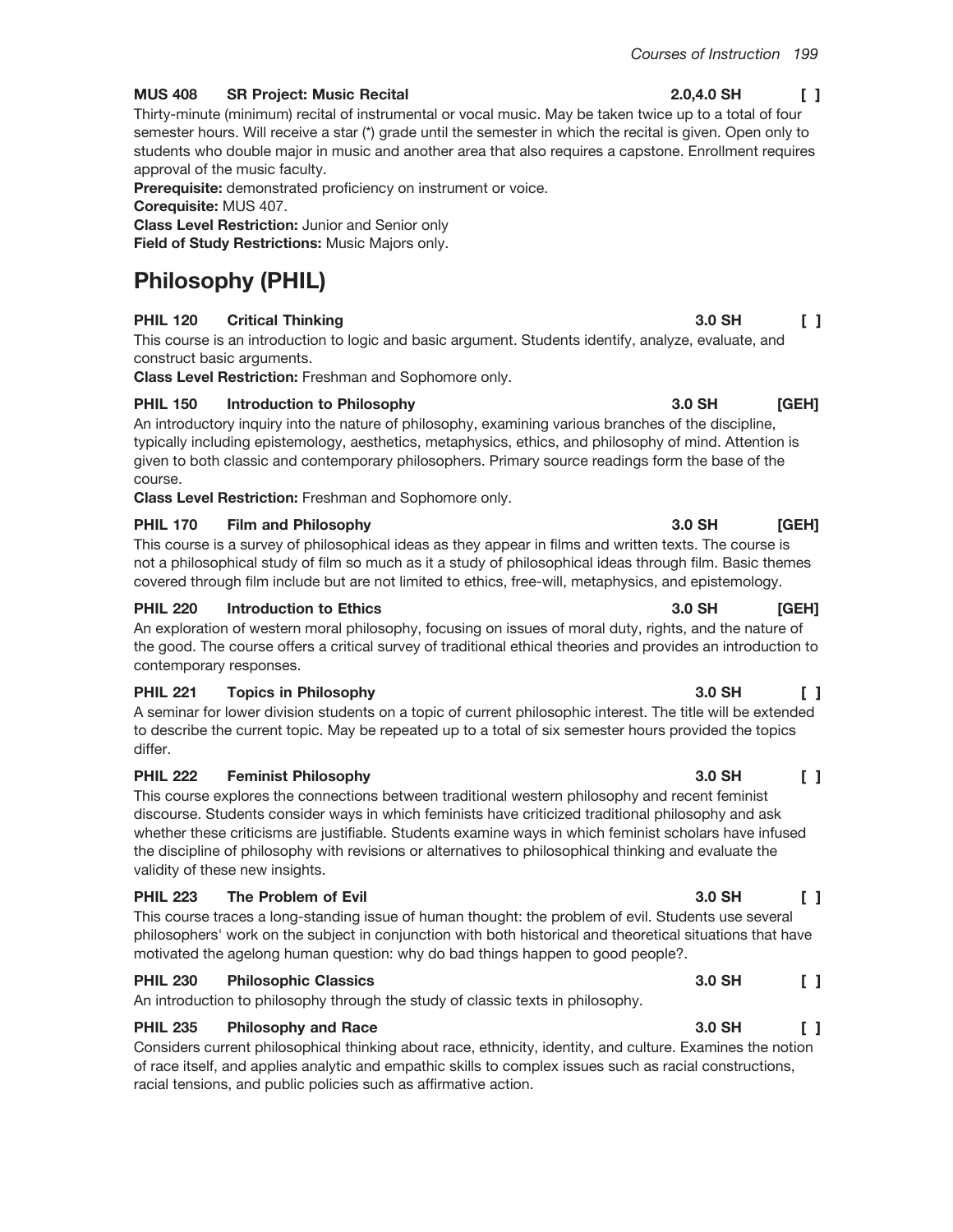#### **Environmental Ethics PHIL 240**

This course offers an introduction to environmental ethics. It provides an opportunity for students to learn about, discuss, and evaluate different attitudes and policies towards the natural world using the rigor and clarity of a philosophical framework.

#### **PHIL 250 Contemporary Moral Problems**

Introductory study of various moral and social problems facing society today. Topics may include abortion, capital punishment, euthanasia, animal rights, racial inequities, sexual orientation, pornography, and cloning. Readings in applied ethics and the critiquing of arguments form the basis for the course.

#### **PHIL 252 Philosophy of Religion**

A philosophical analysis of concepts, claims, and arguments that have traditionally been employed in support of and in challenge to religious belief. Topics typically include proofs for God's existence, the problem of evil, arguments against belief in God, and the possibility of life after death.

#### **PHIL 255 Global Ethics**

Course focuses on ethics and moral problems both as they relate to the world community and from various standpoints within that community. Ethical traditions from Africa, Asia, Europe, and Latin America are considered. Intercultural moral conflicts are examined from a wide array of religious, cultural, and moral vantage points. More sensitivity, understanding, and assessment of needs are stressed.

#### **PHIL 260 Intro to Ancient Philosophy**

An introduction to the history of philosophy focusing on ancient Greek thought. Students will read a selection of Pre-Socratic thinkers, several Platonic dialogues, and selections from Aristotle.

#### **PHIL 265 Business Ethics**

This course focuses on major philosophical and ethical questions surrounding modern western business practices. Students receive a brief introduction to moral philosophy, become familiar with important literature in the field of business ethics, and begin to understand the place of morality in business.

#### **PHIL 270 Eastern Thought**

This course looks at the value systems and metaphysical beliefs of the east and identifies philosophical themes that comprise Eastern Philosophy. We will cover metaphysical, cosmological, ethical, and epistemological topics from views found in cultural practices and religious belief systems. Students will analyze multiple viewpoints and critically evaluate arguments found in these traditions.

#### **PHIL 275 Aesthetics**

Philosophical inquiry into the nature of art, the aesthetic experience, and aesthetic appreciation.

#### **PHIL 280 Classics of Political Thought**

Exploration of the most important writings of authors who have had a profound impact on the West's conception of politics. The emphasis is on original texts by authors such as Plato, Aristotle, Hobbes, Rousseau, Machiavelli, and Marx. Also listed as POLS 280.

#### **PHIL 311 Ancient Philosophy**

Philosophical ideas of the ancient and medieval worlds with emphasis on the Presocratics, Plato, and Aristotle.

Class Level Restriction: Junior and Senior only.

#### **PHIL 312 Modern Philosophy**

Philosophical ideas from the modern period. Emphasized: rationalist and empiricist movements from 17th century Europe.

Class Level Restriction: Junior and Senior only.

#### **PHIL 313 Contemporary Philosophy**

Philosophical ideas of the 19th and 20th centuries. Emphasized: idealist, existential, pragmatic, and analytical movements.

**Class Level Restriction: Junior and Senior only.** 

#### $\begin{bmatrix} 1 \end{bmatrix}$ 3.0 SH

#### 3.0 SH  $\begin{bmatrix} 1 \end{bmatrix}$

#### 3.0 SH  $\Box$

### 3.0 SH  $[GEH]$

#### 3.0 SH  $\begin{smallmatrix}1\\1\end{smallmatrix}$

#### 3.0 SH [GEH]

### $\begin{bmatrix} 1 \end{bmatrix}$ 3.0 SH

#### 3.0 SH  $\sqrt{1}$

#### 3.0 SH  $\begin{bmatrix} 1 \end{bmatrix}$

### 3.0 SH  $\mathsf{L}$

#### 3.0 SH  $\begin{smallmatrix}1\end{smallmatrix}$

### 3.0 SH  $\Box$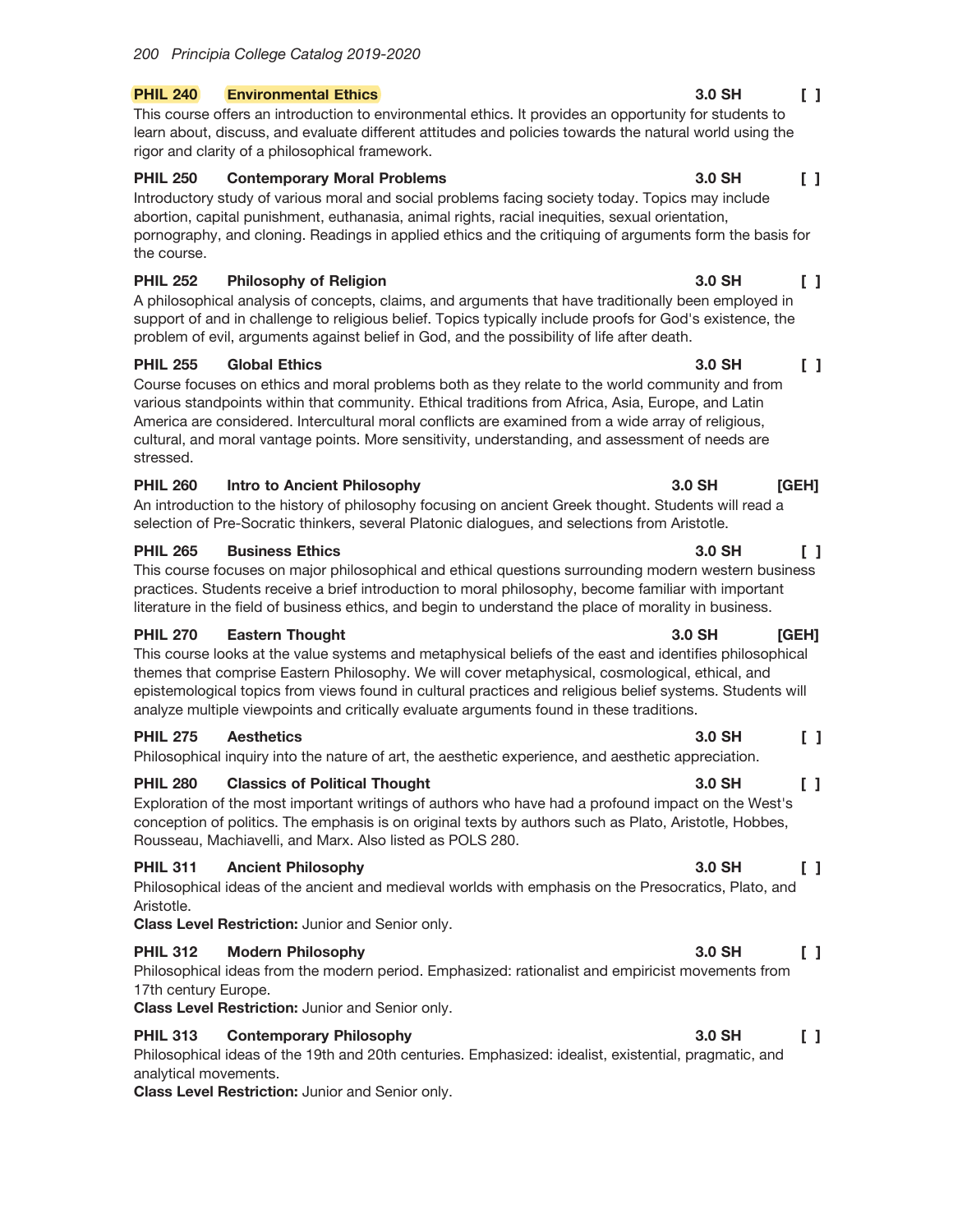#### **PHIL 315 Ethics of Inequality**

This is a course in social and political philosophy. It focuses on racial, gender, and economic inequalities and the moral duties we have in light of those inequalities. Other types of inequalities may be discussed as well. Various ethical standpoints will be considered and applied.

Prerequisite: PHIL 220 or PHIL 250 or PHIL 255.

Class Level Restriction: Junior and Senior only.

#### **PHIL 320 Ethical Theory**

This course in moral philosophy examines historical and contemporary ethical theories and their problems. Students study three classical theories (i.e., Aristotle's virtue ethics, Kant's deontology, and Mill's Utilitarianism) as well as more recent approaches concerning rights and justice (e.g., care ethics and discourse ethics).

Prerequisite: three semester hours in philosophy.

**Class Level Restriction: Junior and Senior only.** 

#### **PHIL 321** Epistemology

Exploration of classical and contemporary theories of knowledge and truth inclusive of theories of mind. Class Level Restriction: Junior and Senior only.

#### **PHIL 402 Advanced Topics in Philosophy**

This course is an advanced seminar for upper division students on a topic of current philosophical interest. The title will be extended to describe the current topic. May be offered for variable credit from one to three semester hours. May be repeated up to a total of six semester hours provided the topics differ.

## Prerequisite: PHIL 120.

Class Level Restriction: Junior and Senior only.

#### **PHIL 421 Seminar in Philosophy**

A seminar in a selected problem or topic in philosophy. Course content varies from year to year. Research and writing techniques are developed. The title will be extended to describe the current topic. May be repeated up to a total of six semester hours provided the topics differ. Class Level Restriction: Junior and Senior only.

#### **PHIL 440 Capstone in Philosophy**

Independent reading, research, and writing on a topic of philosophical interest. The product is a high quality thesis paper demonstrating original thought, philosophical maturity, and depth. Required for the major.

Class Level Restriction: Junior and Senior only.

# **Physical Education: Academic Courses (PHED)**

#### **PHED 300 Lifeguard Training**

Following the American Red Cross program, this course is designed to provide entry-level lifequard participants with the knowledge and skills to prevent, recognize and respond to aquatic emergencies and to provide care for a variety of emergency situations.

Prerequisite: 15 years of age and successful completion of a swimming skills test. Corequisite: PE 061.

Fee=\$95.00.

# **Physical Education: Activity Courses (PE)**

#### **PE 015 Foil Fencing**

An introduction to the skills and strategies of foil fencing as well as the rules, etiquette, and equipment.

#### **PE 016 Ultimate Frisbee**

An introduction to the basic skills and strategies of ultimate frisbee. Covers rules, scoring, and vocabulary.

## 3.0 SH  $\begin{smallmatrix}1\end{smallmatrix}$

#### 3.0 SH  $\Box$

### 3.0 SH  $\Gamma$

 $\begin{smallmatrix}1\end{smallmatrix}$ 

 $\begin{smallmatrix}1\end{smallmatrix}$ 

1.0-3.0 SH

3.0 SH

#### 3.0 SH  $\mathsf{L}$

#### 2.0 SH  $\begin{smallmatrix}1\end{smallmatrix}$

### $0.0$  SH [GEPE]

 $[GEPE]$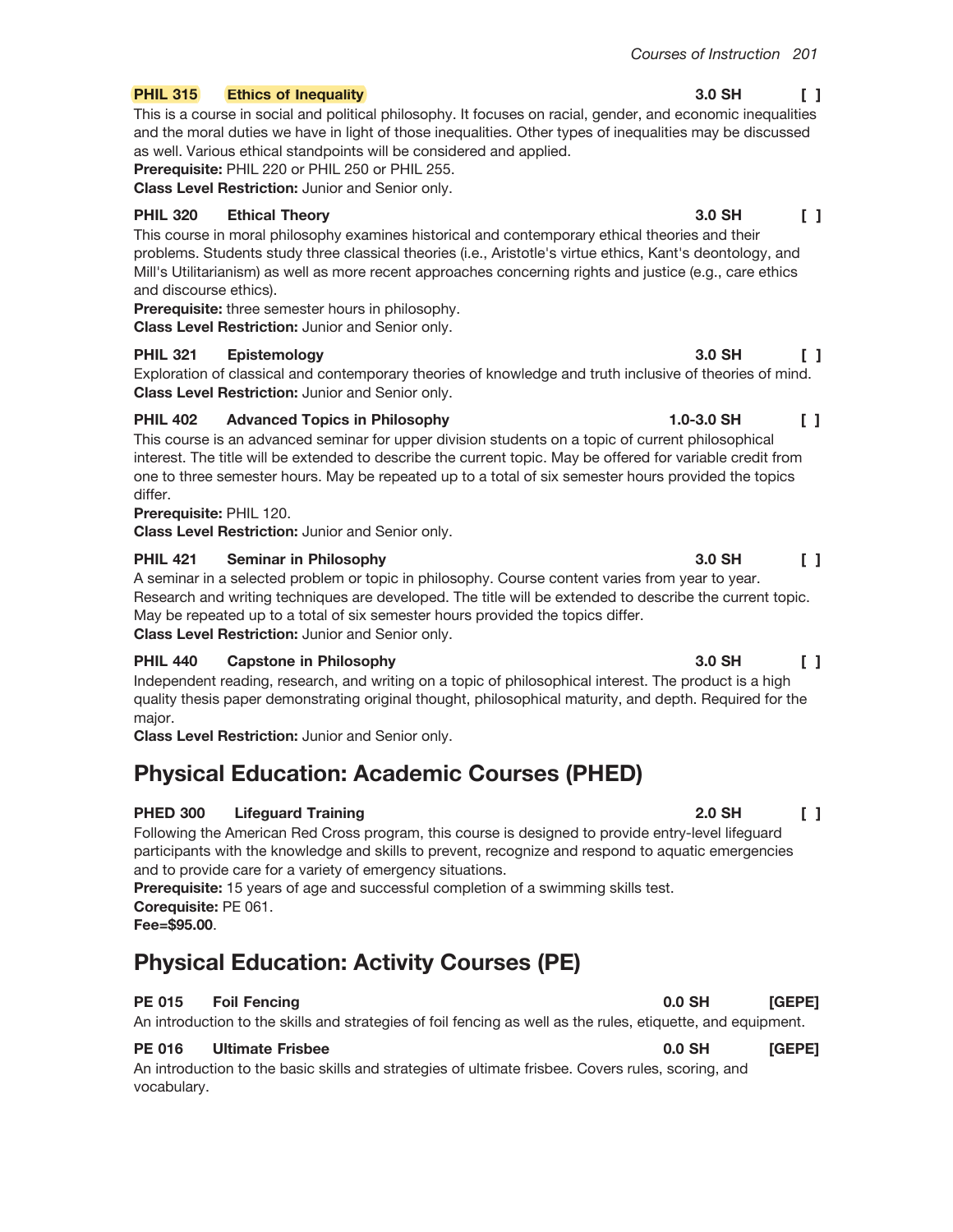Continuation of instruction in the sport of basic foil fencing. Additional instruction is given in technique and bouting.

### **PE 026 Baseball Theory and Practice**  $0.0$  SH Students learn the history, philosophy, and technique of America's favorite pastime. Students learn the historic and cultural perspective of the sport. The physical foundation of the game as well as the technical aspects of throwing, fielding, base running and hitting are also included. Students learn the language of the game: statistics, scoring, and nomenclature.

**PE 030 Squash: Beginning** An introduction to the basic skills and strategies of squash as well as vocabulary, rules, scoring, equipment, and etiquette.

#### **PE 031 Racquetball: Beginning**  $0.0$  SH An introduction to the basic skills and strategies of racquetball as well as vocabulary, rules, scoring, equipment, and etiquette.

#### **PE 034 Fitness Through Weightlifting**  $0.0$  SH Teaches the use of machines and free weights in development of an individual exercise program. Course is suitable for beginners as well as experienced lifters.

#### **PE 035 Circuit Training**

Students engage in a variety of activities in order to develop aerobic strength. Students utilize the weight room in conjunction with medicine balls and isometric exercises.

#### **PE 036 Triathlon**

Develops and tests the student's abilities in swimming, biking, and running. Includes conditioning and technical instruction in all three areas.

#### **PE 037 Fitness Exploration**

Exposes students to a wide variety of lifetime physical activities. Includes conditioning and technical instruction.

#### **PE 038 Advanced Sports Training**

Designed for students interested in learning and participating in a variety of training methods and modalities (i.e. plyometrics, balance, stability, bodyweight movement, weights/cables/medicine balls, physio-balls, etc.). Students engage in a circuit-style workout to enhance individual and group performance. Students also learn how to develop their own program based on their current activity level and future goals. This course is not for beginners.

**Volleyball: Beginning**  $0.0$  SH **PE 039** [GEPE] An introduction to the fundamental skills and techniques of power volleyball. Including present status, vocabulary, rules, scoring, and strategy.  $\mathbf{v}$  and  $\mathbf{v}$  are the set of the set of the set of the set of the set of the set of the set of the set of the set of the set of the set of the set of the set of the set of the set of the set of the set of the set

| <b>PE 040</b> | <b>Volleyball: Intermediate</b>                                                                        | $0.0$ SH | <b>[GEPE]</b> |
|---------------|--------------------------------------------------------------------------------------------------------|----------|---------------|
|               | Continuation of PE 039 at the intermediate level.                                                      |          |               |
| <b>PE 049</b> | <b>Ballroom Dance</b>                                                                                  | $0.0$ SH | <b>IGEPE1</b> |
|               | This class is designed for students interested in learning ballroom dancing. The course will cover 4-6 |          |               |

different styles of dance and will include history, musicality, and technique.

#### **PE 051 Soccer**

An introduction to the fundamental techniques and strategies, etiquette, vocabulary, and rules of soccer.

**PE 057 Fitness in Swimming** 

[GEPE] Fitness class designed for qualified students. Course for students who want to develop their fitness through lap swimming. Students swim a minimum of 1500 yards per week. Prerequisite: swimming ability intermediate or above.

# 202 Principia College Catalog 2019-2020

**PE 022** 

**PE 025** 

### $0.0$  SH [GEPE]

0.0 SH [GEPE]

## **IGEPE1**

 $0.0$  SH [GEPE]

# $[GEPE]$

 $[GEPE]$ 

#### $0.0$  SH **[GEPE]**

#### 0.0 SH  $[GEPE]$

#### $0.0$  SH [GEPE]

 $0.0$  SH

 $0.0$  SH

 $0.0$  SH [GEPE]

 $[GEPE]$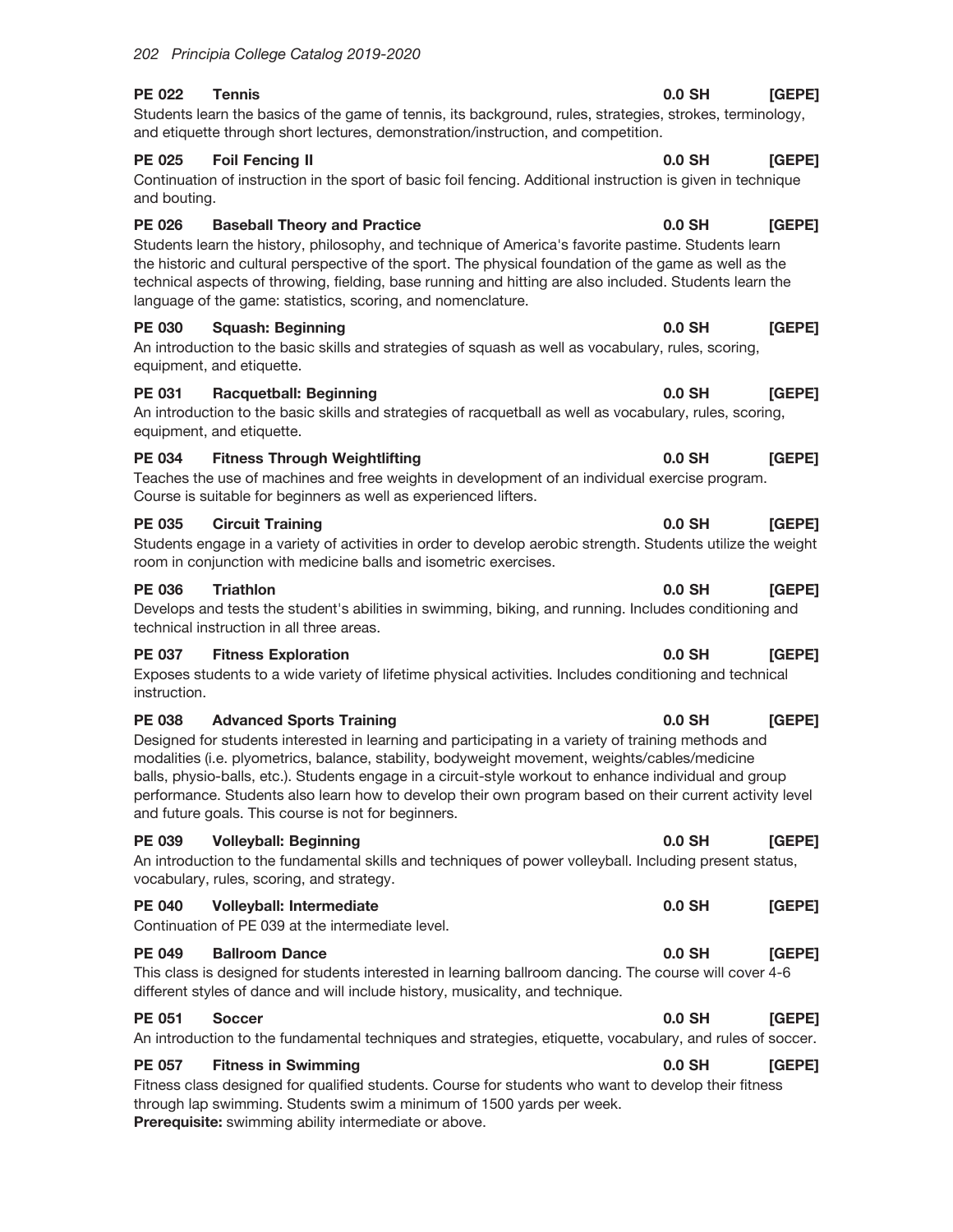#### **PE 061 Emergency Water Safety**

An aquatics course which introduces people to increased awareness of water-related safety issues and an understanding of how to respond in an aquatic emergency; includes practical and written activities. Prerequisite: successful completion of American Red Cross Basic Water Safety or successful completion of a swimming skills test.

Corequisite: PHED 300.

#### **PE 065 Swimming: Beginning**

Designed to meet the individual skill needs of non- and beginning swimmers. Students are required to participate in 42 hours of supervised swimming instruction.

#### **PE 073 Rugby**

This course exposes students to the basic skills, strategies, and fundamentals of competitive rugby. Students have the opportunity to compete against collegiate and club level teams sanctioned by USA Rugby and its affiliated unions.

#### **PE 074** Lacrosse

This course exposes students to the basic skills, strategies, and fundamentals of competitive lacrosse. Students have the opportunity to compete against collegiate teams in the Central Plains Women's Lacrosse League of the Women's Division Intercollegiate Associates of US Lacrosse.

#### **PE 075** eSports

eSports is a competitive online team game play in a variety of games. eSports provides a team environment for students to gain knowledge in teamwork, strategy, decision making, and overall character development through variety of competitive video games based in PC and console platforms.

#### **PE 085 Hiking/Backpacking**

Designed to develop the skills and knowledge necessary to fully and safely enjoy hiking and/or backpacking. Offered periodically in association with off-campus programs.

#### **PE 090 Trailrunning**

An introduction to running outside over various terrains and under various conditions.

# **Physical Education: Varsity Sports (PVAR)**

#### **PVAR 083 Varsity Cross Country**

Designed to provide the student-athlete with an experience of consistent progression, preparing for and engaging in intercollegiate competition. Players are trained in the proper fundamentals and skills as well as strength, fitness and strategy. Daily practices and NCAA D-III competitions allow players the opportunity to demonstrate growth in character, team work, leadership and spirituality.

#### **PVAR 085 Varsity Volleyball**

Designed to provide the student-athlete with an experience of consistent progression, preparing for and engaging in intercollegiate competition. Players are trained in the proper fundamentals and skills as well as strength, fitness and strategy. Daily practices and NCAA D-III competitions allow players the opportunity to demonstrate growth in character, team work, leadership and spirituality.

#### **PVAR 086 Varsity Track and Field Indoor**

Designed to provide the student-athlete with an experience of consistent progression, preparing for and engaging in intercollegiate competition. Players are trained in the proper fundamentals and skills as well as strength, fitness and strategy. Daily practices and NCAA D-III competitions allow players the opportunity to demonstrate growth in character, team work, leadership and spirituality.

#### **PVAR 087 Varsity Soccer**

Designed to provide the student-athlete with an experience of consistent progression, preparing for and engaging in intercollegiate competition. Players are trained in the proper fundamentals and skills as well as strength, fitness and strategy. Daily practices and NCAA D-III competitions allow players the opportunity to demonstrate growth in character, team work, leadership and spirituality.

#### $0.0$  SH [GEPE]

#### $0.0$  SH [GEPE]

### $0.0$  SH  $[GEPE]$

#### $0.0$  SH  $\begin{smallmatrix}1\\1\end{smallmatrix}$

[GEPE]

 $[GEPE]$ 

 $0.0$  SH

 $0.0$  SH

### $0.0$  SH  $[GEPE]$

#### $0.0$  SH [GEPE]

#### $0.0$  SH [GEPE]

 $0.0$  SH

## $[GEPE]$

### $0.0$  SH  $[GEPE]$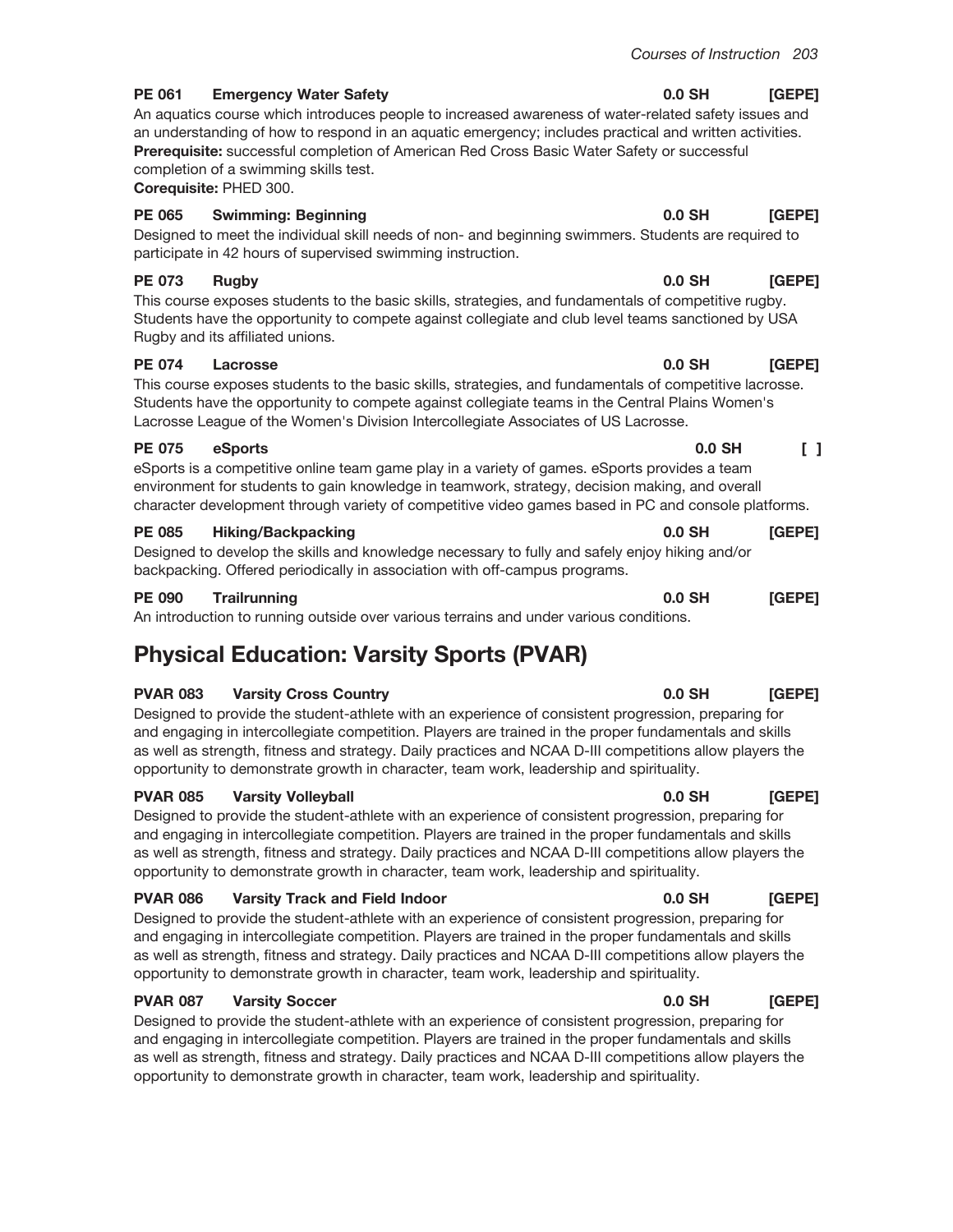#### **PVAR 089 Varsity Basketball**

Designed to provide the student-athlete with an experience of consistent progression, preparing for and engaging in intercollegiate competition. Players are trained in the proper fundamentals and skills as well as strength, fitness and strategy. Daily practices and NCAA D-III competitions allow players the opportunity to demonstrate growth in character, team work, leadership and spirituality.

#### **PVAR 090 Varsity Swimming**

Designed to provide the student-athlete with an experience of consistent progression, preparing for and engaging in intercollegiate competition. Players are trained in the proper fundamentals and skills as well as strength, fitness and strategy. Daily practices and NCAA D-III competitions allow players the opportunity to demonstrate growth in character, team work, leadership and spirituality.

#### **PVAR 091 Varsity Diving**

Designed to provide the student-athlete with an experience of consistent progression, preparing for and engaging in intercollegiate competition. Players are trained in the proper fundamentals and skills as well as strength, fitness and strategy. Daily practices and NCAA D-III competitions allow players the opportunity to demonstrate growth in character, team work, leadership and spirituality.

#### **PVAR 093 Varsity Tennis**

Designed to provide the student-athlete with an experience of consistent progression, preparing for and engaging in intercollegiate competition. Players are trained in the proper fundamentals and skills as well as strength, fitness and strategy. Daily practices and NCAA D-III competitions allow players the opportunity to demonstrate growth in character, team work, leadership and spirituality.

#### **PVAR 094 Varsity Track & Field Outdoor**

Designed to provide the student-athlete with an experience of consistent progression, preparing for and engaging in intercollegiate competition. Players are trained in the proper fundamentals and skills as well as strength, fitness and strategy. Daily practices and NCAA D-III competitions allow players the opportunity to demonstrate growth in character, team work, leadership and spirituality.

#### **PVAR 095 Varsity Baseball**

Designed to provide the student-athlete with an experience of consistent progression, preparing for and engaging in intercollegiate competition. Players are trained in the proper fundamentals and skills as well as strength, fitness and strategy. Daily practices and NCAA D-III competitions allow players the opportunity to demonstrate growth in character, team work, leadership and spirituality.

#### **PVAR 096 Varsity Softball**

Designed to provide the student-athlete with an experience of consistent progression, preparing for and engaging in intercollegiate competition. Players are trained in the proper fundamentals and skills as well as strength, fitness and strategy. Daily practices and NCAA D-III competitions allow players the opportunity to demonstrate growth in character, team work, leadership and spirituality.

#### **PVAR 098 Varsity Beach Volleyball**

Designed to provide the student-athlete with an experience of consistent progression, preparing for and engaging in intercollegiate competition. Players are trained in the proper fundamentals and skills as well as strength, fitness, and strategy. Daily practices and NCAA D-III competitions allow players the opportunity to demonstrate growth in character, team work, leadership, and spirituality.

# **Physics (PHYS)**

#### **PHYS 121 Life in the Universe**

Survey course covering the basics of astrobiology. Topics include the conditions necessary to support life, terrestrial life in extreme environments, the possibilities for life in our solar system, planetary habitability, and the Drake Equation and Fermi Paradox. Includes a lab component. Math at the level of high school algebra may be expected, but is not a primary focus of the course.

#### **PHYS 151 Descriptive Astronomy**

Application of elementary scientific principles to the study of the universe. Includes laboratories and evening observation sessions using departmental telescopes. Math at the level of high school algebra and geometry may be expected.

Class Level Restriction: Freshman and Sophomore only.

#### $0.0$  SH [GEPE]

### $0.0$  SH [GEPE]

[GEPE]

[GEPE]

[GEPE]

 $0.0$  SH

 $0.0$  SH

 $0.0$  SH

#### 0.0 SH  $[GEPE]$

#### $0.0$  SH  $[GEPE]$

#### $0.0$  SH [GEPE]

# 4.0 SH

#### **4.0 SH** [GESL]

# [GESL]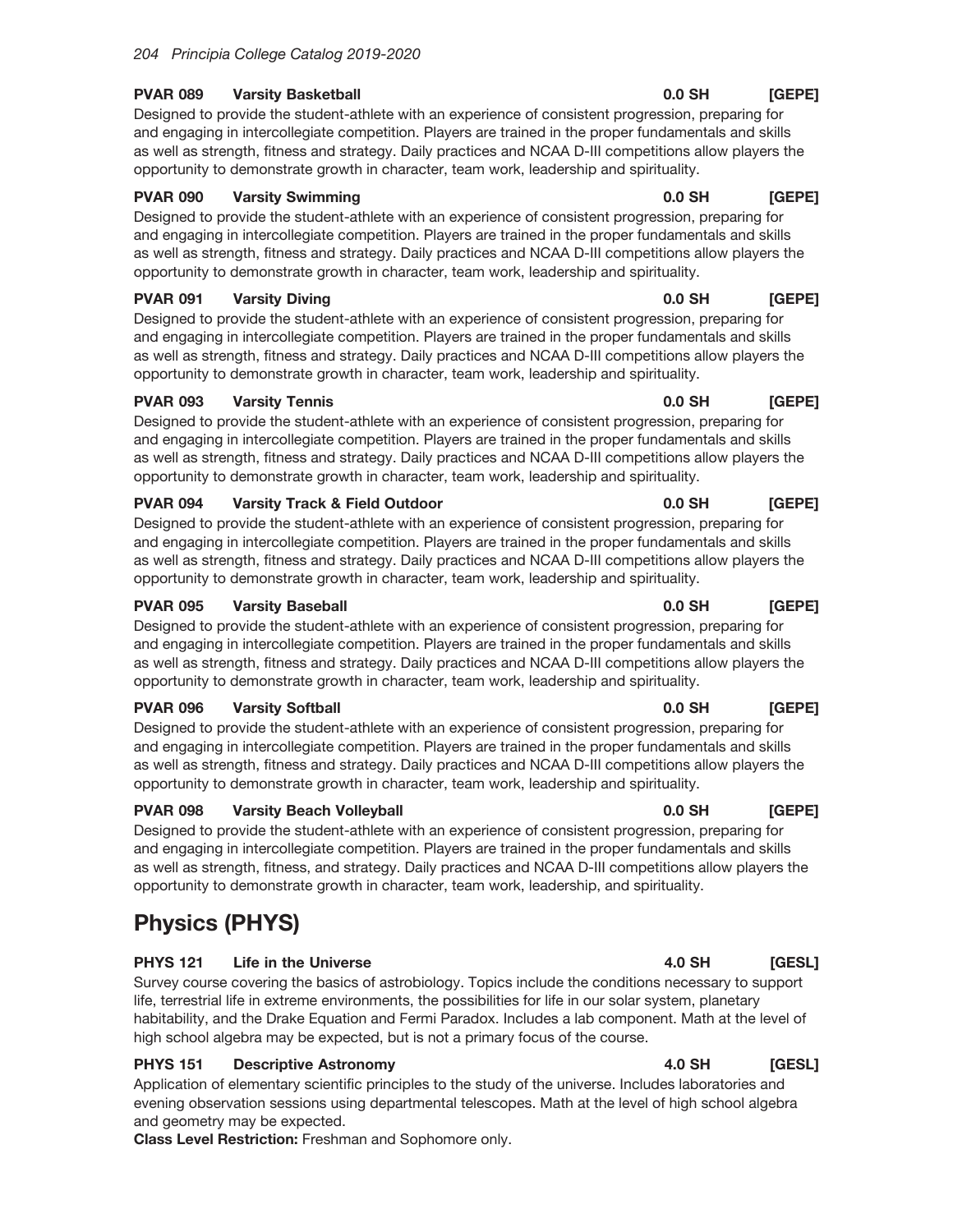[GESL]

[GESN]

[GESL]

 $\Box$ 

**4.0 SH** 

3.0 SH

4.0 SH

4.0 SH

#### **PHYS 161 Physics of Musical Sound**

Principles and applications of sound for all students, musically inclined or not. Sources of sound, sound wave types and propagations, and aural perceptions of sound. Extensive examples of musical instruments and how they exhibit basic concepts of acoustics. Math at the level of high school algebra and geometry may be expected. Class includes one two-hour lab per week. Class Level Restriction: Freshman and Sophomore only.

#### **PHYS 177 Environmental Physics**

Physics governing the interaction between humanity and the environment; focuses on energy. Covers the basic physics of energy, methods of energy generation and use, and the relationship between environmental energy flows and climate. May include mathematics up to the level of high school algebra.

#### **PHYS 199 Physics for World Leaders**

The physics behind policy, technology, and the everyday: energy sources, climate, electricity, nuclear weapons, etc. Energy is emphasized throughout. Science journalism is read and evaluated. A modest amount of math at the level of "Algebra I" is used.

#### **Phys for Scientists/Engrs I PHYS 201**

Introductory physics with calculus. Covers the major themes of physics, including mechanics, conservation laws, electricity, magnetism, waves, light, sound, relativity, early quantum theory, and thermodynamics. Laboratories approximately weekly. Emphasis on mechanics. Continues as PHYS 202, PHYS 203, and PHYS 204.

Prerequisite: Completion of or concurrent enrollment in MATH 181. CHEM 131 recommended.

#### **PHYS 202 Phys for Scientists/Engrs II**

Second term in the introductory physics sequence with calculus and laboratory; further emphasis on classical mechanics.

**Prerequisite:** PHYS 201 and completion of or concurrent enrollment in MATH 182.

#### **PHYS 203 Phys for Scientists/Engrs III**

Third term in the introductory physics sequence with calculus and laboratory; emphasis on electricity and magnestism.

Prerequisite: MATH 182 and PHYS 201.

#### **Phys for Scientists/Engrs IV PHYS 204**

Fourth term in the introductory physics sequence with calculus; emphasis on optics and thermodynamics. Does not include a laboratory component. Prerequisite: PHYS 202 and PHYS 203.

#### **PHYS 231 Introduction to Cosmology**

The course focuses on the study of the universe as a whole. Topics include general relativity, the expansion of space, the distribution of galaxies, black holes, and the origin and fate of the universe. The emphasis is on conceptual understanding; however, math at the level of high school algebra and trigonometry is utilized.

#### **PHYS 283 Advanced Laboratory**

Laboratory requirement for physics majors. Experiments in acoustics, optics, electrical measurement, spectroscopy, nuclear physics, and gravitation. Emphasis on techniques of measurement. Prerequisite: PHYS 203.

#### **PHYS 301 Classical Mechanics**

Advanced course in analytic mechanics, including analysis of systems of forces, acceleration, momentum, and energy. Emphasis on dynamics, including space and orbital mechanics. Full use is made of differential equations and vector analysis wherever appropriate.

Prerequisite: PHYS 203 and MATH 283; MATH 380 strongly recommended. Offered in alternate years. Class Level Restriction: Junior and Senior only.

#### 3.0 SH [GESN]

### 4.0 SH  $\Box$

#### 3.0 SH  $\Box$

#### 3.0 SH **IGESN1**

#### 4.0 SH  $\Box$

#### $\begin{bmatrix} 1 \end{bmatrix}$ 3.0 SH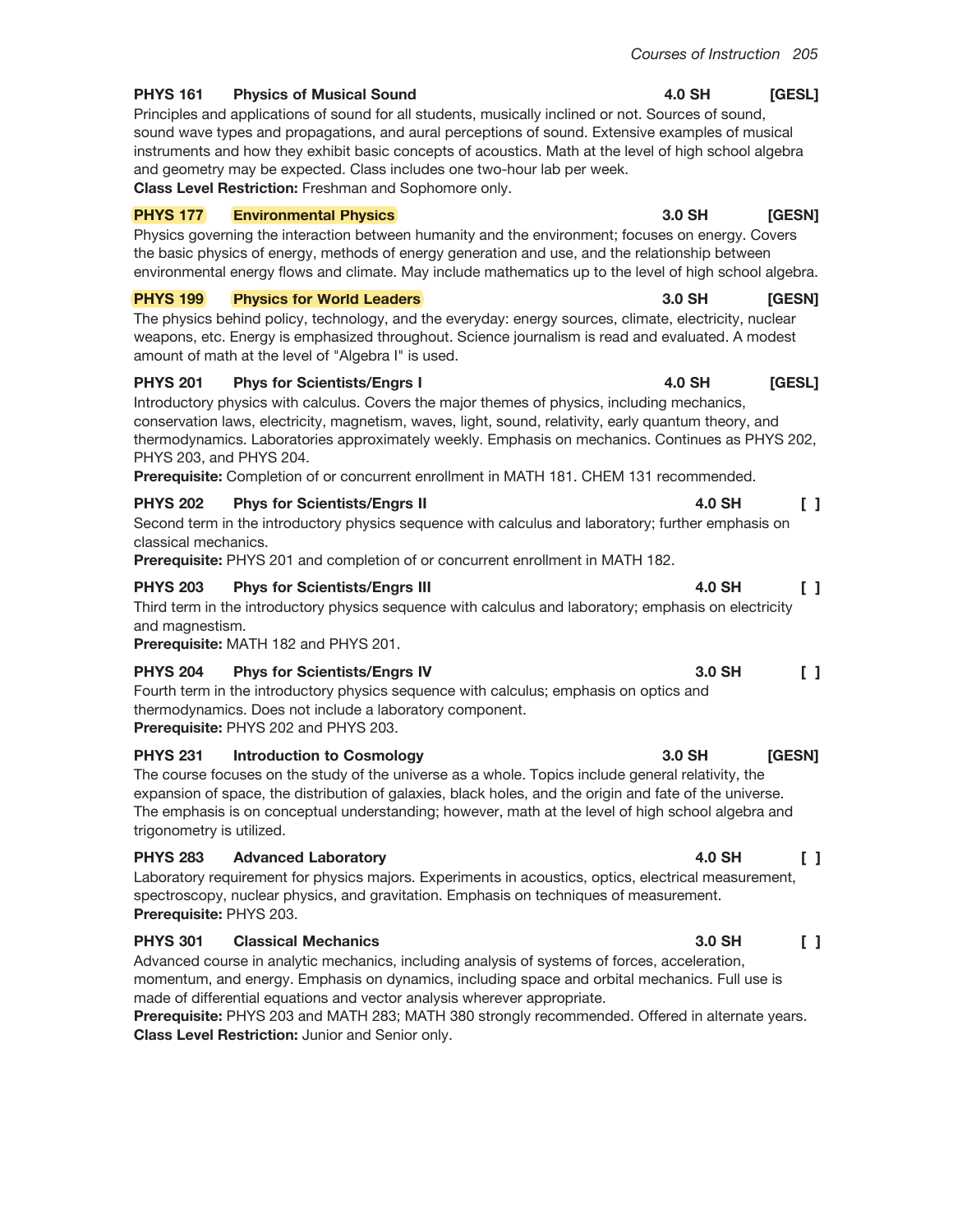#### **PHYS 303 Electricity & Magnetism I**

Advanced course in electricity and magnetism, including electro-statics, magnetic induction, magnetostatics, and electromagnetic waves. Basic laws of Gauss, Ampere, Faraday, and Maxwell in their differential form. Vector analysis and differential equations are used throughout. Emphasis on solving boundary value problems, such as those appropriate to fields at interfaces between two media. Prerequisite: PHYS 203 and MATH 283; MATH 355 and MATH 380 strongly recommended. Offered in even years.

Class Level Restriction: Junior and Senior only.

#### **PHYS 304 Electricity & Magnetism II**

Continuation of PHYS 303. Applications in astrophysics and ham radio will be included. Offered in even vears.

# Prerequisite: PHYS 303.

Class Level Restriction: Junior and Senior only.

#### **PHYS 305 Quantum Mechanics I**

A first year course in quantum mechanics. Topics may include wave functions, barrier potentials, harmonic oscillator, quantized angular momentum, hydrogen atom, perturbation theory, atoms and identical particles. Applications chosen from astrophysics, statistical mechanics, solid state physics, atomic physics, molecular physics, particle physics and nuclear physics. Prerequisite: PHYS 203 and MATH 182.

Class Level Restriction: Junior and Senior only.

### **PHYS 306 Quantum Mechanics II**

Continuation of PHYS 305.

Prerequisite: PHYS 305.

Class Level Restriction: Junior and Senior only.

#### **PHYS 307 Statistical Mechanics**

A study of the application of classical and quantum mechanics to many-bodied systems. Explores the relationship between statistical mechanics and modern thermodynamics, fluid mechanics, solid state physics, and plasma physics. This course will develop the basic equations and concepts of statistical mechanics. Both classical and quantum distribution functions will be used to calculate the macroscopic properties of a system based on the detailed behavior of the microsystem.

Prerequisite: MATH 283, PHYS 203, PHYS 204.

Class Level Restriction: Junior and Senior only.

#### **PHYS 351 Astrophysics**

Advanced course applying the laws of physics to astronomical phenomena. Star formation and evolution, formation of planetary systems, large-scale evolution, and eventual fate of the universe will be covered.

Prerequisite: MATH 283, PHYS 203.

Class Level Restriction: Junior and Senior only.

#### **PHYS 352 Computational Physics**

Application of computer modeling to complex physical systems. Subjects include numerical integration, the Monte Carlo method, genetic and simulated annealing algorithms, chaotic systems, fluid flow, and gravitational scattering. Of special interest to computer science students.

Prerequisite: CSCI 171, MATH 283, PHYS 203.

Class Level Restriction: Junior and Senior only.

#### **PHYS 391 Vehicular Dynamics**

Advanced survey of the physical principles underlying the design and performance of automobiles. Topics include driving kinematics, aerodynamics, load transfer, and engine thermodynamics. Calculuslevel mathematics should be expected. Does not include field program.

# Prerequisite: PHYS 202.

Class Level Restriction: Junior and Senior only.

#### 3.0 SH  $\begin{smallmatrix}1\end{smallmatrix}$

 $\Box$ 

3.0 SH

#### 3.0 SH  $\begin{bmatrix} 1 \end{bmatrix}$

 $\begin{smallmatrix}1\end{smallmatrix}$ 

 $\Box$ 

3.0 SH

3.0 SH

#### 3.0 SH  $\Box$

### 3.0 SH  $\begin{smallmatrix}1\end{smallmatrix}$

#### 3.0 SH  $\begin{smallmatrix}1\end{smallmatrix}$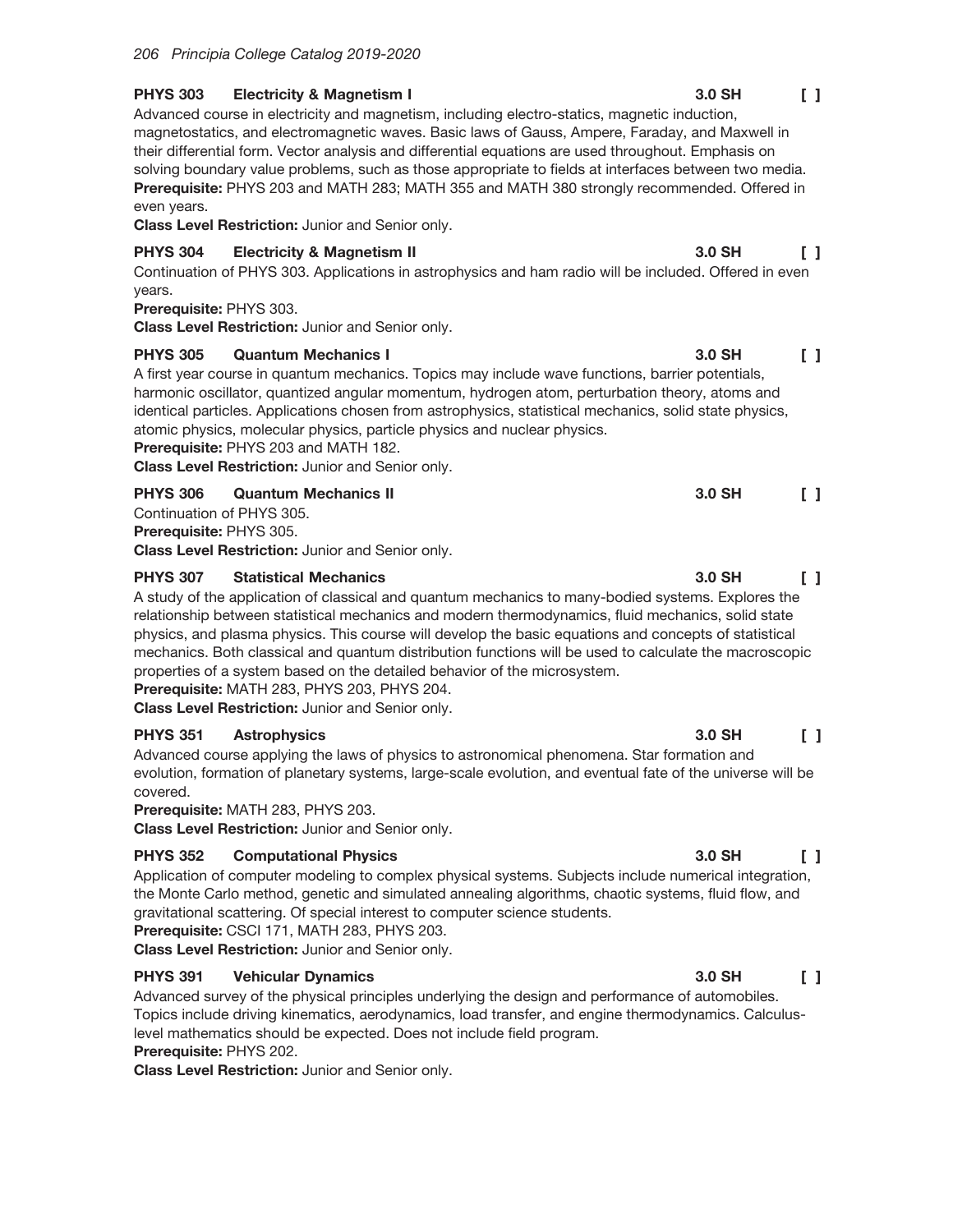#### **PHYS 392 Vehicular Dynamics with IFE**

Advanced survey of the physical principles underlying the design and performance of automobiles. Topics include driving kinematics, aerodynamics, load transfer, and engine thermodynamics. Calculuslevel mathematics should be expected. Includes an international field program in a country with a rich automotive tradition.

Prerequisite: PHYS 202.

Class Level Restriction: Junior and Senior only.

#### **PHYS 401 Research**

Experimental or theoretical research under faculty supervision. May receive a star (\*) grade, with final grade being assigned upon completion of the project. May be offered for variable credit from one to six semester hours. May be repeated multiple times, but only six semester hours may be used to fulfill major or minor requirements.

Class Level Restriction: Junior and Senior only.

# **Political Science (POLS)**

### **POLS 020 Model Illinois Government**

Model Illinois Government is the annual intercollegiate simulation of the Illinois General Assembly, held each winter in the State Capitol. Students serve as the various elected officers of the executive and legislative branches of the state government.

### **POLS 021 Moot Court (Model IL Govt)**

Teams of students prepare and arque appellate cases before mock state or U.S. Supreme Courts in the annual collegiate judicial simulations at state or national levels.

#### **POLS 052 Model United Nations**

Students simulate the actions of the various bodies of the United Nations - the General Assembly, the Security Council, the Economic and Social Council - in annual intercollegiate competition.

### **POLS 111 Intro to Political Behavior**

Course considers how U.S. citizens form values, beliefs, and preferences toward politics and public policies. Sources of knowledge explored include family, the media, and political elites. The impact of participatory and deliberative processes that may contribute to or detract from tolerance of others is also examined. Specific attention is devoted to political ramifications of attitudes concerning race, ethnicity, and gender.

## Class Level Restriction: Freshman only.

#### **POLS 120 American Government & Politics**

Study of the American political system and formation of public policy, primarily at the national level: political culture, constitutions and constitutionalism, democratic theory, federalism, public opinion, interest groups, political parties, the electoral system, Congress, the presidency, and the judicial system.

#### **POLS 125 Moot Court: Reason & Argument**

Students prepare legal briefs and argue appellate cases before mock Illinois or U.S. Supreme Court in the intercollegiate judicial simulations at state or national levels. Students learn legal reasoning and analysis, learn to think under intense pressure, and develop oral argumentation skills. Prerequisite: POLS 120.

#### **POLS 152 Politics Among Nations**

Introduction to international politics, with emphasis on what causes conflict between nations, why nations cooperate, and how contemporary forces influence international politics. Class Level Restriction: Freshman and Sophomore only.

#### **POLS 215 Soc Science Research Methods**

Explores qualitative and quantitative research methods used in the social sciences. Students conduct social science research projects to learn various research designs, their strengths and weaknesses, and their applications. Students collect, analyze, and interpret data, as well as test hypotheses and develop theories. Also listed as SOAN 215.

#### 4.0 SH  $\begin{smallmatrix}1\end{smallmatrix}$

#### $1.0 - 6.0$  SH  $\mathsf{F}$

## 0.0 SH  $\Box$

## $0.0$  SH  $\Box$

#### $0.0$  SH  $\Box$

### 3.0 SH **IGESSI**

[GESS]

[GESS]

3.0 SH

**4.0 SH** 

#### **2.0 SH** L.

### 3.0 SH **[GESS]**

 $<$ GEM $>$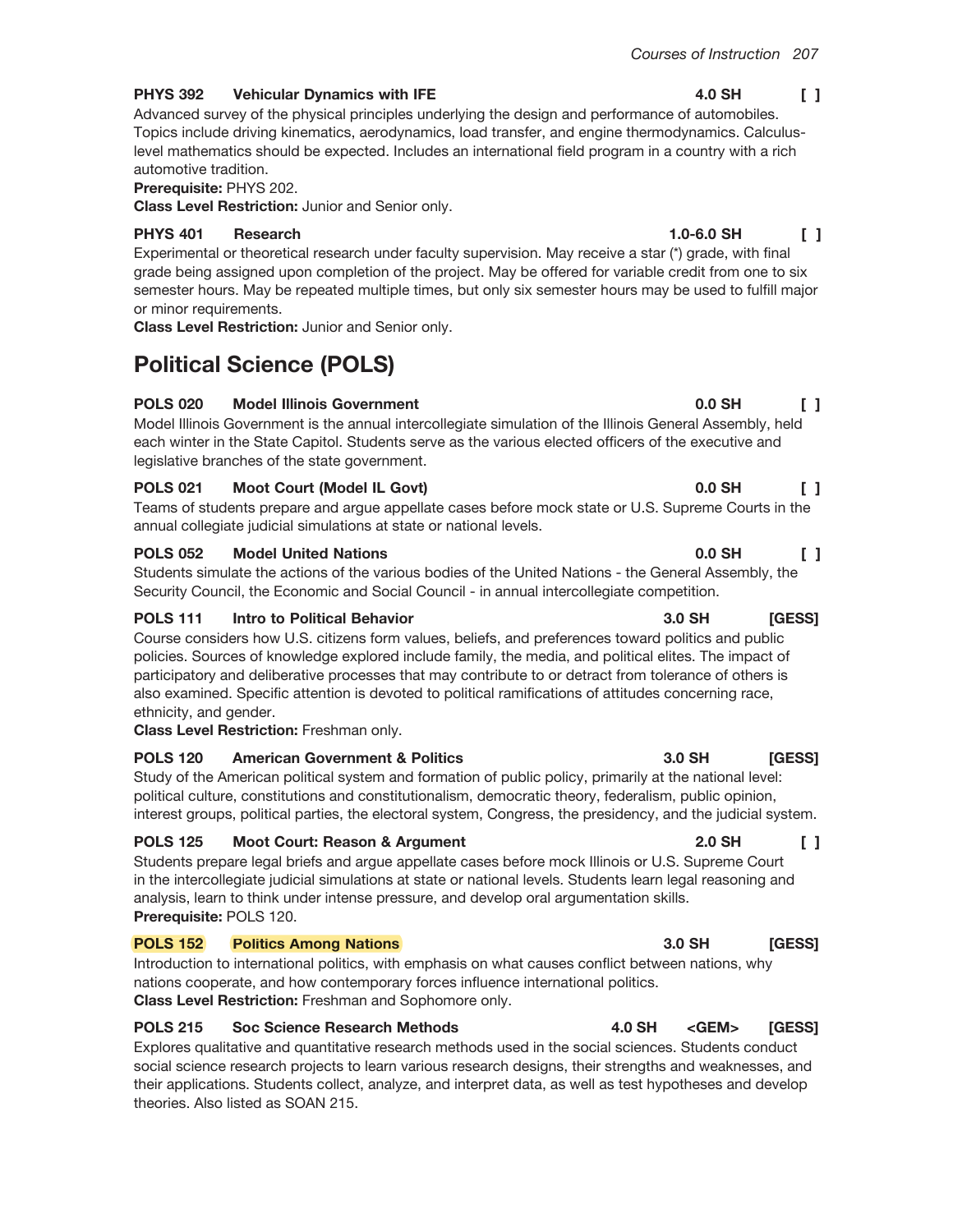#### **POLS 220 American Parties & Elections**

Theoretical study of political parties, elections, and public opinion, supplemented with case studies, guest speakers, and field research. Students attend political rallies and conduct surveys. Taught in election years. (A student may receive credit for only one of the courses POLS 220 and POLS 221.).

#### **POLS 221 Presidential Elections**

Examination of modern U.S. presidential election laws and processes that influence candidate and voter behavior. Specific topics include: primary elections and nominations, campaign finance law, voter turnout, debates, the Electoral College, media coverage, and the role of political parties. (A student may receive credit for only one of the courses POLS 220 and POLS 221.).

#### **POLS 231 American Congress**

Study of the representational nature, institutional structures, and deliberative processes of the United States Congress. Topics addressed include member goals and political resources, party organizations, the committee structures, legislative rules and procedures, and interbranch relations.

#### **POLS 232 American Presidency**

Study of the constitutional and prerogative powers, institutional arrangements, public dimensions, and policy-making roles of the modern presidency. The institution's relationships with the legislative and judicial branches as well as the federal bureaucracy are considered along with the impact individual presidents make on the exercise of power and authority.

#### **POLS 240 Women in Politics**

Examination of the experience of women in U.S. politics, particularly at the federal and state level. Considers the impact of gender on political participation, political attitudes, policy preferences, voting behavior, campaign styles, and institutional norms.

#### **POLS 252 U.S. Foreign Policy**

Values, process, and governmental institutions involved in the formulation of American foreign policy. In-depth analysis of American foreign policy since 1945 dealing with Cold War and post-Cold War challenges, the developing nations, and international organizations including the United Nations.

#### **POLS 254 Latin American Politics**

Study of the historical, economic, and social forces influencing the politics of contemporary Latin America, with a focus on why countries shift from authoritarianism into democracy, and how to assess the consolidation of democracy.

#### **POLS 255 Contemporary European Politics**

Comparative survey of the political process and issues in Britain, France, and Germany: organization of political interests, decision-making processes, governmental bureaucracies, and political responses to social and economic change.

#### **POLS 261 Politics of China**

Study of the cultural, historical, and ideological origins of the People's Republic of China, the role of the Chinese Communist Party and its leaders, the structure and processes of its political institutions, and the nature of issues facing contemporary China, from rapid economic growth to human rights.

#### **POLS 263 Topics in Asian Politics**

Focuses on government, politics, and public policies of one or more countries in Asia. Designed to deepen the student's work in political science, international relations, or Asian studies. Specific topics vary, from Southwest Asia to the Vietnam War to the politics of Japan. The title will be extended to describe the current topic. May be taken more than once provided the topics differ.

#### **POLS 264 Russia and the FSU**

Study of the cultural and historical origins of post-Soviet Russia and the various former Soviet republics, the person and rule of Vladimir Putin, the structure and processes of Russia's political institutions, and the nature of issues facing contemporary Russia, from reassertion of a global presence to the decline of democratic institutions.

#### **4.0 SH** [GESS]

#### 3.0 SH [GESS]

## 3.0 SH [GESS]

#### 3.0 SH [GESS]

#### 3.0 SH [GESS]

#### 3.0 SH **[GESS]**

#### 3.0 SH  $\begin{bmatrix} 1 \end{bmatrix}$

### 3.0 SH **[GESS]**

#### 3.0 SH [GESS]

#### $\Box$ 3.0 SH

#### 3.0 SH [GESS]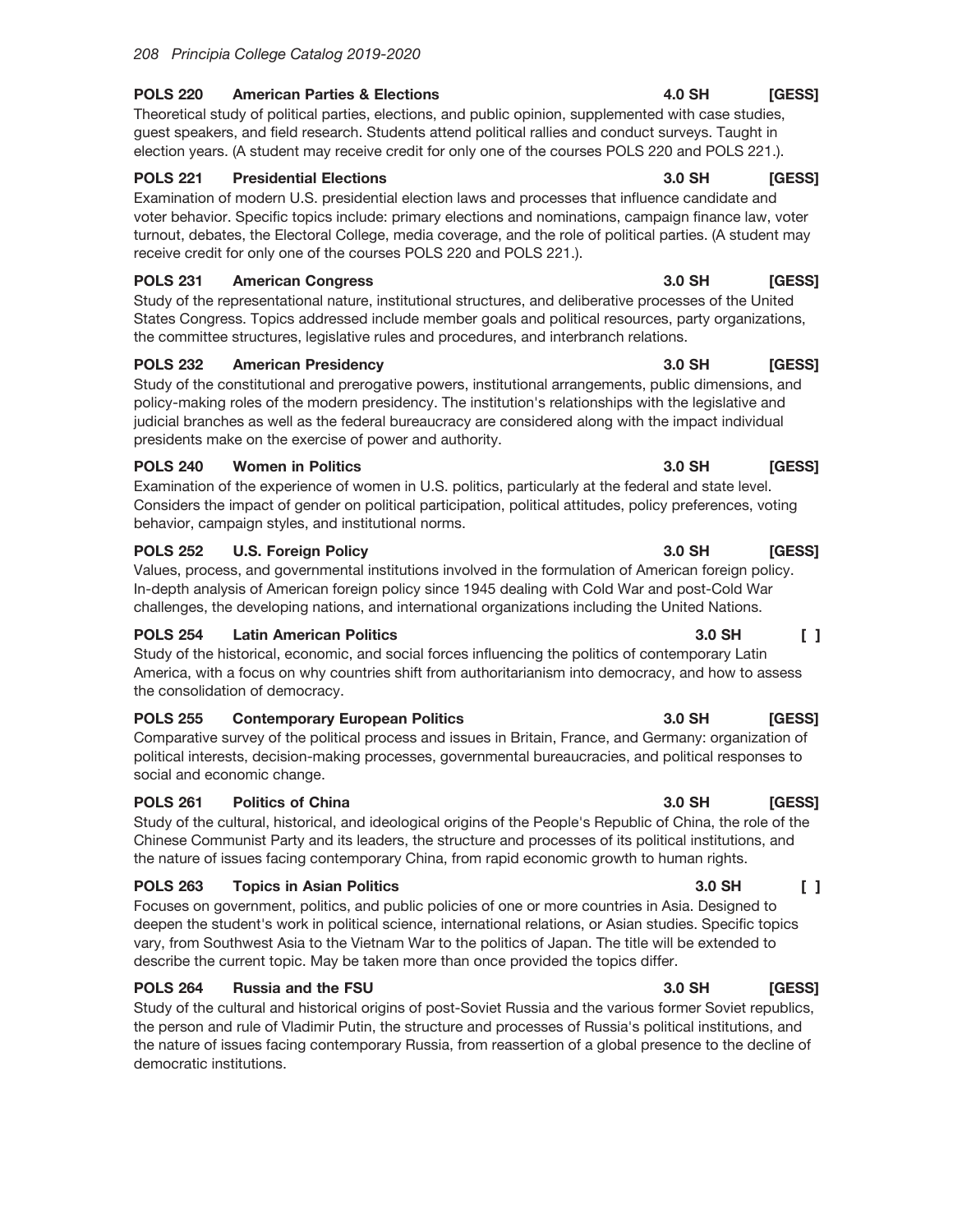#### **POLS 265 Contemporary Issues**

Focuses on one or more current political issues. Designed to deepen the student's previous political studies. May focus on either domestic or international topics. The title will be extended to describe the current topic. May be taken more than once provided the topics differ.

### **POLS 271 Middle Eastern Politics**

Study of the historical, economic, and social forces influencing the contemporary politics of the Middle East, including culture, religion, resources, state formation and development, security, regional/foreign relations, and competing interests. Focused on the most politically-significant countries and issues.

### **POLS 280 Classics of Political Thought**

Exploration of the most important writings of authors who have had a profound impact on the West's conception of politics. The emphasis is on original texts by authors such as Plato, Aristotle, Hobbes, Rousseau, Machiavelli, and Marx. Also listed as PHIL 280.

#### **POLS 300 Rev:Politics of Violent Change**

Study of violent political change: its causes, frequency, varieties, process. Various revolutions and their leaders considered at length, including the classic revolutions (English, American, French, Bolshevik), Mao Zedong's Chinese Revolution, Che Guevara in Latin America, and Eastern Europe in the post-cold war era.

Class Level Restriction: Junior and Senior only.

## **POLS 311 Political Behavior**

Seminar examines the nature of both political socialization and political participation of United States citizens. Influences on socialization studied include family, education, socioeconomic status, political elites and the media. Forms of participation include voting and membership in both interest groups and voluntary civic organizations.

# **Prerequisite: POLS 120.**

Class Level Restriction: Junior and Senior only.

## **POLS 325 The Legal Process**

 $\begin{bmatrix} 1 \end{bmatrix}$ How the nature of law, including its history, development, and efficient administration, affects our political system. Modern American legal system is studied with the idea of understanding law as ongoing process - how the process works and its political ramifications. Useful for students considering law school.

Class Level Restriction: Junior and Senior only.

## **POLS 330 American Constitutional Law**

Study of the politics and law of the U.S. Supreme Court. Selected Supreme Court cases are analyzed to show how court decisions shape the American constitutional system of government. Useful for students considering law school.

Class Level Restriction: Junior and Senior only.

## **POLS 332 Presidential Leadership**

Seminar examines personal, public, constitutional and institutional sources of power modern presidents utilize in their attempts to lead their various constituencies - the public, the legislative branch, and the federal bureaucracy. In addition to the critical analysis of various models of modern presidential leadership, students also conduct case studies of presidential leadership during the modern presidency (1945-present).

Prerequisite: POLS 120.

Class Level Restriction: Junior and Senior only.

## **POLS 340 Public Policy Analysis**

Survey of the policy process (agenda setting, adoption, implementation, and evaluation) and conceptual approaches to policy analysis. Seminar addresses specific policy topics and broader theoretical concerns.

Prerequisite: POLS 120 and POLS 215.

Class Level Restriction: Junior and Senior only.

#### $\begin{bmatrix} 1 \end{bmatrix}$ 3.0 SH

## 3.0 SH  $\Box$

**IGESS1** 

## 3.0 SH  $\mathsf{L}$

**4.0 SH** 

 $3.0$  SH

## 3.0 SH  $\begin{smallmatrix}1\end{smallmatrix}$

#### 3.0 SH  $\Box$

#### 4.0 SH  $\begin{bmatrix} 1 \end{bmatrix}$

## 3.0 SH  $\begin{smallmatrix}1\end{smallmatrix}$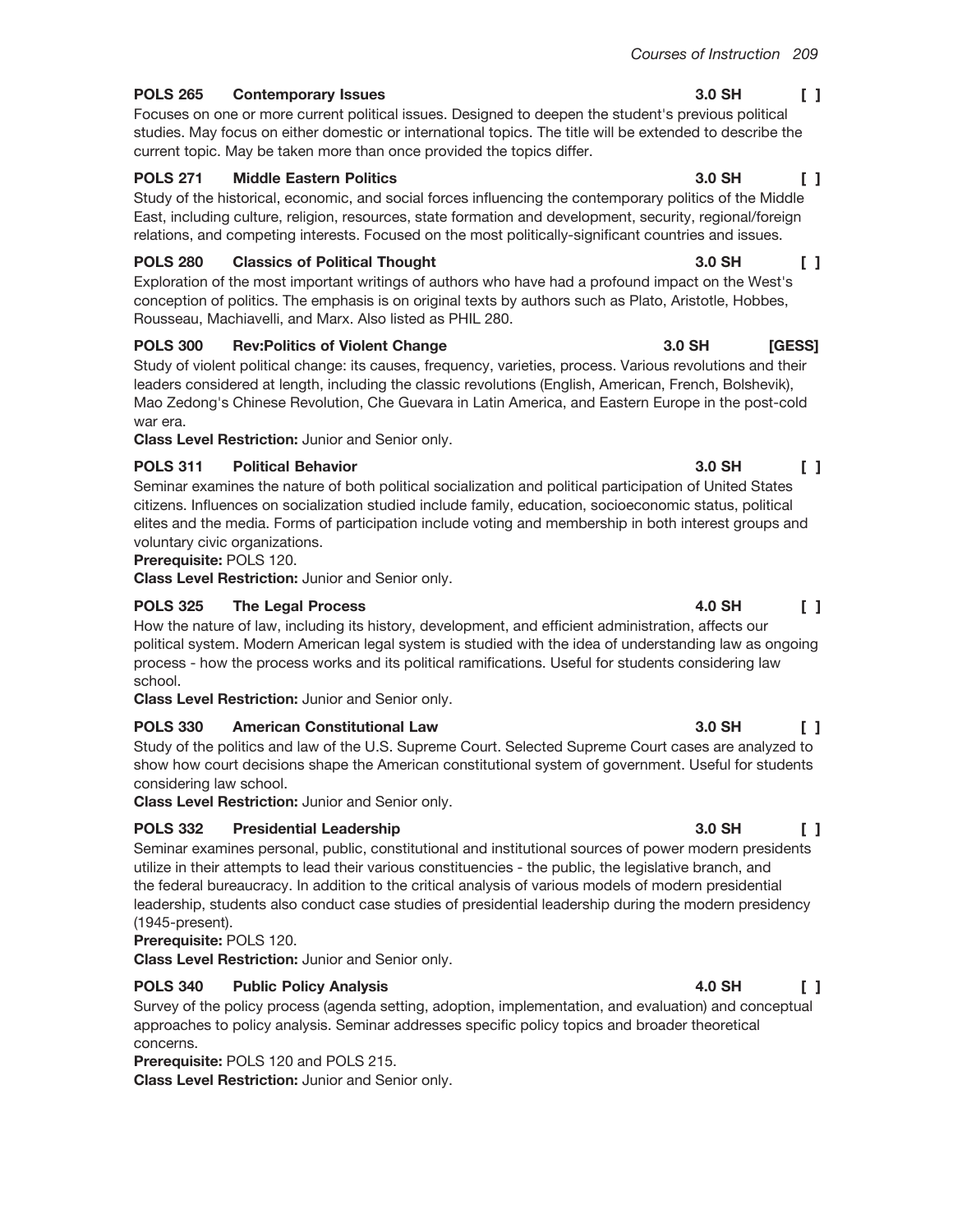#### **POLS 348 U.S. and Global Security**

Explores traditional and non-traditional threats in a globalized world and the options for response; how the concept of security is evolving to take into account global technological, social, and political developments; the role of the military in U.S. political culture.

Prerequisite: POLS 152.

Class Level Restriction: Junior and Senior only.

#### **POLS 352 International Relations Theory**

Advanced study of the means and methods of theory construction in the field of international relations. Prerequisite: POLS 152.

**Class Level Restriction: Junior and Senior only** 

Field of Study Restrictions: Political Science Majors only.

#### **POLS 354 Globalization: Theory/Practice**

Explores globalization and its many facets from both practical and theoretical viewpoints, including the processes and institutions that cause and advance globalization; evaluating the utility of current theories to explain globalization; debating the effects of globalization.

Class Level Restriction: Junior and Senior only.

#### **POLS 365 Advanced Issues**

Advanced study and analysis of one or more current political issues. Designed to deepen the advanced student's previous political studies. May focus on domestic or international topics. The title will be extended to describe the current topic. May be taken more than once provided the topics differ. Class Level Restriction: Junior and Senior only.

# **Religious Studies (RELS)**

#### **RELS 110 The Old Testament**

Introduction to the Hebrew Scriptures as history, as literature, and as a statement of faith. God's covenant with Israel forms a unifying motif, seen against the background of the ancient Near East. A brief overview of the New Testament is also included.

### **RELS 120 The New Testament**

An introductory overview of the historical context, literary genres, and theological and ethical messages of the New Testament, with focus on its contemporary relevance, the identity of Jesus, and what it means to be his follower. A brief overview of the Old Testament is also included.

#### **RELS 130 World Religions**

An introduction to the world's religious traditions, including the three Abrahamic faiths (Judaism, Christianity, Islam), Hinduism, Buddhism, Daoism, and other traditions at the discretion of the instructor. This course provides an opportunity to learn about the diversity of religious practice in the world and prepares students for a world impacted by religion at every level.

### **RELS 140 Religion in Unexpected Places**

The course will ask students to consider how individual religious convictions can impact self and society. Students will identify the creative, ethical, and theological thinking of varied texts and consider how a moral imagination can help them to focus both their own religious beliefs and practices and empower them to be agents of change.

Class Level Restriction: Freshman and Sophomore only.

### **RELS 215** The Hebrew Prophets

Prophecy as a quest for leadership and as insight into social and moral conditions in Israel before, during, and after the exile.

### **Wisdom Literature and Psalms RELS 218**

Close reading of Psalms, Proverbs, Job, and Ecclesiastes, with reference to wisdom traditions of the ancient Near East.

#### 3.0 SH  $\begin{smallmatrix}1\end{smallmatrix}$

#### 3.0 SH  $\begin{smallmatrix}1\end{smallmatrix}$

 $[GEB]$ 

## 3.0 SH  $[GEB]$

3.0 SH

#### 3.0 SH **IGEHI**

#### 3.0 SH **IGEH1**

### 3.0 SH [GEH]

#### 3.0 SH [GEH]

## 3.0 SH  $\Box$

### 3.0 SH  $\Box$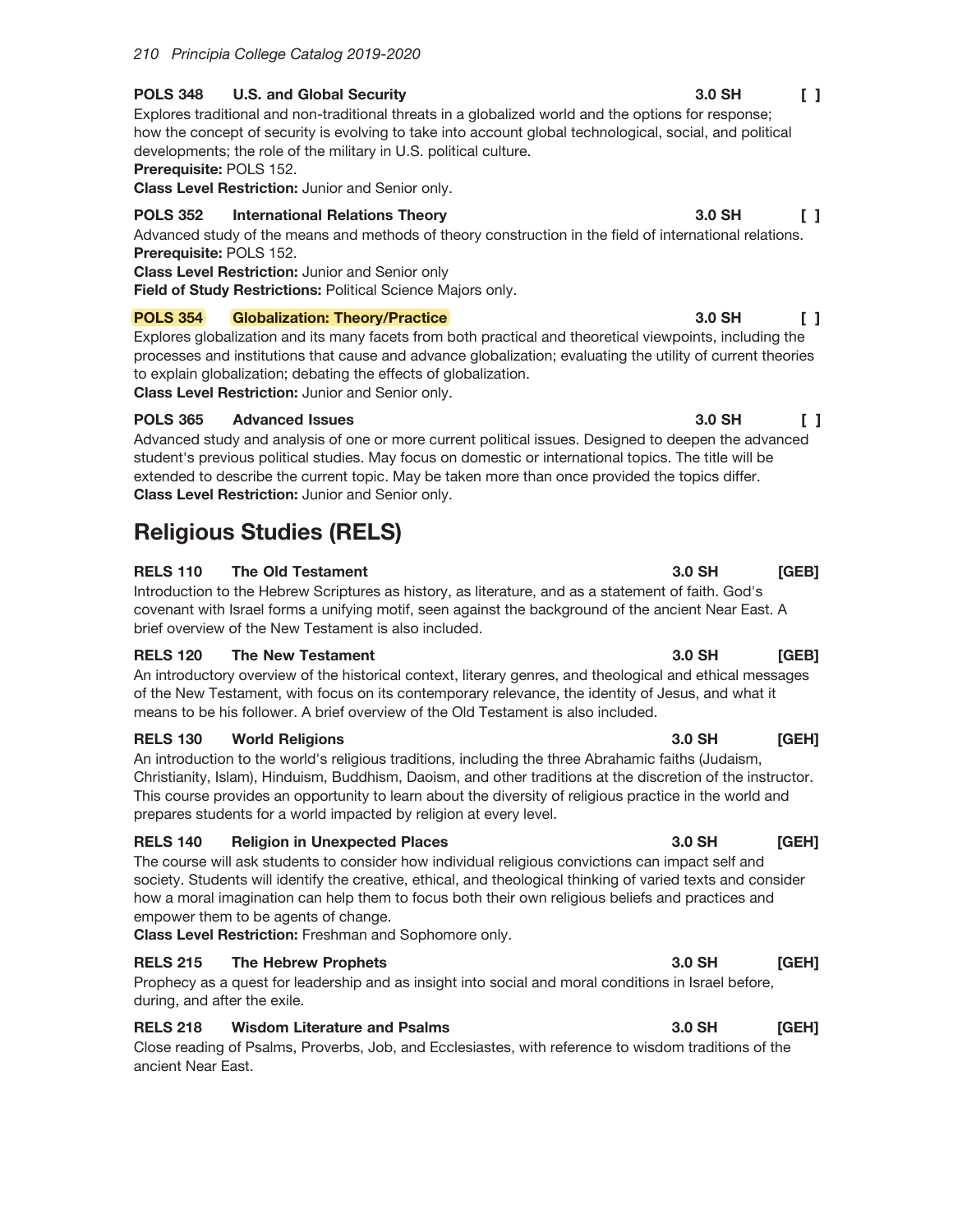#### The Bible and the Environment **RELS 222**

This course critically examines and interprets relevant biblical texts within the context of the current ecological crisis with the intent of articulating a biblical case that responds to the challenge to live faithfully and responsibly as stewards of the Earth and its resources.

#### **RELS 224 Christian Gospels**

An examination of the origins and development of Christian gospels in and outside the New Testament canon, as historical, literary, and theological products of the early Church, and of their contemporary interpretations.

#### **RELS 227 Paul the Apostle**

An exploration of the life, letters, thought and impact of the prolific and controversial apostle. The book of Acts, Paul's letters and those attributed to him, are examined in order to better understand both the man and the message.

#### **RELS 230 Faith and Film**

Students will develop evaluative and critical skills for use in their encounter with the medium of film. These skills will be applied both to films with explicitly religious and spiritual themes, as well as to films in which such themes are more hidden and implicit. Students view, discuss, review, and research a variety of popular films.

### **RELS 231 History of Christianity**

An exploration of the Christian churches from their beginnings in the apostolic period to their most recent expressions in the twenty-first century. The course considers how Christianity has shaped societies and how societies have shaped Christianity. Major movements, leading figures, theological developments, and religious trends will be examined to better understand the global spectrum of Christian expressions.

### **RELS 240** Introduction to Islam

The study of Islam as a religion, focusing on the Quran, the prophet Muhammad, ritual, commentary, dissent, and important religious themes and developments during three periods: Middle (650-850 CE); Mature (850-1500 CE); and Modern (1600-present).

### **RELS 260 Religion in America**

An historical survey of religious groups and movements that shaped and were shaped by the American experience.

#### **RELS 265 Comparative Religious Ecology**

This course addresses how various religious traditions understand the relationship between humanity, ecology, and the divine. Monotheistic, dharmic (such as Buddhism), and indigenous traditions will be addressed. The course also covers religiously informed environmental movements.

### **RELS 270 Gender & Religion**

This course examines underlying assumptions about gender roles in the context of scripture and religious practice. It explores historical, cultural, and religious expectations about men's and women's attitudes and interests, and how those appear in scriptures and in various religious traditions. The title will be extended to describe the current topic. May be taken two times provided the topics differ.

### **RELS 275 Christian Science Movement**

This course allows students to engage in in-depth study of specific aspects of the history and/or cultural practice of Christian Science at various times and places. May be repeated once provided the topics differ.

### **RELS 300 Biblical Interpretation**

An analysis and practicum of the methods scholars and others have used to interpret biblical literature, from antiquity to the present.

Prerequisite: RELS 110 or RELS 120.

Class Level Restriction: Junior and Senior only.

#### 3.0 SH  $[GEH]$

#### 3.0 SH [GEH]

## 3.0 SH [GEH]

### $3.0$  SH [GEH]

### 3.0 SH [GEH]

## 3.0 SH [GEH]

### 3.0 SH [GEH]

#### 3.0 SH [GEH]

## 3.0 SH [GEH]

## 3.0 SH [GEH]

## 3.0 SH

## $\Box$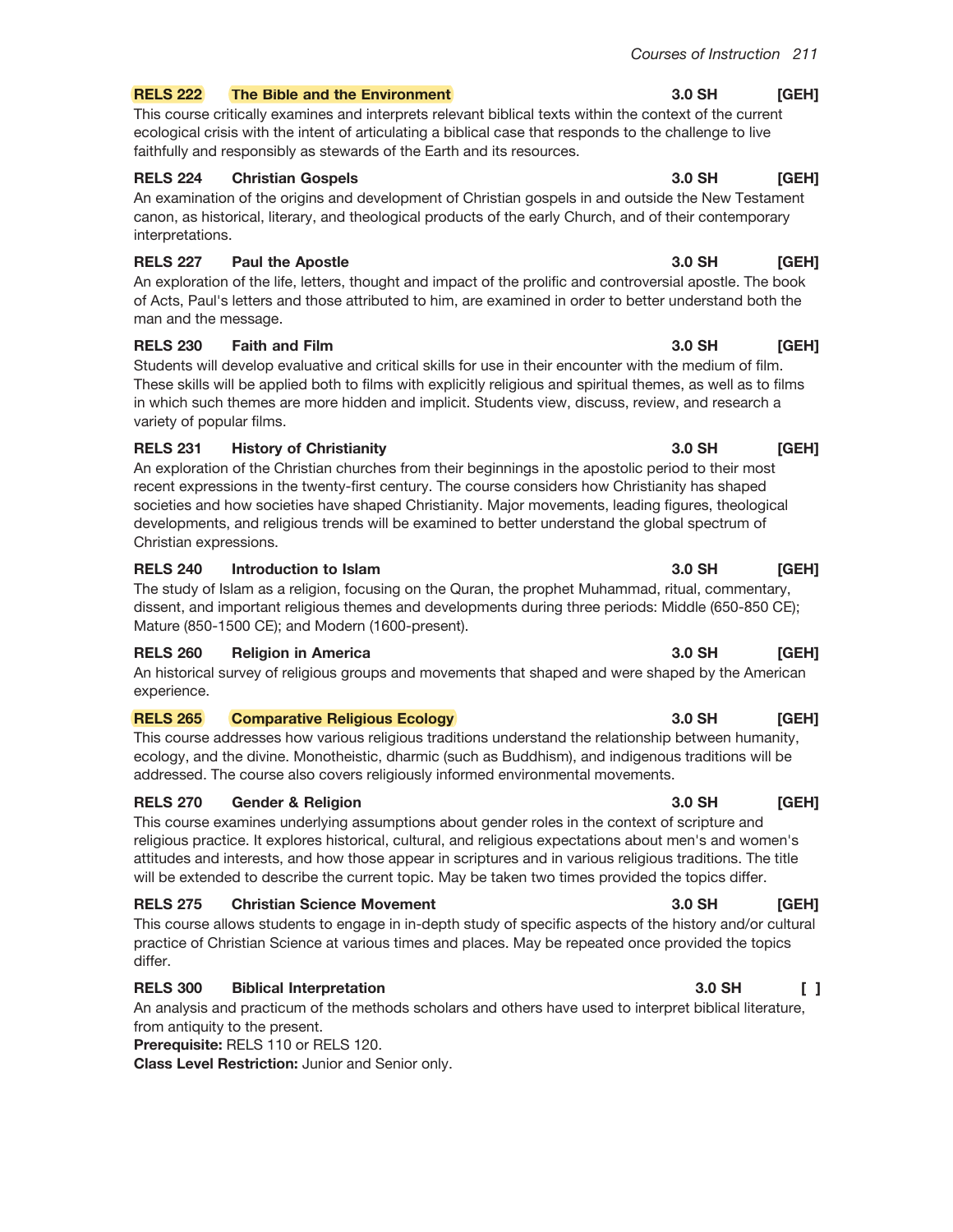**RELS 304 Topics in Biblical Studies** 

A seminar on a topic in biblical studies at the advanced level. The content varies, and the title will be extended to describe the current topic. May be offered for variable credit from one to three semester hours. May be repeated up to a total of nine semester hours provided the topics differ. Prerequisite: RELS 110 or RELS 120.

Class Level Restriction: Junior and Senior only.

#### **RELS 307 Spiritual Autobiographies**

In this course we will explore classic and contemporary spiritual autobiographies and learn about the practices of faith that sustained and challenged diverse religious people. Students study texts from different cultures and historical periods, discovering how historical and cultural context shapes faith. Through critical examination of the texts, students will reflect on their own spiritual journeys and identities.

Class Level Restriction: Sophomore and Junior and Senior only.

#### **RELS 310 Topics in Religious Studies**

A seminar on a topic in religious studies at the advanced level. The content varies, and the title will be extended to describe the current topic. Topic areas include comparative religions, history of religions, philosophy and ethics of religions, and religion in society. May be repeated up to a total of nine semester hours provided the topics differ.

Prerequisite: at least one RELS course.

#### **RELS 320 Biblical Sites and (Con)texts**

An examination of biblical sites in light of pertinent biblical texts as well as their ancient and contemporary contexts. This course includes critical analyses of land in the Bible and of biblical sites in Judaism, Christianity, and Islam. Secondarily, this course addresses the role of these concepts in conflicts in the land of the Bible from antiquity to the present.

#### **RELS 332** The Life of Mary Baker Eddy

An historical survey of the life and times of Mary Baker Eddy, from her childhood through her work as Discoverer, Founder, and Leader of Christian Science.

#### **RELS 365** God and the Holocaust

This course helps students understand the historical background, context, events, and aftermath of the Holocaust. We will also be addressing the implications and repercussions of the Holocaust on religious practice and theology. Finally, the course is intended to encourage students independently to develop their own prayerful response to examples of violence and evil.

Class Level Restriction: Sophomore and Junior and Senior only.

#### **RELS 370** Jews, Christians, & Muslims

Judaism, Christianity, and Islam sometimes interact harmoniously, but at other periods have fought bitterly. This course compares these religions theologically, legally, and culturally; traces the history of the interactions among these religions; and also examines contemporary relations between these three religions.

#### **RELS 390 Seminar in Religious Studies**

This course provides students with an understanding of the methodological tools used in the study of religion; it also gives students the opportunity to reflect upon which of those methods will be most helpful to them in undertaking a specific research project in which religion is a significant category of analysis.

Prerequisite: RELS 110 or RELS 120 and two RELS courses numbered 200 or above. Class Level Restriction: Junior and Senior only.

#### **RELS 401 Capstone Project**

A selected topic, area, or problem providing opportunity for survey, investigation, research, creative activity, or approved travel-study. May be offered for variable credit from one to three semester hours. May be taken three times up to a total of six semester hours. May be offered on an independent contract basis.

Class Level Restriction: Junior and Senior only.

#### $1.0 - 3.0$  SH  $\begin{smallmatrix}1\end{smallmatrix}$

#### 3.0 SH [GEH]

## $1.0 - 3.0$  SH  $\mathsf{L}$

#### 3.0 SH [GEH]

#### 3.0 SH [GEH]

#### 3.0 SH [GEH]

#### 3.0 SH [GEH]

#### 3.0 SH  $\Box$

#### $1.0 - 3.0$  SH  $\Box$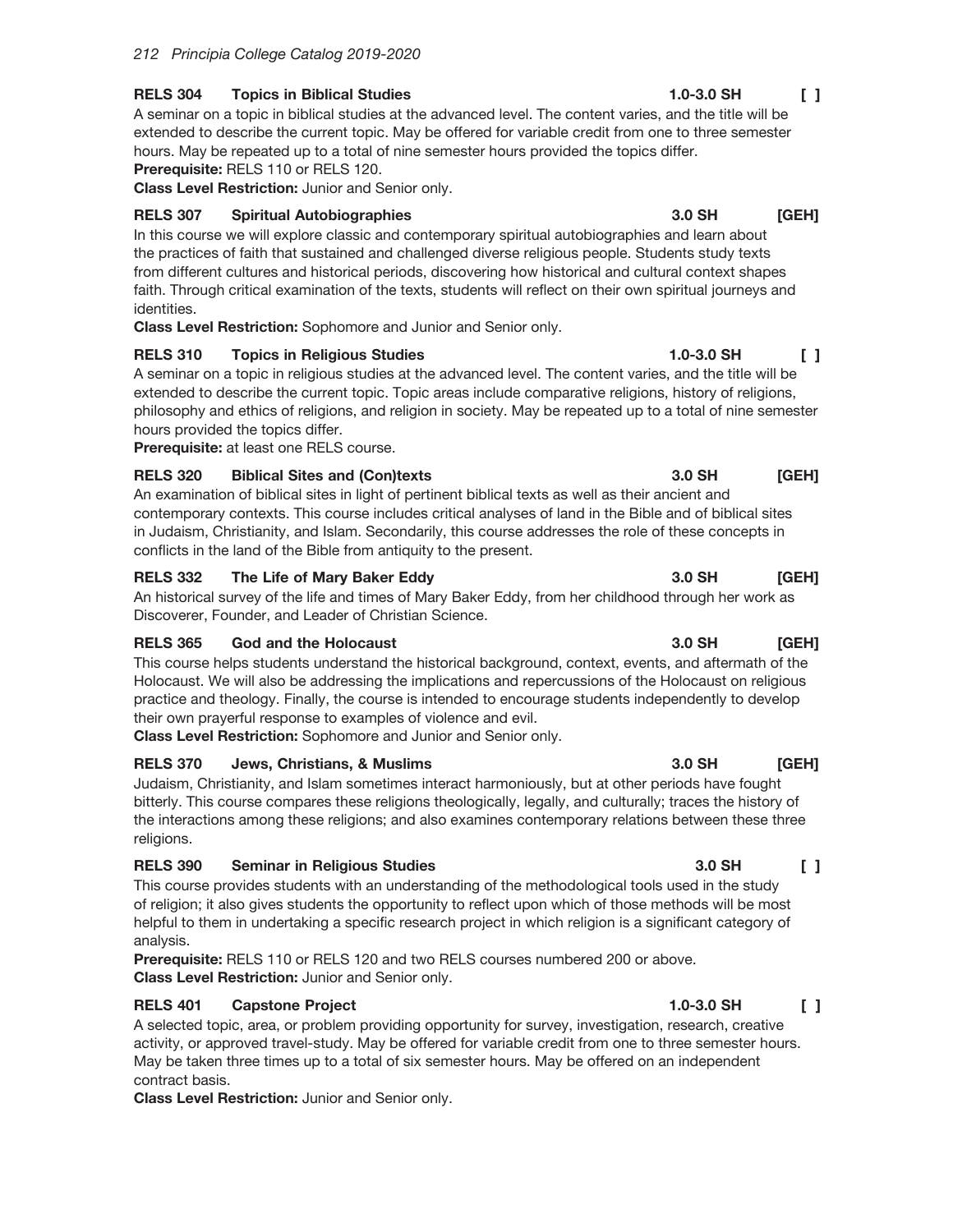## Courses of Instruction 213

# **Russian (RUSS)**

#### **RUSS 104 Elementary Russian I**

In this first semester of the two-semester elementary sequence students learn from video, CD exercises, and classroom activity, how to listen and speak, read and write, and understand Russian sentences in the present tense. This course includes an introduction to Russian culture through video and texts. Class Level Restriction: Freshman and Sophomore only.

## **RUSS 105 Elementary Russian II**

In this second course of the two-semester elementary language sequence, students fulfill the general education second language requirement. Students understand and speak, read, and write sentences and paragraphs in the present, future, and past tenses in order to function in everyday situations in Russian-speaking countries. This course includes an introduction to Russian culture through video and texts.

Prerequisite: RUSS 104.

**RUSS 136 Language and Culture Abroad II** 3.0 SH  $[GE2L]$ Elementary Russian language/culture study during a Russian Study Abroad Program. Prerequisite: RUSS 104 or placement.

# **Science (SCI)**

#### **SCI 360 Current Science Literature**

Introduction to the current scientific literature in field(s) of students' choice. Initial readings are selected by faculty. Students present findings orally. Readings are selected from peer-reviewed scientific journals, e.g. Physical Review, Journal of Geophysical Research, etc. May be taken four times up to a total of four semester hours.

# **Sociology and Anthropology (SOAN)**

### **SOAN 050 Community Service Program**

In local, national, and international communities, with agencies, and institutions, students work together with others committed to meeting social needs. Students are encouraged to learn from those they serve, broaden their knowledge of diversity, develop social responsibility and realize their obligation to serve our global community.

#### **SOAN 100 Intro to Global Sociology**

An introduction to the basics of sociology as a way of understanding the world. This course is designed to provide a general introduction to the discipline of sociology. Although a domestic (US) sociological perspective is examined, a global sociological perspective is at the core of the course. Students will be introduced to the field by focusing on key sociological topics, including but not limited to social theory, the social construction of knowledge, socialization, social stratification, "race" and ethnicity, gender, culture, geography, religion, global social movements, globalization, global stratification, postcolonialism, and global ecology.

Class Level Restriction: Freshman and Sophomore only.

### **SOAN 130 Introduction to Archaeology**

A survey course which explores theory, methods, and techniques for investigating, reconstructing, interpreting, preserving, and learning about human behavior in the past. It reviews human cultural chronology from the earliest Paleolithic ages, to the present, and examines the artifact remains. Throughout the course archaeology as anthropology and the relevance of archaeology to modern society and politics is emphasized.

Class Level Restriction: Freshman and Sophomore only.

#### **SOAN 150** Intro to Cultural Anthropology

Introduction to the field of cultural anthropology. Explores various cultures around the world using some or all of the following as a basis of comparison: gender roles, language, social structure, family and kinship, identity, and spirituality. Also examines how cultures have been impacted by globalization. Class Level Restriction: Freshman and Sophomore only.

#### 5.0 SH  $\begin{smallmatrix}1\end{smallmatrix}$

**IGE2L1** 

 $0.0$  SH

#### 3.0 SH **IGESSI**

## 3.0 SH [GESS]

#### 3.0 SH [GESS]

# $\mathsf{L}$

5.0 SH

 $1.0$  SH  $\Box$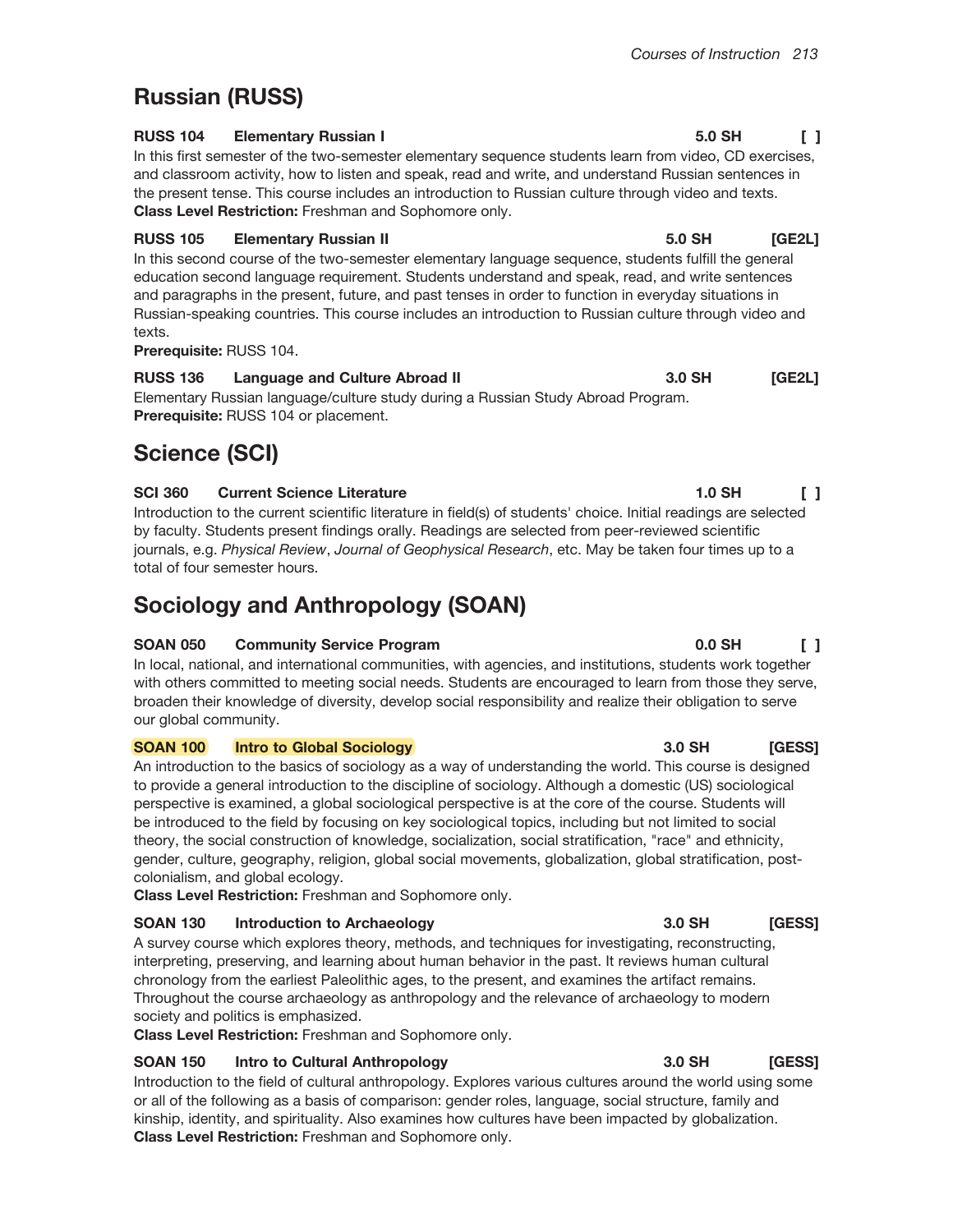#### "Race" and Ethnicity **SOAN 160**

Examines the Native, African, Latino/Latina, Asian, and European American experience. Also, provides a critical and comparative analysis of racial ideology and the social construction of "race," its origins and present day consequences from a global perspective. Ethnicity, ethnic conflict, genocide, and conflict solutions are examined as well.

Class Level Restriction: Freshman and Sophomore only.

#### **SOAN 170 Gender Paradigms**

Examines underlying assumptions about male and female roles throughout history, then focuses on contemporary issues. Addresses the questions of why status differences exist between the sexes, how people are socialized into stereotyped sex roles, and how individuals can move beyond limitations imposed by prescribed sex roles. Also listed as WOM 170.

Class Level Restriction: Freshman and Sophomore only.

#### **SOAN 180 Social Stratification**

Explores some of the fundamental concepts and major theoretical issues involving social class and power at a global level. Topics include socio-economic inequality, class consciousness, power and privilege, social mobility, and the place of race and gender.

Class Level Restriction: Freshman and Sophomore only.

#### **SOAN 200 Criminology and Criminal Law**

Explores criminological theories, the criminal judicial system, and the consequences of crime in the United States and around the world. Typologies and case studies of crimes include, but are not limited to contemporary, historical, celebrity, corporate, crimes against humanity, and "terrorism".

#### **SOAN 215 Soc Science Research Methods 4.0 SH**  $<$ GEM $>$ [GESS]

Explores qualitative and quantitative research methods used in the social sciences. Students conduct social research projects to learn various research designs, their strengths and weaknesses, and their applications. Students collect, analyze, and interpret data, as well as test hypotheses and develop theories. Also listed as POLS 215.

#### **SOAN 230 Archaeological Field Studies**

This course is an on-site, practical program in the methods and techniques of archaeological excavation and interpretation. In this course students will learn archaeological field skills including survey, mapping, excavation, classification, and recording of features and artifacts. Students will learn to identify features in the ground and in the landscape and to use a variety of precision surveying equipment.

#### **SOAN 235 Environmental & Social Change**

Examines the interface between social and environmental problems plus strategies to resolve such problems. Analyzes the impact of industrialization and globalization on humanity and ecosystems in traditional and more industrialized societies. Evaluates the feasibility of ecologically, economically, and socially sustainable rural and urban human settlement patterns.

#### **SOAN 240 Native American Cultures**

Develops an appreciation for Native North American cultures from a sociological and historical perspective. Examines common issues facing many Native Americans as they work to maintain their cultural practices and ways of knowing in the midst of a dominant Euro-American society. Explores contemporary political, socio-economic, and resource management issues related to ecological, economic, and social sustainability.

#### **SOAN 244** Int'l Human Rights Law & Advcy

This course examines the global mechanisms, forces, and laws for promoting and protecting human rights; rights implementation via issues of evidence, ethics, and socio-political feasibility; legal concepts that apply to torture, political repression, war crimes and genocide, women's rights, children's rights, and violations of non-human rights; advocacy on behalf of those oppressed by violations of human and non-human rights law.

Class Level Restriction: Junior and Senior only.

#### 3.0 SH [GESS]

### 3.0 SH [GESS]

### 3.0 SH **[GESS]**

## 3.0 SH [GESS]

## 3.0 SH [GESS]

# 3.0 SH

## [GESS]

## 3.0 SH [GESS]

## 3.0 SH **[GESS]**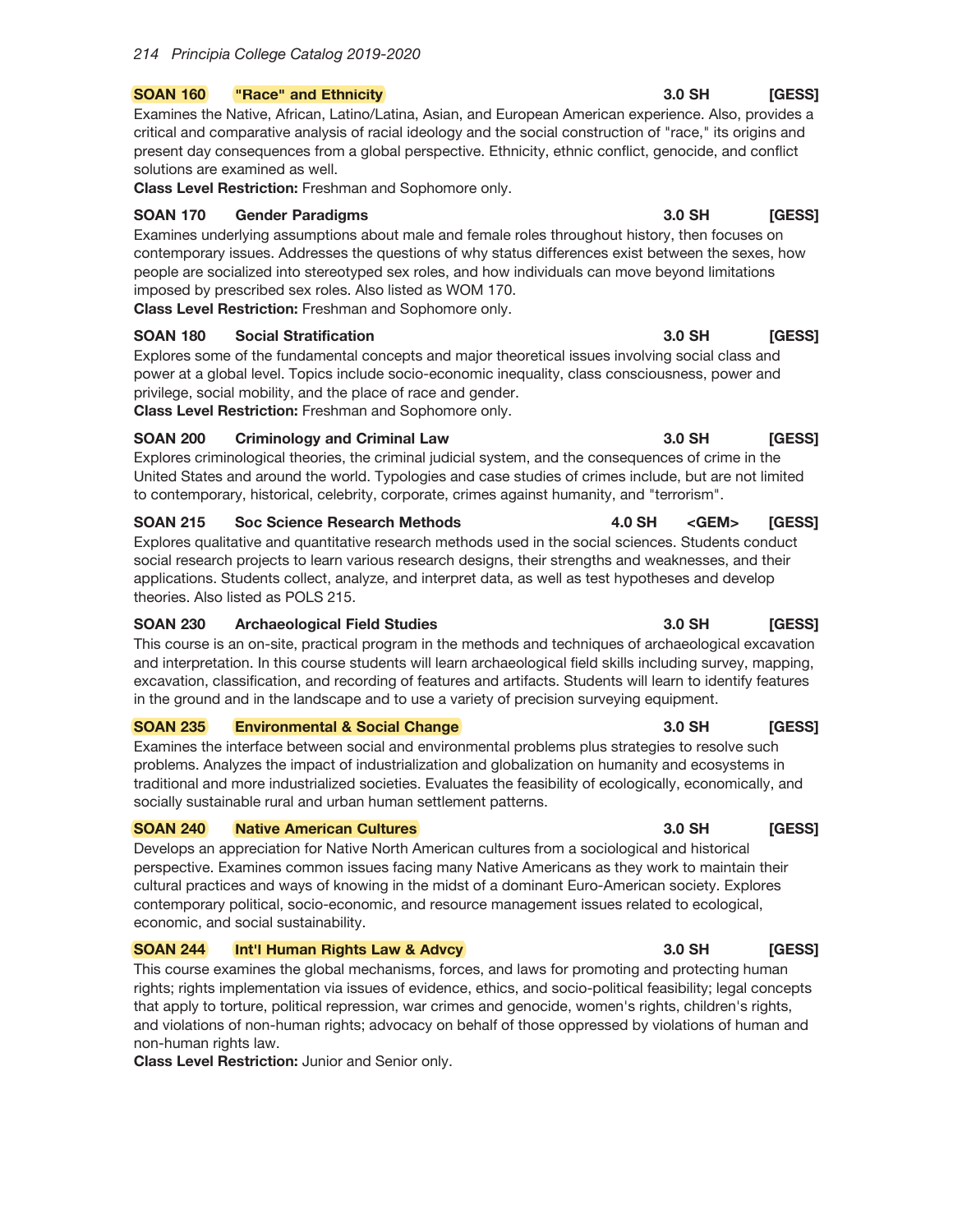3.0 SH

#### $1.0 - 3.0$  SH  $\begin{smallmatrix}1\end{smallmatrix}$

[GESS]

#### **SOAN 245 Studies in Culture**

Analysis of selected cultures. The contents will vary, and the title will be extended to describe the current topic. May be offered for variable credit from one to three semester hours. May be taken more than once provided the topics differ.

#### **SOAN 250 African American Cultural Hist**

An historical and cultural exploration of the African American experience from African antiquity to the present.

#### **SOAN 251** Anthropology of India

A survey of contemporary India that examines the society through an anthropological lens. Explores the lived experiences of socio-economic class, caste, gender roles, marriage, family life, religion, politics, and globalization in the context of both rural and urban India. Uses India as a starting point from which to discuss questions pertaining to understanding cultural difference.

#### **SOAN 255** The Anthropology of Religion

In this course we will examine the theory and methods available to anthropologists to understand ancient and indigenous religions that do not have a written record. Starting with the social and anthropological theory used to interpret religions, we will then examine the religions of Native American and other indigenous peoples to try and understand the commonalities and differences between them.

#### **SOAN 265 Food in Society**

The course will demonstrate how the political economy of the food system has emerged as a significant area of sociological/anthropological research and become essential to the study of sustainability. Drawing on interdisciplinary sources, this course explores the consequences raised by the relation of food and food consumption to inequality, diet, and food as a cultural symbol. Class Level Restriction: Junior and Senior only.

#### **SOAN 270 Indigenous Cultures**

Explores practices of indigenous peoples around the world and uses the lens of globalization to examine present day issues. Examines the process of "modernization" and its effects on the role of the state and cultural preservation. Explores the role of indigenous peoples' values and knowledge related to resource management and environmental sustainability as well as cultural preservation. Class Level Restriction: Freshman and Sophomore only.

#### **SOAN 280 Global Urban Studies**

This course examines urban areas (cities) in a global context and is divided into four parts: global cities defined, living in cities, the health of cities, and the future of cities. Primary emphasis will be placed on analysis of "slums" and "ghettos" as well as the sustainable cities global movement. Class Level Restriction: Sophomore and Junior and Senior only.

#### **SOAN 290 African Cultures**

A cultural view of Africa which studies the impact of colonialism and imperialism on contemporary African societies. In addition, the cultural influences of African liberation movements on the values and behavior of selected traditional peoples are analyzed.

Class Level Restriction: Junior and Senior only.

### **SOAN 300 Social Theory**

Comparative historical study of ideas of individuals who have contributed significantly to the development of social and cultural thought globally. Includes classical and contemporary theorists. Also focuses on explanatory value of race, ethnicity, gender, social class, and culture theories. Class Level Restriction: Junior and Senior only.

#### 3.0 SH [GESS]

# $3.0$  SH

#### 3.0 SH  $\Box$

## 3.0 SH [GESS]

#### 3.0 SH  $\mathsf{F}$

### **[GESS]**  $3.0$  SH

**[GESS]** 

## 3.0 SH [GESS]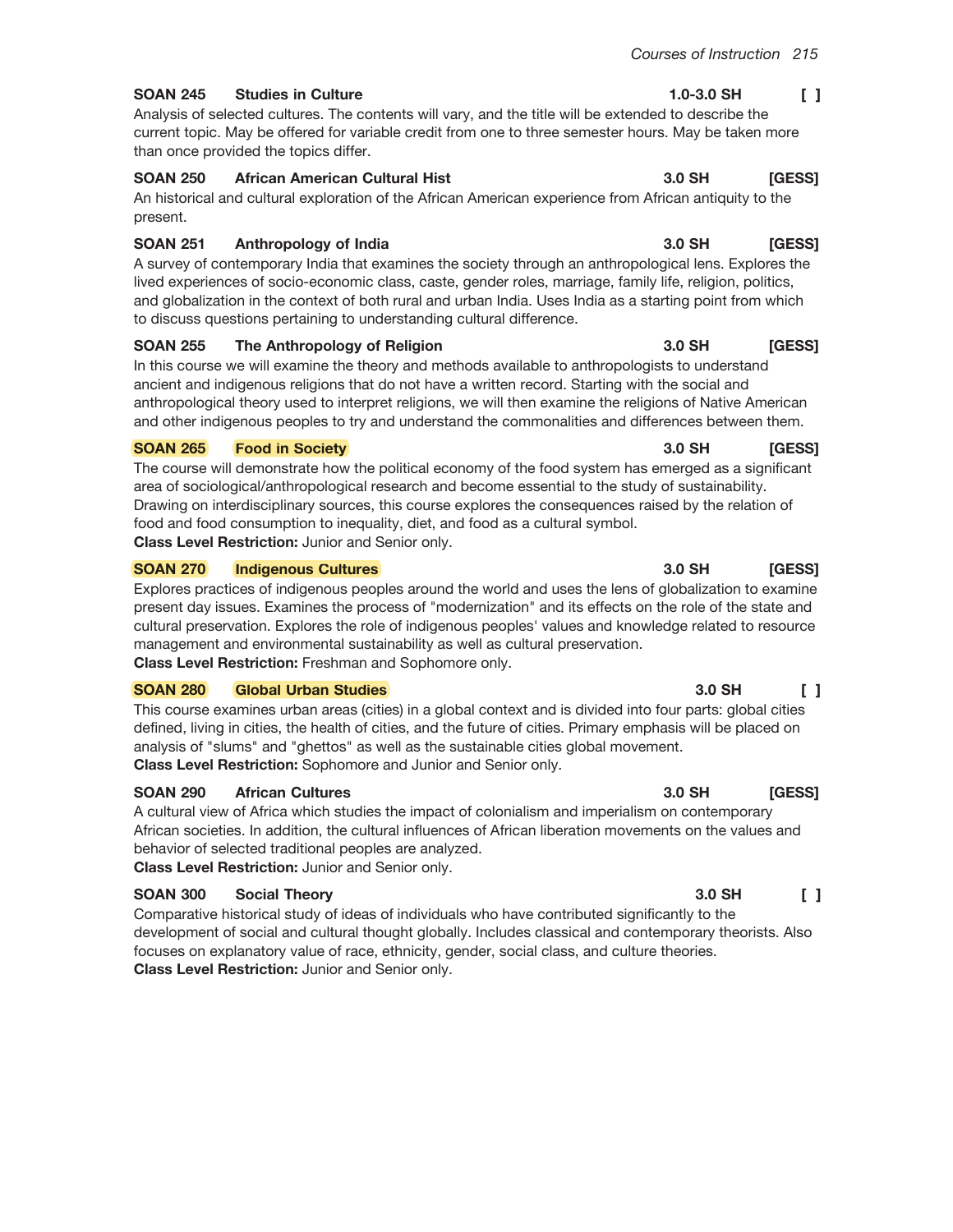#### **SOAN 323 Refugees: Culture and Conflict**

This course looks at refugee groups around the world along with governmental and non-governmental organizations that service refugees. Explores the kinds of conflicts leading ethnic groups to become refugees; the options for resettlement for refugee groups; the issues related to resettlement; as well as how refugee groups adapt culturally to their new surroundings during the resettlement process; how "race," class, and gender impact both how refugees experience conflict and their integration into new communities. This course is intended to be a service learning course in that students are encouraged to enroll in the SOAN 050 community service at the International Institute.

Class Level Restriction: Junior and Senior only.

#### **SOAN 325 Youth Advocacy Services**

Covers a wide range of youth and family issues in the USA and abroad, including child abuse and neglect, adoption and foster care, special needs children, families and children, and child welfare practices. Private and government efforts to respond to these issues are explored and evaluated. Class Level Restriction: Junior and Senior only.

#### **SOAN 330 Social Field Work Methods**

Designed for students considering human service, social work, or alternative education as a profession. Students learn about the social work profession and various social service systems. Students learn how to identify problems necessitating social work services and then devote time to skill development in interviewing, counseling, observing, and case work.

Prerequisite: Two of the following: SOAN 160, SOAN/WOM 170, SOAN 180. Class Level Restriction: Junior and Senior only.

#### **SOAN 335 Gender & Masculinity**

This course examines the social construct of masculinity. What does it mean to be a male in contemporary American society? How does this compare with notions of manhood in other cultures and in other time periods? Readings include representative selections of the diverse literature on men and theories of masculinity. Also listed as WOM 335.

Prerequisite: SOAN/WOM 170.

Class Level Restriction: Junior and Senior only.

#### **SOAN 340 Peace and Conflict**

Traces the creation, causes and consequences of war, war tipping points, jus bellum iustum (just war theory) and bellum averto (aversion of war) paradigms. Explores interpersonal, inter-group and international conflict, and resolution. Exposes students to cutting edge critical thinking around issues of violence and non-violent advocacy within the sociological framework of peace, war and social conflict. Class Level Restriction: Junior and Senior only.

#### **SOAN 345 Advanced Studies in Culture**

Advanced analysis of cultures. The contents vary, and the title will be extended to describe the current topic. May be offered for variable credit from one to three semester hours. May be taken more than once provided the topics differ.

Class Level Restriction: Junior and Senior only.

#### **Gender Theories SOAN 360**

Attempts to answer the questions of how and why gender oppression and discrimination occur. Covers a variety of theoretical perspectives and focuses on solutions for ending aggression and oppression. Also listed as WOM 360.

Prerequisite: SOAN/WOM 170.

Class Level Restriction: Junior and Senior only.

#### **SOAN 365 Global Perspectives of Women**

An in-depth study of the critical areas of concern for women's empowerment around the world. The course includes theoretical critiques of women's movements and methodologies. Also listed as **WOM 365.** 

Class Level Restriction: Junior and Senior only.

#### 3.0 SH  $\Box$

#### 4.0 SH  $\mathsf{L}$

 $\begin{smallmatrix}1\end{smallmatrix}$ 

 $\Box$ 

3.0 SH

## 3.0 SH [GESS]

3.0 SH

### $1.0 - 3.0$  SH  $\Box$

# 3.0 SH

## 3.0 SH  $\Box$

# $\Box$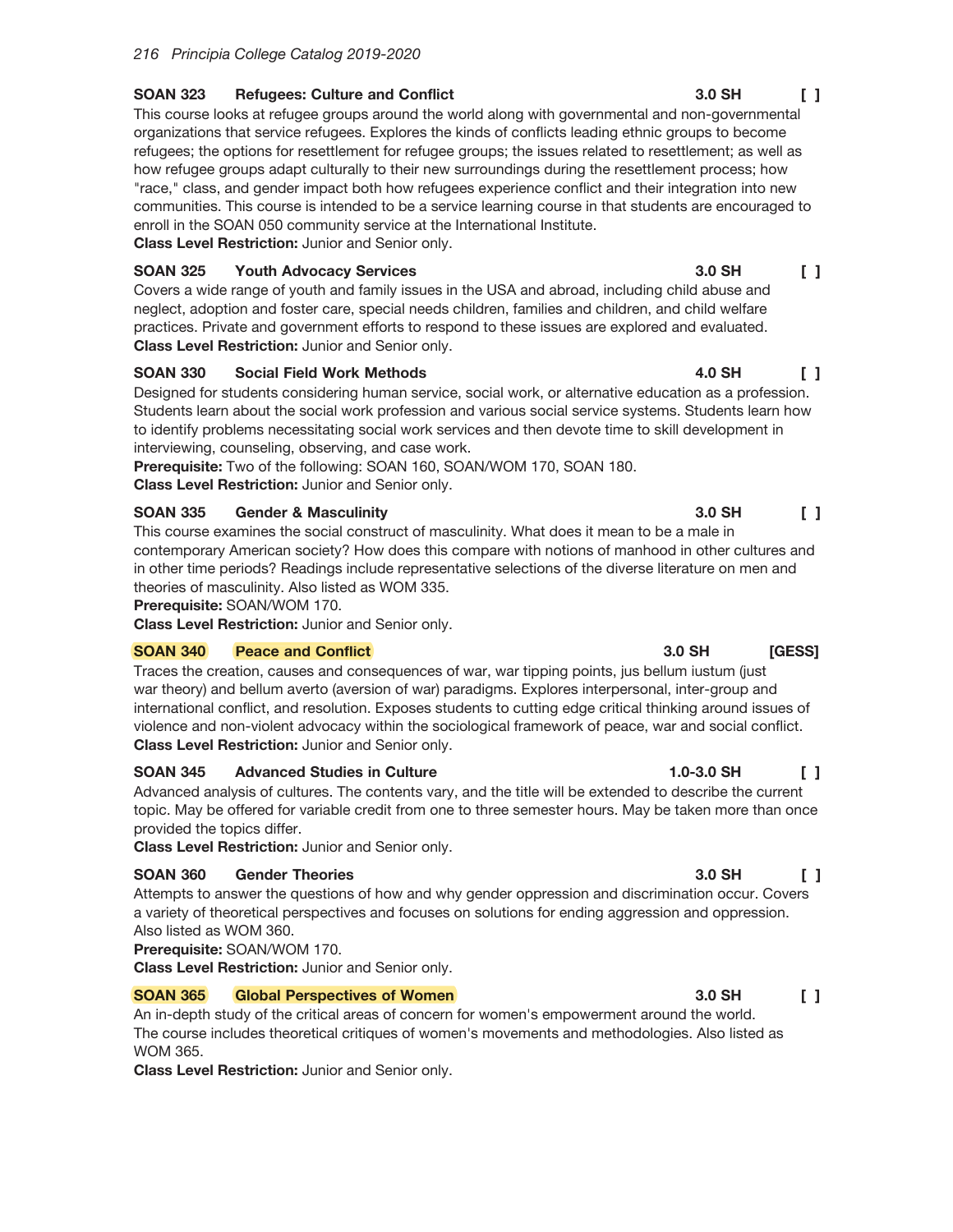4.0-6.0 SH

#### **SOAN 375 Globalization and Culture**

Uses both theories and case examples to explore the concept of globalization through the lens of cultural anthropology. Analyzes the global flows of money, people, commodities, media, and ideas while considering how class, gender, and ethnicity affect the way globalization is experienced around the world.

Class Level Restriction: Junior and Senior only.

#### **SOAN 385 Ethnographic Research**

Qualitative research that includes participant observation and structured and unstructured interviews. Students will conduct independent field research of a student-selected, faculty-approved topic. They will then analyze the data they collect with the purpose of developing theories and writing an ethnography, a detailed description of a culture. May be offered for variable credit from four to six semester hours.

### **SOAN 390 Independent Study**

Individual study under faculty supervision in any aspect of sociology or anthropology. Allows exploration of topics not considered in regular courses, or advanced work in areas like human services, criminology, archaeology, community organization, race, ethnicity, social class, gender roles, or family studies. May be taken for variable credit from one to twelve semester hours. May be taken more than once if topics differ.

**Class Level Restriction: Junior and Senior only.** 

#### **SOAN 395** Internship

Field experience in social service agency, organization, or institution. Application of interpersonal and organizational skills, plus knowledge gleaned from courses. Includes field sponsor supervision, periodic self-assessments, final paper, and weekly faculty contact.

## Prerequisite: CAR 301.

Class Level Restriction: Junior and Senior only.

#### **SOAN 399 Capstone Proposal**

Prepares students for their capstones. Students research possible topics, write a formal proposal for their capstones, and defend this proposal orally to the SOAN department for feedback. Usually taken the semester preceding the capstone but can be taken concurrently.

Prerequisite: SOAN 300.

**Class Level Restriction: Junior and Senior only** 

Field of Study Restrictions: Sociology and Anthropology Majors only.

### **Senior Capstone Seminar SOAN 400**

Research projects which include the application of theory and library research to contemporary social issues. May be offered for variable credit from three to six semester hours. Prerequisite: SOAN 399.

Class Level Restriction: Senior only.

# **Spanish (SPAN)**

### **SPAN 100 Introduction to Spanish**

An introduction to Spanish and some of the skills needed for learning a second language. This is the first course of a three-course sequence for fulfillment of the language requirement (GE2L) in Spanish and is required for students with no previous study of Spanish.

Class Level Restriction: Freshman and Sophomore and Junior only.

### **SPAN 104 Elementary Spanish I**

This course is the second in the three-course sequence to fulfill the language requirement (GE2L) in Spanish. Students become effective language learners as they develop basic communication skills in Spanish: speaking, listening, reading, and writing, using the present tense. They are also introduced to the cultures of the Hispanic world.

Prerequisite: Spanish 100 or placement.

## 3.0 SH  $\begin{smallmatrix}1\end{smallmatrix}$

[GESS]

 $\mathsf{L}$ 

# $1.0 - 12.0$  SH

 $3.0 - 6.0$  SH

# 2.0 SH

## $2.0$  SH  $\Box$

### 3.0 SH  $\Box$

## 3.0-6.0 SH  $\Box$

## $\begin{smallmatrix}1\end{smallmatrix}$

# $\Box$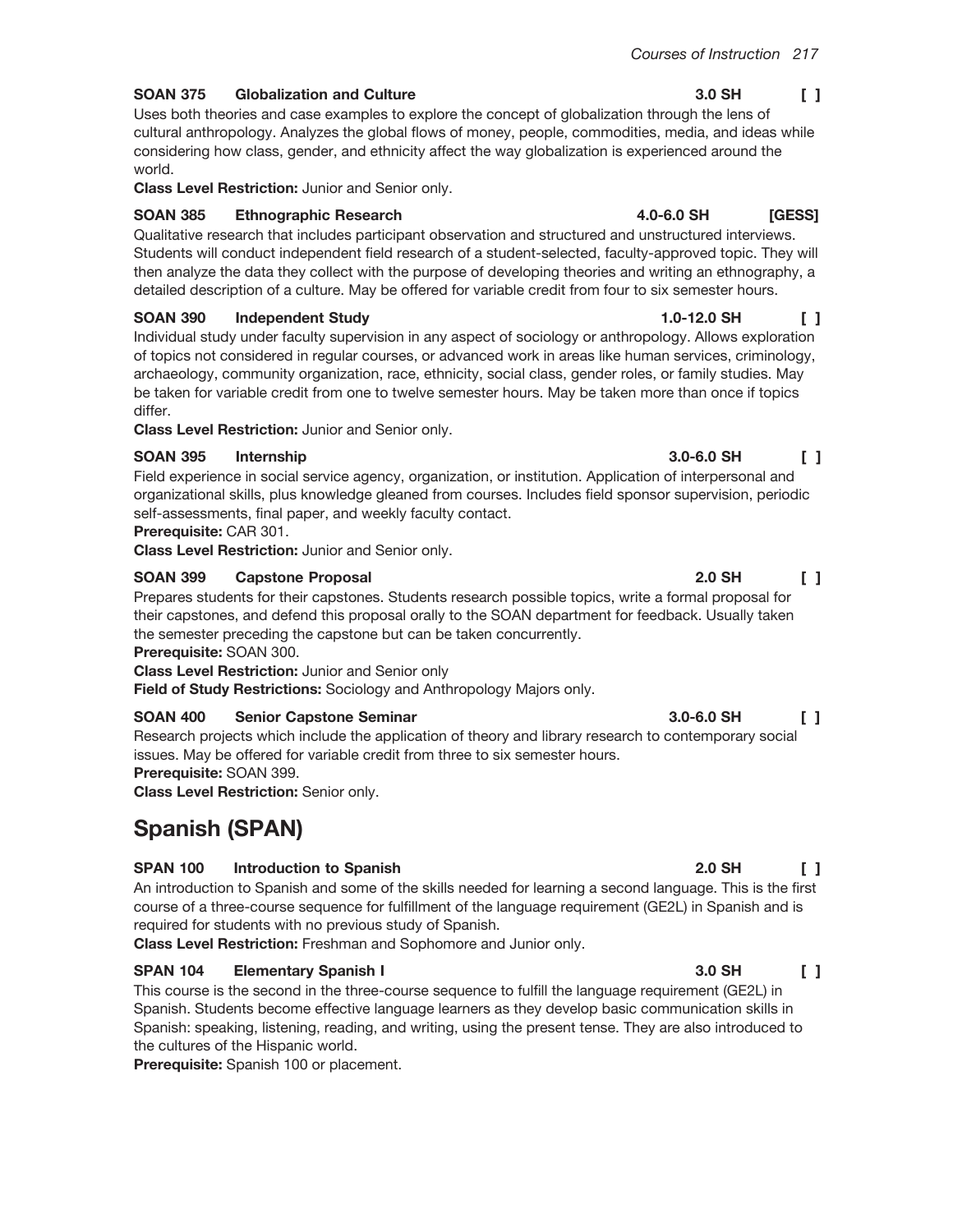| <b>SPAN 105</b>                             | <b>Elementary Spanish II</b><br>Continuation from SPAN 104. Fulfills the second language requirement. The course focuses on<br>developing sufficient oral communication skills for students to survive in daily life interactions with<br>Spanish speakers, including speaking in the past and simple future. (A student may receive credit for<br>only one of the courses SPAN 105, SPAN 110, or SPAN 136.)<br>Prerequisite: SPAN 104 or placement.                       | 3.0 SH         | [GE2L]                                  |
|---------------------------------------------|----------------------------------------------------------------------------------------------------------------------------------------------------------------------------------------------------------------------------------------------------------------------------------------------------------------------------------------------------------------------------------------------------------------------------------------------------------------------------|----------------|-----------------------------------------|
| <b>SPAN 110</b><br>Prerequisite: Placement. | <b>Intensive Elementary Review</b><br>A one-course intensive review of first year Spanish with emphasis on basic grammatical structure and<br>on development of ability to speak Spanish. Fulfills the general education second language requirement<br>for students needing only one semester of review. (A student may receive credit for only one of the<br>courses SPAN 105, SPAN 110, or SPAN 136.)                                                                   | 3.0 SH         | [GE2L]                                  |
| <b>SPAN 136</b><br>SPAN 110, or SPAN 136.)  | Language Wkshp Abroad: Elem<br>Elementary language study with native speakers at an academic institution or language learning center<br>in a Spanish-speaking country. Offered only for study abroad but may include on-campus study in<br>the case of shorter stays abroad. (A student may receive credit for only one of the courses SPAN 105,<br>Prerequisite: SPAN 104 or placement into SPAN 110.                                                                     | $3.0 - 6.0$ SH | [GE2L]                                  |
| <b>SPAN 204</b>                             | <b>Grammar and Conversation</b><br>Conversation, vocabulary and idiom building, grammar review.<br>Prerequisite: SPAN 105 or SPAN 110 or SPAN 136 or placement.                                                                                                                                                                                                                                                                                                            | 3.0 SH         | $\begin{bmatrix} 1 \end{bmatrix}$       |
| <b>SPAN 205</b>                             | <b>Intermediate Review</b><br>Continuing oral review and practice of the basic structures of Spanish. Develops pronunciation, listening<br>comprehension, speaking, reading, and writing.<br>Prerequisite: SPAN 204 or placement.                                                                                                                                                                                                                                          | 3.0 SH         | $\Box$                                  |
| <b>SPAN 210</b>                             | <b>Practical Spanish</b><br>After the first-year language requirement, students have the opportunity to further develop their<br>Spanish in a practical way. This includes working on Internet sites for reading skills, the use of film<br>and broadcasts for listening comprehension and cultural learning, and a major project on a subject of<br>personal interest in the context of Hispanic culture.<br>Prerequisite: SPAN 105 or SPAN 110 or SPAN 136 or placement. | 3.0 SH         | $\begin{smallmatrix}1\end{smallmatrix}$ |
| <b>SPAN 216</b>                             | <b>Oral Expression &amp; Conversation</b><br>Emphasis on a variety of activities developing oral expression, as well as listening comprehension.<br>Prerequisite: SPAN 205 or placement.                                                                                                                                                                                                                                                                                   | 3.0 SH         | $\begin{bmatrix} 1 \end{bmatrix}$       |
| <b>SPAN 220</b>                             | <b>Hispanic Civilization</b><br>This course, typically taught on a Principia abroad program to a Spanish-speaking area, requires study                                                                                                                                                                                                                                                                                                                                     | $3.0 - 5.0$ SH | $\begin{bmatrix} 1 \end{bmatrix}$       |

and work in Spanish to understand the historical and contemporary civilization of the area. The title will be extended to describe the current area being studied. May be taken more than once provided the area culture studied is different.

Prerequisite: SPAN 216 or placement.

#### **SPAN 230 Hispanic Culture**

Backgrounds of Spanish and Spanish-American culture. Special focus on contemporary Spanishspeaking cultures, including Hispanic culture in the United States. Taught in Spanish, with readings in Spanish and English. The title will be extended to describe the current culture studied. May be taken more than once provided the cultures studied differ.

Prerequisite: SPAN 204 and SPAN 205.

#### **SPAN 236** Lang Wkshp Abroad: Intermediate

Intermediate language study with native speakers at an academic institution or a language learning center in a Spanish-speaking country. May include on-campus study in the case of shorter stays abroad.

Prerequisite: SPAN 105, SPAN 110, SPAN 136, or placement.

 $\Box$ 

#### 3.0-6.0 SH  $\begin{smallmatrix}1\end{smallmatrix}$

3.0 SH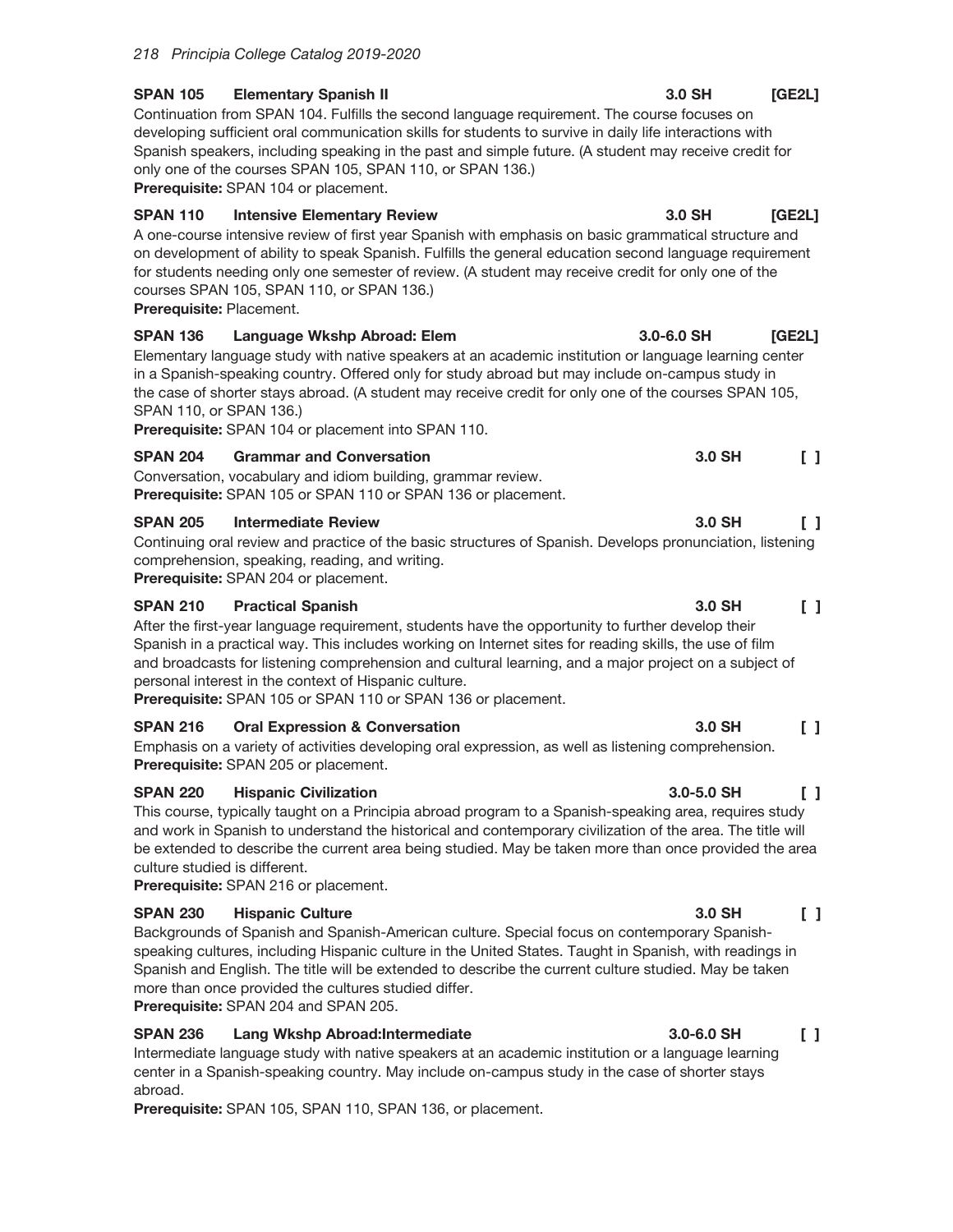$1.0 - 3.0$  SH

3.0 SH

3.0 SH

## 3.0 SH

Writing in Spanish is the main activity of this course. Students will be supported in their writing activity with relevant grammatical explanations as evidenced by the needs shown in their writing. Some specific readings in Spanish will be used to generate ideas for creative writing.

Prerequisite: SPAN 205 or placement.

**Composition** 

#### **SPAN 241 Phonetics & Diction**

**SPAN 240** 

Theory and practice of pronunciation of the Spanish of modern Spain and Spanish-America. Audio and computer software used for drill, recording, self-criticism. May be taken twice up to a total of three semester hours.

#### **SPAN 260** Intro to Hispanic Literature

A basic introduction to reading in Spanish and to the literature of Spain and Spanish America. Significant works representing Spanish language poetry, drama, short stories, and essays are studied in a broad historical and cultural context.

Prerequisite: SPAN 216 or placement.

#### **SPAN 306 Advanced Oral Expression**

Advanced expression in Spanish through the use of drama, video, simulated situations. Discussion topics draw from current issues in the Hispanic world and human experience.

Prerequisite: SPAN 216.

Class Level Restriction: Junior and Senior only.

3.0 SH  $\begin{smallmatrix}1\end{smallmatrix}$ **SPAN 315 Advanced Grammar & Composition** Translation and free composition, based on an intensive study of grammar, verbs, and idioms. Prerequisite: SPAN 216.

#### **SPAN 316 Advanced Conversation** 3.0 SH

Advanced language study with a focus on developing conversational skills. Offered on Principia abroads and for credit by examination.

Prerequisite: SPAN 315.

Class Level Restriction: Junior and Senior only.

#### **SPAN 325 Advanced Span Language Study**

Continuing work in mastery of the spoken language, with emphasis on everyday vocabulary, colloquial expressions, and idioms; introduction to translating and interpreting (consecutive and simultaneous) between English and Spanish.

Prerequisite: SPAN 315.

Class Level Restriction: Junior and Senior only.

#### **SPAN 330 Hispanic Culture Sem: Topics**

Advanced study of special topics in modern Hispanic culture. Readings and discussions of texts from authentic sources that reflect the uniqueness and diversity of the cultures studied through the use of movies, songs, media images, and art within historical, political, and social contexts. Allows some in-depth research on topics of special interest to students. The title will be extended to describe the current topic. May be taken twice up to a total of six semester hours provided the topics differ. Prerequisite: SPAN 230 and SPAN 315 or placement.

Class Level Restriction: Junior and Senior only.

#### **SPAN 335 Spanish Applied Linguistics**

Students study the phonetic, phonological, morphological, syntactic, and semantic rules of Spanish to understand what rules govern the intuitions of a native speaker in selecting how to structure utterances for communication to others and to learn how this knowledge helps us explain and teach ourselves and others.

Prerequisite: SPAN 315.

Class Level Restriction: Junior and Senior only.

## $\begin{smallmatrix}1\end{smallmatrix}$

 $\begin{bmatrix} 1 \end{bmatrix}$ 

 $\begin{bmatrix} 1 \end{bmatrix}$ 

 $\begin{bmatrix} 1 \end{bmatrix}$ 

## $\Box$

#### 3.0 SH  $\mathsf{L}$

#### 3.0 SH  $\Box$

#### **1.0 SH**  $\Box$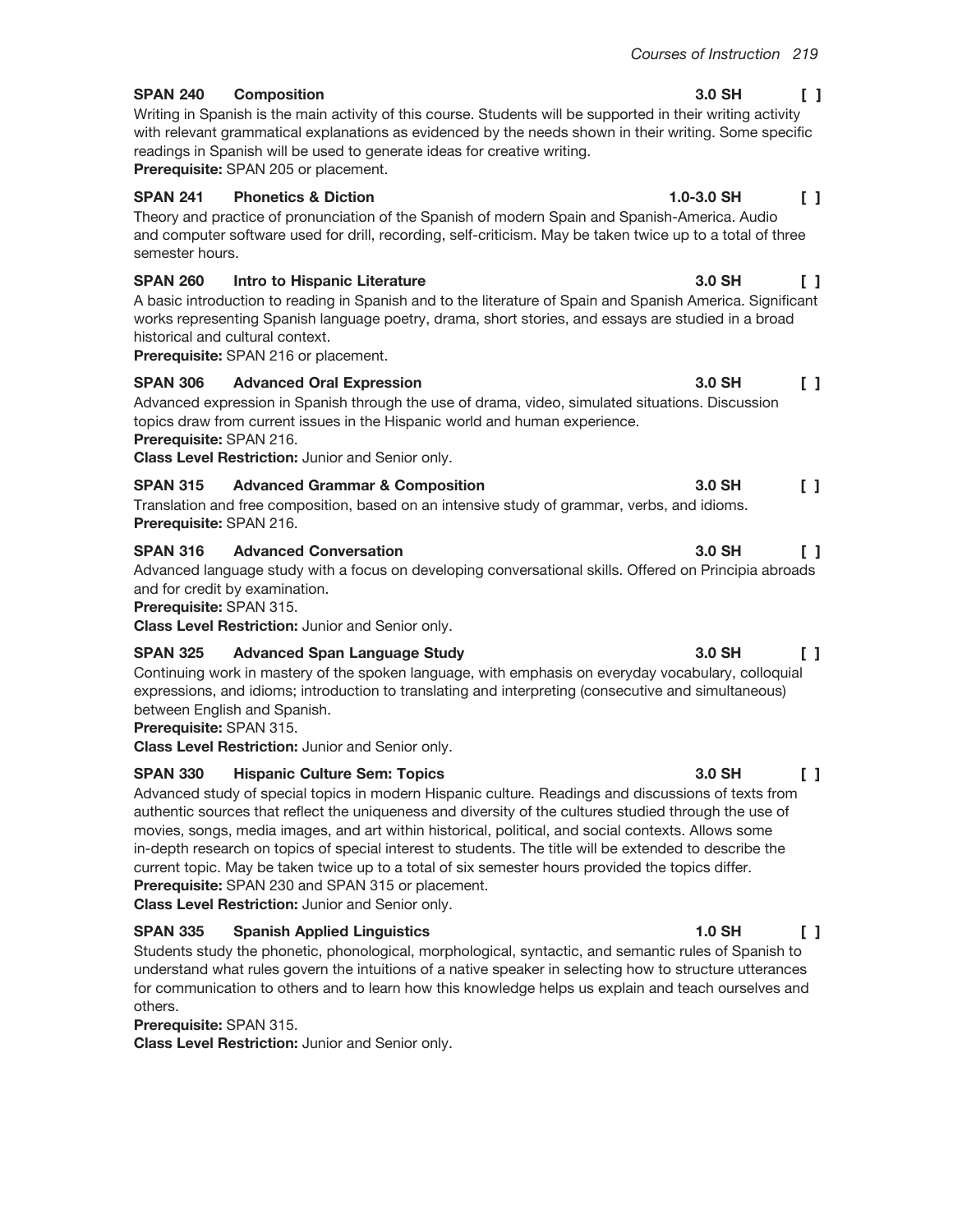| <b>SPAN 336</b>                                          | <b>Lang Wkshp Abroad: Advanced</b>                                                                                                                                                                                                                                                                                                                                                                                                                                                                                                                                                 | $3.0 - 6.0$ SH | ΙI                                      |
|----------------------------------------------------------|------------------------------------------------------------------------------------------------------------------------------------------------------------------------------------------------------------------------------------------------------------------------------------------------------------------------------------------------------------------------------------------------------------------------------------------------------------------------------------------------------------------------------------------------------------------------------------|----------------|-----------------------------------------|
| case of shorter stays abroad.<br>Prerequisite: SPAN 315. | Advanced language study with native speakers at an academic institution or a language learning center<br>in a Spanish-speaking country. Offered for study abroad only but may include on-campus study in the<br>Class Level Restriction: Junior and Senior only.                                                                                                                                                                                                                                                                                                                   |                |                                         |
| <b>SPAN 338</b>                                          | Language Acquisition: Spanish<br>Study in Spanish of theories of second language acquisition as applied to the learner's ability to<br>develop a near-native control of the language. Students are trained in precise self-assessment of all<br>their linguistic and intercultural communication skills, and develop a language portfolio along with an<br>individualized plan for continuing progress in their learning and acquisition of the Spanish language.<br>Prerequisite: SPAN 216 or equivalent level.<br>Class Level Restriction: Sophomore and Junior and Senior only. | 3.0 SH         | $\Box$                                  |
| <b>SPAN 355</b><br>Prerequisite: SPAN 216.               | <b>Spanish Film</b><br>Combines the viewing and discussion of classic and contemporary Spanish films with the reading of<br>related scripts and literature. In addition to written and oral responses to the films, students present<br>either a brief acting project or a contemporary film from Spain or Latin America. Some background in<br>reading literature in Spanish is needed.<br>Class Level Restriction: Sophomore and Junior and Senior only.                                                                                                                         | 3.0 SH         | $\begin{bmatrix} 1 \end{bmatrix}$       |
| <b>SPAN 371</b>                                          | <b>Classical Spanish Literature</b><br>Selected masterpieces of Spanish literature before 1700.<br>Prerequisite: SPAN 260 or other experience reading literature in Spanish.<br>Class Level Restriction: Junior and Senior only.                                                                                                                                                                                                                                                                                                                                                   | 3.0 SH         | [GEH]                                   |
| <b>SPAN 372</b>                                          | <b>Modern Hispanic Literature</b><br>Selected works from modern and contemporary literature of Spain and/or Latin America.<br>Prerequisite: SPAN 260 or other experience reading literature in Spanish.<br>Class Level Restriction: Junior and Senior only.                                                                                                                                                                                                                                                                                                                        | 3.0 SH         | $\begin{smallmatrix}1\end{smallmatrix}$ |
| <b>SPAN 380</b>                                          | <b>Spanish Literature Seminar</b><br>Seminar in a special topic of the literature of Spain or Spanish America. Example: Cervantes' Don<br>Quijote. The title will be extended to describe the current topic. Offered upon sufficient demand.<br><b>Prerequisite: SPAN 371 or SPAN 372.</b><br><b>Class Level Restriction: Junior and Senior only.</b>                                                                                                                                                                                                                              | 3.0 SH         | [GEH]                                   |
| <b>SPAN 410</b>                                          | <b>Highlights of Hispanic Culture</b><br>This lecture series sets in context the major achievements of Spanish-speaking peoples in Spain and<br>Latin America from an historical, cultural, and literary perspective.<br>Prerequisite: one Spanish course at the 300-level.<br>Class Level Restriction: Junior and Senior only.                                                                                                                                                                                                                                                    | $1.0$ SH       | $\begin{smallmatrix}1\end{smallmatrix}$ |
| <b>SPAN 470</b>                                          | <b>Spanish Capstone Project</b><br>Students complete a faculty-approved culminating project for the major, consisting of either a research-                                                                                                                                                                                                                                                                                                                                                                                                                                        | 3.0 SH         | ΙI                                      |

based capstone paper, an internship, or service learning project. For all three options, Spanish must be the primary language used. Students give a public presentation of their work to the college community. The research paper is recommended for students intending to go to graduate school. Class Level Restriction: Junior and Senior only.

# **Special Studies (SPST)**

#### **SPST 081 PAC Executive Board**

A non-credit course offered to members of the Public Affairs Conference Executive Board. All board members are engaged in substantive work for at least 25 hours during the semester in preparation for the annual conference. May be taken four times.

 $0.0$  SH  $\begin{bmatrix} 1 \end{bmatrix}$